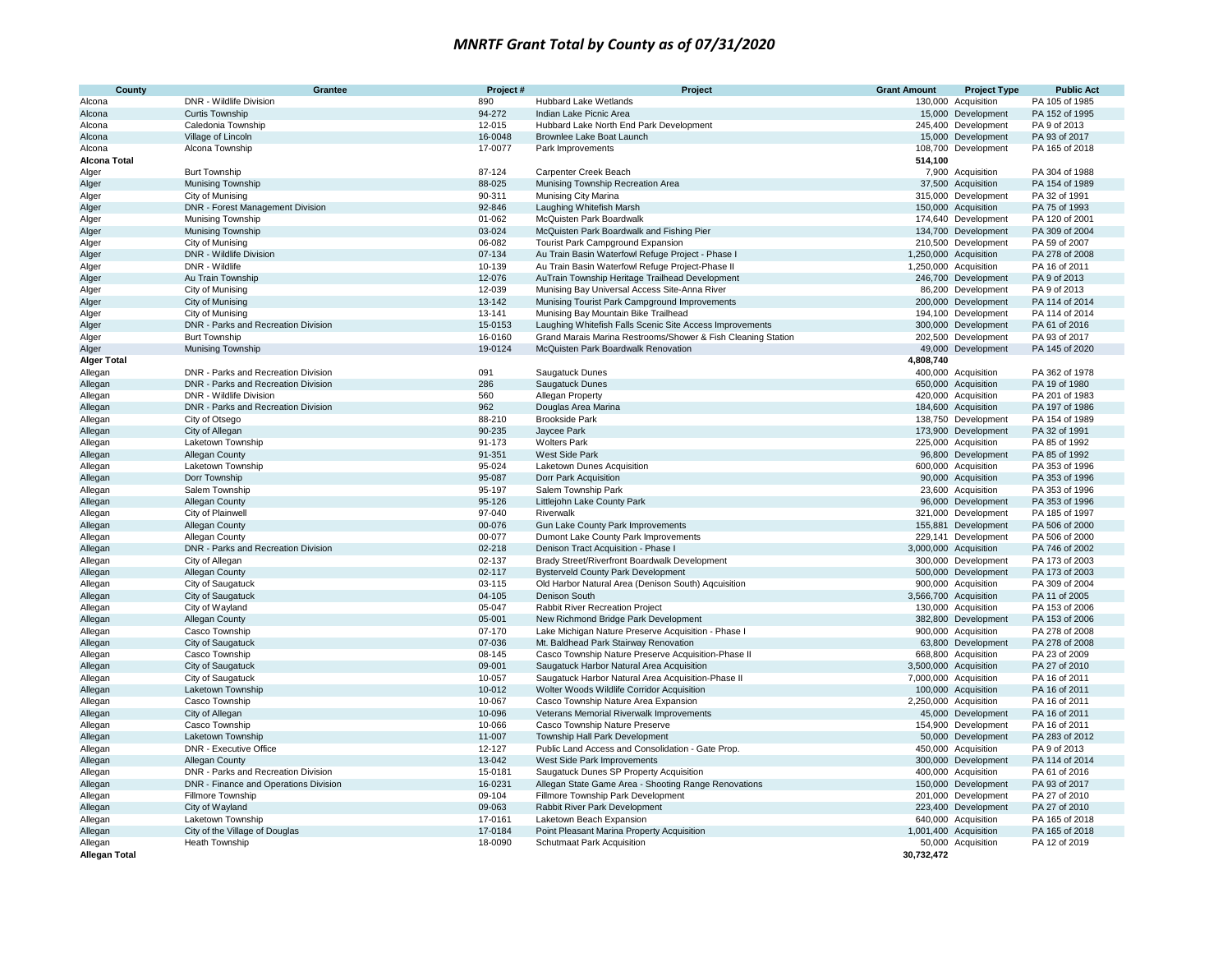| County              | Grantee                             | Project#   | Project                                          | <b>Grant Amount</b> | <b>Project Type</b>   | <b>Public Act</b> |
|---------------------|-------------------------------------|------------|--------------------------------------------------|---------------------|-----------------------|-------------------|
| Alpena              | DNR - Forest Management Division    | 571        | El Cajon Bay                                     |                     | 225,000 Acquisition   | PA 201 of 1983    |
| Alpena              | DNR - Forest Management Division    | 572        | Hardwood Point-Lake Huron                        |                     | 450,000 Acquisition   | PA 201 of 1983    |
| Alpena              | City of Alpena                      | 596        | <b>Wildlife Sanctuary</b>                        |                     | 235,500 Acquisition   | PA 201 of 1983    |
| Alpena              | City of Alpena                      | 768        | Thunderbay Rivermouth                            |                     | 720,000 Acquisition   | PA 105 of 1985    |
| Alpena              | DNR - Forest Management Division    | 933        | Dault Property                                   |                     | 480,000 Acquisition   | PA 197 of 1986    |
| Alpena              | DNR - Forest Management Division    | 987        | Lake Huron-Thunder Bay                           |                     | 306,280 Acquisition   | PA 197 of 1986    |
| Alpena              | DNR - Fisheries Division            | 952        | Partridge Point                                  |                     | 100,000 Acquisition   | PA 197 of 1986    |
| Alpena              | City of Alpena                      | 87-016     | Small Boat Harbor                                |                     | 80,000 Development    | PA 304 of 1988    |
| Alpena              | City of Alpena                      | 92-299     | Thunder Bay River Plan                           |                     | 195,000 Development   | PA 75 of 1993     |
| Alpena              | City of Alpena                      | 95-180     | River Plan-Phase 2                               |                     | 279,800 Development   | PA 353 of 1996    |
| Alpena              | Sanborn Township                    | 95-016     | Sanborn Park Improvement                         |                     | 26,800 Development    | PA 353 of 1996    |
| Alpena              | City of Alpena                      | 99-353     | Harbor Breakwall Walkway Extension               |                     | 155,685 Development   | PA 291 of 2000    |
| Alpena              | Alpena Township                     | 99-262     | Rockport Picnic Fishing Pier                     |                     | 50,300 Development    | PA 291 of 2000    |
| Alpena              | City of Alpena                      | 00-275     | Harbor Breakwall Walkway Extension               |                     | 153,481 Development   | PA 81 of 2001     |
| Alpena              | Alpena Township                     | 02-128     | Houghmaster Property Acquisition                 |                     | 1,392,900 Acquisition | PA 746 of 2002    |
| Alpena              | City of Alpena                      | 05-014     | North Riverfront Park Heritage Improvements      |                     | 214,500 Development   | PA 153 of 2006    |
| Alpena              | City of Alpena                      | 07-023     | Starlite Beach Promenade Facilities Project      |                     | 443,300 Development   | PA 278 of 2008    |
| Alpena              | Wilson Township                     | 11-124     | Wolf Creek Park Improvements                     |                     | 73,600 Development    | PA 283 of 2012    |
| Alpena              | City of Alpena                      | 13-022     | NEST Alpena Regional Trailhead                   |                     | 245,000 Development   | PA 114 of 2014    |
| Alpena              | DNR - Parks and Recreation Division | 15-0121    | Alpena to Hillman Trail Development Phase 1      |                     | 300,000 Development   | PA 61 of 2016     |
| Alpena              | City of Alpena                      | 16-0174    | Starlite Beach Splash Pad and Beach Improvements |                     | 205,000 Development   | PA 93 of 2017     |
| Alpena              | Long Rapids Township                | 16-0176    | Long Rapids Township Park Improvements           |                     | 70,000 Development    | PA 93 of 2017     |
| <b>Alpena Total</b> |                                     |            |                                                  | 6,402,146           |                       |                   |
| Antrim              | DNR - Fisheries Division            | 592        | Jordan River-Moorhead                            |                     | 120,000 Acquisition   | PA 201 of 1983    |
| Antrim              | <b>Antrim County</b>                | 613        | <b>Grass River Recreation Trail</b>              |                     | 40,500 Acquisition    | PA 201 of 1983    |
| Antrim              | DNR - Fisheries Division            | 642        | Jordan River Camp/Access                         |                     | 100,000 Acquisition   | PA 429 of 1984    |
| Antrim              | Helena Township                     | 1023       | Chessie's Pause                                  |                     | 180,000 Acquisition   | PA 197 of 1986    |
| Antrim              | <b>Antrim County</b>                | 86-186     | Grass River Natural Area                         |                     | 45,000 Acquisition    | PA 108 of 1987    |
| Antrim              | DNR - Forest Management Division    | 89-155     | Sand Lake                                        |                     | 175,000 Acquisition   | PA 186 of 1990    |
| Antrim              | <b>Antrim County</b>                | 90-249     | <b>Barnes Park</b>                               |                     | 41,750 Development    | PA 32 of 1991     |
| Antrim              | Torch Lake Township                 | 91-340     | Torch Lake Day Park                              |                     | 176,100 Acquisition   | PA 85 of 1992     |
| Antrim              | <b>Torch Lake Township</b>          | 93-308     | Torch/Bay Trail & Beach                          |                     | 258,500 Acquisition   | PA 304 of 1994    |
| Antrim              | <b>Antrim County</b>                | 95-051     | Antrim Creek Natural Area                        |                     | 4,764,100 Acquisition | PA 353 of 1996    |
| Antrim              | <b>Antrim County</b>                | 95-081     | <b>Grass River Boardwalk</b>                     |                     | 41,600 Development    | PA 353 of 1996    |
| Antrim              | <b>Antrim County</b>                | 97-170     | <b>Grass River Natural Area Land Protection</b>  |                     | 243,178 Acquisition   | PA 185 of 1997    |
| Antrim              | <b>Antrim County</b>                | 98-269     | <b>Grass River Wetland Addition</b>              |                     | 86,925 Acquisition    | PA 69 of 1999     |
| Antrim              | DNR - Forest Management Division    | 00-245     | Sand Lake                                        |                     | 675,000 Acquisition   | PA 506 of 2000    |
| Antrim              | Forest Home Township                | 00-165     | North Arm Loon Nursery Acquisition               |                     | 202,938 Acquisition   | PA 506 of 2000    |
| Antrim              | <b>Antrim County</b>                | $00 - 145$ | Grass River Natural Area Parcels                 |                     | 348,750 Acquisition   | PA 506 of 2000    |
| Antrim              | <b>Antrim County</b>                | 99-436     | Jabara Property                                  |                     | 320,662 Acquisition   | PA 291 of 2000    |
| Antrim              | <b>Antrim County</b>                | 00-349     | Antrim Creek Natural Area Development            |                     | 143,154 Development   | PA 81 of 2001     |
| Antrim              | Helena Township                     | 03-203     | Coy Mountain Preserve Acquisition                |                     | 93,000 Acquisition    | PA 309 of 2004    |
| Antrim              | <b>Antrim County</b>                | 03-160     | <b>Barnes Park Improvements</b>                  |                     | 160,100 Development   | PA 309 of 2004    |
| Antrim              | <b>Antrim County</b>                | 04-166     | Waterfront Additions to Grass River Natural Area |                     | 100,000 Acquisition   | PA 11 of 2005     |
| Antrim              | <b>Antrim County</b>                | 05-024     | Grass River Natural Area Addition                |                     | 50,000 Acquisition    | PA 153 of 2006    |
| Antrim              | <b>Antrim County</b>                | 06-014     | North Shore Hunt Club Acquisition                |                     | 2,093,000 Acquisition | PA 59 of 2007     |
| Antrim              | Forest Home Township                | 06-112     | Glacial Hills Pathway and Natural Area           |                     | 213,100 Acquisition   | PA 59 of 2007     |
| Antrim              | Village of Ellsworth                | 06-092     | <b>Ellsworth Community Park Enhancements</b>     |                     | 249,700 Development   | PA 59 of 2007     |
| Antrim              | <b>Antrim County</b>                | 07-163     | Glacial Hills Pathway and Natural Area           |                     | 162,000 Acquisition   | PA 278 of 2008    |
| Antrim              | <b>Antrim County</b>                | 07-113     | <b>Grass River Center</b>                        |                     | 400,000 Development   | PA 278 of 2008    |
| Antrim              | Village of Central Lake             | 13-116     | Thurston Park Improvements                       |                     | 162,500 Development   | PA 114 of 2014    |
| Antrim              | <b>Milton Township</b>              | 15-0038    | <b>Waterfront Park Acquisition</b>               |                     | 464,300 Acquisition   | PA 61 of 2016     |
| Antrim              | Milton Township                     | 16-0120    | Maplehurst Natural Area Acquisition              |                     | 1,924,200 Acquisition | PA 93 of 2017     |
| Antrim              | Village of Elk Rapids               | 17-0110    | Dam Beach and Fishing Park Restroom Development  |                     | 99,100 Development    | PA 165 of 2018    |
| Antrim              | Milton Township                     | 17-0006    | Kewadin Waterfront Park and Water Trail Head     |                     | 295,000 Development   | PA 165 of 2018    |
| <b>Antrim Total</b> |                                     |            |                                                  | 14,429,157          |                       |                   |
| Arenac              | <b>Arenac County</b>                | 00-391     | Arenac County Park Acquisition                   |                     | 900,000 Acquisition   | PA 81 of 2001     |
| Arenac              | <b>Arenac County</b>                | 02-077     | Point Au Gres Park Development                   |                     | 274,600 Development   | PA 173 of 2003    |
| Arenac              | City of Standish                    | 06-105     | <b>Recreation Property Acquisition</b>           |                     | 81,000 Acquisition    | PA 59 of 2007     |
| Arenac              | DNR - Wildlife Division             | 11-142     | Wigwam Bay State Wildlife Area Land Initiative   |                     | 400,000 Acquisition   | PA 283 of 2012    |
| Arenac              | Arenac County                       | 13-099     | Point AuGres Park Blue Water Trail Development   |                     | 126,100 Development   | PA 114 of 2014    |
| Arenac              | DNR - Wildlife Division             | 14-0141    | Wigwam Bay State Wildlife Area Acquisition       |                     | 440,000 Acquisition   | PA 7 of 2015      |
| <b>Arenac Total</b> |                                     |            |                                                  | 2,221,700           |                       |                   |
| Baraga              | Baraga County                       | 061        | Point Abbaye                                     |                     | 195,000 Acquisition   | PA 19 of 1980     |
| Baraga              | Village of L'anse                   | 94-251     | L'Anse Harbor Boat Launch                        |                     | 91,600 Development    | PA 152 of 1995    |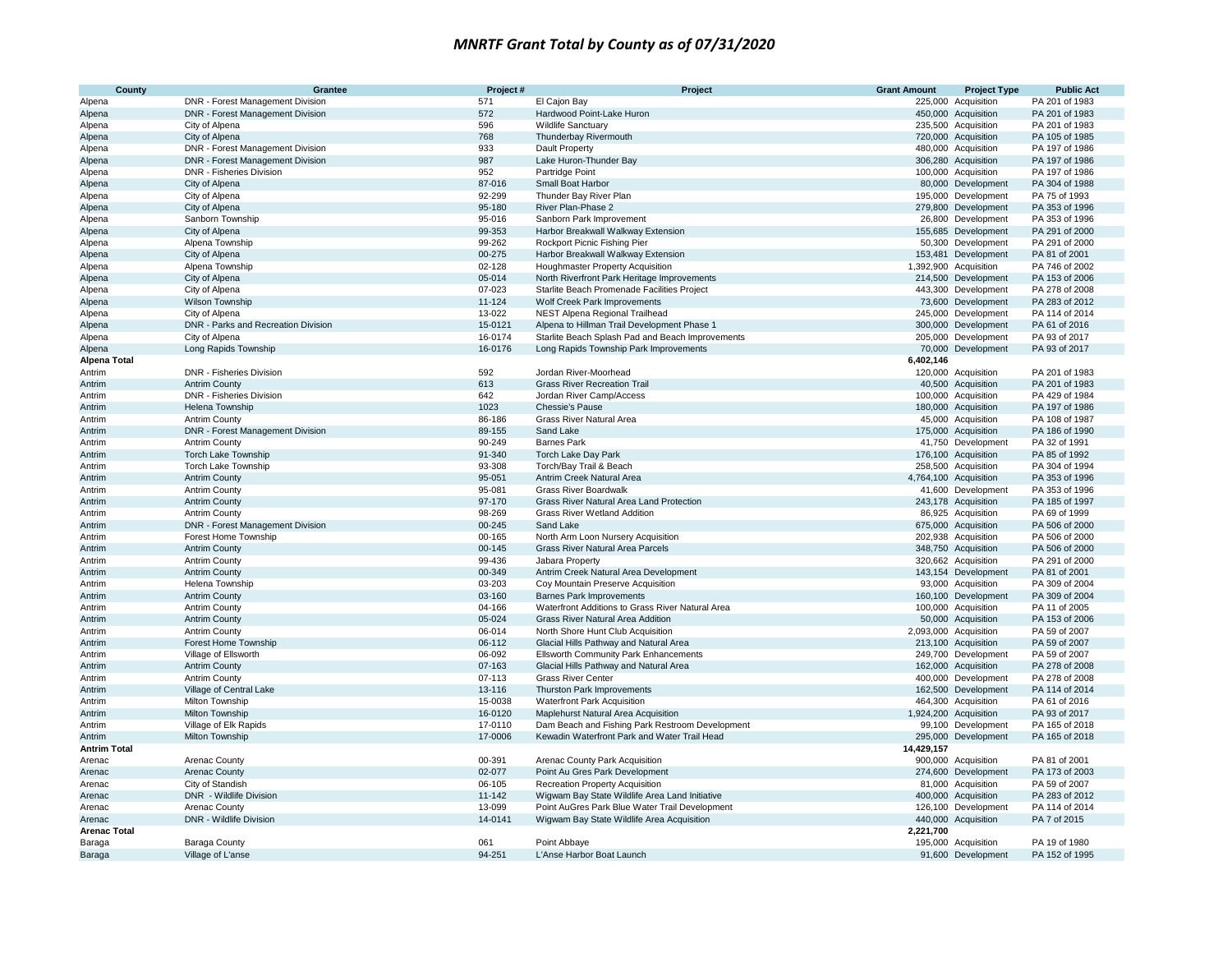| County              | Grantee                               | Project# | Project                                                      | <b>Grant Amount</b> | <b>Project Type</b>   | <b>Public Act</b> |
|---------------------|---------------------------------------|----------|--------------------------------------------------------------|---------------------|-----------------------|-------------------|
| Baraga              | DNR - Forest Management Division      | 95-817   | Point Abbaye                                                 |                     | 175,000 Acquisition   | PA 353 of 1996    |
| Baraga              | Village of L'anse                     | 98-043   | Lakeshore Property Acquisition                               |                     | 50,000 Acquisition    | PA 538 of 1998    |
| Baraga              | L'Anse Area Schools                   | 09-115   | L'Anse Area Schools Village Park                             |                     | 440,000 Development   | PA 27 of 2010     |
| Baraga              | Village of Baraga                     | 09-120   | Marina Boardwalk and Boat Launch                             |                     | 50,000 Development    | PA 27 of 2010     |
| Baraga              | Village of Baraga                     | 12-072   | Marina Peninsula Boardwalk Project                           |                     | 50,000 Development    | PA 9 of 2013      |
| Baraga              | Village of Baraga                     | 13-057   | Baraga Lake Superior Shoreline Acquisition                   |                     | 185,000 Acquisition   | PA 114 of 2014    |
| Baraga              | Arvon Township                        | 14-0270  | <b>Waterfront Park Improvements</b>                          |                     | 45,000 Development    | PA 7 of 2015      |
| Baraga              | DNR - Parks and Recreation Division   | 17-0172  | Baraga - Arnheim Trail Rehabilitation and Bridge Development |                     | 300,000 Development   | PA 165 of 2018    |
| Baraga              | Baraga County                         | 18-0040  | Point Abbaye Natural Area Pathway & Picnic Improvements      |                     | 49,500 Development    | PA 12 of 2019     |
| Baraga              | Village of Baraga                     | 19-0148  | Keweenaw Bay Non-Motorized Pathway - Baraga to State Park    |                     | 300,000 Development   | PA 145 of 2020    |
| <b>Baraga Total</b> |                                       |          |                                                              | 1,931,100           |                       |                   |
| Barry               | DNR - Parks and Recreation Division   | 86-222   | Barry Prairie-Turner Creek                                   |                     | 107,000 Acquisition   | PA 108 of 1987    |
| Barry               | <b>DNR</b> - Wildlife Division        | 92-863   | G. J. Terburg Estate                                         |                     | 565,000 Acquisition   | PA 75 of 1993     |
| Barry               | City of Hastings                      | 99-283   | Hastings Riverwalk Development                               |                     | 284,000 Development   | PA 265 of 1999    |
| Barry               | <b>Barry County</b>                   | 08-107   | McKeown Bridge Park Development                              |                     | 215,300 Development   | PA 23 of 2009     |
| Barry               | City of Hastings                      | 09-111   | Hastings Riverwalk Development                               |                     | 370,000 Development   | PA 27 of 2010     |
| Barry               | City of Hastings                      | 11-080   | Tyden Park Riverwalk Trail Extension                         |                     | 244,900 Development   | PA 283 of 2012    |
| Barry               | Village of Middleville                | 13-080   | Paul Henry Trail Extension and Riverfront Improvement        |                     | 300,000 Development   | PA 114 of 2014    |
| Barry               | DNR - Wildlife Division               | 14-0233  | Barry SGA Land Acquisition Initiative                        |                     | 1,100,000 Acquisition | PA 7 of 2015      |
| Barry               | Village of Middleville                | 14-0158  | Middleville Riverfront Property Acquisition                  |                     | 135,600 Acquisition   | PA 7 of 2015      |
| Barry               | <b>Woodland Township</b>              | 16-0065  | Jordan Lake Trail                                            |                     | 300,000 Development   | PA 93 of 2017     |
| Barry               | Thornapple Township                   | 19-0211  | Paul Henry-Thornapple Trail Extension to Kent County         |                     | 350,000 Acquisition   | PA 145 of 2020    |
| Barry               | DNR - Finance and Operations Division | 19-0205  | Barry State Game Area Shooting Range Development             |                     | 200,000 Development   | PA 145 of 2020    |
| <b>Barry Total</b>  |                                       |          |                                                              | 4,171,800           |                       |                   |
| Bay                 | DNR - Wildlife Division               | 381      | Quanicassee SGA                                              |                     | 135,000 Acquisition   | PA 130 of 1981    |
| Bay                 | City of Essexville                    | 517      | <b>Essexville Recreation Area</b>                            |                     | 50,000 Acquisition    | PA 223 of 1982    |
| Bay                 | Hampton Township                      | 724      | Acquisition on Saginaw Bay                                   |                     | 300,000 Acquisition   | PA 429 of 1984    |
| Bay                 | <b>Williams Township</b>              | 913      | Williams Township Park Expansion                             |                     | 6,000 Acquisition     | PA 105 of 1985    |
| Bay                 | City of Bay City                      | 87-128   | Saginaw River Pier                                           |                     | 400,000 Development   | PA 304 of 1988    |
| Bay                 | <b>Bay County</b>                     | 88-110   | Pinconning Park Improvements                                 |                     | 60,000 Development    | PA 154 of 1989    |
| Bay                 | City of Bay City                      | 89-030   | Wenonah Park Riverfront                                      |                     | 375,000 Development   | PA 186 of 1990    |
| Bay                 | City of Bay City                      | 90-327   | Surath Shore Protection                                      |                     | 50,000 Development    | PA 32 of 1991     |
| Bay                 | City of Essexville                    | 91-254   | Smith Park Improvements                                      |                     | 69,000 Development    | PA 85 of 1992     |
| Bay                 | City of Essexville                    | 92-200   | Scherumann St. Pier Improvements                             |                     | 72,750 Development    | PA 75 of 1993     |
| Bay                 | City of Bay City                      | 93-229   | <b>Riverwalk Land Acquisition</b>                            |                     | 55,000 Acquisition    | PA 304 of 1994    |
| Bay                 | <b>Bay County</b>                     | 93-371   | Crump Drain Wetlands Basin                                   |                     | 16,900 Acquisition    | PA 304 of 1994    |
| Bay                 | City of Bay City                      | 93-230   | Railtrail-27th St. Land                                      |                     | 60,000 Acquisition    | PA 304 of 1994    |
| Bay                 | <b>Bay County</b>                     | 95-255   | <b>Keit Linear Park</b>                                      |                     | 375,000 Acquisition   | PA 353 of 1996    |
| Bay                 | Kawkawlin Township                    | 95-253   | Linwood Road Scenic Point                                    |                     | 34,500 Development    | PA 353 of 1996    |
| Bay                 | DNR - Parks and Recreation Division   | 95-299   | <b>Interpretive Displays</b>                                 |                     | 250,000 Development   | PA 353 of 1996    |
| Bay                 | Portsmouth Township                   | 95-200   | Township Railtrail                                           |                     | 102,300 Development   | PA 353 of 1996    |
| Bay                 | <b>Bay County</b>                     | 96-219   | Pinconning Land Acquisition                                  |                     | 81,750 Acquisition    | PA 480 of 1996    |
| Bay                 | <b>Bay County</b>                     | 96-218   | Dow ITI Boat Launch Expansion                                |                     | 228,000 Acquisition   | PA 480 of 1996    |
| Bay                 | City of Bay City                      | 98-006   | 27th Street Railtrail                                        |                     | 178,000 Development   | PA 538 of 1998    |
| Bay                 | <b>Bay County</b>                     | 01-087   | Bay County Trail Improvements                                |                     | 22,000 Development    | PA 120 of 2001    |
| Bay                 | Hampton Township                      | 00-063   | Expansion of Finn Road Park                                  |                     | 130,800 Acquisition   | PA 81 of 2001     |
| Bay                 | <b>Bay County</b>                     | 00-354   | Bay County Wetlands Improvements                             |                     | 88,226 Development    | PA 81 of 2001     |
| Bay                 | City of Bay City                      | 06-022   | Wenonah Park Renovation                                      |                     | 500,000 Development   | PA 59 of 2007     |
| Bay                 | <b>Bay County</b>                     | 09-027   | Pinconning Park Improvements                                 |                     | 325,000 Development   | PA 27 of 2010     |
| Bay                 | City of Bay City                      | 09-062   | <b>Birney Park Renovations</b>                               |                     | 325,000 Development   | PA 27 of 2010     |
| Bay                 | <b>Bay County</b>                     | 11-093   | <b>Prindle Property Acquisition</b>                          |                     | 259,000 Acquisition   | PA 283 of 2012    |
| Bay                 | <b>Frankenlust Township</b>           | 11-089   | Great Lakes Bay Region Trail Bridge Renovations              |                     | 300,000 Development   | PA 283 of 2012    |
| Bay                 | Frankenlust Township                  | 14-0234  | <b>GLBRT Trail Development</b>                               |                     | 280,000 Development   | PA 7 of 2015      |
| Bay                 | Williams Charter Township             | 15-0145  | Williams Township Park Acquisition                           |                     | 140,600 Acquisition   | PA 61 of 2016     |
| Bay                 | Hampton Charter Township              | 15-0011  | Finn Road Park Improvements                                  |                     | 182,300 Development   | PA 61 of 2016     |
| Bay                 | DNR - Parks and Recreation Division   | 17-0139  | Iron Belle Trail Easement - Lake State Railroad Property     |                     | 850,000 Acquisition   | PA 165 of 2018    |
| Bay                 | City of Bay City                      | 17-0023  | Imagination Station Playground Development                   |                     | 300,000 Development   | PA 165 of 2018    |
| <b>Bay Total</b>    |                                       |          |                                                              | 6,602,126           |                       |                   |
| Benzie              | DNR - Forest Management Division      | 774      | Pearl Lake                                                   |                     | 180,000 Acquisition   | PA 105 of 1985    |
| Benzie              | DNR - Parks and Recreation Division   | 86-060   | Elberta Marina and Public Access                             |                     | 250,000 Acquisition   | PA 108 of 1987    |
| Benzie              | DNR - Parks and Recreation Division   | 90-183   | <b>Elberta Dunes</b>                                         |                     | 1,420,000 Acquisition | PA 32 of 1991     |
| Benzie              | DNR - Forest Management Division      | 92-860   | <b>Platte Rivermouth</b>                                     |                     | 140,000 Acquisition   | PA 75 of 1993     |
| Benzie              | DNR - Fisheries Division              | 93-433   | <b>Betsie River Access</b>                                   |                     | 228,800 Development   | PA 304 of 1994    |
| Benzie              | DNR - Forest Management Division      | 94-293   | <b>Betsie Valley Trail Corridor</b>                          |                     | 500,000 Acquisition   | PA 152 of 1995    |
| Benzie              | DNR - Parks and Recreation Division   | 95-808   | Crystal Lake-Denton Property                                 |                     | 850,000 Acquisition   | PA 353 of 1996    |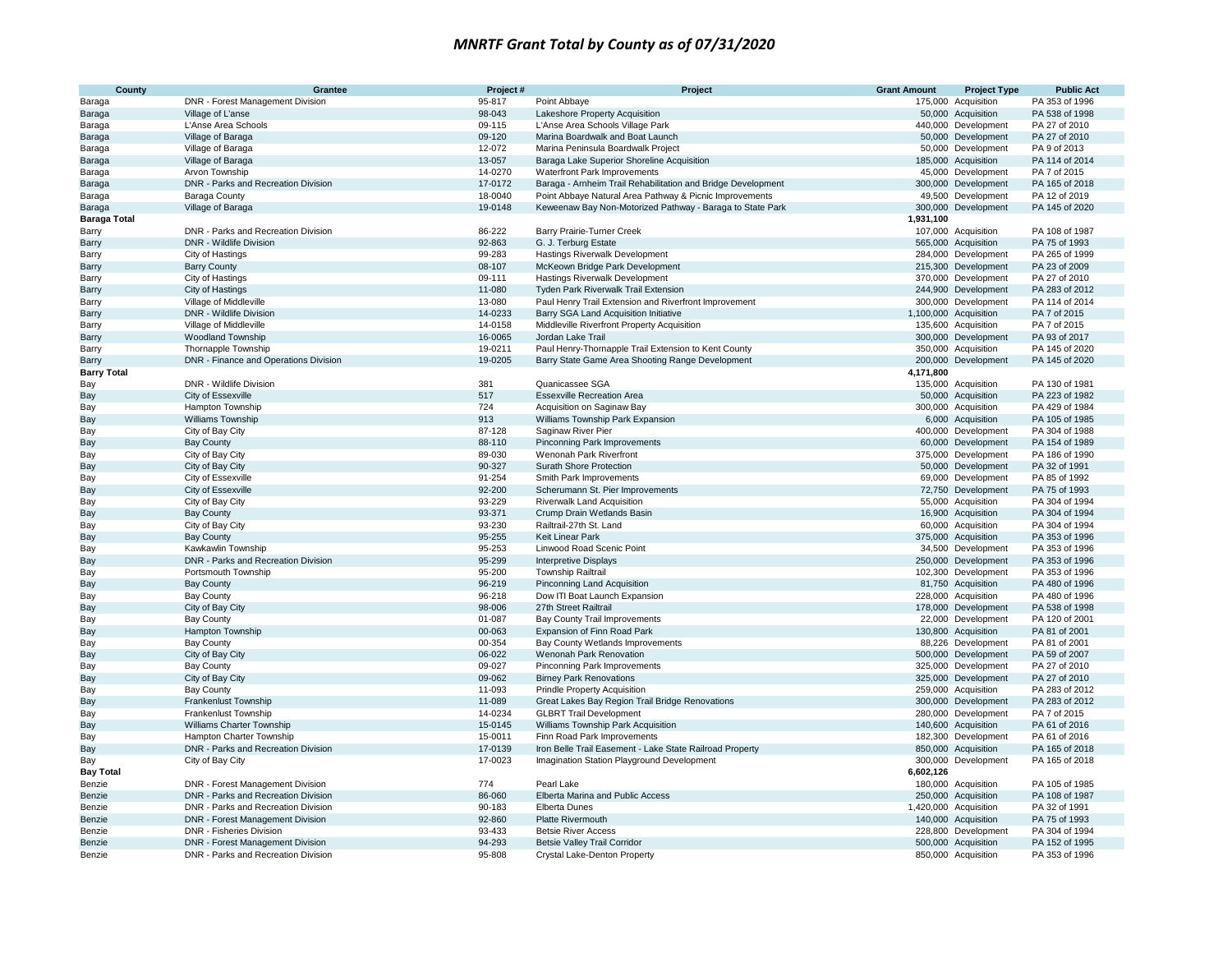| County                    | Grantee                             | Project#         | Project                                               | <b>Grant Amount</b> | <b>Project Type</b>   | <b>Public Act</b>              |
|---------------------------|-------------------------------------|------------------|-------------------------------------------------------|---------------------|-----------------------|--------------------------------|
| Benzie                    | <b>Benzie County</b>                | 97-082           | Railroad Point-Crystal Lake                           |                     | 2,142,037 Acquisition | PA 185 of 1997                 |
| Benzie                    | Village of Elberta                  | 98-033           | Ann Arbor Railroad Park/Betsie Valley Trail Head Dev. |                     | 314,545 Development   | PA 538 of 1998                 |
| Benzie                    | <b>DNR - Wildlife Division</b>      | 99-309           | Lower Betsie River State Game Refuge Addition         |                     | 134,650 Acquisition   | PA 265 of 1999                 |
| Benzie                    | <b>Benzie County</b>                | 99-075           | <b>Betsie Valley Trail-Trailhead Facilities</b>       |                     | 254,263 Development   | PA 265 of 1999                 |
| Benzie                    | <b>Benzie County</b>                | 98-264           | Railroad Point Natural Area Addition, Crystal Lake    |                     | 459,038 Acquisition   | PA 69 of 1999                  |
| Benzie                    | DNR - Forest Management Division    | 98-189           | Pearl Lake Property                                   |                     | 911,050 Acquisition   | PA 69 of 1999                  |
| Benzie                    | <b>Benzie County</b>                | 99-401           | <b>Betsie Valley Trail</b>                            |                     | 432,000 Development   | PA 291 of 2000                 |
| Benzie                    | Village of Elberta                  | 99-014           | Elberta Historic Waterfront Trailhead Park-Phase II   |                     | 258,000 Development   | PA 291 of 2000                 |
| Benzie                    | Almira Township                     | 01-016           | Ransom Lake Natural Area                              |                     | 859,920 Acquisition   | PA 120 of 2001                 |
| Benzie                    | City of Frankfort                   | 03-175           | Lake Michigan Beach Park Restoration                  |                     | 92,000 Development    | PA 309 of 2004                 |
| Benzie                    | Almira Township                     | 05-118           | Ransom Lake Natural Area                              |                     | 81,400 Development    | PA 153 of 2006                 |
| Benzie                    | Village of Elberta                  | 08-034           | South Elberta Dunes Natural Area Acquisition          |                     | 1,158,800 Acquisition | PA 23 of 2009                  |
| Benzie                    | Almira Township                     | 08-015           | Ann Lakefront Park Acquisition                        |                     | 478,100 Acquisition   | PA 23 of 2009                  |
| Benzie                    | <b>Benzie County</b>                | 10-164           | Railroad Point Natural Area Expansion                 |                     | 1,387,100 Acquisition | PA 16 of 2011                  |
| Benzie                    | Village of Beulah                   | 10-073           | Crystal Lake Waterfront Revitilization                |                     | 227,500 Development   | PA 16 of 2011                  |
| Benzie                    | DNR - Forest Resources Division     | 13-124           | Dair Creek Property                                   |                     | 700,000 Acquisition   | PA 114 of 2014                 |
| Benzie                    | Long Lake Township                  | 14-0223          | Cedar Run Creek Parking                               |                     | 46,900 Development    | PA 7 of 2015                   |
| Benzie                    | Homestead Township                  | 17-0049          | Platte River Property Acquisition                     |                     | 222,000 Acquisition   | PA 165 of 2018                 |
| Benzie                    | Village of Elberta                  | 17-0036          | Penfold Park Restroom and Accessible Boat Launch      |                     | 220,000 Development   | PA 165 of 2018                 |
| Benzie                    | City of Frankfort                   | 19-0079          | City of Frankfort Lake Michigan Beach Development     |                     | 225,100 Development   | PA 145 of 2020                 |
| <b>Benzie Total</b>       |                                     |                  |                                                       | 14,173,203          |                       |                                |
| Berrien                   | <b>Berrien County</b>               | 308              | <b>Manion Property</b>                                |                     | 200,000 Acquisition   | PA 19 of 1980                  |
| <b>Berrien</b>            | DNR - Parks and Recreation Division | 671/672          | <b>Grand Mere Dunes</b>                               |                     | 1,750,000 Acquisition | PA 429 of 1984                 |
| Berrien                   | DNR - Parks and Recreation Division | 848              | <b>Bridgman Dunes</b>                                 |                     | 2,250,000 Acquisition | PA 105 of 1985                 |
| <b>Berrien</b>            | <b>DNR</b> - Wildlife Division      | 888              | Berrien County Mini Game Area                         |                     | 350,000 Acquisition   | PA 105 of 1985                 |
| Berrien                   | City of Benton Harbor               | 86-308           | Ox Creek Park Development                             |                     | 30,000 Acquisition    | PA 108 of 1987                 |
| Berrien                   | <b>Berrien County</b>               | 89-130           | Silver Beach County Park-Phase I                      |                     | 1,500,000 Acquisition | PA 186 of 1990                 |
| Berrien                   | City of Benton Harbor               | 89-114           | Jean Klock Park                                       |                     | 375,000 Development   | PA 186 of 1990                 |
| Berrien                   | City of New Buffalo                 | 89-236           | <b>Transient Boat Mooring Facility</b>                |                     | 266,300 Development   | PA 186 of 1990                 |
| Berrien                   | <b>Berrien County</b>               |                  | 89-130 90-03 Silver Beach County Park-Phase II        |                     | 1,900,000 Acquisition | PA 32 of 1991                  |
| Berrien                   | <b>Lincoln Township</b>             | 90-129           | Lincoln Twp. Beach/Nature                             |                     | 81,000 Development    | PA 32 of 1991                  |
| Berrien                   | City of Niles                       | 91-091           | <b>Riverfront Park Property</b>                       |                     | 93,000 Acquisition    | PA 85 of 1992                  |
| Berrien                   | City of Watervliet                  | 91-391           | Mill Creek Park Development                           |                     | 114,000 Development   | PA 85 of 1992                  |
| Berrien                   | DNR - Fisheries Division            | 93-872           | Galien River Floodplain                               |                     | 692,800 Acquisition   | PA 304 of 1994                 |
| Berrien                   | Watervliet Township                 | 93-064           | <b>Canoe Trail Acquisition</b>                        |                     | 10,500 Acquisition    | PA 304 of 1994                 |
| Berrien                   | St Joseph Township                  | 93-014           | <b>MDOT Property Development</b>                      |                     | 102,000 Acquisition   | PA 304 of 1994                 |
| Berrien                   | New Buffalo Township                | 93-104           | Memorial Park Addition-2                              |                     | 14,700 Acquisition    | PA 304 of 1994                 |
| Berrien                   | <b>Berrien County</b>               | 93-378           | Silver Beach County Park                              |                     | 375,000 Development   | PA 304 of 1994                 |
| Berrien                   | DNR - Wildlife Division             | 95-810           | <b>Boyle Lake Property</b>                            |                     | 500,000 Acquisition   | PA 353 of 1996                 |
| Berrien                   | Village of Berrien Springs          | 96-060           | Shamrock Park Improvement                             |                     | 43,350 Development    | PA 480 of 1996                 |
| Berrien                   | City of St Joseph                   | 97-111           | Lookout Park Expansion                                |                     | 145,000 Acquisition   | PA 185 of 1997                 |
| Berrien                   | <b>Berrien County</b>               | 00-081           | Galien River County Park Preserve Acquisition         |                     | 832,500 Acquisition   | PA 506 of 2000                 |
| Berrien                   | City of Niles                       | 99-145           | Riverfront Park Dock and Pier                         |                     | 103,125 Development   | PA 291 of 2000                 |
| Berrien                   | <b>City of Watervliet</b>           | $01 - 011$       | Havs Park Improvements                                |                     | 70.000 Development    | PA 120 of 2001                 |
| Berrien                   | <b>Chikaming Township</b>           | 00-317           | Chikaming Township Park and Preserve Acquisition      |                     | 1,499,788 Acquisition | PA 81 of 2001                  |
| Berrien                   | Chikaming Township                  | 03-137           | Township Park and Preserve Development                |                     | 193,200 Development   | PA 309 of 2004                 |
| Berrien                   | City of Watervliet                  | 04-057           | Hays Park Project                                     | 42,300              | Development           | PA 11 of 2005                  |
| Berrien                   | Weesaw Township                     | 07-082           | Weesaw Township Park Acquisition                      |                     | 98,000 Acquisition    | PA 278 of 2008                 |
| <b>Berrien</b>            | <b>Benton Township</b>              | 07-007           | Robbins Park Improvement Project                      |                     | 70,000 Development    | PA 278 of 2008                 |
| Berrien                   | City of Niles                       | 08-079           | Riverfront and Plym Park Trail Development            |                     | 170,500 Development   | PA 23 of 2009                  |
| Berrien<br>Berrien        | Niles Township                      | 09-082<br>09-017 | Niles Community Park Expansion                        |                     | 90,000 Acquisition    | PA 27 of 2010<br>PA 27 of 2010 |
|                           | St. Joseph Township                 |                  | Maiden Lane Community Park Improvements               |                     | 70,000 Development    | PA 16 of 2011                  |
| <b>Berrien</b><br>Berrien | <b>Berrien County</b>               | 10-011<br>10-109 | Galien River County Park Development                  |                     | 500,000 Development   | PA 16 of 2011                  |
|                           | Village of Berrien Springs          | 10-071           | Shamrock Park Campground Expansion                    |                     | 306,800 Development   | PA 16 of 2011                  |
| Berrien                   | Baroda Township                     |                  | Hess Lake Park Improvements                           | 256,000             | Development           |                                |
| Berrien                   | City of Buchanan                    | 11-039           | McCoy's Creek Trail Development                       |                     | 288,000 Development   | PA 283 of 2012                 |
| <b>Berrien</b>            | City of St. Joseph                  | 11-095           | Lions Park Beach Improvements                         |                     | 247,100 Development   | PA 283 of 2012                 |
| Berrien                   | Niles Township                      | 12-111           | Indiana-Michigan River Valley Trail Development       |                     | 286,000 Development   | PA 9 of 2013                   |
| Berrien                   | <b>Berrien County</b>               | 12-018           | Silver Beach County Park Improvements                 |                     | 300,000 Development   | PA 9 of 2013                   |
| Berrien                   | New Buffalo Township                | 13-064           | Kruger Road Park Acquisition                          |                     | 150,000 Acquisition   | PA 114 of 2014                 |
| <b>Berrien</b>            | <b>Berrien County</b>               | 13-043           | Love Creek County Park Expansion                      |                     | 114,500 Acquisition   | PA 114 of 2014                 |
| Berrien                   | City of Benton Harbor               | 13-046           | Union Field Park Improvements                         |                     | 300,000 Development   | PA 114 of 2014                 |
| Berrien                   | <b>Berrien County</b>               | 14-0143          | Rocky Gap Improvements                                |                     | 300,000 Development   | PA 7 of 2015                   |
| Berrien                   | City of Niles                       | 16-0180          | Niles City Trailhead                                  |                     | 220,000 Development   | PA 93 of 2017                  |
| Berrien                   | Niles Charter Township              | 16-0158          | Niles Township IN-MI River Valley Trail               |                     | 300,000 Development   | PA 93 of 2017                  |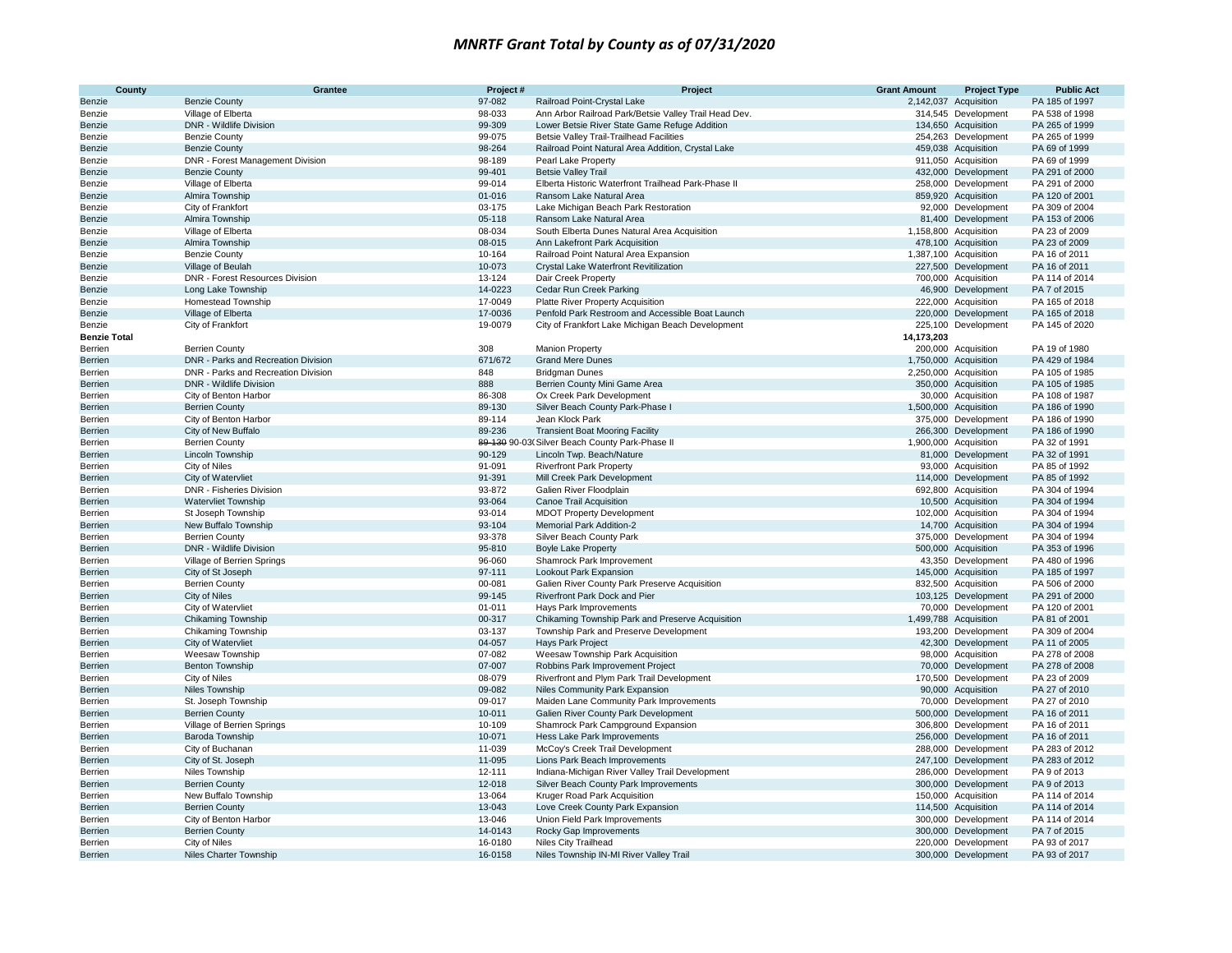| <b>County</b>        | Grantee                                | Project #          | Project                                                                                   | <b>Grant Amount</b> | <b>Project Type</b>                        | <b>Public Act</b>                |
|----------------------|----------------------------------------|--------------------|-------------------------------------------------------------------------------------------|---------------------|--------------------------------------------|----------------------------------|
| Berrien              | <b>Berrien County</b>                  | 16-0218            | Watervliet Cty Park-Trail Head for Paw Paw River Water Trail                              |                     | 296,000 Development                        | PA 93 of 2017                    |
| Berrien              | Village of Eau Claire                  | 16-0168            | Village of Eau Claire Non-motorized Pathway                                               |                     | 214,400 Development                        | PA 93 of 2017                    |
| Berrien              | <b>Berrien County</b>                  | 17-0164            | Love Creek Expansion                                                                      |                     | 56,000 Acquisition                         | PA 165 of 2018                   |
| Berrien              | Oronoko Charter Township               | 17-0142            | Oronoko Township Proposed Recreation Development                                          |                     | 278,100 Development                        | PA 165 of 2018                   |
| Berrien              | <b>Hagar Township</b>                  | 17-0004            | Riverside Kayak Park Development                                                          |                     | 300,000 Development                        | PA 165 of 2018                   |
| Berrien              | Village of Grand Beach                 | 18-0096            | Grand Beach Nature Preserve Acquisition                                                   |                     | 2,400,000 Acquisition                      | PA 12 of 2019                    |
| Berrien              | <b>DNR - Fisheries Division</b>        | 19-0159            | Pipestone Creek/St. Joseph River Public Water Access Site                                 |                     | 94,000 Acquisition                         | PA 145 of 2020                   |
| Berrien              | <b>Berrien County</b>                  | 19-0191            | Paw Paw River County Park Expansion                                                       |                     | 80,000 Acquisition                         | PA 145 of 2020                   |
| Berrien              | Chikaming Township                     | 19-0120            | Lake Michigan Forest and Public Beach Expansion                                           |                     | 2,475,000 Acquisition                      | PA 145 of 2020                   |
| Berrien              | <b>Berrien Township</b>                | 19-0122            | Range Line Trailhead Development Project                                                  |                     | 300,000 Development                        | PA 145 of 2020                   |
| <b>Berrien Total</b> |                                        |                    |                                                                                           | 24,093,963          |                                            |                                  |
| Branch               | City of Coldwater                      | 1044               | <b>Coldwater Linear Park Expansion</b>                                                    |                     | 14,500 Acquisition                         | PA 197 of 1986                   |
| <b>Branch</b>        | DNR - Parks and Recreation Division    | 975                | <b>Coldwater Lake Farms</b>                                                               |                     | 900,000 Acquisition                        | PA 197 of 1986                   |
| Branch               | DNR - Parks and Recreation Division    | 86-126             | Coldwater Lake Farms Ph. II                                                               |                     | 900,000 Acquisition                        | PA 108 of 1987                   |
| <b>Branch</b>        | DNR - Parks and Recreation Division    | 86-286             | <b>Coldwater Lake Project</b>                                                             |                     | 450,000 Acquisition                        | PA 108 of 1987                   |
| Branch               | <b>Branch County</b>                   | 99-122             | Quincy Park Improvements                                                                  |                     | 444,000 Development                        | PA 265 of 1999                   |
| Branch               | City of Coldwater                      | 10-033             | Optimist Park Playground Renovation                                                       |                     | 15,000 Development                         | PA 16 of 2011                    |
| Branch               | <b>Coldwater Township</b>              | 10-105             | <b>Coldwater Township Hall Park</b>                                                       |                     | 266,300 Development                        | PA 16 of 2011                    |
| <b>Branch</b>        | <b>Branch County</b>                   | 12-027             | <b>Memorial Park Improvements</b>                                                         |                     | 140,000 Development                        | PA 9 of 2013                     |
| Branch               | <b>Branch County</b>                   | 16-0139            | Angel Cove Park Expansion                                                                 |                     | 84,300 Acquisition                         | PA 93 of 2017                    |
| <b>Branch</b>        | <b>Branch County</b>                   | 17-0065            | Randall Lake Land Acquisition                                                             |                     | 403,800 Acquisition                        | PA 165 of 2018                   |
| <b>Branch Total</b>  |                                        |                    |                                                                                           | 3,617,900           |                                            |                                  |
| Calhoun              | City of Battle Creek                   | 617                | <b>Lineal Park</b>                                                                        |                     | 995,000 Acquisition                        | PA 201 of 1983                   |
| Calhoun              | City of Albion                         | 86-242             | <b>Riverfront Development</b>                                                             |                     | 45,500 Acquisition                         | PA 108 of 1987                   |
| Calhoun              | City of Battle Creek                   | 89-095             | <b>Bailey Park Renovation</b>                                                             |                     | 375,000 Development                        | PA 186 of 1990                   |
| Calhoun              | City of Albion                         | 91-305             | <b>Riverfront Acquisition II</b>                                                          |                     | 9,800 Acquisition                          | PA 85 of 1992                    |
| Calhoun              | City of Marshall                       | 94-078             | Waterfront Trail Development                                                              |                     | 157,500 Development                        | PA 152 of 1995                   |
| Calhoun              | City of Marshall                       | 98-040             | <b>Riverfront Trail-Stage II</b>                                                          |                     | 358,000 Development                        | PA 69 of 1999                    |
| Calhoun              | City of Marshall                       | 00-139             | <b>Riverwalk Development</b>                                                              |                     | 191,444 Development                        | PA 506 of 2000                   |
| Calhoun              | City of Battle Creek                   | 99-187             | Southside Park Land Purchase (Lakeview Woodland Park)                                     |                     | 500,000 Acquisition                        | PA 291 of 2000                   |
| Calhoun              | Calhoun County                         | 99-193             | Ott Preserve Improvements                                                                 |                     | 231,962 Development                        | PA 291 of 2000                   |
| Calhoun              | Village of Homer                       | 99-070             | Lakefront Park Improvements                                                               |                     | 89,690 Development                         | PA 291 of 2000                   |
| Calhoun              | City of Albion                         | 00-194             | Stoffer Plaza Improvements                                                                |                     | 55,500 Development                         | PA 81 of 2001                    |
| Calhoun              | City of Battle Creek                   | 03-107             | <b>Bailey Park Improvements</b>                                                           |                     | 229,300 Development                        | PA 309 of 2004                   |
| Calhoun              | City of Albion                         | 07-004             | Rieger Park Swimming and Beach Project                                                    |                     | 127,500 Development                        | PA 278 of 2008                   |
| Calhoun              | <b>Calhoun County</b>                  | 10-031             | Calhoun County Trailway                                                                   |                     | 500,000 Development                        | PA 16 of 2011                    |
| Calhoun              | City of Battle Creek                   | 13-010             | Willard Park Beach Relocation                                                             |                     | 300,000 Development                        | PA 114 of 2014                   |
| Calhoun              | City of Albion                         | 15-0223            | Albion River Trail Expansion Project                                                      |                     | 294,000 Development                        | PA 61 of 2016<br>PA 165 of 2018  |
| Calhoun              | Calhoun County                         | 17-0210            | Eastern Calhoun - Albion - Iron Belle Trailhead Acquisition                               |                     | 231,900 Acquisition                        |                                  |
| Calhoun<br>Calhoun   | City of Albion<br>Calhoun County       | 17-0188<br>19-0067 | Albion River Trail Expansion<br>Eastern Calhoun County - Iron Belle Trailhead Development |                     | 255,000 Development<br>300,000 Development | PA 165 of 2018<br>PA 145 of 2020 |
| <b>Calhoun Total</b> |                                        |                    |                                                                                           | 5,247,096           |                                            |                                  |
| Cass                 |                                        | 89-126             | Rudolphi Woods                                                                            |                     |                                            | PA 186 of 1990                   |
| Cass                 | City of Dowagiac<br><b>Cass County</b> | 89-251             | Dr. T. K. Lawless Park                                                                    |                     | 115,100 Acquisition<br>81,400 Development  | PA 186 of 1990                   |
| Cass                 | City of Dowagiac                       | 94-100             | Northwest Park                                                                            |                     | 64,500 Acquisition                         | PA 152 of 1995                   |
| Cass                 | <b>Cass County</b>                     | 96-087             | Dr. T. K. Lawless Park East 80                                                            |                     | 96,000 Acquisition                         | PA 480 of 1996                   |
| Cass                 | City of Dowagiac                       | 98-010             | <b>Heddon Park</b>                                                                        |                     | 42,647 Development                         | PA 69 of 1999                    |
| Cass                 | <b>Cass County</b>                     | 99-226             | Dr. T. K. Lawless Park North                                                              |                     | 151,700 Acquisition                        | PA 291 of 2000                   |
| Cass                 | DNR - Fisheries Division               | 02-178             | Dowagiac River Access Acquisition                                                         |                     | 235,000 Acquisition                        | PA 746 of 2002                   |
| Cass                 | City of Dowagiac                       | 08-021             | Youth Sports Park Acquisition                                                             |                     | 100,000 Acquisition                        | PA 23 of 2009                    |
| Cass                 | Silver Creek Township                  | 08-151             | Silver Creek Area Youth Sports Park                                                       |                     | 100,000 Acquisition                        | PA 23 of 2009                    |
| Cass                 | City of Dowagiac                       | 11-016             | Silver Creek Russom Park Development                                                      |                     | 300,000 Development                        | PA 283 of 2012                   |
| Cass                 | Silver Creek Township                  | 11-017             | Silver Creek Russom Park Development                                                      |                     | 298,200 Development                        | PA 283 of 2012                   |
| Cass                 | <b>DNR - Fisheries Division</b>        | 14-0200            | Dowagiac Creek Access and Corridor Acquisition                                            |                     | 749,900 Acquisition                        | PA 7 of 2015                     |
| Cass                 | Cass County                            | 15-0154            | Dodd Park Water Trail Development Project                                                 |                     | 277,500 Development                        | PA 61 of 2016                    |
| Cass                 | Ontwa Township                         | 17-0027            | <b>Edwardsburg Connector Path</b>                                                         |                     | 40,000 Development                         | PA 165 of 2018                   |
| Cass                 | City of Dowagiac                       | 17-0059            | Cass Avenue Trailhead                                                                     |                     | 175,300 Development                        | PA 165 of 2018                   |
| Cass                 | City of Dowagiac                       | 18-0117            | <b>Elks Trail Easement Acquisition</b>                                                    |                     | 56,200 Acquisition                         | PA 12 of 2019                    |
| Cass                 | Village of Vandalia                    | 19-0162            | Milo Barnes Park Improvements                                                             |                     | 36,900 Development                         | PA 145 of 2020                   |
| Cass                 | Village of Cassopolis                  | 19-0100            | Cassopolis Connector Development Project                                                  |                     | 300,000 Development                        | PA 145 of 2020                   |
| <b>Cass Total</b>    |                                        |                    |                                                                                           | 3,220,347           |                                            |                                  |
| Charlevoix           | City of Charlevoix                     | 875                | Ferry Avenue Beach Expansion                                                              |                     | 132,000 Acquisition                        | PA 105 of 1985                   |
| Charlevoix           | St James Township                      | 86-265             | St. James Playground                                                                      |                     | 31,500 Acquisition                         | PA 108 of 1987                   |
| Charlevoix           | <b>Wilson Township</b>                 | 86-337             | <b>Wilson Township Park</b>                                                               |                     | 26.200 Acquisition                         | PA 108 of 1987                   |
| Charlevoix           | Charlevoix Township                    | 87-317             | North Point Sand Dunes                                                                    |                     | 400,000 Acquisition                        | PA 304 of 1988                   |
|                      |                                        |                    |                                                                                           |                     |                                            |                                  |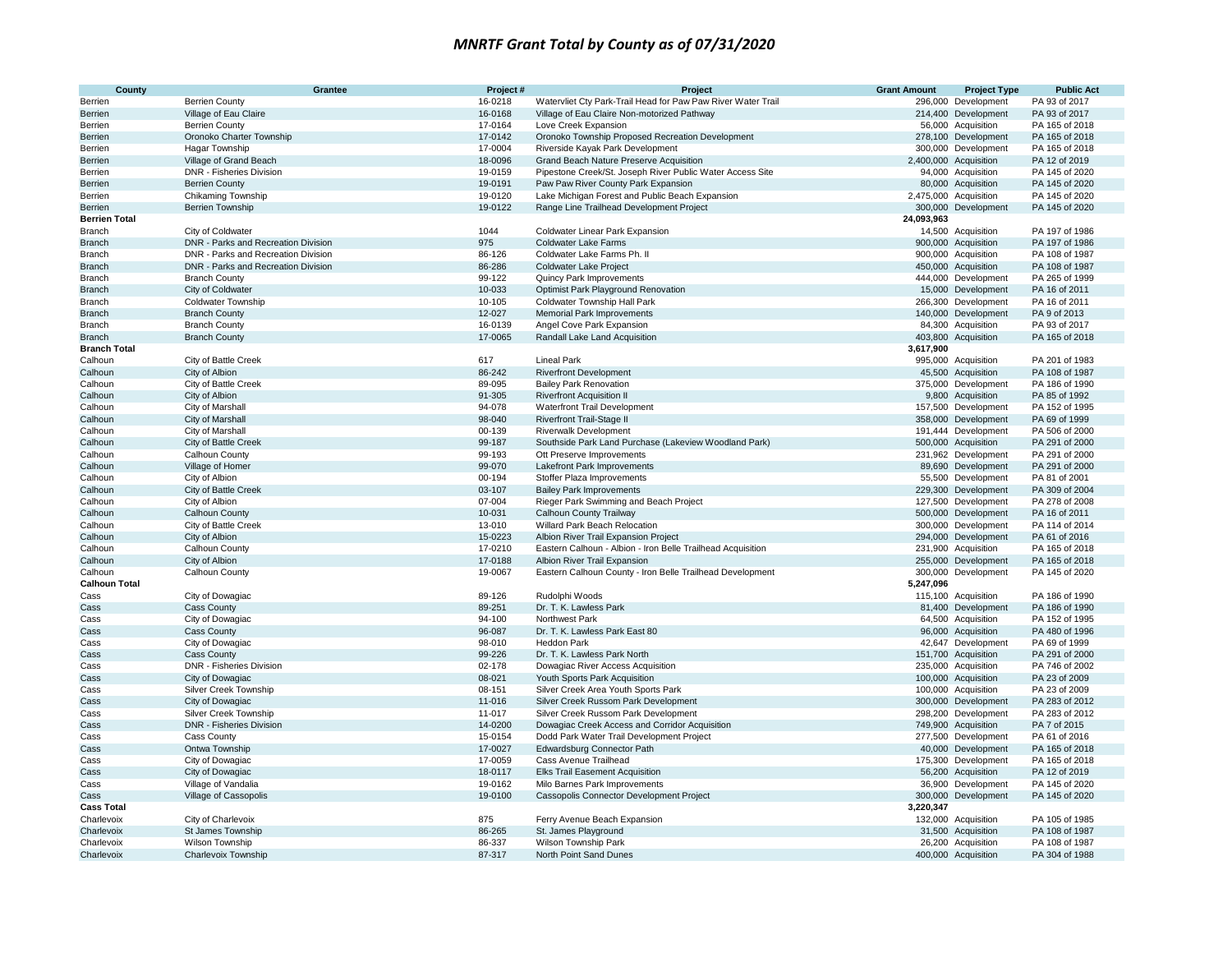| County                                | Grantee                                                         | Project#           | Project                                                              | <b>Grant Amount</b> | <b>Project Type</b>                        | <b>Public Act</b>               |
|---------------------------------------|-----------------------------------------------------------------|--------------------|----------------------------------------------------------------------|---------------------|--------------------------------------------|---------------------------------|
| Charlevoix                            | Bay Township                                                    | 87-222             | Eagle Island/Walloon Lake                                            |                     | 90,000 Acquisition                         | PA 304 of 1988                  |
| Charlevoix                            | <b>Charlevoix County</b>                                        | 89-667             | Thumb Lake Beach Acquisition                                         |                     | 400,000 Acquisition                        | PA 186 of 1990                  |
| Charlevoix                            | <b>Charlevoix Schools</b>                                       | 89-258             | Beaver Island Lighthouse                                             |                     | 33,800 Acquisition                         | PA 186 of 1990                  |
| Charlevoix                            | City of Charlevoix                                              | 89-123             | Ferry Beach Park                                                     |                     | 215,700 Development                        | PA 186 of 1990                  |
| Charlevoix                            | St James Township                                               | 92-319             | <b>Gull Harbor Park</b>                                              |                     | 30,000 Acquisition                         | PA 75 of 1993                   |
| Charlevoix                            | DNR - Forest Management Division                                | 97-188             | Davis Property, Beaver Island                                        |                     | 330,000 Acquisition                        | PA 185 of 1997                  |
| Charlevoix                            | DNR - Forest Management Division                                | 98-190             | Little Sand Bay, Beaver Island                                       |                     | 400,000 Acquisition                        | PA 538 of 1998                  |
| Charlevoix                            | City of Charlevoix                                              | 98-077             | Depot Beach Park Land Acquisition                                    |                     | 224,155 Acquisition                        | PA 538 of 1998                  |
| Charlevoix                            | City of Boyne City                                              | 99-180             | Boyne River Walk Project                                             |                     | 187,925 Development                        | PA 291 of 2000                  |
| Charlevoix                            | City of Charlevoix                                              | 99-250             | Michigan Beach Park Improvements                                     |                     | 270,100 Development                        | PA 291 of 2000                  |
| Charlevoix                            | City of Charlevoix                                              | 00-223             | <b>Wharfside Building Acquisition</b>                                |                     | 500,000 Acquisition                        | PA 81 of 2001                   |
| Charlevoix                            | <b>DNR - Forest Management Division</b>                         | 05-142             | Bear River Parcel Purchase                                           |                     | 280,000 Acquisition                        | PA 153 of 2006                  |
| Charlevoix                            | <b>Charlevoix County</b>                                        | 07-112             | Whiting Park Universal Access Improvements                           |                     | 232,500 Development                        | PA 278 of 2008                  |
| Charlevoix                            | Eveline Township                                                | 10-149             | Eveline Township Lake Charlevoix Access                              |                     | 46,500 Acquisition                         | PA 16 of 2011                   |
| Charlevoix                            | <b>Charlevoix County</b>                                        | 11-073             | Boyne City to US-31 Trail                                            |                     | 300,000 Development                        | PA 283 of 2012                  |
| Charlevoix                            | <b>Charlevoix County</b>                                        | 12-070             | <b>Butler Trust Property Acquisition</b>                             |                     | 214,200 Acquisition                        | PA 9 of 2013                    |
| Charlevoix                            | Hayes Township                                                  | 12-036             | Camp Seagull Acquisition-Lake Charlevoix                             |                     | 3,375,000 Acquisition                      | PA 9 of 2013                    |
| Charlevoix                            | City of Boyne City                                              | 13-107             | Riverside Park Annex Acquisition                                     |                     | 48,600 Acquisition                         | PA 114 of 2014                  |
| Charlevoix                            | Peaine Township                                                 | 13-089             | Fox Pointe Acquisition                                               |                     | 155,300 Acquisition                        | PA 114 of 2014                  |
| Charlevoix                            | <b>Charlevoix County</b>                                        | 13-052             | Boyne City to Charlevoix Non-Motorized Trail                         |                     | 300,000 Development                        | PA 114 of 2014                  |
| Charlevoix                            | City of Boyne City                                              | 16-0122            | City of Boyne Open Space Acquisition                                 |                     | 2,438,800 Acquisition                      | PA 93 of 2017                   |
| Charlevoix                            | <b>Boyne Valley Township</b>                                    | 16-0209            | <b>Boyne River Acquisition</b>                                       |                     | 50,000 Acquisition                         | PA 93 of 2017                   |
| Charlevoix                            | City of Boyne City                                              | 16-0195            | Boyne Valley Trailway Development - Phase 1                          |                     | 300,000 Development                        | PA 93 of 2017                   |
| Charlevoix                            | DNR - Parks and Recreation Division                             | 17-0143            | Fisherman's Island State Park Property                               |                     | 350,000 Acquisition                        | PA 165 of 2018                  |
| Charlevoix                            | Boyne Valley Township<br>DNR - Wildlife Division                | 17-0054<br>18-0203 | Boyne Valley Trailway Development - Phase II                         |                     | 295,000 Development                        | PA 165 of 2018<br>PA 12 of 2019 |
| Charlevoix<br><b>Charlevoix Total</b> |                                                                 |                    | Garden Island Land Acquisition                                       | 11,897,280          | 240,000 Acquisition                        |                                 |
| Cheboygan                             | DNR - Forest Management Division                                | 476                | Black River Ranch-Ph.I                                               |                     | 1,000,000 Acquisition                      | PA 223 of 1982                  |
| Cheboygan                             | <b>DNR - Forest Management Division</b>                         | 894                | <b>Black Mountain Recreation Area</b>                                |                     | 85,000 Acquisition                         | PA 105 of 1985                  |
| Cheboygan                             | DNR - Forest Management Division                                | 1016               | Pigeon River Small Inholdings.                                       |                     | 200,000 Acquisition                        | PA 197 of 1986                  |
| Cheboygan                             | <b>Burt Township</b>                                            |                    | Reese's Swamp-Burt Lake                                              |                     | 100,000 Acquisition                        | PA 197 of 1986                  |
| Cheboygan                             | <b>Tuscarora Township</b>                                       | 1033               | DeVoe Park Burt Lake                                                 |                     | 135,000 Acquisition                        | PA 197 of 1986                  |
| Cheboygan                             | City of Cheboygan                                               | 86-130             | Major City Park Expansion                                            |                     | 45,000 Acquisition                         | PA 108 of 1987                  |
| Cheboygan                             | City of Mackinaw City                                           | 88-181             | Mackinaw City Pier                                                   |                     | 257,700 Development                        | PA 154 of 1989                  |
| Cheboygan                             | Village of Mackinaw City                                        | 90-286             | <b>Deliyandes Property</b>                                           |                     | 94,500 Acquisition                         | PA 32 of 1991                   |
| Cheboygan                             | City of Cheboygan                                               | 95-118             | Gordon Turner Park Restroom                                          |                     | 45,800 Development                         | PA 353 of 1996                  |
| Cheboygan                             | DNR - Forest Management Division                                | 98-191             | Cheboygan-Gaylord Trail-Phase II                                     |                     | 1,500,000 Acquisition                      | PA 538 of 1998                  |
| Cheboygan                             | DNR - Forest Management Division                                | 99-287             | Cheboygan-Gaylord Trail-Phase 5                                      |                     | 1,275,000 Acquisition                      | PA 265 of 1999                  |
| Cheboygan                             | City of Cheboygan                                               | 99-055             | Major City Park Riverfront Improvement                               |                     | 266,200 Development                        | PA 265 of 1999                  |
| Cheboygan                             | DNR - Forest Management Division                                | 98-303             | Cheboygan-Gaylord Trail: Phase III                                   |                     | 1,275,000 Acquisition                      | PA 69 of 1999                   |
| Cheboygan                             | Inverness Township                                              | 98-255             | Polish Line Beach Expansion Project                                  |                     | 75,000 Acquisition                         | PA 69 of 1999                   |
| Cheboygan                             | <b>Tuscarora Township</b>                                       | 00-040             | Tuscarora Township Park Acquisition                                  |                     | 1,184,000 Acquisition                      | PA 506 of 2000                  |
| Cheboygan                             | City of Cheboygan                                               | 02-002             | Major City Park Riverfront Improvements II                           |                     | 317,900 Development                        | PA 173 of 2003                  |
| Cheboygan                             | Village of Wolverine                                            | 02-052             | Wolverine Lumberman's Memorial Park Development                      |                     | 15,000 Development                         | PA 173 of 2003                  |
| Cheboygan                             | DNR - Forest Management Division                                | 04-133             | Lee Grande Ranch Conservation Easement-Phase I                       |                     | 2,750,000 Acquisition                      | PA 11 of 2005                   |
| Cheboygan                             | DNR - Forest Management Division                                | 05-141             | Lee Grande Ranch Conservation Easement                               |                     | 2,750,000 Acquisition                      | PA 153 of 2006                  |
| Cheboygan                             | Mackinac Island State Park Commission                           | 05-111             | Old Mackinac Point Light Station Improvements                        |                     | 189,000 Development                        | PA 153 of 2006                  |
| Cheboygan                             | DNR - Forest Management Division                                | 06-135             | <b>Hackett Lake Purchase</b>                                         |                     | 2,600,000 Acquisition                      | PA 59 of 2007                   |
| Cheboygan                             | DNR - FMFM                                                      | 09-137             | Little Pigeon River Property Acquisition                             |                     | 1,800,000 Acquisition                      | PA 27 of 2010                   |
| Cheboygan                             | Tuscarora Township                                              | 09-072             | Indian River Pathway Development                                     |                     | 393,400 Development                        | PA 27 of 2010                   |
| Cheboygan                             | <b>DNRE</b> - Forest Management Division                        | 10-123             | Pigeon River Property Acquisition                                    |                     | 1,000,000 Acquisition                      | PA 16 of 2011                   |
| Cheboygan                             | <b>Tuscarora Township</b>                                       | 10-063             | Veterans Pier Development                                            |                     | 384,900 Development                        | PA 16 of 2011                   |
| Cheboygan                             | Village of Mackinaw City                                        | 10-046             | Conkling Heritage Park Improvements                                  |                     | 74,900 Development                         | PA 16 of 2011                   |
| Cheboygan                             | <b>Burt Township</b>                                            | 10-047<br>11-002   | Burt Lake Non-Motorized Trail Development                            |                     | 398,500 Development                        | PA 16 of 2011                   |
| Cheboygan                             | Mullett Township                                                | 11-084             | Topinabee Lakeside Park Improvements                                 |                     | 280,000 Development                        | PA 283 of 2012                  |
| Cheboygan                             | <b>Tuscarora Township</b>                                       | 12-022             | Marina Park Trailhead Development<br>Gary R. Williams Park Extension |                     | 250,900 Development<br>241,200 Acquisition | PA 283 of 2012<br>PA 9 of 2013  |
| Cheboygan<br>Cheboygan                | Village of Mackinaw City<br>DNR - Parks and Recreation Division | 13-133             | Cheboygan State Park Acquisition                                     |                     | 40,000 Acquisition                         | PA 114 of 2014                  |
| Cheboygan                             | Village of Wolverine                                            | 14-0171            | Renovation and Improvements to Lumberman Park and Trailhead          |                     | 289,500 Development                        | PA 7 of 2015                    |
| Cheboygan                             | DNR - Parks and Recreation Division                             | 16-0183            | <b>Black River Property</b>                                          |                     | 375,000 Acquisition                        | PA 93 of 2017                   |
| Cheboygan                             | <b>Burt Township</b>                                            | 16-0057            | BURT LAKE TRAIL DEVELOPMENT (Phase 2)                                |                     | 295,000 Development                        | PA 93 of 2017                   |
| Cheboygan                             | Village of Mackinaw City                                        | 17-0150            | Lakefront Acquisition                                                |                     | 100,000 Acquisition                        | PA 165 of 2018                  |
| Cheboygan Total                       |                                                                 |                    |                                                                      | 22,083,400          |                                            |                                 |
| Chippewa                              | DNR - Forest Management Division                                | 973                | Whitefish Point Nature Area                                          |                     | 100,000 Acquisition                        | PA 197 of 1986                  |
| Chippewa                              | DNR - Forest Management Division                                | 86-221             | Weatherhog Lakes                                                     |                     | 50,000 Acquisition                         | PA 108 of 1987                  |
|                                       |                                                                 |                    |                                                                      |                     |                                            |                                 |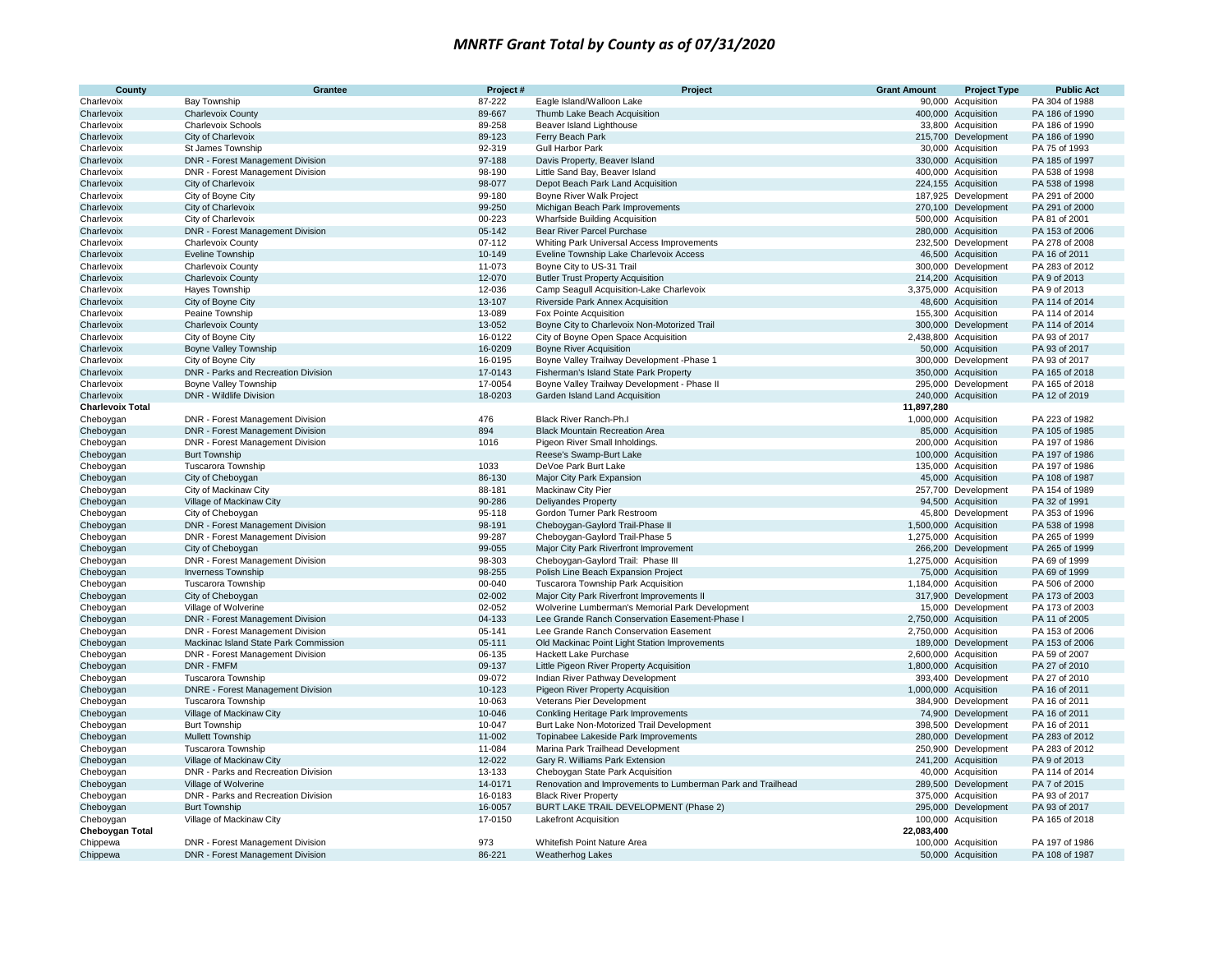| County               | Grantee                                            | Project#         | Project                                                              | <b>Grant Amount</b> | <b>Project Type</b>                       | <b>Public Act</b>                |
|----------------------|----------------------------------------------------|------------------|----------------------------------------------------------------------|---------------------|-------------------------------------------|----------------------------------|
| Chippewa             | DNR - Forest Management Division                   | 86-223           | <b>Maxton Plains</b>                                                 |                     | 32,000 Acquisition                        | PA 108 of 1987                   |
| Chippewa             | DNR - Forest Management Division                   | 87-247           | <b>Island Explorer Trail</b>                                         |                     | 300,000 Development                       | PA 304 of 1988                   |
| Chippewa             | Kinross Township                                   | 87-014           | Kincheloe Development                                                |                     | 80,000 Development                        | PA 304 of 1988                   |
| Chippewa             | <b>Hulbert Township</b>                            | 89-112           | <b>Recreation Trail Complex</b>                                      |                     | 37,600 Acquisition                        | PA 186 of 1990                   |
| Chippewa             | DNR - Forest Management Division                   | 92-847           | <b>Lake Superior Property</b>                                        |                     | 60,000 Acquisition                        | PA 75 of 1993                    |
| Chippewa             | DNR - Parks and Recreation Division                | 96-269           | Tahquamenon Falls River Frontage Acquisition                         |                     | 600,000 Acquisition                       | PA 480 of 1996                   |
| Chippewa             | DNR - Forest Management Division                   | 96-837           | Lake Superior Acquisition                                            |                     | 250,000 Acquisition                       | PA 480 of 1996                   |
| Chippewa             | DNR - Forest Management Division                   | 96-871           | <b>Whitefish Point</b>                                               |                     | 250,000 Acquisition                       | PA 480 of 1996                   |
| Chippewa             | City of Sault Ste. Marie                           | 97-234           | Ashmun Bay Park Acquisition                                          |                     | 547,500 Acquisition                       | PA 273 of 1998                   |
| Chippewa             | DNR - Forest Management Division                   | 99-298           | <b>Biehl Property</b>                                                |                     | 250,000 Acquisition                       | PA 265 of 1999                   |
| Chippewa             | DNR - Wildlife Division                            | 00-254           | Ten-Mile Marsh in East U.P. Acquisition                              |                     | 82,500 Acquisition                        | PA 506 of 2000                   |
| Chippewa             | City of Sault Ste. Marie                           | 03-116           | Sherman Park Beach Improvements                                      |                     | 198,300 Development                       | PA 309 of 2004                   |
| Chippewa             | Village of Detour Village                          | $07 - 164$       | Village of DeTour Village Waterfront Property Acquisition            |                     | 495,000 Acquisition                       | PA 278 of 2008                   |
| Chippewa             | City of Sault Ste. Marie                           | 07-105           | Ashmun Bay Park Trail Parcel Acquisition                             |                     | 36,000 Acquisition                        | PA 278 of 2008                   |
| Chippewa             | City of Sault Ste. Marie                           | 07-174           | Ashmun Bay Park Entrance Parcel Acquisition                          |                     | 100,000 Acquisition                       | PA 278 of 2008                   |
| Chippewa             | City of Sault Ste. Marie                           | 08-068           | Rotary Park Development                                              |                     | 299,700 Development                       | PA 23 of 2009                    |
| Chippewa             | City of Sault Ste. Marie                           | 09-105           | Sherman Park Picnic Shelter Development                              |                     | 42,200 Development                        | PA 27 of 2010                    |
| Chippewa             | DNR - Forest, Mineral and Fire Management Division | 10-157           | <b>Big Trout Lake Acquisition</b>                                    |                     | 1,000,000 Acquisition                     | PA 16 of 2011                    |
| Chippewa             | DNR - Parks and Recreation Division                | 13-132           | Lime Island Recreation Area-Karen's Cabins Acquisition               |                     | 180,000 Acquisition                       | PA 114 of 2014                   |
| Chippewa             | <b>DNR - Forest Resources Division</b>             | 14-0272          | Lake Superior Dune Swale Complex                                     |                     | 530,000 Acquisition                       | PA 7 of 2015                     |
| Chippewa             | <b>Superior Township</b>                           | 15-0123          | Superior Township Riverview Park Acquisition                         |                     | 96,200 Acquisition                        | PA 61 of 2016                    |
| Chippewa             | DNR - Parks and Recreation Division                | 17-0187          | Former Canadian Pacific Railroad Property                            |                     | 193,900 Acquisition                       | PA 165 of 2018                   |
| Chippewa             | City of Sault Ste Marie                            | 19-0110          | Alford Park Enhancement Project                                      |                     | 300,000 Development                       | PA 145 of 2020                   |
| Chippewa Total       |                                                    |                  |                                                                      | 6,110,900           |                                           |                                  |
| Clare                | DNR - Wildlife Division                            | 686              | Deadman Swamp SGA                                                    |                     | 200,000 Acquisition                       | PA 429 of 1984                   |
| Clare                | DNR - Wildlife Division                            | 893              | Deadman Swamp SGA                                                    |                     | 200,000 Acquisition                       | PA 105 of 1985                   |
| Clare<br>Clare       | City of Clare                                      | 05-171<br>07-035 | Pere Marquette Trail Extension                                       |                     | 99,100 Acquisition                        | PA 153 of 2006<br>PA 278 of 2008 |
| Clare                | <b>Lincoln Township</b><br>City of Clare           | 07-096           | Shingle Lake Park Improvement<br>Pere Marquette Rail Trail Extension |                     | 43,600 Development<br>500,000 Development | PA 278 of 2008                   |
| Clare                | DNR - Forest Resources Division                    | 12-132           | <b>Cranberry Lake Property</b>                                       |                     | 660,000 Acquisition                       | PA 9 of 2013                     |
| Clare                | DNR - Executive Office                             | 12-128           | Public Land Access and Cons. - Staszuk Parcel                        |                     | 200,000 Acquisition                       | PA 9 of 2013                     |
| Clare                | Village of Farwell                                 | 15-0167          | Farwell Park Placemaking Improvements (Phase 1)                      |                     | 25,000 Development                        | PA 61 of 2016                    |
| Clare                | <b>Garfield Township</b>                           | 16-0066          | Lake Station Trailhead                                               |                     | 228,400 Development                       | PA 93 of 2017                    |
| Clare                | City of Harrison                                   | 17-0039          | Harrison Nature Trail                                                |                     | 300,000 Development                       | PA 165 of 2018                   |
| <b>Clare Total</b>   |                                                    |                  |                                                                      | 2,456,100           |                                           |                                  |
| Clinton              | DNR - Wildlife Division                            | 536              | Muskrat Lake Mini Game Area                                          |                     | 150,000 Acquisition                       | PA 201 of 1983                   |
| Clinton              | City of Dewitt                                     | 89-139           | Park Land Purchase                                                   |                     | 75,000 Acquisition                        | PA 186 of 1990                   |
| Clinton              | DNR - Wildlife Division                            | 92-355           | Rose Lake Shooting Range                                             |                     | 66,000 Development                        | PA 75 of 1993                    |
| Clinton              | <b>Bath Township</b>                               | 93-208           | Park Lake Beach & Parking                                            |                     | 42,800 Acquisition                        | PA 304 of 1994                   |
| Clinton              | City of Dewitt                                     | 97-140           | Dill and Riverside Parks                                             |                     | 317,298 Development                       | PA 273 of 1998                   |
| Clinton              | DNR - Law Enforcement Division                     | 99-308           | Rose Lake Shooting Range                                             |                     | 500,000 Development                       | PA 265 of 1999                   |
| Clinton              | Dewitt Township                                    | 03-208           | Water's Edge Park Acquisition                                        |                     | 55,000 Acquisition                        | PA 309 of 2004                   |
| Clinton              | <b>Clinton County</b>                              | 04-047           | Searles Property Acquisition                                         |                     | 419,700 Acquisition                       | PA 11 of 2005                    |
| Clinton              | <b>Clinton County</b>                              | 07-011           | Motz County Park Development                                         |                     | 233.000 Development                       | PA 278 of 2008                   |
| Clinton              | City of East Lansing                               | 08-065           | Hawk Nest Park Development                                           |                     | 262,500 Development                       | PA 23 of 2009                    |
| Clinton              | City of St. Johns                                  | 09-169           | St. Johns Trailside Parkway Acquisition                              |                     | 106,900 Acquisition                       | PA 27 of 2010                    |
| Clinton              | DNR - Communications                               | 09-129           | Rose Lake Shooting Range Development                                 |                     | 75,000 Development                        | PA 27 of 2010                    |
| Clinton              | <b>Clinton County</b>                              | 10-029           | Motz County Park Addition                                            |                     | 1,886,300 Acquisition                     | PA 16 of 2011                    |
| Clinton              | <b>Dewitt Township</b>                             | 10-017           | Valley Farms Park Miracle League Field                               |                     | 394,200 Development                       | PA 16 of 2011                    |
| Clinton              | <b>Bath Township</b>                               | 11-050           | Park Lake Preserve Acquisition                                       |                     | 40,000 Acquisition                        | PA 283 of 2012                   |
| Clinton              | DeWitt Township                                    | 12-099           | Looking Glass River Park Improvements                                |                     | 78,000 Development                        | PA 9 of 2013                     |
| Clinton              | City of DeWitt                                     | 12-101           | <b>Riverside Park Improvements</b>                                   |                     | 64,400 Development                        | PA 9 of 2013                     |
| Clinton              | City of St Johns                                   | 14-0109          | <b>City Park Improvements</b>                                        |                     | 50,000 Development                        | PA 7 of 2015                     |
| Clinton              | City of St. Johns                                  | 16-0159          | Veteran Memorial Bathhouse Renovation                                |                     | 96.700 Development                        | PA 93 of 2017                    |
| Clinton              | Dewitt Charter Township                            | 17-0021          | Valley Farms Park Path Improvements                                  |                     | 47,800 Development                        | PA 165 of 2018                   |
| <b>Clinton Total</b> |                                                    |                  |                                                                      | 4,960,598           |                                           |                                  |
| Crawford             | DNR - Forest Management Division                   | 339              | George Mason River Retreat                                           |                     | 105,000 Acquisition                       | PA 130 of 1981                   |
| Crawford             | DNR - Forest Management Division                   | 675              | George Mason River Retreat-Wessels Tract                             |                     | 100,000 Acquisition                       | PA 429 of 1984                   |
| Crawford             | DNR - Forest Management Division                   | 1017             | George Mason River Retreat                                           |                     | 200,000 Acquisition                       | PA 197 of 1986                   |
| Crawford             | <b>DNR - Forest Management Division</b>            | 943              | AuSable River-MacArthur Property                                     |                     | 900,000 Acquisition                       | PA 197 of 1986                   |
| Crawford             | DNR - Forest Management Division                   | 86-282           | George Mason Retreat Inholdings                                      |                     | 200,000 Acquisition                       | PA 108 of 1987                   |
| Crawford             | DNR - Fisheries Division                           | 90-118           | Rayburn Property                                                     |                     | 1,200,000 Acquisition                     | PA 32 of 1991                    |
| Crawford             | DNR - Forest Management Division                   | 92-352           | <b>Williams Tract Acquisition</b>                                    |                     | 520,000 Acquisition                       | PA 75 of 1993                    |
| Crawford             | DNR - Forest Management Division                   | 94-296           | Maghielse Tract                                                      |                     | 850,000 Acquisition                       | PA 152 of 1995                   |
| Crawford             | DNR - Forest Management Division                   | 94-836           | Manistee River Frontage                                              |                     | 375,000 Acquisition                       | PA 152 of 1995                   |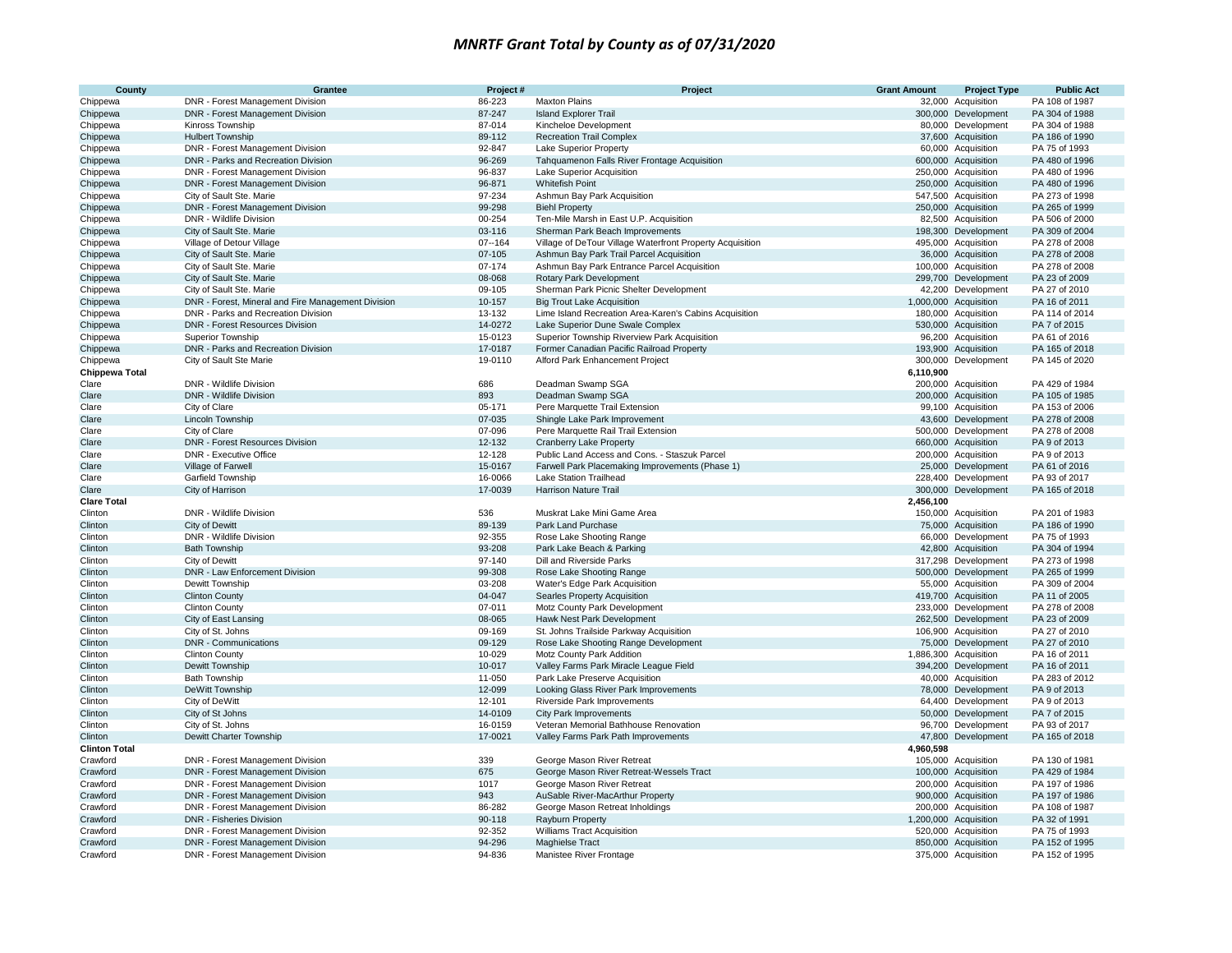| County                            | Grantee                                             | Project#           | Project                                                                                            | <b>Grant Amount</b> | <b>Project Type</b>                       | <b>Public Act</b>               |
|-----------------------------------|-----------------------------------------------------|--------------------|----------------------------------------------------------------------------------------------------|---------------------|-------------------------------------------|---------------------------------|
| Crawford                          | DNR - Forest Management Division                    | 00-244             | <b>Upper Manistee River Property</b>                                                               |                     | 1,600,000 Acquisition                     | PA 506 of 2000                  |
| Crawford                          | <b>Crawford County</b>                              | 00-146             | Grayling Fish Interpretive Center                                                                  |                     | 327,796 Development                       | PA 506 of 2000                  |
| Crawford                          | <b>Grayling Township</b>                            | 00-388             | Nature Park by the Fish Hatchery                                                                   |                     | 230,000 Development                       | PA 81 of 2001                   |
| Crawford                          | City of Grayling                                    | 03-064             | Grayling River Park Development                                                                    |                     | 349,000 Development                       | PA 309 of 2004                  |
| Crawford                          | <b>DNR OLAF</b>                                     | 06-132             | Ralph A. MacMullan Conference Center Improvements                                                  |                     | 500,000 Development                       | PA 59 of 2007                   |
| Crawford                          | <b>DNR Land and Facilities</b>                      | 07-118             | RAM Center Improvements                                                                            |                     | 500,000 Development                       | PA 278 of 2008                  |
| Crawford                          | <b>DNR OLAF</b>                                     | 08-125             | Ralph A. MacMullan Center Improvements                                                             |                     | 500,000 Development                       | PA 23 of 2009                   |
| Crawford                          | DNR - Parks and Recreation Division                 | 14-0137            | RAM Center 2-Lodge Accessibility and Modernization                                                 |                     | 300,000 Development                       | PA 7 of 2015                    |
| Crawford                          | DNR - Forest Resources Division                     | 16-0188            | Upper Au Sable River Property                                                                      |                     | 3,100,000 Acquisition                     | PA 93 of 2017                   |
| Crawford                          | City of Grayling                                    | 17-0141            | Trailhead and Connector Trail Development                                                          |                     | 300,000 Development                       | PA 165 of 2018                  |
| Crawford                          | <b>Grayling Charter Township</b>                    | 17-0041            | Iron Belle Trail - Kirtland Community College Connector                                            |                     | 300,000 Development                       | PA 165 of 2018                  |
| Crawford<br><b>Crawford Total</b> | Lovells Township                                    | 19-0059            | Lovells Access Site Development                                                                    | 12,547,196          | 90,400 Development                        | PA 145 of 2020                  |
| Delta                             | DNR - Forest Management Division                    | 650                | <b>Thornton Parcel</b>                                                                             |                     | 20,000 Acquisition                        | PA 429 of 1984                  |
| <b>Delta</b>                      | DNR - Forest Management Division                    | 983                | <b>Point Detour</b>                                                                                |                     | 160,000 Acquisition                       | PA 197 of 1986                  |
| Delta                             | <b>Delta County</b>                                 | 86-149             | <b>Fuller Park Expansion</b>                                                                       |                     | 67,500 Acquisition                        | PA 108 of 1987                  |
| Delta                             | City of Escanaba                                    | 87-240             | Escanaba Municipal Marina                                                                          |                     | 300,000 Development                       | PA 304 of 1988                  |
| Delta                             | Delta County                                        | 89-083             | Fuller Park-Phase I                                                                                |                     | 225,000 Development                       | PA 186 of 1990                  |
| Delta                             | City of Escanaba                                    | 90-365             | <b>Walch Estate Property</b>                                                                       |                     | 22,500 Acquisition                        | PA 32 of 1991                   |
| Delta                             | City of Gladstone                                   | 90-307             | Bay Campground Improvements                                                                        |                     | 15,000 Development                        | PA 32 of 1991                   |
| <b>Delta</b>                      | Nahma Township                                      | 92-004             | Nahma Township Parkland                                                                            |                     | 18,000 Acquisition                        | PA 75 of 1993                   |
| Delta                             | City of Gladstone                                   | 95-177             | East Shore Trailway                                                                                |                     | 91,100 Development                        | PA 353 of 1996                  |
| <b>Delta</b>                      | City of Escanaba                                    | 97-088             | Ludington Park Bike Path/Walkway Project                                                           |                     | 17,500 Development                        | PA 185 of 1997                  |
| Delta                             | DNR - Education & Outreach                          | 98-304             | DNR - UP State Fair Pocket Park                                                                    |                     | 250,000 Acquisition                       | PA 69 of 1999                   |
| <b>Delta</b>                      | City of Escanaba                                    | 99-384             | Acquisition of Escanaba Riverfront Property                                                        |                     | 102,750 Acquisition                       | PA 291 of 2000                  |
| Delta                             | City of Escanaba                                    | 00-185             | Ludington Park Beachhouse Renovation                                                               |                     | 192,500 Development                       | PA 81 of 2001                   |
| Delta                             | City of Gladstone                                   | 05-021             | Gladstone 10th Street Pier                                                                         |                     | 155,000 Development                       | PA 153 of 2006                  |
| Delta                             | <b>DNR Communications</b>                           | 06-127             | Upper Peninsula Pocket Park Renovation                                                             |                     | 178,300 Development                       | PA 59 of 2007                   |
| Delta                             | City of Gladstone                                   | 08-014             | Van Cleve Park Harbor Point Revitalization                                                         |                     | 100,000 Development                       | PA 23 of 2009                   |
| Delta                             | Delta County                                        | 10-144             | Sac Bay Land Acquisition                                                                           |                     | 90,000 Acquisition                        | PA 16 of 2011                   |
| Delta                             | Wells Township                                      | 12-004             | Sports Complex Concession Stand/Storage                                                            |                     | 46,100 Development                        | PA 9 of 2013                    |
| Delta                             | Delta County                                        | 12-116             | Pioneer Trail Park Pavilion                                                                        |                     | 50,000 Development                        | PA 9 of 2013                    |
| <b>Delta</b>                      | City of Gladstone                                   | 15-0100            | Bay de Noc Trail System                                                                            |                     | 300,000 Development                       | PA 61 of 2016                   |
| Delta                             | Delta County                                        | 16-0212            | <b>Cornell Land Acquisition</b>                                                                    |                     | 956,200 Acquisition                       | PA 93 of 2017                   |
| <b>Delta</b>                      | City of Escanaba                                    | 18-0214            | North City Limits Non-Motorized Pathway                                                            |                     | 300,000 Development                       | PA 12 of 2019                   |
| Delta                             | Delta County                                        | 18-0239            | Rapid River Falls ORV/ATV Campground                                                               |                     | 85,000 Development                        | PA 12 of 2019                   |
| Delta                             | DNR - Parks and Recreation Division<br>Delta County | 18-0219<br>19-0109 | Fayette Historic State Park - Visitor Center Accessibility<br>UP State Fair Campground Improvement |                     | 50,000 Development<br>300,000 Development | PA 12 of 2019<br>PA 145 of 2020 |
| Delta<br><b>Delta Total</b>       |                                                     |                    |                                                                                                    | 4,092,450           |                                           |                                 |
| Dickinson                         | <b>Dickinson County</b>                             | 718                | Hanbury Lake Park                                                                                  |                     | 54,000 Acquisition                        | PA 429 of 1984                  |
| Dickinson                         | City of Norway                                      | 90-344             | <b>Strawberry Lake Project</b>                                                                     |                     | 112,500 Development                       | PA 32 of 1991                   |
| Dickinson                         | City of Kingsford                                   | 90-355             | Cowboy Lake Recreation Area                                                                        |                     | 136,900 Development                       | PA 32 of 1991                   |
| Dickinson                         | DNR - Fisheries Division                            | 93-847             | <b>Quarry Creek Property</b>                                                                       |                     | 100,000 Acquisition                       | PA 304 of 1994                  |
| Dickinson                         | <b>Dickinson County</b>                             | 94-265             | Fumee Lake Natural Area                                                                            |                     | 396,200 Acquisition                       | PA 152 of 1995                  |
| Dickinson                         | DNR - Wildlife Division                             | 02-201             | <b>Acquisition of Deeryards</b>                                                                    |                     | 500,000 Acquisition                       | PA 746 of 2002                  |
| Dickinson                         | <b>Dickinson County</b>                             | 03-126             | Sewage Lagoon and Railroad Grade Property                                                          |                     | 20,700 Acquisition                        | PA 309 of 2004                  |
| Dickinson                         | City of Iron Mountain                               | 08-024             | Millie Mine Bat Viewing Site Trail                                                                 |                     | 158,400 Development                       | PA 23 of 2009                   |
| Dickinson                         | <b>DNRE</b> - Forest Management Division            | 10-122             | Sturgeon River Corridor Acquistion                                                                 |                     | 1,750,000 Acquisition                     | PA 16 of 2011                   |
| Dickinson                         | City of Iron Mountain                               | 10-056             | <b>City Park Improvements</b>                                                                      |                     | 500,000 Development                       | PA 16 of 2011                   |
| Dickinson                         | City of Norway                                      | 16-0199            | Strawberry Lake Park Improvements                                                                  |                     | 294,800 Development                       | PA 93 of 2017                   |
| Dickinson                         | <b>Dickinson County</b>                             | 17-0220            | Playground Equipment Replacement                                                                   |                     | 30,000 Development                        | PA 165 of 2018                  |
| Dickinson                         | <b>Breen Township</b>                               | 19-0096            | Stromberg Park Campground Renovation                                                               |                     | 103,600 Development                       | PA 145 of 2020                  |
| <b>Dickinson Total</b>            |                                                     |                    |                                                                                                    | 4,157,100           |                                           |                                 |
| Eaton                             | Delta Township                                      | 316                | Anderson Nature Park                                                                               |                     | 185,000 Acquisition                       | PA 19 of 1980                   |
| Eaton                             | DNR - Wildlife Division                             | 537                | Tamarack Lake Mini Game Area                                                                       |                     | 150,000 Acquisition                       | PA 201 of 1983                  |
| Eaton                             | DNR - Wildlife Division                             | 992                | Saubee Lake Basin                                                                                  |                     | 120,000 Acquisition                       | PA 197 of 1986                  |
| Eaton                             | Delta Township                                      | 1030               | Anderson Park                                                                                      |                     | 68,000 Acquisition                        | PA 197 of 1986                  |
| Eaton                             | City of Potterville                                 | 93-177             | Alliance Lake Park-Ph. I                                                                           |                     | 226,500 Development                       | PA 304 of 1994                  |
| Eaton                             | <b>Eaton County</b>                                 | 94-152             | Lincoln Brick Park-Ph. IV                                                                          |                     | 60,000 Acquisition                        | PA 152 of 1995                  |
| Eaton                             | Delta Township                                      | 00-052             | Hunter's Orchard Park                                                                              |                     | 65,000 Development                        | PA 506 of 2000                  |
| Eaton                             | City of Eaton Rapids                                | 01-079             | Nature Trail Park Project                                                                          |                     | 60,000 Development                        | PA 120 of 2001                  |
| Eaton                             | Eaton County                                        | 05-033             | Fox Memorial Park Improvements                                                                     |                     | 298,000 Development                       | PA 153 of 2006                  |
| Eaton                             | City of Grand Ledge                                 | 06-118             | <b>Grand Ledge Riverwalk</b>                                                                       |                     | 192,100 Development                       | PA 59 of 2007                   |
| Eaton                             | City of Lansing                                     | 08-147             | Hunter's Ridge Land Acquisition                                                                    |                     | 785,300 Acquisition                       | PA 23 of 2009                   |
| Eaton                             | Delta Township                                      | 08-005             | Sharp Park East-West Collector Path                                                                |                     | 244,700 Development                       | PA 23 of 2009                   |
|                                   |                                                     |                    |                                                                                                    |                     |                                           |                                 |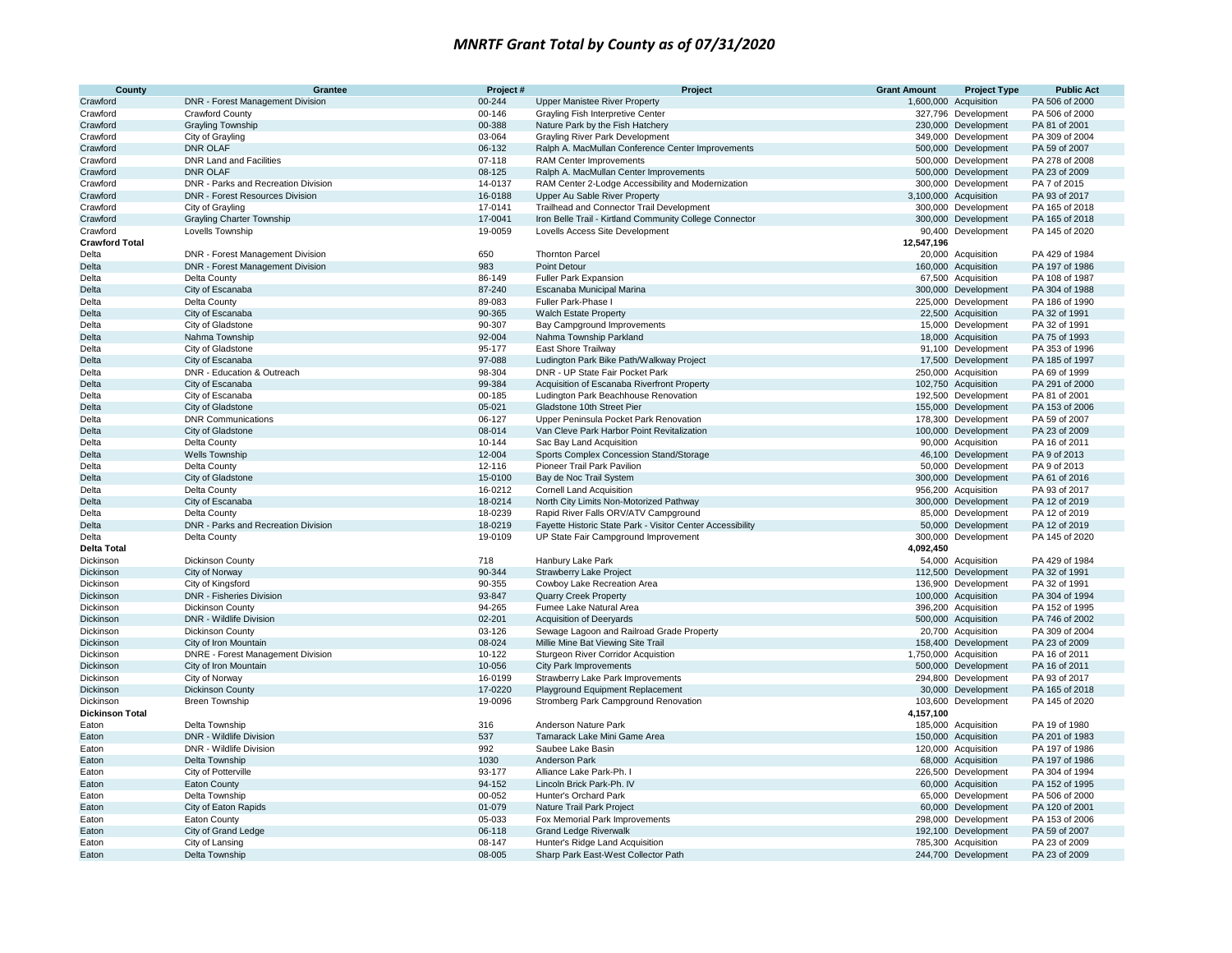| County             | <b>Grantee</b>                                                         | Project#         | Project                                                                                                | <b>Grant Amount</b> | <b>Project Type</b>                        | <b>Public Act</b>                |
|--------------------|------------------------------------------------------------------------|------------------|--------------------------------------------------------------------------------------------------------|---------------------|--------------------------------------------|----------------------------------|
| Eaton              | Hamlin Township                                                        | 10-022           | Hamlin Township Park Acquisition                                                                       |                     | 99,400 Acquisition                         | PA 16 of 2011                    |
| Eaton              | Village of Dimondale                                                   | 11-005           | <b>Island Park Development</b>                                                                         |                     | 169,900 Development                        | PA 283 of 2012                   |
| Eaton              | City of Grand Ledge                                                    | 11-041           | Jaycee Park Boat Launch Redevelopment Project                                                          |                     | 138,800 Development                        | PA 283 of 2012                   |
| Eaton              | City of Eaton Rapids                                                   | 11-063           | Mill Street Landing Improvements                                                                       |                     | 300,000 Development                        | PA 283 of 2012                   |
| Eaton              | <b>Eaton County</b>                                                    | 12-020           | <b>Crandell County Park Acquisition</b>                                                                |                     | 3,075,000 Acquisition                      | PA 9 of 2013                     |
| Eaton              | City of Grand Ledge                                                    | 14-0161          | JC Park Boat Launch/Rounds land acquisition                                                            |                     | 150,000 Acquisition                        | PA 7 of 2015                     |
| Eaton              | Delta Township                                                         | 14-0198          | Mt. Hope Property Acquisition                                                                          |                     | 281,000 Acquisition                        | PA 7 of 2015                     |
| Eaton              | City of Grand Ledge                                                    | 15-0195          | Oak Park Expansion                                                                                     |                     | 42,000 Acquisition                         | PA 61 of 2016                    |
| Eaton              | Delta Charter Township                                                 | 15-0055          | Hawk Meadow Restrooms                                                                                  |                     | 49,500 Development                         | PA 61 of 2016                    |
| Eaton              | City of Lansing                                                        | 16-0081          | Lansing Boat Club Land Acquisition                                                                     |                     | 67,500 Acquisition                         | PA 93 of 2017                    |
| Eaton              | Delta Charter Township-Eaton County                                    | 16-0002          | West Willow Highway Canoe Launch Development                                                           |                     | 162,500 Development                        | PA 93 of 2017                    |
| Eaton              | Delta Charter Township                                                 | 16-0004          | Delta Mills Park Restroom Renovation                                                                   |                     | 175,000 Development                        | PA 93 of 2017                    |
| Eaton              | DNR - Wildlife Division                                                | 17-0211          | Thornapple Land Acquisition Initiative                                                                 |                     | 640,000 Acquisition                        | PA 165 of 2018                   |
| Eaton              | Delta Charter Township                                                 | 17-0074          | Delta Mills Park / Hunter's Orchard Park Connector Pathway                                             |                     | 298,500 Development                        | PA 165 of 2018                   |
| Eaton              | Delta Charter Township                                                 | 17-0075          | Delta Mills Park Canoe Launch & Park Improvements                                                      |                     | 237,500 Development                        | PA 165 of 2018                   |
| Eaton              | City of Grand Ledge                                                    | 17-0014          | Jaycee Park Access Improvements and Preservation                                                       |                     | 98,400 Development                         | PA 165 of 2018                   |
| Eaton              | City of Grand Ledge                                                    | 18-0017          | <b>Gulf Street Acquisition</b>                                                                         |                     | 77,000 Acquisition                         | PA 12 of 2019                    |
| Eaton              | DNR - Wildlife Division                                                | 18-0157          | Thornapple-Eaton Land Acquisition                                                                      |                     | 1,720,000 Acquisition                      | PA 12 of 2019                    |
| Eaton              | Delta Charter Township                                                 | 19-0069          | Delta Mills Playground Restroom Renovation                                                             |                     | 50,000 Development                         | PA 145 of 2020                   |
| Eaton              | Delta Charter Township                                                 | 19-0068          | Hunter's Orchard Park Pathway                                                                          |                     | 225,000 Development                        | PA 145 of 2020                   |
| <b>Eaton Total</b> |                                                                        |                  |                                                                                                        | 10,511,600          |                                            |                                  |
| Emmet              | <b>Emmet County</b>                                                    | 589              | Cecil Bay                                                                                              |                     | 300,000 Acquisition                        | PA 201 of 1983                   |
| Emmet              | DNR - Parks and Recreation Division                                    | 691              | <b>Sturgeon Bay Dunes</b>                                                                              |                     | 840,000 Acquisition                        | PA 429 of 1984                   |
| Emmet              | DNR - Forest Management Division                                       | 86-220           | Sturgeon Bay Point                                                                                     |                     | 65,000 Acquisition                         | PA 108 of 1987                   |
| Emmet              | <b>Bear Creek Township</b>                                             | 86-254           | Spring Lake Park                                                                                       |                     | 270,000 Acquisition                        | PA 108 of 1987                   |
| Emmet              | <b>Emmet County</b>                                                    | 87-080           | Cecil Bay                                                                                              |                     | 74,000 Acquisition                         | PA 304 of 1988                   |
| Emmet              | <b>Emmet County</b>                                                    | 89-208           | Camp Petosega                                                                                          |                     | 550,000 Acquisition                        | PA 186 of 1990                   |
| Emmet              | City of Petoskey                                                       | 90-001           | Petoskey Skyline Trail                                                                                 |                     | 60,000 Acquisition                         | PA 32 of 1991                    |
| Emmet              | <b>Readmond Township</b>                                               | 93-049           | Middle Village Church Beach                                                                            |                     | 686,300 Acquisition                        | PA 304 of 1994                   |
| Emmet              | Village of Mackinaw City                                               | 94-124           | <b>Headlands Property Acquisition</b>                                                                  |                     | 3,405,000 Acquisition                      | PA 152 of 1995                   |
| Emmet              | <b>Emmet County</b>                                                    | 94-165           | Bay Harbor Lake Frontage                                                                               |                     | 4,335,000 Acquisition                      | PA 152 of 1995                   |
| Emmet              | Cross Village Township                                                 | 96-193           | Cross Village Township Park                                                                            |                     | 600,000 Acquisition                        | PA 480 of 1996                   |
| Emmet              | Readmond Township                                                      | 96-051           | Middle Village Church Beach                                                                            |                     | 67,500 Acquisition                         | PA 480 of 1996                   |
| Emmet              | <b>Resort Township</b>                                                 | 96-054           | <b>Resort Township Parks</b>                                                                           |                     | 125,250 Development                        | PA 480 of 1996                   |
| Emmet              | <b>Emmet County</b>                                                    | 98-037           | Little Traverse Bay View Park                                                                          |                     | 345,600 Acquisition                        | PA 538 of 1998                   |
| Emmet              | <b>Emmet County</b>                                                    | 01-029           | Camp Pet-O-Se-Ga Campground Development                                                                |                     | 107,600 Development                        | PA 120 of 2001                   |
| Emmet              | <b>Emmet County</b>                                                    | 02-026           | <b>Resort Bluffs</b>                                                                                   |                     | 869,400 Acquisition                        | PA 746 of 2002                   |
| Emmet              | Bear Creek Township                                                    | 05-063           | <b>Walloon Lake Access</b>                                                                             |                     | 2,018,400 Acquisition                      | PA 153 of 2006                   |
| Emmet              | Village of Alanson                                                     | 06-201           | <b>Crooked River Access Project</b>                                                                    |                     | 99,000 Acquisition                         | PA 59 of 2007                    |
| Emmet              | <b>Emmet County</b>                                                    | 06-077           | Camp Pet-o-se-ga Campground Facilities                                                                 |                     | 490,700 Development                        | PA 59 of 2007                    |
| Emmet              | City of Petoskey                                                       | 08-010           | <b>Skyline Trail Acquisition</b>                                                                       |                     | 99,000 Acquisition                         | PA 23 of 2009                    |
| Emmet              | <b>Emmet County</b>                                                    | 08-143           | Emmet County/Maple River Acquisition                                                                   |                     | 675,000 Acquisition                        | PA 23 of 2009                    |
| Emmet              | Bear Creek Township                                                    | 08-092           | Jones Landing Park Development                                                                         |                     | 487,600 Development                        | PA 23 of 2009                    |
| Emmet              | Village of Alanson                                                     | 09-114           | <b>Island Sanctuary Park Boardwalk</b>                                                                 |                     | 250,000 Development                        | PA 27 of 2010                    |
| Emmet              | <b>Resort Township</b>                                                 | 11-019           | Sagimore Acquisition                                                                                   |                     | 157,000 Acquisition                        | PA 283 of 2012                   |
| Emmet              | <b>Emmet County</b>                                                    | 11-051<br>11-030 | Petoskey to Alanson Rail-Trail Development                                                             |                     | 300,000 Development                        | PA 283 of 2012                   |
| Emmet              | City of Petoskey<br>City of Petoskey                                   | 11-009           | Petoskey Downtown Greenway-North Segmnent Development<br>Quarry Harbor Non-Motorized Trail             |                     | 300,000 Development<br>59,700 Development  | PA 283 of 2012<br>PA 283 of 2012 |
| Emmet              |                                                                        | 12-130           |                                                                                                        |                     |                                            | PA 9 of 2013                     |
| Emmet<br>Emmet     | <b>DNR - Fisheries Division</b><br>DNR - Parks and Recreation Division | 13-138           | Oden State Fish Hatchery Development<br>North Western State Trail Surfacing - Alanson to Mackinaw City |                     | 300,000 Development<br>282,000 Development | PA 114 of 2014                   |
|                    | <b>Emmet County</b>                                                    | 14-0230          | Camp Petosega Water Access and Dock                                                                    |                     | 49,000 Development                         | PA 7 of 2015                     |
| Emmet<br>Emmet     | <b>Littlefield Township</b>                                            | 15-0218          | Hay Lake Water Access Site Acquisition                                                                 |                     | 167,800 Acquisition                        | PA 61 of 2016                    |
| Emmet              | DNR - Parks and Recreation Division                                    | 15-0179          | Petoskey State Park Addition                                                                           |                     | 200,000 Acquisition                        | PA 61 of 2016                    |
| Emmet              | DNR - Parks and Recreation Division                                    | 16-0084          | Iron Belle Trail - Bechek Property                                                                     |                     | 145,000 Acquisition                        | PA 93 of 2017                    |
| Emmet              | Littlefield Township                                                   | 16-0073          | Blumke to Milton Road Trail Acquisition                                                                |                     | 99,000 Acquisition                         | PA 93 of 2017                    |
|                    | <b>Littlefield Township</b>                                            | 16-0072          | Hay Lake Marina Park and Watertrail Trailhead                                                          |                     | 280,000 Development                        | PA 93 of 2017                    |
| Emmet<br>Emmet     | City of Petoskey                                                       | 16-0029          | Petoskey Downtown Greenway Non-motorized Trail South Segment                                           |                     | 293,600 Development                        | PA 93 of 2017                    |
| Emmet              | DNR - Parks and Recreation Division                                    | 17-0117          | Little Traverse Wheelway Reroute/ Iron Belle Trail Connector                                           |                     | 300,000 Development                        | PA 165 of 2018                   |
|                    | Village of Pellston                                                    | 17-0155          | <b>Trailhead Development Project</b>                                                                   |                     | 200,900 Development                        | PA 165 of 2018                   |
| Emmet<br>Emmet     | City of Petoskey                                                       | 18-0122          | Iron Belle Trail Bear River Bridge                                                                     |                     | 83,000 Development                         | PA 12 of 2019                    |
| Emmet              | DNR - Parks and Recreation Division                                    | 18-0180          | Iron Belle Trail - Carp River Bridge Replacement                                                       |                     | 140,000 Development                        | PA 12 of 2019                    |
| <b>Emmet Total</b> |                                                                        |                  |                                                                                                        | 20,177,350          |                                            |                                  |
| Genesee            | City of Grand Blanc                                                    | 205              | McFarlan Farm                                                                                          |                     | 65,000 Acquisition                         | PA 19 of 1980                    |
| Genesee            | <b>Genesee County</b>                                                  | 621              | Holloway Reservoir                                                                                     |                     | 135,000 Acquisition                        | PA 201 of 1983                   |
| Genesee            | Genesee County                                                         | 707              | <b>Linden County Park Extention</b>                                                                    |                     | 200,000 Acquisition                        | PA 429 of 1984                   |
|                    |                                                                        |                  |                                                                                                        |                     |                                            |                                  |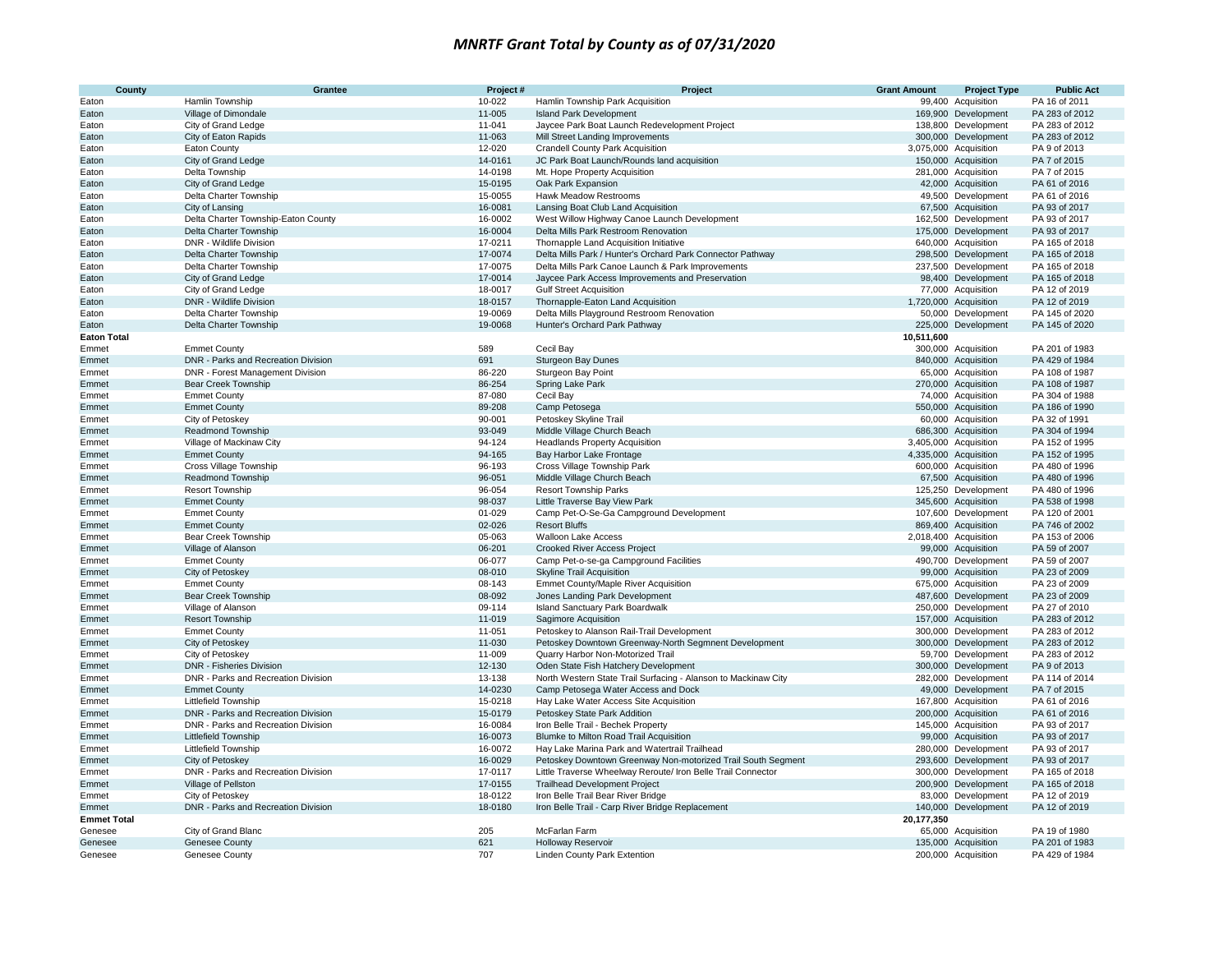| County               | Grantee                                                    | Project#           | Project                                                                             | <b>Grant Amount</b> | <b>Project Type</b>                        | <b>Public Act</b>              |
|----------------------|------------------------------------------------------------|--------------------|-------------------------------------------------------------------------------------|---------------------|--------------------------------------------|--------------------------------|
| Genesee              | DNR - Parks and Recreation Division                        | 990                | Lake Fenton                                                                         |                     | 149,000 Acquisition                        | PA 197 of 1986                 |
| Genesee              | City of Flushing                                           | 87-275             | <b>Eastview Park</b>                                                                |                     | 45,000 Acquisition                         | PA 304 of 1988                 |
| Genesee              | City of Flint                                              | 87-114             | Flint River/Lumber Site                                                             |                     | 300,000 Acquisition                        | PA 304 of 1988                 |
| Genesee              | City of Flint                                              | 87-118             | <b>Flint River Shoreline</b>                                                        |                     | 400,000 Development                        | PA 304 of 1988                 |
| Genesee              | City of Fenton                                             | 88-160             | Shiawassee River Walkway                                                            |                     | 18,750 Acquisition                         | PA 154 of 1989                 |
| Genesee              | City of Grand Blanc                                        | 88-249             | <b>Grand Blanc Commons</b>                                                          |                     | 19,125 Development                         | PA 154 of 1989                 |
| Genesee              | City of Flint                                              | 88-151             | <b>Flint River Shoreline</b>                                                        |                     | 375,000 Development                        | PA 154 of 1989                 |
| Genesee              | <b>Richfield Township</b>                                  | 90-400             | Richfield Township Property Acquisition                                             |                     | 9,000 Acquisition                          | PA 32 of 1991                  |
| Genesee              | <b>Genesee County</b>                                      | 90-225             | Public Access/Fishing Site                                                          |                     | 86,250 Development                         | PA 32 of 1991                  |
| Genesee              | Vienna Township                                            | 91-126             | <b>Bike Path West Extension</b>                                                     |                     | 10,500 Acquisition                         | PA 85 of 1992                  |
| Genesee              | DNR - Parks and Recreation Division                        | 91-018             | ORV Park Expansion                                                                  |                     | 635,000 Acquisition                        | PA 85 of 1992                  |
| Genesee              | City of Flushing                                           | 92-232<br>92-141   | <b>Buesche Reuse Land Acquisition</b>                                               |                     | 187,500 Acquisition                        | PA 75 of 1993<br>PA 75 of 1993 |
| Genesee<br>Genesee   | <b>Flushing Township</b><br>DNR - Law Enforcement Division | 92-339             | <b>Flint River Property Acquisition</b><br>Genesee Shooting Range                   |                     | 168,750 Acquisition<br>500,000 Development | PA 75 of 1993                  |
| Genesee              | <b>Genesee County</b>                                      | 93-122             | Richfield Park Land Acq.                                                            |                     | 135,000 Acquisition                        | PA 304 of 1994                 |
| Genesee              | City of Flint                                              | 93-111             | Kearsley Lake Development                                                           |                     | 45,000 Development                         | PA 304 of 1994                 |
| Genesee              | DNR - Law Enforcement Division                             | 93-427             | Genesee County Shooting Range                                                       |                     | 500,000 Development                        | PA 304 of 1994                 |
| Genesee              | Genesee County                                             | 94-177             | Stepping Stone Falls Walk                                                           |                     | 75,000 Development                         | PA 152 of 1995                 |
| Genesee              | DNR - Law Enforcement Division                             | 94-289             | Genesee Shooting Range                                                              |                     | 500,000 Development                        | PA 152 of 1995                 |
| Genesee              | <b>Flushing Township</b>                                   | 95-248             | <b>Flushing Township Park</b>                                                       |                     | 151,000 Development                        | PA 353 of 1996                 |
| Genesee              | <b>Genesee County</b>                                      | 97-045             | <b>Bluegill Bike Path Extension</b>                                                 |                     | 75,000 Development                         | PA 185 of 1997                 |
| Genesee              | <b>Grand Blanc Township</b>                                | 97-209             | <b>Bicentennial Park Expansion</b>                                                  |                     | 155,000 Acquisition                        | PA 273 of 1998                 |
| Genesee              | City of Flint                                              | 00-163             | Flint Park Lake Development                                                         |                     | 151,787 Development                        | PA 506 of 2000                 |
| Genesee              | City of Linden                                             | 01-134             | Shiawassee River District Trails                                                    |                     | 125,000 Development                        | PA 120 of 2001                 |
| Genesee              | Genesee County                                             | $01 - 040$         | <b>Buell Lake Park Improvement</b>                                                  |                     | 152,529 Development                        | PA 120 of 2001                 |
| Genesee              | Genesee County                                             | 00-170             | Linden Park Renovation                                                              |                     | 330,000 Development                        | PA 81 of 2001                  |
| Genesee              | City of Davison                                            | 02-139             | Davison Regional Park Trailways                                                     |                     | 307,700 Development                        | PA 173 of 2003                 |
| Genesee              | Mount Morris Township                                      | 02-064             | <b>Bicentennial Park Improvements</b>                                               |                     | 36,600 Development                         | PA 173 of 2003                 |
| Genesee              | <b>Flushing Township</b>                                   | 04-034             | Flushing Township Nature Park Improvements                                          |                     | 131,600 Development                        | PA 11 of 2005                  |
| Genesee              | Davison Township                                           | 04-147             | Davison Township Trail                                                              |                     | 266,400 Development                        | PA 11 of 2005                  |
| Genesee              | City of Flint                                              | 08-075             | Grand Traverse Greenway Property Acquisition                                        |                     | 525,000 Acquisition                        | PA 23 of 2009                  |
| Genesee              | Montrose Township                                          | 09-025             | <b>Barber Memorial Park Improvements</b>                                            |                     | 348,500 Development                        | PA 27 of 2010                  |
| Genesee              | <b>Richfield Township</b>                                  | 10-147             | Richfield Park Path and Road Acquisition                                            |                     | 21,600 Acquisition                         | PA 16 of 2011                  |
| Genesee              | City of Clio                                               | 11-104             | Pine Run Creek Trail Improvements                                                   |                     | 45,000 Development                         | PA 283 of 2012                 |
| Genesee              | City of Clio                                               | $11 - 110$         | Pine Run Retaining Wall Stabilization                                               |                     | 79,800 Development                         | PA 283 of 2012                 |
| Genesee              | City of Clio                                               | 12-124             | Clio City Park Trolley Line Trail                                                   |                     | 127,500 Development                        | PA 9 of 2013                   |
| Genesee              | City of Burton                                             | 12-060             | Kelly Lake Park Improvements                                                        |                     | 171,000 Development                        | PA 9 of 2013                   |
| Genesee              | City of Flint                                              | 12-109             | Riverbank Park Development                                                          |                     | 300,000 Development                        | PA 9 of 2013                   |
| Genesee              | Davison Township                                           | 13-036             | R. Williams Nature Park Improvements                                                |                     | 220,500 Development                        | PA 114 of 2014                 |
| Genesee              | City of Flint                                              | 13-070             | <b>McKinley Park Improvements</b>                                                   |                     | 225,000 Development                        | PA 114 of 2014<br>PA 7 of 2015 |
| Genesee              | Montrose Township<br>Genesee County                        | 14-0182<br>15-0161 | Montrose Township Property Acquisition<br>Atlas Township Section - Iron Belle Trail |                     | 103,400 Acquisition<br>300,000 Development | PA 61 of 2016                  |
| Genesee<br>Genesee   | <b>Genesee County</b>                                      | 16-0205            | Flint Riverfront Restoration Acquisition Project                                    |                     | 6,056,500 Acquisition                      | PA 93 of 2017                  |
| Genesee              | Genesee County                                             | 16-0101            | <b>Hegel Road Land Acquisition</b>                                                  |                     | 540,200 Acquisition                        | PA 93 of 2017                  |
| Genesee              | <b>Genesee County</b>                                      | 16-0208            | Genesee Valley Trail - Chevrolet Avenue to Stevenson Street                         |                     | 300,000 Development                        | PA 93 of 2017                  |
| Genesee              | City of Clio                                               | 16-0232            | Clio City Park Trailhead and Restroom Development                                   |                     | 262,500 Development                        | PA 93 of 2017                  |
| Genesee              | Genesee County                                             | 16-0102            | Genesee County Iron Belle Trail Segment                                             |                     | 300,000 Development                        | PA 93 of 2017                  |
| Genesee              | City of Flushing                                           | 16-0007            | City of Flushing Trailway Extension                                                 |                     | 300,000 Development                        | PA 93 of 2017                  |
| Genesee              | Genesee County                                             | 17-0131            | <b>Grand Fountain Park Improvements</b>                                             |                     | 296,000 Development                        | PA 165 of 2018                 |
| Genesee              | Genesee County                                             | 17-0123            | Improving Walkability at Riverbank Park                                             |                     | 296,000 Development                        | PA 165 of 2018                 |
| Genesee              | <b>Genesee County</b>                                      | 17-0127            | Downtown Flint Fishing Access Improvements                                          |                     | 296,000 Development                        | PA 165 of 2018                 |
| Genesee              | Genesee County                                             | 17-0132            | Genesee County Iron Belle Trail Vassar to Irish Segment                             |                     | 300,000 Development                        | PA 165 of 2018                 |
| Genesee              | <b>Flint Charter Township</b>                              | 18-0167            | Former Pirate's Park Property Acquisition                                           |                     | 1,511,000 Acquisition                      | PA 12 of 2019                  |
| Genesee              | Argentine Township                                         | 18-0050            | Argentine/LAFF Multi-Use Trail                                                      |                     | 300,000 Development                        | PA 12 of 2019                  |
| Genesee              | Mundy Charter Township                                     | 18-0187            | Hill Road Recreational Park Project                                                 |                     | 283,000 Development                        | PA 12 of 2019                  |
| Genesee              | Genesee County                                             | 18-0075            | Flint River Scenic Overlook Picnic Area                                             |                     | 296,000 Development                        | PA 12 of 2019                  |
| Genesee              | Genesee County                                             | 18-0076            | Iron Belle Trail Improvements at Vietnam Veterans Park                              |                     | 296,000 Development                        | PA 12 of 2019                  |
| Genesee              | Genesee County                                             | 18-0077            | Iron Belle Trail - Richfield County Park                                            |                     | 300,000 Development                        | PA 12 of 2019                  |
| Genesee              | <b>Genesee County</b>                                      | 19-0019            | Bluebell Beach Iron Belle Trail Connection Development                              |                     | 236,800 Development                        | PA 145 of 2020                 |
| <b>Genesee Total</b> |                                                            |                    |                                                                                     | 21,078,791          |                                            |                                |
| Gladwin              | City of Gladwin                                            | 90-329             | <b>Riverfront Development</b>                                                       |                     | 97,500 Development                         | PA 32 of 1991                  |
| Gladwin              | Secord Township                                            | 92-108             | <b>Community Recreation Park</b>                                                    |                     | 186,500 Development                        | PA 75 of 1993                  |
| Gladwin              | City of Gladwin                                            | 00-329             | North-South Park Riverwalk                                                          |                     | 139,889 Development                        | PA 81 of 2001                  |
| Gladwin              | City of Beaverton                                          | 05-068             | <b>Beaverton Fishing Piers</b>                                                      |                     | 59,000 Development                         | PA 153 of 2006                 |
| Gladwin              | City of Gladwin                                            | 09-051             | Gladwin City Park and Campground Improvements                                       |                     | 200,000 Development                        | PA 27 of 2010                  |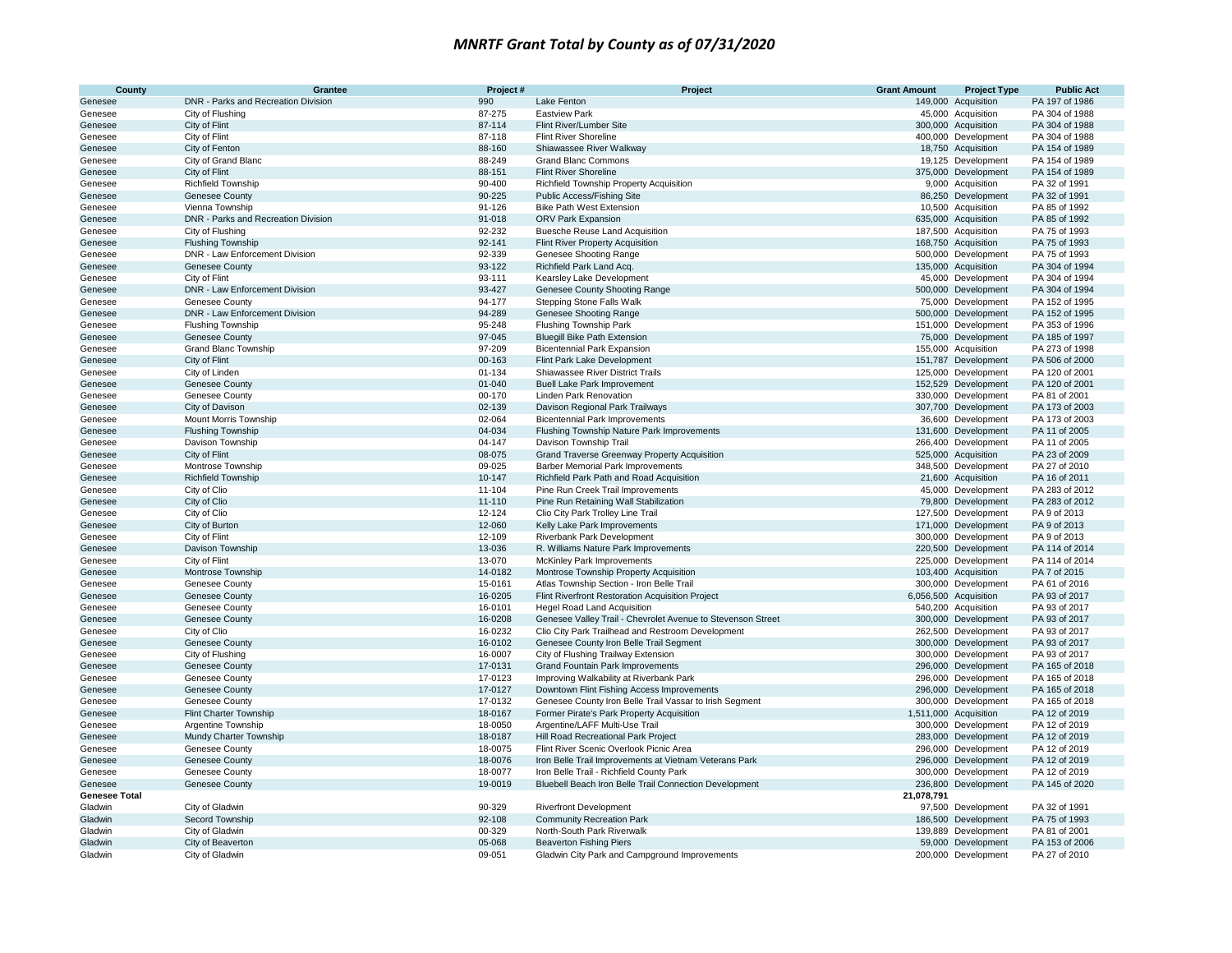| County                                         | Grantee                                                   | Project#           | Project                                                                                  | <b>Grant Amount</b> | <b>Project Type</b>                          | <b>Public Act</b>                |
|------------------------------------------------|-----------------------------------------------------------|--------------------|------------------------------------------------------------------------------------------|---------------------|----------------------------------------------|----------------------------------|
| Gladwin                                        | City of Beaverton                                         | 16-0068            | Trailhead for Gladwin to Beaverton Trail                                                 |                     | 50,000 Development                           | PA 93 of 2017                    |
| Gladwin                                        | Gladwin County                                            | 19-0165            | Buckeye Trailhead Development - Gladwin to Beaverton Trail                               |                     | 255,300 Development                          | PA 145 of 2020                   |
| <b>Gladwin Total</b>                           |                                                           |                    |                                                                                          | 988,189             |                                              |                                  |
| Gogebic                                        | Ironwood Township                                         | 698                | Lost Lake Wilderness                                                                     |                     | 243,000 Acquisition                          | PA 429 of 1984                   |
| Gogebic                                        | City of Wakefield                                         | 1062               | Sunday Lake Park                                                                         |                     | 12,500 Acquisition                           | PA 197 of 1986                   |
| Gogebic                                        | Ironwood Township                                         | 91-376             | Lost Lake Park                                                                           |                     | 40,000 Development                           | PA 85 of 1992                    |
| Gogebic                                        | City of Wakefield                                         | 91-303             | Sunday Lake Improvements                                                                 |                     | 69,000 Development                           | PA 85 of 1992                    |
| Gogebic                                        | Gogebic County                                            | 93-267<br>96-118   | Lake Gogebic Dock Rehabilitation<br>Lake Superior Observation Deck                       |                     | 86,300 Development<br>57,750 Development     | PA 304 of 1994<br>PA 480 of 1996 |
| Gogebic<br>Gogebic                             | Gogebic County<br>City of Ironwood                        | 97-156             | Norrie Park Riverside Improvements                                                       |                     | 53,700 Development                           | PA 273 of 1998                   |
| Gogebic                                        | DNR - Parks and Recreation Division                       | 98-306             | Presque Isle River Acquisition                                                           |                     | 430,000 Acquisition                          | PA 69 of 1999                    |
| Gogebic                                        | City of Wakefield                                         | 00-016             | Southwest Lakeshore Development                                                          |                     | 136,000 Development                          | PA 506 of 2000                   |
| Gogebic                                        | City of Ironwood                                          | 03-210             | <b>Recreation Trail</b>                                                                  |                     | 6,900 Acquisition                            | PA 309 of 2004                   |
| Gogebic                                        | City of Ironwood                                          | 08-035             | Hiawatha Rotary Skate Park                                                               |                     | 46,300 Development                           | PA 23 of 2009                    |
| Gogebic                                        | City of Wakefield                                         | 08-042             | Sunday Lake Trail and Eddy Park Improvements                                             |                     | 147,700 Development                          | PA 23 of 2009                    |
| Gogebic                                        | Watersmeet Township                                       | 09-123             | Centrail Agonikak National Rec. Trail Enhancement                                        |                     | 240,000 Development                          | PA 27 of 2010                    |
| Gogebic                                        | Watersmeet Township                                       | 10-079             | North Agonikak National Rec. Trail Enhancement                                           |                     | 500,000 Development                          | PA 16 of 2011                    |
| Gogebic                                        | Gogebic County                                            | 10-094             | Little Girl's Point Improvements                                                         |                     | 235,500 Development                          | PA 16 of 2011                    |
| Gogebic                                        | Ironwood Township                                         | 10-082             | Airport Recreation Park Improvements                                                     |                     | 291,400 Development                          | PA 16 of 2011                    |
| Gogebic                                        | City of Ironwood                                          | 11-112             | Depot Recreation Park and Trailhead Improvements                                         |                     | 295,900 Development                          | PA 283 of 2012                   |
| Gogebic                                        | <b>Watersmeet Township</b>                                | 11-113             | S. Agonikak National Recreation Trail Enhancement Development                            |                     | 276,800 Development                          | PA 283 of 2012                   |
| Gogebic                                        | City of Bessemer                                          | 11-065             | Mary Street Ethnic Commons and Trailhead Project                                         |                     | 279,900 Development                          | PA 283 of 2012                   |
| Gogebic                                        | City of Ironwood                                          | 12-123             | Michigan's Western Gateway Trail Improvements                                            |                     | 225,000 Development                          | PA 9 of 2013                     |
| Gogebic                                        | City of Wakefield                                         | 13-034             | <b>Eddy Park Improvements</b>                                                            |                     | 112,500 Development                          | PA 114 of 2014                   |
| Gogebic                                        | City of Bessemer                                          | 13-056             | <b>Bluff Valley Park Development</b>                                                     |                     | 45,000 Development                           | PA 114 of 2014                   |
| Gogebic                                        | Gogebic County                                            | 14-0166            | Ironwood to Bessemer Trail Project                                                       |                     | 295,000 Development                          | PA 7 of 2015                     |
| Gogebic                                        | City of Ironwood                                          | 14-0136            | <b>Curry Park Improvements</b>                                                           |                     | 37,500 Development                           | PA 7 of 2015                     |
| Gogebic                                        | City of Ironwood                                          | 14-0221            | Depot Park Playground                                                                    |                     | 37,500 Development                           | PA 7 of 2015                     |
| Gogebic                                        | Watersmeet Township                                       | 15-0177            | Whitefish Trail Restoration Project                                                      |                     | 108,000 Development                          | PA 61 of 2016                    |
| Gogebic                                        | Marenisco Township                                        | 15-0103            | Donald McKenzie Memorial Park Enhancements                                               |                     | 295,000 Development                          | PA 61 of 2016                    |
| Gogebic                                        | DNR - Parks and Recreation Division                       | 16-0165            | Iron Belle Trail - Cottens Property                                                      |                     | 500,000 Acquisition                          | PA 93 of 2017                    |
| Gogebic                                        | <b>Bessemer Township</b>                                  | 16-0096<br>17-0013 | Iron Belle Trailhead and Memorial Park Renovation<br>Southern Beltline Trail Acquisition |                     | 294,800 Development<br>54,300 Acquisition    | PA 93 of 2017<br>PA 165 of 2018  |
| Gogebic                                        | City of Ironwood<br>Gogebic County                        | 18-0184            | Bessemer to Ramsay Iron Belle Trail Project                                              |                     | 299,900 Development                          | PA 12 of 2019                    |
| Gogebic<br>Gogebic                             | City of Ironwood                                          | 18-0014            | Miners Memorial Heritage Park Mountain Bike Trail System                                 |                     | 280,000 Development                          | PA 12 of 2019                    |
| Gogebic                                        | City of Ironwood                                          | 19-0147            | Southern Beltline Trail Acquisition 2                                                    |                     | 14,800 Acquisition                           | PA 145 of 2020                   |
| Gogebic                                        | City of Ironwood                                          | 19-0175            | Curry Park Campground Improvements 2                                                     |                     | 38,100 Development                           | PA 145 of 2020                   |
| <b>Gogebic Total</b>                           |                                                           |                    |                                                                                          | 6,086,050           |                                              |                                  |
| <b>Grand Traverse</b>                          | DNR - Parks and Recreation Division                       | 269                | <b>Traverse City State Park</b>                                                          |                     | 800,000 Acquisition                          | PA 19 of 1980                    |
| <b>Grand Traverse</b>                          | DNR - Parks and Recreation Division                       | 361                | <b>Traverse City State Park</b>                                                          |                     | 400,000 Acquisition                          | PA 130 of 1981                   |
| <b>Grand Traverse</b>                          | City of Traverse City                                     | 704                | West Grand Traverse Bay Acquisition                                                      |                     | 300,000 Acquisition                          | PA 429 of 1984                   |
| <b>Grand Traverse</b>                          | Village of Fife Lake                                      | 697                | Fife Lake Access                                                                         |                     | 55,000 Acquisition                           | PA 429 of 1984                   |
| <b>Grand Traverse</b>                          | DNR - Fisheries Division                                  | 634                | Boardman River                                                                           |                     | 160,000 Acquisition                          | PA 429 of 1984                   |
| <b>Grand Traverse</b>                          | Acme Township                                             | 858                | Acme Township Park                                                                       |                     | 200,000 Acquisition                          | PA 105 of 1985                   |
| <b>Grand Traverse</b>                          | DNR - Forest Management Division                          | 884                | Ellis Lake                                                                               |                     | 445,000 Acquisition                          | PA 105 of 1985                   |
| <b>Grand Traverse</b>                          | Peninsula Township                                        | 87-273             | Haserot Beach Park Expansion                                                             |                     | 28,000 Acquisition                           | PA 304 of 1988                   |
| <b>Grand Traverse</b>                          | DNR - Parks and Recreation Division                       | 88-311             | Murray Farms, Inc.                                                                       |                     | 1,060,400 Acquisition                        | PA 154 of 1989                   |
| <b>Grand Traverse</b>                          | City of Traverse City                                     | 88-184             | West Bay Beach                                                                           |                     | 280,950 Development                          | PA 154 of 1989                   |
| <b>Grand Traverse</b>                          | <b>Grand Traverse County</b>                              | 90-310             | <b>VASA Trail Project</b>                                                                |                     | 95,500 Development                           | PA 32 of 1991                    |
| <b>Grand Traverse</b>                          | City of Traverse City                                     | 92-199             | <b>Riverfront Acquisition</b>                                                            |                     | 228,500 Acquisition                          | PA 75 of 1993                    |
| <b>Grand Traverse</b>                          | East Bay Township                                         | 92-106             | <b>Bayfront Parkland Acquisition</b>                                                     |                     | 202,500 Acquisition                          | PA 75 of 1993                    |
| <b>Grand Traverse</b>                          | <b>Grand Traverse County</b>                              | 93-405             | <b>Boardman Property Acquisition</b>                                                     |                     | 321,000 Acquisition                          | PA 304 of 1994                   |
| <b>Grand Traverse</b>                          | Peninsula Township                                        | 95-149             | <b>PDR Easement Acquisition</b>                                                          |                     | 1,000,000 Acquisition                        | PA 353 of 1996                   |
| <b>Grand Traverse</b>                          | Acme Township                                             | 96-110             | Deepwater Point Natural Area                                                             |                     | 1,968,000 Acquisition                        | PA 480 of 1996                   |
| <b>Grand Traverse</b>                          | DNR - Parks and Recreation Division                       | 96-266             | Old Mission Park Site                                                                    |                     | 275,000 Development                          | PA 480 of 1996                   |
| <b>Grand Traverse</b>                          | Long Lake Township                                        | 97-204             | <b>Bullhead Lake Natural Area</b>                                                        |                     | 108,800 Acquisition                          | PA 273 of 1998                   |
| <b>Grand Traverse</b>                          | DNR - Forest Management Division                          | 98-300             | Henri and Sons Property                                                                  |                     | 400,000 Acquisition                          | PA 69 of 1999                    |
| <b>Grand Traverse</b>                          | Acme Township                                             | 00-162             | Yuba Creek Natural Area Acquisition                                                      |                     | 1,576,021 Acquisition                        | PA 506 of 2000                   |
| <b>Grand Traverse</b><br><b>Grand Traverse</b> | DNR - Forest Management Division<br>City of Traverse City | 99-294<br>99-160   | <b>Frost Property</b><br><b>Hull Park Waterfront</b>                                     |                     | 1,560,000 Acquisition<br>365,730 Development | PA 291 of 2000<br>PA 291 of 2000 |
| <b>Grand Traverse</b>                          | <b>Grand Traverse County</b>                              | $01 - 227$         | Maple Bay and Natural Area                                                               |                     | 6,816,920 Acquisition                        | PA 120 of 2001                   |
| <b>Grand Traverse</b>                          | East Bay Township                                         | 01-166             | Gen's Park Improvement Project                                                           |                     | 121,360 Development                          | PA 120 of 2001                   |
| <b>Grand Traverse</b>                          | Whitewater Township                                       | 00-319             | Petobego Natural Area Acquisition                                                        |                     | 680,048 Acquisition                          | PA 81 of 2001                    |
| <b>Grand Traverse</b>                          | <b>Grand Traverse County</b>                              | 00-356             | Meyer Addition to Nature Education Reserve                                               |                     | 786,509 Acquisition                          | PA 81 of 2001                    |
| <b>Grand Traverse</b>                          | Long Lake Township                                        | 00-055             | <b>Taylor Park Development</b>                                                           |                     | 25,175 Development                           | PA 81 of 2001                    |
|                                                |                                                           |                    |                                                                                          |                     |                                              |                                  |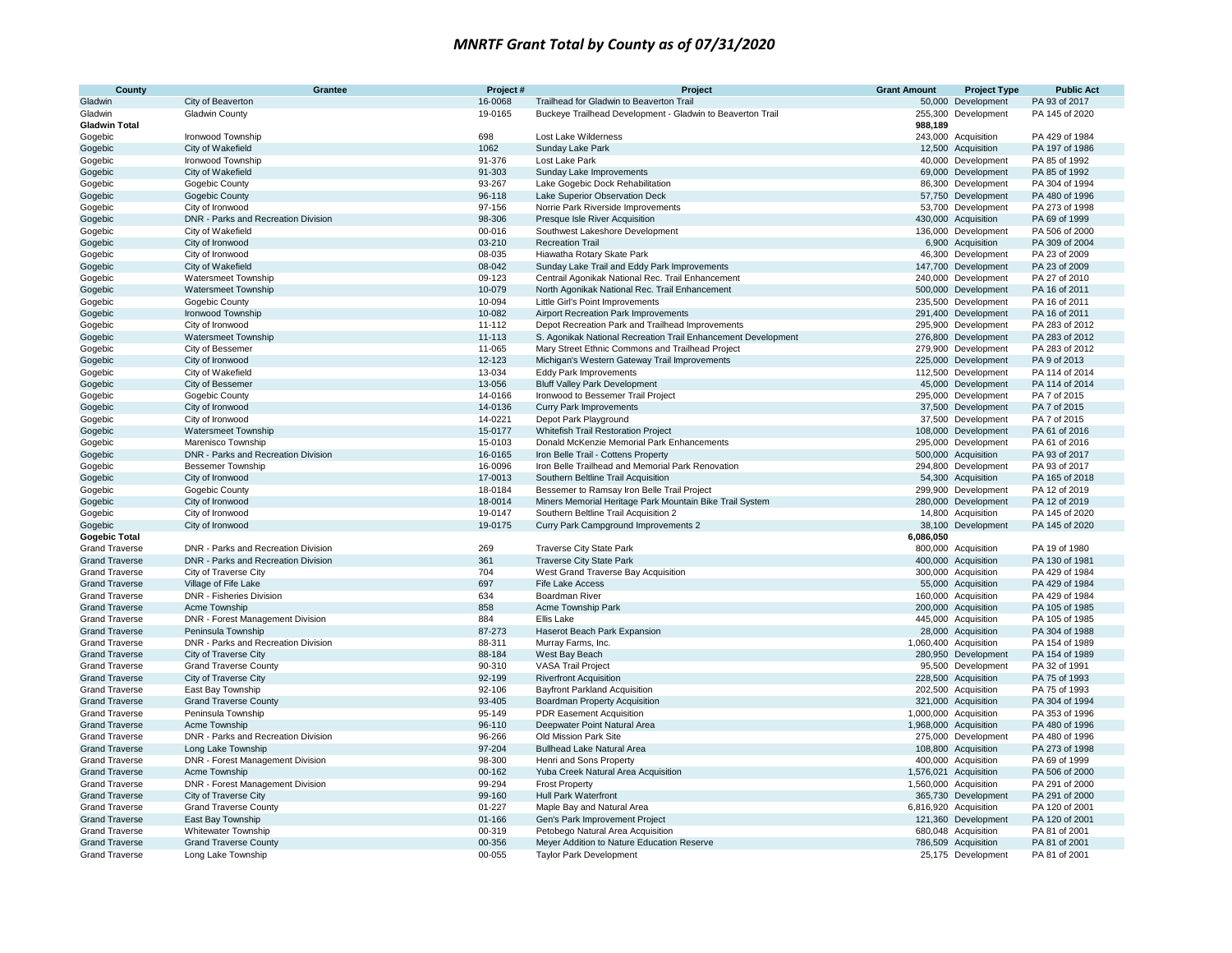| County                                         | Grantee                                                      | Project#           | Project                                                             | <b>Grant Amount</b> | <b>Project Type</b>                        | <b>Public Act</b>                |
|------------------------------------------------|--------------------------------------------------------------|--------------------|---------------------------------------------------------------------|---------------------|--------------------------------------------|----------------------------------|
| <b>Grand Traverse</b>                          | Garfield Charter Township                                    | 02-220             | Boardman Nature Education Reserve Expansion                         |                     | 505,000 Acquisition                        | PA 746 of 2002                   |
| <b>Grand Traverse</b>                          | City of Traverse City                                        | 02-151             | Boardman Lake Trail - East                                          |                     | 500,000 Development                        | PA 173 of 2003                   |
| <b>Grand Traverse</b>                          | <b>Whitewater Township</b>                                   | 03-206             | <b>Battle Creek Natural Area</b>                                    |                     | 1,860,550 Acquisition                      | PA 309 of 2004                   |
| <b>Grand Traverse</b>                          | Village of Kingsley                                          | 03-079             | <b>Civic Center South</b>                                           |                     | 125,000 Development                        | PA 309 of 2004                   |
| <b>Grand Traverse</b>                          | City of Traverse City                                        | 05-104             | Boardman Lake Trail West                                            |                     | 500,000 Development                        | PA 153 of 2006                   |
| <b>Grand Traverse</b>                          | Long Lake Township                                           | 06-051             | Cedar Run Creek Natural Area Acquisition                            |                     | 999,500 Acquisition                        | PA 59 of 2007                    |
| <b>Grand Traverse</b>                          | DNR - Forest Management Division                             | 07-120             | <b>Betsie River Consolidation</b>                                   |                     | 1,300,000 Acquisition                      | PA 278 of 2008                   |
| <b>Grand Traverse</b>                          | DNR - Forest Management Division                             | 07-168             | Jaxon Creek Corridor Acquisition                                    |                     | 1,050,000 Acquisition                      | PA 278 of 2008                   |
| <b>Grand Traverse</b>                          | Long Lake Township                                           | 07-162             | Cedar Run Creek Natural Area Addition                               |                     | 554,900 Acquisition                        | PA 278 of 2008                   |
| <b>Grand Traverse</b>                          | <b>DNR Parks and Recreation</b>                              | 08-129             | Mitchell Creek Land Acquisition                                     |                     | 1,000,000 Acquisition                      | PA 23 of 2009                    |
| <b>Grand Traverse</b>                          | Acme Township                                                | 08-095             | Acme Waterfront Park Acquisition - Phase                            |                     | 3,006,200 Acquisition                      | PA 23 of 2009                    |
| <b>Grand Traverse</b>                          | Acme Township                                                | 09-171             | Acme Waterfront Park - Phase II                                     |                     | 2,266,500 Acquisition                      | PA 27 of 2010                    |
| <b>Grand Traverse</b>                          | <b>Garfield Township</b>                                     | 09-173             | Boardman Lake Trail and Nature Reserve Expansion                    |                     | 1,231,800 Acquisition                      | PA 27 of 2010                    |
| <b>Grand Traverse</b>                          | East Bay Township                                            | 10-145             | Killingsworth/Kelly Parks Expansion                                 |                     | 487,500 Acquisition                        | PA 16 of 2011                    |
| <b>Grand Traverse</b>                          | City of Traverse City                                        | 10-062             | Clinch Park Bayfront Revitilization                                 |                     | 450,800 Development                        | PA 16 of 2011                    |
| <b>Grand Traverse</b>                          | Acme Township                                                | 11-082             | Acme Waterfront Park Acquisition - Phase III                        |                     | 862,500 Acquisition                        | PA 283 of 2012                   |
| <b>Grand Traverse</b>                          | City of Traverse City                                        | 11-060             | Boardman Lake Trail West                                            |                     | 210,000 Development                        | PA 283 of 2012                   |
| <b>Grand Traverse</b>                          | Garfield Charter Township                                    | 11-109             | Historic Barns Park and Garden Development                          |                     | 300,000 Development                        | PA 283 of 2012                   |
| <b>Grand Traverse</b>                          | Long Lake Township                                           | 12-071             | Timbers Recreation Area Acquisition                                 |                     | 2,073,000 Acquisition                      | PA 9 of 2013                     |
| <b>Grand Traverse</b>                          | Garfield Charter Township                                    | 12-141             | <b>Buffalo Ridge Trail Development</b>                              |                     | 199,000 Development                        | PA 9 of 2013                     |
| <b>Grand Traverse</b>                          | <b>Garfield Charter Township</b>                             | 13-118             | Boardman Valley Nature Preserve Acquisition                         |                     | 270,000 Acquisition                        | PA 114 of 2014                   |
| <b>Grand Traverse</b>                          | DNR - Forest Resources Division                              | 13-125             | <b>Strombolis Lake Property</b>                                     |                     | 1,000,000 Acquisition                      | PA 114 of 2014                   |
| <b>Grand Traverse</b>                          | Peninsula Township                                           | 13-086             | Bowers Harbor Park Expansion                                        |                     | 626,800 Acquisition                        | PA 114 of 2014                   |
| <b>Grand Traverse</b>                          | DNR - Parks and Recreation Division                          | 13-131             | Old Mooring Place Acquisition                                       |                     | 2,500,000 Acquisition                      | PA 114 of 2014                   |
| <b>Grand Traverse</b>                          | East Bay Township                                            | 14-0076            | Grace Macdonald Park Accessibility Enhancements                     |                     | 50,000 Development                         | PA 7 of 2015                     |
| <b>Grand Traverse</b>                          | DNR - Wildlife Division                                      | 15-0212            | Petobego SGA Land Acquisition                                       |                     | 2,475,000 Acquisition                      | PA 61 of 2016                    |
| <b>Grand Traverse</b>                          | Garfield Charter Township                                    | 15-0141            | Boardman Valley Nature Preserve Improvements                        |                     | 100,000 Development                        | PA 61 of 2016                    |
| <b>Grand Traverse</b><br><b>Grand Traverse</b> | City of Traverse City                                        | 15-0196<br>16-0061 | <b>Clancy Park Improvements</b>                                     |                     | 45,000 Development<br>300,000 Development  | PA 61 of 2016<br>PA 93 of 2017   |
|                                                | Acme Township<br>City of Traverse City                       | 17-0072            | <b>Bayside Park Development</b>                                     |                     | 50,000 Development                         | PA 165 of 2018                   |
| <b>Grand Traverse</b>                          |                                                              | 17-0095            | <b>Hickory Hills Renovations</b>                                    |                     |                                            |                                  |
| <b>Grand Traverse</b><br><b>Grand Traverse</b> | <b>Grand Traverse County</b><br><b>Grand Traverse County</b> | 17-0096            | Boardman Lake Loop Trail - Medalie Park<br>Boardman Lake Loop Trail |                     | 300,000 Development<br>300,000 Development | PA 165 of 2018<br>PA 165 of 2018 |
| <b>Grand Traverse</b>                          | Long Lake Township                                           | 17-0134            | Timbers Recreation Area Trail Accessibility Updates                 |                     | 194,400 Development                        | PA 165 of 2018                   |
| <b>Grand Traverse</b>                          | East Bay Township                                            | 19-0071            | Holiday Woods Recreation Area Acquisition                           |                     | 584,800 Acquisition                        | PA 145 of 2020                   |
| <b>Grand Traverse</b>                          | City of Traverse City                                        | 19-0075            | Improvements to Indian Woods Park                                   |                     | 50,000 Development                         | PA 145 of 2020                   |
| <b>Grand Traverse</b>                          | City of Traverse City                                        | 19-0078            | <b>Hickory Hills Snowmaking</b>                                     |                     | 50,000 Development                         | PA 145 of 2020                   |
| <b>Grand Traverse</b>                          | Acme Township                                                | 19-0086            | Traverse City-Charlevoix Trail: Bunker Hill to M-72 Segment         |                     | 300,000 Development                        | PA 145 of 2020                   |
| <b>Grand Traverse Total</b>                    |                                                              |                    |                                                                     | 48,938,663          |                                            |                                  |
| Gratiot                                        | DNR - Wildlife Division                                      | 230                | Maple River SGA                                                     |                     | 450,000 Acquisition                        | PA 19 of 1980                    |
| Gratiot                                        | <b>DNR - Fisheries Division</b>                              | 773                | <b>Pine River Property</b>                                          |                     | 42,000 Acquisition                         | PA 105 of 1985                   |
| Gratiot                                        | City of Alma                                                 | 91-258             | Riverwalk Connector-Ph. I                                           |                     | 25,500 Development                         | PA 85 of 1992                    |
| Gratiot                                        | City of St. Louis                                            | 91-204             | Westgate Park Development-Phase I                                   |                     | 55,500 Development                         | PA 85 of 1992                    |
| Gratiot                                        | <b>Gratiot County</b>                                        | 98-039             | Gratiot-Isabella Regional Education Service District                |                     | 48,100 Acquisition                         | PA 538 of 1998                   |
| Gratiot                                        | City of Alma                                                 | 00-206             | Pine River Walk Acquisition                                         |                     | 11,100 Acquisition                         | PA 81 of 2001                    |
| Gratiot                                        | City of Alma                                                 | 04-087             | <b>Riverwalk Extension Project</b>                                  |                     | 288,800 Development                        | PA 11 of 2005                    |
| Gratiot                                        | City of Ithaca                                               | 06-061             | McNabb Park Land Acquisition                                        |                     | 40,700 Acquisition                         | PA 59 of 2007                    |
| Gratiot                                        | <b>Gratiot County</b>                                        | 06-006             | Reed County Park Improvements                                       |                     | 495,000 Development                        | PA 59 of 2007                    |
| Gratiot                                        | City of Ithaca                                               | 10-028             | McNabb Park Site Development                                        |                     | 183,700 Development                        | PA 16 of 2011                    |
| Gratiot                                        | City of Alma                                                 | 11-103             | Park Access Enhancement Project                                     |                     | 91,300 Development                         | PA 283 of 2012                   |
| Gratiot                                        | City of St. Louis                                            | 13-093             | Leppien Park Improvements                                           |                     | 161,000 Development                        | PA 114 of 2014                   |
| Gratiot                                        | City of Alma                                                 | 19-0062            | Alma Park Restroom Rebuild & Rehab - Accessibility Project          |                     | 173,000 Development                        | PA 145 of 2020                   |
| <b>Gratiot Total</b>                           |                                                              |                    |                                                                     | 2,065,700           |                                            |                                  |
| Hillsdale                                      | DNR - Wildlife Division                                      | 418                | <b>Merkel Property</b>                                              |                     | 365,000 Acquisition                        | PA 223 of 1982                   |
| <b>Hillsdale</b>                               | <b>Reading Township</b>                                      | 1026               | Kimball YMCA Environmental Education                                |                     | 80,000 Acquisition                         | PA 197 of 1986                   |
| Hillsdale                                      | City of Litchfield                                           | 89-088             | Firemen's Park                                                      |                     | 15,000 Acquisition                         | PA 186 of 1990                   |
| Hillsdale                                      | Moscow Township                                              | 89-265             | Headwaters Neighborhood Park                                        |                     | 37,500 Acquisition                         | PA 186 of 1990                   |
| Hillsdale                                      | City of Litchfield                                           | 91-369             | Firemen's Park Development                                          |                     | 47,700 Development                         | PA 85 of 1992                    |
| Hillsdale                                      | City of Hillsdale                                            | 98-051             | <b>Hillsdale's Project Preserve</b>                                 |                     | 354,375 Acquisition                        | PA 538 of 1998                   |
| Hillsdale                                      | Village of Jonesville                                        | 13-037             | Jonesville Rail Trail Construction                                  |                     | 296,000 Development                        | PA 114 of 2014                   |
| <b>Hillsdale</b>                               | DNR - Wildlife Division                                      | 17-0213            | Lost Nation SGA Land Acquisition Initiative                         |                     | 120,000 Acquisition                        | PA 165 of 2018                   |
| <b>Hillsdale Total</b>                         |                                                              |                    |                                                                     | 1,315,575           |                                            |                                  |
| Houghton                                       | DNR - Forest Management Division                             | 544                | Hancock-Calumet Trail                                               |                     | 78,000 Acquisition                         | PA 201 of 1983                   |
| Houghton                                       | <b>DNR - Forest Management Division</b>                      | 545                | Dollar Bay-Lake Linden Trail                                        |                     | 35,000 Acquisition                         | PA 201 of 1983                   |
| Houghton                                       | DNR - Forest Management Division                             | 677                | Hungarian Falls                                                     |                     | 21,000 Acquisition                         | PA 429 of 1984                   |
| Houghton                                       | Calumet Township                                             | 1053               | Lake Superior Park Expansion                                        |                     | 14,000 Acquisition                         | PA 197 of 1986                   |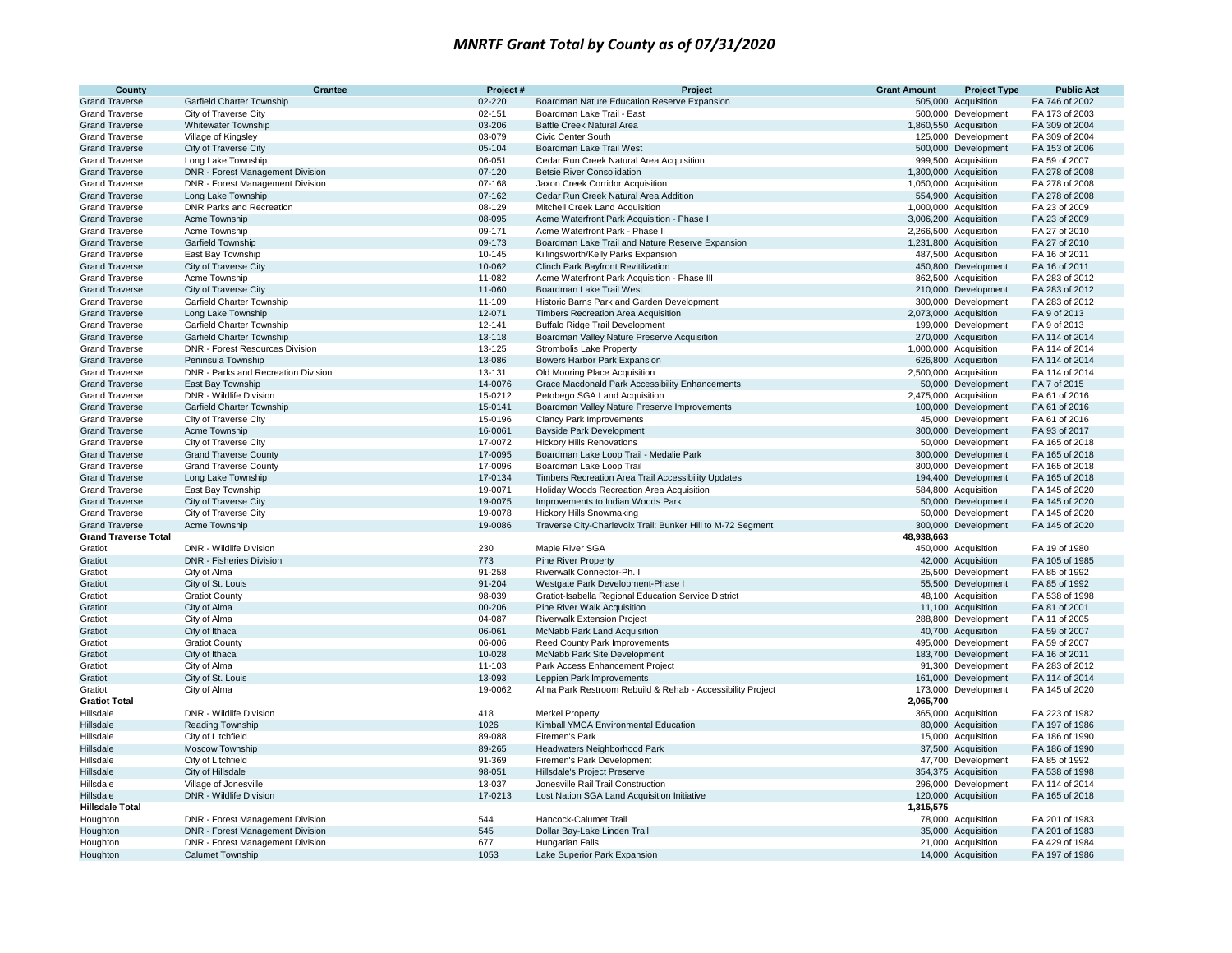| County                            | Grantee                                     | Project#           | Project                                                                                   | <b>Grant Amount</b> | <b>Project Type</b>                        | <b>Public Act</b>                |
|-----------------------------------|---------------------------------------------|--------------------|-------------------------------------------------------------------------------------------|---------------------|--------------------------------------------|----------------------------------|
| Houghton                          | DNR - Forest Management Division            | 86-283             | <b>Tapiola Block Access</b>                                                               |                     | 11,000 Acquisition                         | PA 108 of 1987                   |
| Houghton                          | Osceola Township                            | 86-068             | Dollar Bay Ball Field                                                                     |                     | 22,000 Acquisition                         | PA 108 of 1987                   |
| Houghton                          | City of Houghton                            | 86-205             | Lakefront West Beach                                                                      |                     | 187,000 Development                        | PA 108 of 1987                   |
| Houghton                          | Osceola Township                            | 86-068             | Dollar Bay Ball Field                                                                     |                     | 38,000 Development                         | PA 108 of 1987                   |
| Houghton                          | Torch Lake Township                         | 88-188             | Hubbell Launch Site                                                                       |                     | 22,500 Acquisition                         | PA 154 of 1989                   |
| Houghton                          | Chassell Township                           | 89-267             | <b>Chassell Township Park</b>                                                             |                     | 98,900 Development                         | PA 186 of 1990                   |
| Houghton                          | Stanton Township                            | 89-085             | North Shore Park                                                                          |                     | 37,500 Development                         | PA 186 of 1990                   |
| Houghton                          | Village of South Range                      | 92-281             | Vets Memorial Park Expansion                                                              |                     | 15,000 Acquisition                         | PA 75 of 1993                    |
| Houghton                          | Stanton Township                            | 93-044             | Oskar Bay Recreation Center                                                               |                     | 26,100 Development                         | PA 304 of 1994                   |
| Houghton                          | <b>Calumet Township</b>                     | 96-183             | Swedetown Trails Land Acquisition                                                         |                     | 209,475 Acquisition                        | PA 480 of 1996                   |
| Houghton                          | City of Houghton                            | 96-161             | Nara Park                                                                                 |                     | 48,000 Development                         | PA 480 of 1996                   |
| Houghton                          | Village of Lake Linden                      | 97-016             | Dock and Parking Improvement                                                              |                     | 20,000 Development                         | PA 185 of 1997                   |
| Houghton                          | <b>Calumet Township</b><br>City of Houghton | 97-096<br>00-006   | Lakeshore Park Improvements<br>College Avenue Park                                        |                     | 27,225 Development<br>16,800 Development   | PA 185 of 1997<br>PA 506 of 2000 |
| Houghton<br>Houghton              | City of Hancock                             | 01-153             | Portage Lake Waterfront Boardwalk Addition                                                |                     | 70,000 Development                         | PA 120 of 2001                   |
| Houghton                          | Village of Lake Linden                      | 01-088             | 2001 Recreation Area Improvements                                                         |                     | 26,000 Development                         | PA 120 of 2001                   |
| Houghton                          | City of Houghton                            | 02-211             | Waterfront Land Acquisition                                                               |                     | 390,000 Acquisition                        | PA 173 of 2003                   |
| Houghton                          | City of Houghton                            | 02-141             | Houghton Nara Nature Trail Phase II                                                       |                     | 49,000 Development                         | PA 173 of 2003                   |
| Houghton                          | Osceola Township                            | 02-172             | Osceola Township Sandy Bottom Park                                                        |                     | 46.000 Development                         | PA 173 of 2003                   |
| Houghton                          | Osceola Township                            | 03-158             | Electric Park Land Acquisition                                                            |                     | 27,000 Acquisition                         | PA 309 of 2004                   |
| Houghton                          | <b>Calumet Township</b>                     | 03-026             | Lakeshore Park Restroom Facility                                                          |                     | 42,000 Development                         | PA 309 of 2004                   |
| Houghton                          | <b>Calumet Township</b>                     | 05-119             | Swedetown Recreation Area Acquisition                                                     |                     | 105,200 Acquisition                        | PA 153 of 2006                   |
| Houghton                          | <b>Calumet Township</b>                     | 08-004             | Lions Club Park Nature Trail                                                              |                     | 20,400 Development                         | PA 23 of 2009                    |
| Houghton                          | City of Houghton                            | 08-148             | East Houghton Greenspace Property Acquisition                                             |                     | 22,000 Acquisition                         | PA 23 of 2009                    |
| Houghton                          | City of Hancock                             | 11-021             | Navy Street Park Boardwalk Development                                                    |                     | 262,500 Development                        | PA 283 of 2012                   |
| Houghton                          | <b>Calumet Township</b>                     | 11-074             | <b>Calumet Lions Park Trail Improvements</b>                                              |                     | 29,000 Development                         | PA 283 of 2012                   |
| Houghton                          | City of Houghton                            | 14-0090            | Central Houghton Greenspace Nature Area                                                   |                     | 80,500 Acquisition                         | PA 7 of 2015                     |
| Houghton                          | <b>Calumet Charter Township</b>             | 14-0207            | <b>Railroad Depot Acquisition</b>                                                         |                     | 80,000 Acquisition                         | PA 7 of 2015                     |
| Houghton                          | DNR - Parks and Recreation Division         | 15-0186            | Douglass Houghton Waterfall Acquisition                                                   |                     | 600,000 Acquisition                        | PA 61 of 2016                    |
| Houghton                          | City of Hancock                             | 16-0013            | Hancock Waterfront Recreational Pier                                                      |                     | 294,000 Development                        | PA 93 of 2017                    |
| Houghton                          | DNR - Parks and Recreation Division         | 17-0205            | Snowmobile Trail #109 Multi-use Trail Easements                                           |                     | 56,200 Acquisition                         | PA 165 of 2018                   |
| Houghton                          | DNR - Parks and Recreation Division         | 17-0147            | Hancock to Calumet Regional Trail Development - Phase 1                                   |                     | 300,000 Development                        | PA 165 of 2018                   |
| Houghton<br><b>Houghton Total</b> | Calumet Charter Township                    | 19-0073            | Acquisition of land at the Swedetown Recreation Area.                                     | 3,493,300           | 66,000 Acquisition                         | PA 145 of 2020                   |
| Huron                             | <b>Huron County</b>                         | 670                | Huron Shoreline Preservation                                                              |                     | 300,000 Acquisition                        | PA 429 of 1984                   |
| Huron                             | <b>Huron County</b>                         | 712                | Sebewaing Park and Marina                                                                 |                     | 225,000 Acquisition                        | PA 429 of 1984                   |
| Huron                             | <b>Huron County</b>                         | 769                | Wagener Co. Park Addition                                                                 |                     | 150,000 Acquisition                        | PA 105 of 1985                   |
| Huron                             | <b>DNR - Wildlife Division</b>              | 847                | <b>Detroit Edison Site</b>                                                                |                     | 2,500,000 Acquisition                      | PA 105 of 1985                   |
| Huron                             | DNR - Wildlife Division                     | 965                | Detroit Edison/Huron County                                                               |                     | 2,500,000 Acquisition                      | PA 197 of 1986                   |
| Huron                             | Caseville Township                          | 87-121             | Caseville Harbor Expansion                                                                |                     | 400,000 Development                        | PA 304 of 1988                   |
| Huron                             | City of Harbor Beach                        | 88-026             | North Park Campground                                                                     |                     | 375,000 Development                        | PA 154 of 1989                   |
| Huron                             | Village of Sebewaing                        | 89-009             | Marina Project                                                                            |                     | 215,300 Acquisition                        | PA 186 of 1990                   |
| Huron                             | Village of Elkton                           | 89-041             | Ackerman Park Expansion                                                                   |                     | 56,300 Acquisition                         | PA 186 of 1990                   |
| Huron                             | <b>Huron County</b>                         | 89-124             | Sebewaing Park Development                                                                |                     | 318,400 Development                        | PA 186 of 1990                   |
| Huron                             | Village of Caseville                        | 90-212             | Breakwall/Pointe Park                                                                     |                     | 74,300 Development                         | PA 32 of 1991                    |
| Huron                             | Village of Pigeon                           | 91-182             | Park Expansion                                                                            |                     | 94,500 Acquisition                         | PA 85 of 1992                    |
| Huron                             | City of Bad Axe                             | 92-282             | Bad Axe Park Expansion                                                                    |                     | 71,400 Acquisition                         | PA 75 of 1993                    |
| Huron                             | Village of Sebewaing                        | 92-289             | <b>Millerwise Park</b>                                                                    |                     | 112,500 Development                        | PA 75 of 1993                    |
| Huron                             | Huron County                                | 93-279             | <b>Wagener Park</b>                                                                       |                     | 207,000 Development                        | PA 304 of 1994                   |
| Huron                             | <b>Huron County</b>                         | 95-128             | Lighthouse Park Development                                                               |                     | 225,000 Development                        | PA 353 of 1996                   |
| Huron                             | City of Bad Axe                             | 96-249             | <b>Buschlen Park Expansion</b>                                                            |                     | 136,500 Acquisition                        | PA 480 of 1996                   |
| Huron                             | <b>Huron County</b>                         | 98-054             | <b>Stafford Park Acquisition</b>                                                          |                     | 147,000 Acquisition                        | PA 69 of 1999                    |
| Huron                             | Village of Sebewaing                        | 03-001             | Sebewaing Park Project                                                                    |                     | 36,500 Acquisition                         | PA 309 of 2004                   |
| Huron                             | Village of Port Austin                      | 08-056             | Veterans Waterfront Park Improvements                                                     |                     | 500,000 Development                        | PA 23 of 2009                    |
| Huron                             | Village of Port Austin                      | 10-093             | Tower Park Acquisition                                                                    |                     | 60,000 Acquisition                         | PA 16 of 2011                    |
| Huron                             | City of Harbor Beach                        | 11-052             | Waterfront Development Project                                                            |                     | 281,000 Development                        | PA 283 of 2012                   |
| Huron                             | City of Harbor Beach                        | 12-084             | Judge James H. Lincoln Mem. Bathing Beach Acq.                                            |                     | 150,000 Acquisition                        | PA 9 of 2013                     |
| Huron                             | City of Harbor Beach                        | 13-087             | PFC Brian Backus Memorial Nature Trail                                                    |                     | 27,000 Development                         | PA 114 of 2014                   |
| Huron                             | City of Harbor Beach                        | 15-0187<br>16-0033 | <b>Waterfront Enhancement Project</b>                                                     |                     | 295,000 Development<br>296,000 Development | PA 61 of 2016<br>PA 93 of 2017   |
| Huron<br>Huron                    | City of Caseville<br>City of Bad Axe        | 17-0026            | Pointe Park Water Access and Water Trail Development<br><b>Bad Axe Trail Improvements</b> |                     | 140,000 Development                        | PA 165 of 2018                   |
|                                   | City of Harbor Beach                        | 18-0249            | Lincoln Park Expansion                                                                    |                     | 49,000 Acquisition                         | PA 12 of 2019                    |
| Huron<br>Huron                    | City of Caseville                           | 19-0043            | Lake Huron Access & Trailhead Acquisition                                                 |                     | 433,400 Acquisition                        | PA 145 of 2020                   |
| <b>Huron Total</b>                |                                             |                    |                                                                                           | 10,376,100          |                                            |                                  |
| Ingham                            | Meridian Township                           | 110                | Red Cedar Natural Area                                                                    |                     | 138,000 Acquisition                        | PA 362 of 1978                   |
|                                   |                                             |                    |                                                                                           |                     |                                            |                                  |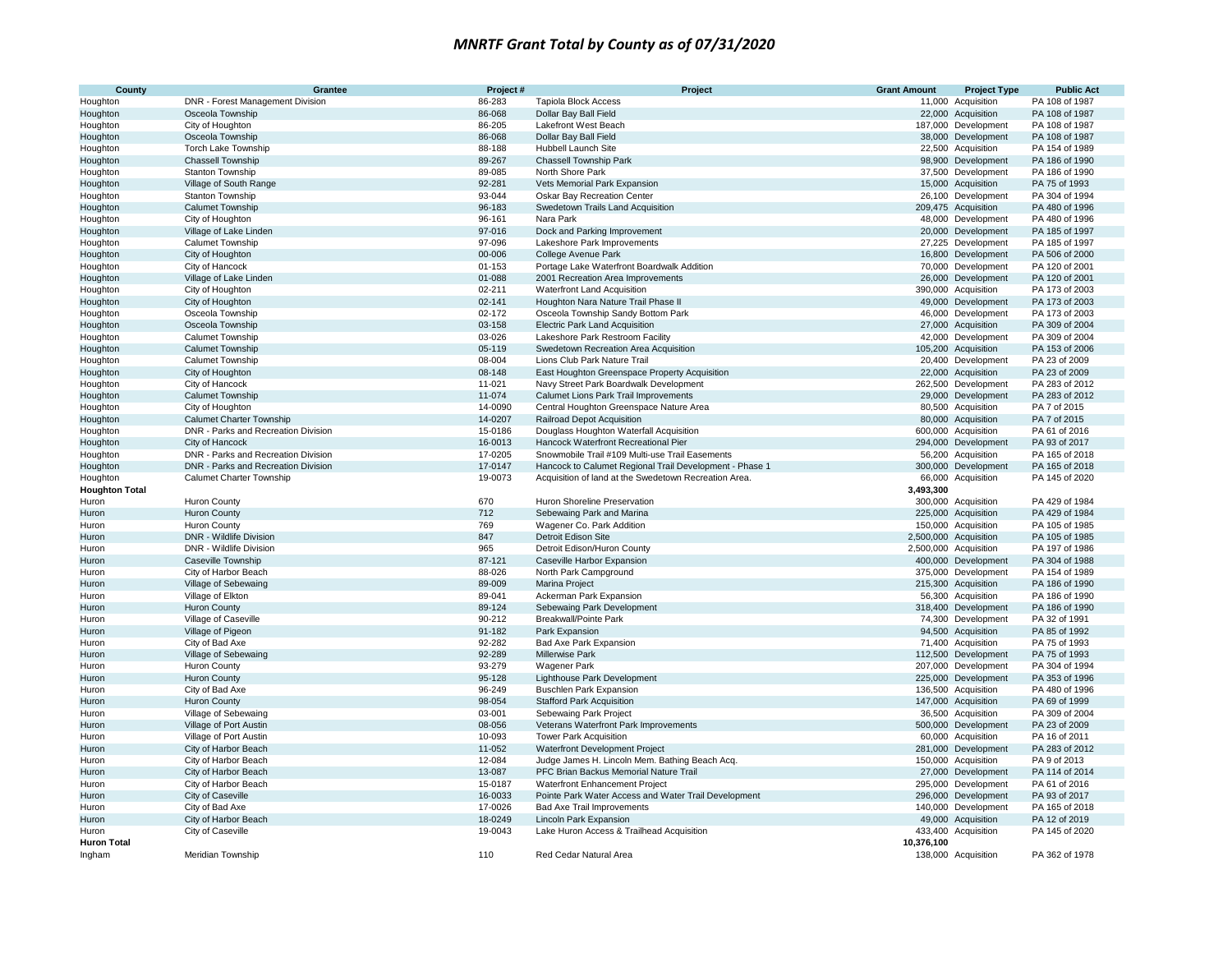| County           | Grantee                                                   | Project#         | Project                                                                                | <b>Grant Amount</b> | <b>Project Type</b>                        | <b>Public Act</b>                |
|------------------|-----------------------------------------------------------|------------------|----------------------------------------------------------------------------------------|---------------------|--------------------------------------------|----------------------------------|
| Ingham           | Ingham County                                             | 496              | Burchfield Park (formerly Grand River Park)                                            |                     | 15,000 Acquisition                         | PA 223 of 1982                   |
| Ingham           | Ingham County                                             | 496/630          | Burchfield Park (formerly Grand River Park)                                            |                     | 120,000 Acquisition                        | PA 201 of 1983                   |
| Ingham           | City of Williamston                                       | 616              | Williamston Recreation Corridor                                                        |                     | 105,000 Acquisition                        | PA 201 of 1983                   |
| Ingham           | Meridian Township                                         | 628              | Riverfront Recrecation Area                                                            |                     | 125,000 Acquisition                        | PA 201 of 1983                   |
| Ingham           | Michigan State University                                 | 649              | Newton Woods                                                                           |                     | 440,000 Acquisition                        | PA 429 of 1984                   |
| Ingham           | Ingham County                                             | 800              | Burchfield Park (formerly Grand River Park)                                            |                     | 120,000 Acquisition                        | PA 105 of 1985                   |
| Ingham           | Meridian Township                                         | 1078             | Red Cedar Riverfront Park                                                              |                     | 180,000 Acquisition                        | PA 197 of 1986                   |
| Ingham           | Ingham County                                             | 86-133           | Lake Lansing Park Expansion                                                            |                     | 375,000 Acquisition                        | PA 108 of 1987                   |
| Ingham           | City of Lansing                                           | 86-229           | <b>Urban Recreation Trail</b>                                                          |                     | 262,500 Development                        | PA 108 of 1987                   |
| Ingham           | Meridian Township                                         | 87-212           | Central Park North (Nancy L. Moore Park)                                               |                     | 90,000 Acquisition                         | PA 304 of 1988                   |
| Ingham           | City of Lansing                                           | 87-244           | Lansing Urban Rec. Trail                                                               |                     | 250,000 Development                        | PA 304 of 1988                   |
| Ingham           | City of Lansing                                           | 88-139           | Lansing River Trail                                                                    |                     | 80,250 Acquisition                         | PA 154 of 1989                   |
| Ingham           | City of Lansing                                           | 88-138           | <b>River Trail</b>                                                                     |                     | 375,000 Development                        | PA 154 of 1989                   |
| Ingham           | City of Lansing                                           | 89-187           | Lansing River Trail '89                                                                |                     | 375,000 Development                        | PA 186 of 1990                   |
| Ingham           | City of Lansing                                           | 90-261           | Lansing River Trail '90                                                                |                     | 316,500 Development                        | PA 32 of 1991                    |
| Ingham           | Ingham County                                             | 91-093           | Burchfield Park (formerly Gr. River Park-N. Bluff)                                     |                     | 300,000 Development                        | PA 85 of 1992                    |
| Ingham           | Ingham County                                             | 92-183           | Lake Lansing Beach Expansion                                                           |                     | 294,300 Acquisition                        | PA 75 of 1993                    |
| Ingham           | Ingham County                                             | 93-165           | Solomon Pit Acquisition (Hawk Island Co. Park)                                         |                     | 900,000 Acquisition                        | PA 304 of 1994                   |
| Ingham           | Williamstown Township                                     | 93-337           | Park Land Acquisition                                                                  |                     | 383,600 Acquisition                        | PA 304 of 1994                   |
| Ingham           | Meridian Township                                         | 94-193           | Legg Park Extension Acquisition                                                        |                     | 71,900 Acquisition                         | PA 152 of 1995                   |
| Ingham           | Meridian Township                                         | 94-194           | Harris Nature Center-Ph.I                                                              |                     | 119,600 Development                        | PA 152 of 1995                   |
| Ingham           | City of East Lansing                                      | 95-010<br>95-125 | <b>Environmental Corridors</b>                                                         |                     | 765,400 Acquisition                        | PA 353 of 1996                   |
| Ingham           | City of Lansing                                           |                  | Fenner Arboretum Inholding Acquisition                                                 |                     | 360,000 Acquisition                        | PA 353 of 1996                   |
| Ingham           | City of Lansing                                           | 95-122<br>95-121 | River Trail West-Phase 2                                                               |                     | 375,000 Development                        | PA 353 of 1996<br>PA 353 of 1996 |
| Ingham           | City of Williamston                                       | 96-106           | Red Cedar River Rapids<br>Ferguson Park Extension                                      |                     | 342,700 Development                        | PA 480 of 1996                   |
| Ingham<br>Ingham | Meridian Township<br>City of Lansing                      | 96-102           | <b>Frances Park Shoreline</b>                                                          |                     | 103,875 Acquisition<br>408,900 Development | PA 480 of 1996                   |
| Ingham           | City of Lansing                                           | 97-027           | River Trail Moores Park - Elm Street                                                   |                     | 500,000 Development                        | PA 185 of 1997                   |
| Ingham           | City of Lansing                                           | 97-218           | <b>Poyet Parcel Acquisition</b>                                                        |                     | 900,000 Acquisition                        | PA 273 of 1998                   |
| Ingham           | City of East Lansing                                      | 97-155           | Northern Tier Bike/Hike Trail                                                          |                     | 375,000 Development                        | PA 273 of 1998                   |
| Ingham           | Ingham County                                             | 99-111           | Hawk Island County Park                                                                |                     | 493,000 Development                        | PA 265 of 1999                   |
| Ingham           | Meridian Township                                         | 01-024           | Hartrick Park Development                                                              |                     | 488,125 Development                        | PA 120 of 2001                   |
| Ingham           | City of Lansing                                           | 02-127           | Moores Park Improvements                                                               |                     | 247,800 Development                        | PA 173 of 2003                   |
| Ingham           | City of Lansing                                           | 03-106           | <b>River Trail South Extension</b>                                                     |                     | 226,500 Development                        | PA 309 of 2004                   |
| Ingham           | City of Lansing                                           | 04-078           | <b>River Trail South Extension</b>                                                     |                     | 500,000 Development                        | PA 11 of 2005                    |
| Ingham           | City of East Lansing                                      | 04-121           | Northern Tier Trail                                                                    |                     | 92,400 Development                         | PA 11 of 2005                    |
| Ingham           | City of Lansing                                           | 05-071           | Lansing River Trail South Extension                                                    |                     | 426,500 Development                        | PA 153 of 2006                   |
| Ingham           | <b>DNR Communications</b>                                 | 06-133           | Multi-Use Shooting Sports and Education Facility                                       |                     | 500,000 Development                        | PA 59 of 2007                    |
| Ingham           | Ingham County                                             | 06-020           | Lake Lansing Trail                                                                     |                     | 358,300 Development                        | PA 59 of 2007                    |
| Ingham           | City of Lansing                                           | 06-050           | Hunter Pool Renovation                                                                 |                     | 500,000 Development                        | PA 59 of 2007                    |
| Ingham           | City of East Lansing                                      | 07-087           | White Park Improvements                                                                |                     | 225,000 Development                        | PA 278 of 2008                   |
| Ingham           | Ingham County                                             | 08-138           | Lake Lansing Park North Expansion                                                      |                     | 1,982,200 Acquisition                      | PA 23 of 2009                    |
| Ingham           | City of East Lansing                                      | 08-141           | White Park Expansion #1                                                                |                     | 429,000 Acquisition                        | PA 23 of 2009                    |
| Ingham           | City of East Lansing                                      | 08-140           | White Park Expansion #2                                                                |                     | 65,800 Acquisition                         | PA 23 of 2009                    |
| Ingham           | Ingham County                                             | 08-073           | Burchfield Park Fishing Dock Development                                               |                     | 60,000 Development                         | PA 23 of 2009                    |
| Ingham           | City of Williamston                                       | 08-081           | McCormick Park Improvements                                                            |                     | 391,100 Development                        | PA 23 of 2009                    |
| Ingham           | Meridian Township                                         | 09-068           | Central Park Fishing Dock                                                              |                     | 30,000 Development                         | PA 27 of 2010                    |
| Ingham           | City of Lansing                                           | 10-050           | Crego Park Development                                                                 |                     | 500,000 Development                        | PA 16 of 2011                    |
| Ingham           | Delhi Township                                            | 10-049           | Valhalla Park Restroom/Pavilion                                                        |                     | 283,100 Development                        | PA 16 of 2011                    |
| Ingham           | Delhi Township                                            | 11-064           | North Trail Connector Development                                                      |                     | 300,000 Development                        | PA 283 of 2012                   |
| Ingham           | DNR - Office of Communications, Recruitment and Retention | 11-135           | Dansville State Game Area Shooting Range Development                                   |                     | 300,000 Development                        | PA 283 of 2012                   |
| Ingham           | City of East Lansing                                      | 12-082           | Patriarche Park Playground Replacement                                                 |                     | 300,000 Development                        | PA 9 of 2013                     |
| Ingham           | City of Lansing                                           | 12-019           | Frances Park Trail Improvement                                                         |                     | 300,000 Development                        | PA 9 of 2013                     |
| Ingham           | Meridian Township                                         | 12-024<br>13-017 | Wonch Park Parthway Development                                                        |                     | 45,000 Development                         | PA 9 of 2013                     |
| Ingham           | Meridian Charter Township                                 | 15-0070          | Green Road Land Preserve Acquisition<br>Accessible Pavilion - North Meridian Road Park |                     | 99,200 Acquisition<br>50,000 Development   | PA 114 of 2014<br>PA 61 of 2016  |
| Ingham           | Meridian Charter Township<br>Meridian Charter Township    | 16-0088          | Ponderosa Land Preserve                                                                |                     | 514,900 Acquisition                        | PA 93 of 2017                    |
| Ingham<br>Ingham | City of East Lansing                                      | 16-0020          | Patriarche Park Baseball Field Improvements                                            |                     | 50,000 Development                         | PA 93 of 2017                    |
|                  | Ingham County                                             | 16-0185          | McNamara Landing Improvements                                                          |                     | 105,800 Development                        | PA 93 of 2017                    |
| Ingham<br>Ingham | Meridian Charter Township                                 | 16-0087          | Central Meridian Regional Trail Connector Project                                      |                     | 272,500 Development                        | PA 93 of 2017                    |
| Ingham           | City of Lansing                                           | 17-0079          | Canoe and Kayak Launch at Moores Park                                                  |                     | 24,500 Development                         | PA 165 of 2018                   |
| Ingham           | City of Lansing                                           | 17-0090          | Canoe and Kayak Launch at Riverfront Park                                              |                     | 33,600 Development                         | PA 165 of 2018                   |
| Ingham           | City of Lansing                                           | 17-0098          | Canoe and Kayak Launch at Krugers Landing                                              |                     | 24,500 Development                         | PA 165 of 2018                   |
| Ingham           | Meridian Charter Township                                 | 17-0174          | Riverside Accessible Pavilion - Meridian Riverfront Park                               |                     | 50,000 Development                         | PA 165 of 2018                   |
| Ingham           | DNR - Marketing and Outreach Division                     | 17-0215          | Dansville Shooting Range Accessibility Improvements                                    |                     | 39,300 Development                         | PA 165 of 2018                   |
|                  |                                                           |                  |                                                                                        |                     |                                            |                                  |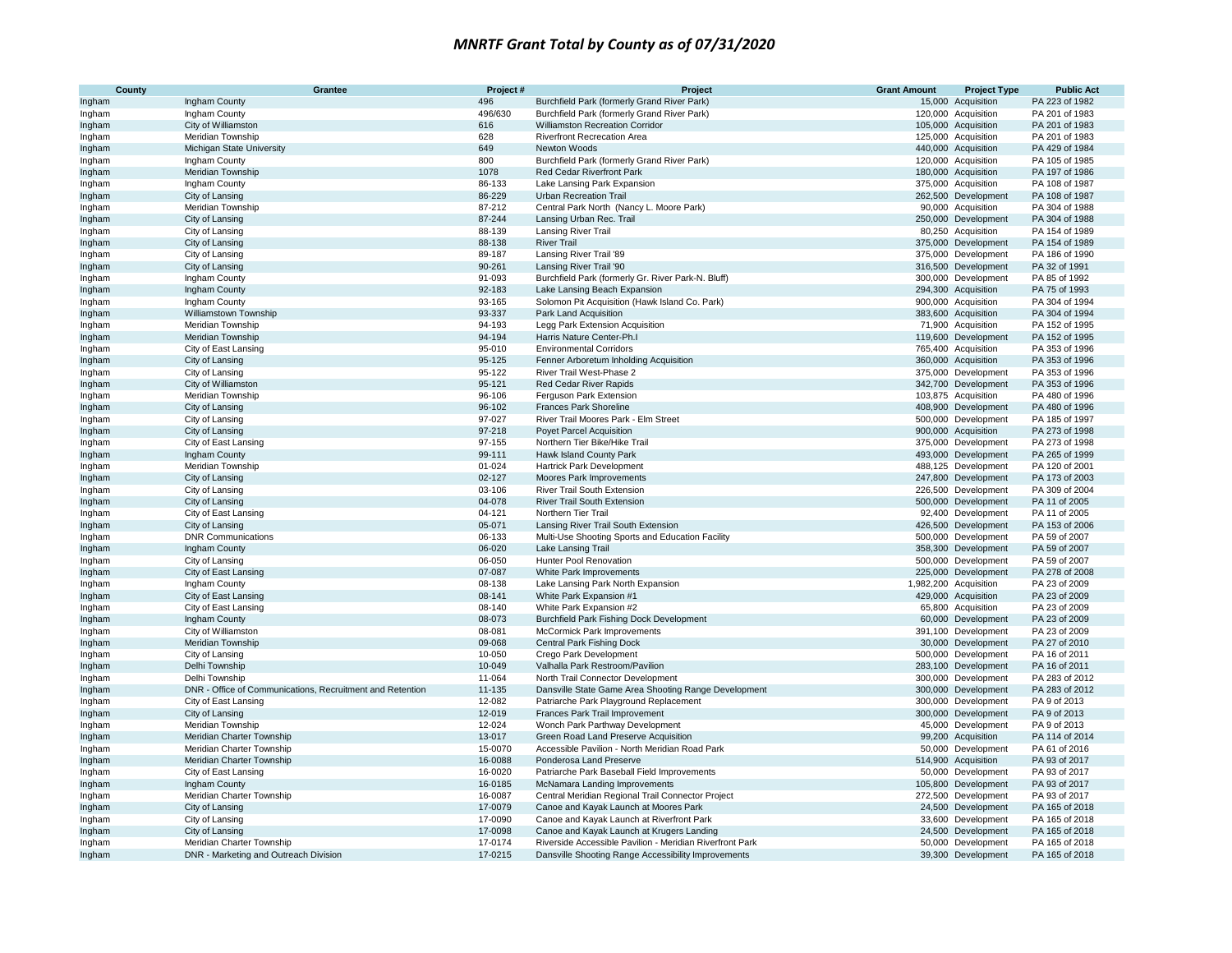| County              | <b>Grantee</b>                      | Project#           | Project                                                                               | <b>Grant Amount</b> | <b>Project Type</b>                        | <b>Public Act</b>                |
|---------------------|-------------------------------------|--------------------|---------------------------------------------------------------------------------------|---------------------|--------------------------------------------|----------------------------------|
| Ingham              | Ingham County                       | 17-0157            | Lake Lansing North Park Improvements                                                  |                     | 244,700 Development                        | PA 165 of 2018                   |
| Ingham              | City of East Lansing                | 17-0186            | White Park Trail Extension and Natural Features Enhancement                           |                     | 300,000 Development                        | PA 165 of 2018                   |
| Ingham              | Delhi Charter Township              | 17-0015            | Cedar Lake Trailhead                                                                  |                     | 300,000 Development                        | PA 165 of 2018                   |
| Ingham              | City of Lansing                     | 18-0029            | East Willard Avenue Acquisition                                                       |                     | 17,300 Acquisition                         | PA 12 of 2019                    |
| Ingham              | City of Lansing                     | 18-0133            | Hunter's Ridge Drive Acquisition                                                      |                     | 82,500 Acquisition                         | PA 12 of 2019                    |
| Ingham              | City of Lansing                     | 18-0030            | Wise Road Acquisition                                                                 |                     | 20,500 Acquisition                         | PA 12 of 2019                    |
| Ingham              | Ingham County                       | 18-0104            | Lake Lansing Park South Improvements                                                  |                     | 300,000 Development                        | PA 12 of 2019                    |
| Ingham              | City of East Lansing                | 18-0192            | <b>Bailey Park Improvements</b>                                                       |                     | 219,000 Development                        | PA 12 of 2019                    |
| Ingham              | City of Lansing                     | 18-0033            | Cambridge to Frances Park River Trail Connection                                      |                     | 300,000 Development                        | PA 12 of 2019                    |
| Ingham              | Lansing Charter Township            | 18-0101            | Gould Park Redevelopment                                                              |                     | 26,800 Development                         | PA 12 of 2019                    |
| Ingham              | City of Lansing                     | 19-0003            | Cavanaugh Road Property                                                               |                     | 75,000 Acquisition                         | PA 145 of 2020                   |
| Ingham              | City of Lansing                     | 19-0024            | East St. Joseph Street Property                                                       |                     | 75,000 Acquisition                         | PA 145 of 2020                   |
| Ingham              | City of Lansing                     | 19-0025            | <b>River Street Property</b>                                                          |                     | 60,000 Acquisition                         | PA 145 of 2020<br>PA 145 of 2020 |
| Ingham<br>Ingham    | Ingham County<br>Ingham County      | 19-0114<br>19-0116 | Lake Lansing Park South - Bathhouse Replacement<br>Hawk Island Park Improvements      |                     | 300,000 Development<br>300,000 Development | PA 145 of 2020                   |
| Ingham              | City of East Lansing                | 19-0032            | Patriarche Park Pavilion and Restroom Renovation                                      |                     | 300,000 Development                        | PA 145 of 2020                   |
| <b>Ingham Total</b> |                                     |                    |                                                                                       | 22,796,450          |                                            |                                  |
| Ionia               | DNR - Wildlife Division             | 538                | Ionia County Mini Game Area                                                           |                     | 200,000 Acquisition                        | PA 201 of 1983                   |
| Ionia               | <b>DNR - Wildlife Division</b>      | 685                | Ionia Co. Mini-Game Area                                                              |                     | 250,000 Acquisition                        | PA 429 of 1984                   |
| Ionia               | DNR - Parks and Recreation Division | 86-194             | Ionia Recreation Area Beachhouse                                                      |                     | 320,000 Development                        | PA 108 of 1987                   |
| Ionia               | Village of Saranac                  | 89-024             | Saranac Boat/Canoe Launch                                                             |                     | 10,400 Acquisition                         | PA 186 of 1990                   |
| Ionia               | City of Portland                    | 91-106             | <b>Rivertrail Park</b>                                                                |                     | 244,200 Development                        | PA 85 of 1992                    |
| Ionia               | City of Ionia                       | 93-363             | Rail Corridor and Trestle                                                             |                     | 37,500 Acquisition                         | PA 304 of 1994                   |
| Ionia               | City of Ionia                       | 97-026             | Ionia Grand Rivertrail                                                                |                     | 269,350 Development                        | PA 185 of 1997                   |
| Ionia               | Village of Saranac                  | 98-074             | <b>Scheid Park Expansion</b>                                                          |                     | 36,000 Acquisition                         | PA 69 of 1999                    |
| Ionia               | Village of Saranac                  | 01-092             | <b>Community Park Development</b>                                                     |                     | 165,470 Development                        | PA 120 of 2001                   |
| Ionia               | City of Belding                     | 01-139             | <b>Belding Pathway</b>                                                                |                     | 211,640 Development                        | PA 120 of 2001                   |
| Ionia               | Ionia County                        | 04-007             | Green View Point Park Improvements                                                    |                     | 144,700 Development                        | PA 11 of 2005                    |
| Ionia               | Village of Saranac                  | 04-059             | <b>Riverwalk Park</b>                                                                 |                     | 59,500 Development                         | PA 11 of 2005                    |
| Ionia               | City of Belding                     | 05-052             | <b>Silk City Nature Trail</b>                                                         |                     | 166,400 Development                        | PA 153 of 2006                   |
| Ionia               | City of Portland                    | 08-011             | Portland Trail Connector Loop                                                         |                     | 284,800 Development                        | PA 23 of 2009                    |
| Ionia               | City of Portland                    | 09-010             | Two Rivers Park Acquisition                                                           |                     | 82,500 Acquisition                         | PA 27 of 2010                    |
| Ionia               | City of Belding                     | 10-048             | Lightning Bend Preserve Addition                                                      |                     | 226,700 Acquisition                        | PA 16 of 2011                    |
| Ionia               | Village of Lake Odessa              | 11-034             | Lake Odessa Municipal Beach Development                                               |                     | 200,000 Development                        | PA 283 of 2012                   |
| Ionia               | Ionia County                        | 11-059             | Rail-Trail Development                                                                |                     | 300,000 Development                        | PA 283 of 2012                   |
| Ionia               | Village of Pewamo                   | 11-040             | Pewamo Trailhead Development                                                          |                     | 85,200 Development                         | PA 283 of 2012                   |
| Ionia               | Village of Saranac                  | 12-079             | Boat Launch Park Land Acquisition                                                     |                     | 74,000 Acquisition                         | PA 9 of 2013                     |
| Ionia               | Village of Lyons                    | 12-043             | Hazel Devore Park Improvements                                                        |                     | 164,000 Development                        | PA 9 of 2013                     |
| Ionia               | City of Belding                     | 12-073             | Silk City Nature Trail Extension                                                      |                     | 274,800 Development                        | PA 9 of 2013                     |
| Ionia<br>Ionia      | Village of Muir<br>City of Portland | 13-015<br>15-0173  | CIS Trail Spur and Pedestrian Bridge                                                  |                     | 200,000 Development<br>82,500 Acquisition  | PA 114 of 2014<br>PA 61 of 2016  |
| Ionia               | City of Ionia                       | 16-0104            | Land acquisition for expansion of Two Rivers Park<br>The City of Ionia Trailhead Park |                     | 221,800 Development                        | PA 93 of 2017                    |
|                     | Odessa Township                     | 16-0041            | Jordan Lake Trail                                                                     |                     | 300,000 Development                        | PA 93 of 2017                    |
| Ionia<br>Ionia      | Village of Saranac                  | 16-0182            | Boat Launch Park - Trailhead Addition & Park Improvements                             |                     | 181,500 Development                        | PA 93 of 2017                    |
| Ionia               | Ionia County                        | 17-0035            | Fred Meijer River Valley Rail Trail - South Phase                                     |                     | 290,000 Development                        | PA 165 of 2018                   |
| Ionia               | City of Belding                     | 17-0061            | Silk City Nature Trail Gathering Place Connector                                      |                     | 142,300 Development                        | PA 165 of 2018                   |
| Ionia Total         |                                     |                    |                                                                                       | 5,225,260           |                                            |                                  |
| losco               | City of East Tawas                  | 397                | <b>Evans Parcel</b>                                                                   |                     | 50,000 Acquisition                         | PA 130 of 1981                   |
| losco               | City of Tawas City                  | 86-167             | Tawas City Park Expansion                                                             |                     | 65,000 Acquisition                         | PA 108 of 1987                   |
| losco               | City of East Tawas                  | 88-245             | <b>East Tawas Waterfront</b>                                                          |                     | 24,900 Development                         | PA 154 of 1989                   |
| losco               | losco County                        | 88-192             | Old Orchard Park                                                                      |                     | 76,200 Development                         | PA 154 of 1989                   |
| losco               | City of Tawas City                  | 91-319             | Shoreline Park Expansion                                                              |                     | 168,800 Acquisition                        | PA 85 of 1992                    |
| losco               | Au Sable Township                   | 92-092             | AuSable Rivertrail                                                                    |                     | 112,500 Acquisition                        | PA 75 of 1993                    |
| losco               | DNR - Parks and Recreation Division | 92-330             | Boating Exansion.-AuSable River                                                       |                     | 127,000 Development                        | PA 75 of 1993                    |
| losco               | Oscoda Township                     | 93-144             | <b>Riverbank Park</b>                                                                 |                     | 300,000 Acquisition                        | PA 304 of 1994                   |
| losco               | Oscoda Township                     | 94-162             | Oscoda Beach Park Expansion                                                           |                     | 29,300 Acquisition                         | PA 152 of 1995                   |
| losco               | Oscoda Township                     | 95-219             | Oscoda Huron Sunrise Park                                                             |                     | 750,000 Acquisition                        | PA 353 of 1996                   |
| losco               | City of East Tawas                  | 97-199             | Newman Street Waterfront Project                                                      |                     | 302,600 Development                        | PA 273 of 1998                   |
| losco               | Oscoda Township                     | 99-129             | Oscoda Riverwalk Park                                                                 |                     | 160,800 Acquisition                        | PA 291 of 2000                   |
| losco               | Au Sable Township                   | 02-096             | Au Sable Township Finish Line Park                                                    |                     | 343,200 Acquisition                        | PA 173 of 2003                   |
| losco               | City of East Tawas                  | 03-205             | Holiday Inn Property Acquisition                                                      |                     | 96,500 Acquisition                         | PA 309 of 2004                   |
| losco               | Plainfield Township                 | 06-046             | Plainfield Township Nature Park Improvements                                          |                     | 332,000 Development                        | PA 59 of 2007                    |
| losco               | Oscoda Township                     | 06-090             | Oscoda Beach Park Boardwalk Development                                               |                     | 44,800 Development                         | PA 59 of 2007                    |
| losco               | Oscoda Township                     | 08-016             | Oscoda Beach Park Observation and Fishing Pier                                        |                     | 460,000 Development                        | PA 23 of 2009                    |
| losco               | City of Tawas City                  | 08-038             | Gateway Park Renovation                                                               |                     | 134,000 Development                        | PA 23 of 2009                    |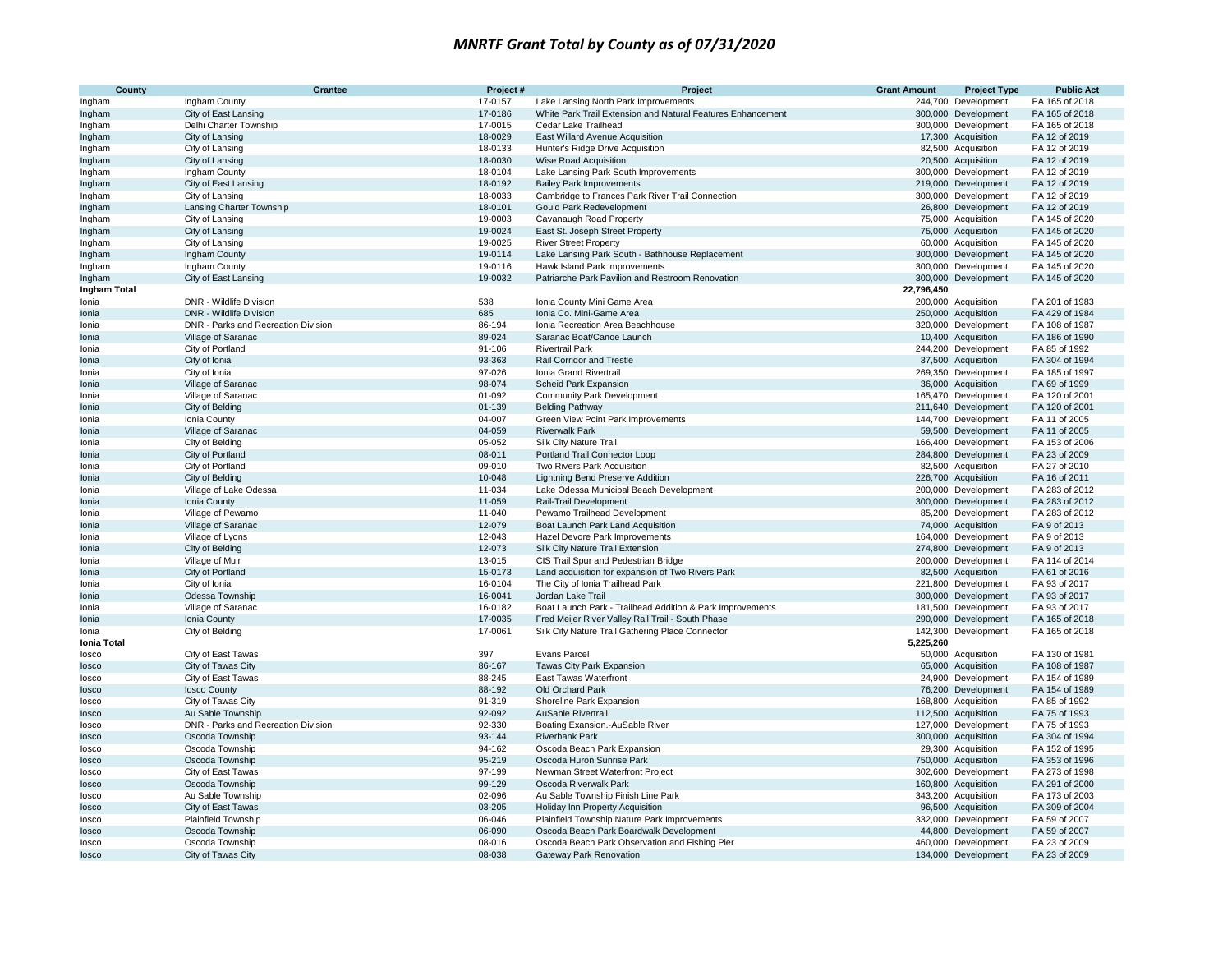| <b>County</b>             | <b>Grantee</b>                      | Project# | Project                                                   | <b>Grant Amount</b> | <b>Project Type</b>   | <b>Public Act</b> |
|---------------------------|-------------------------------------|----------|-----------------------------------------------------------|---------------------|-----------------------|-------------------|
| losco                     | <b>Plainfield Township</b>          | 09-026   | Plainfield Nature Park Expansion Acquisition              |                     | 428,400 Acquisition   | PA 27 of 2010     |
| losco                     | losco County                        | 11-091   | Aloe Property Acquisition                                 |                     | 148,000 Acquisition   | PA 283 of 2012    |
| losco                     | City of East Tawas                  | 13-020   | East Tawas City Park-Genii's/Verlac Acquisition           |                     | 406,300 Acquisition   | PA 114 of 2014    |
| losco                     | Oscoda Charter Township             | 15-0144  | Oscoda Beach Park Property Acquisition                    |                     | 416,200 Acquisition   | PA 61 of 2016     |
| losco                     | losco County                        | 15-0027  | losco Exploration Trail, Phase 1                          |                     | 296,000 Development   | PA 61 of 2016     |
| losco                     | <b>Plainfield Township</b>          | 16-0142  | Loon Lake Park Improvements                               |                     | 140,000 Development   | PA 93 of 2017     |
| losco                     | City of East Tawas                  | 16-0017  | East Tawas City Park Public Bathhouse Development Project |                     | 292,500 Development   | PA 93 of 2017     |
| losco                     | City of Tawas City                  | 18-0092  | Tawas City Property Acquisition                           | 175,300             | Acquisition           | PA 12 of 2019     |
| losco Total               |                                     |          |                                                           | 5,880,300           |                       |                   |
| Iron                      | DNR - Forest Management Division    | 997      | Net River Wetlands                                        |                     | 28,200 Acquisition    | PA 197 of 1986    |
| Iron                      | City of Crystal Falls               | 86-090   | Crystella Ski Hill                                        |                     | 16,800 Acquisition    | PA 108 of 1987    |
| Iron                      | Iron County                         | 87-093   | Iron County Fairground                                    |                     | 58,000 Development    | PA 304 of 1988    |
| Iron                      | City of Iron River                  | 89-224   | Iron River Waterfront                                     |                     | 227,600 Development   | PA 186 of 1990    |
| Iron                      | City of Iron River                  | 91-395   | <b>Riverfront Trail Network</b>                           |                     | 34,500 Development    | PA 85 of 1992     |
| Iron                      | City of Caspian                     | 92-077   | Apple Blossom Trail                                       |                     | 84,000 Development    | PA 75 of 1993     |
| Iron                      | City of Crystal Falls               | 99-266   | Paint River Walk                                          |                     | 167,090 Development   | PA 291 of 2000    |
| Iron                      | City of Caspian                     | 03-166   | Iron River Frontage Acquisition                           |                     | 13,300 Acquisition    | PA 309 of 2004    |
| Iron                      | DNR - Forest Management Division    | 04-129   | Brule/Menominee River Corridor Initiative                 |                     | 1,000,000 Acquisition | PA 11 of 2005     |
| Iron                      | City of Caspian                     | 04-086   | Apple Blossom Trail Extension                             |                     | 134,900 Development   | PA 11 of 2005     |
| Iron                      | Iron County                         | 05-128   | Pentoga Park Campground Improvements                      |                     | 90,000 Development    | PA 153 of 2006    |
| Iron                      | City of Caspian                     | 05-122   | <b>Fishing Quarry Park Development</b>                    |                     | 48,800 Development    | PA 153 of 2006    |
| Iron                      | City of Iron River                  | 05-077   | Apple Blossom Trail River Walkway                         |                     | 86,700 Development    | PA 153 of 2006    |
| Iron                      | <b>Crystal Falls Township</b>       | 08-058   | Gibson Lake Park Improvements                             |                     | 179,500 Development   | PA 23 of 2009     |
| Iron                      | Iron County                         | 10-064   | Iron County Heritage Trail                                |                     | 500,000 Development   | PA 16 of 2011     |
| Iron                      | City of Gaastra                     | 11-077   | <b>Restroom Facilities Development</b>                    |                     | 64,200 Development    | PA 283 of 2012    |
| Iron                      | <b>Bates Township</b>               | 11-105   | Bates Township Park Improvements                          |                     | 155,900 Development   | PA 283 of 2012    |
| Iron                      | City of Iron River                  | 12-066   | Nelson Field Accessibility Improvements                   |                     | 49,900 Development    | PA 9 of 2013      |
| Iron                      | City of Gaastra                     | 14-0247  | Recreational Complex Viewing and Parking Improvements     |                     | 37,000 Development    | PA 7 of 2015      |
| Iron                      | <b>Hematite Township</b>            | 16-0053  | Joe Mechon Memorial Park Improvements                     |                     | 116,600 Development   | PA 93 of 2017     |
| Iron                      | City of Crystal Falls               | 16-0198  | Runkle Lake Park Improvements                             |                     | 155,900 Development   | PA 93 of 2017     |
| Iron                      | Crystal Falls Township              | 17-0009  | Heritage Trail Extension                                  |                     | 300,000 Development   | PA 165 of 2018    |
| Iron<br><b>Iron Total</b> | <b>Bates Township</b>               | 18-0039  | Paint River Access Site Improvements                      | 58,800<br>3,607,690 | Development           | PA 12 of 2019     |
| Isabella                  | <b>Isabella County</b>              | 068      | <b>Isabella County Park</b>                               |                     | 191,000 Acquisition   | PA 362 of 1978    |
| Isabella                  | City of Mount Pleasant              | 607      | <b>Mill Pond Park</b>                                     |                     | 337,500 Acquisition   | PA 201 of 1983    |
| Isabella                  | City of Mount Pleasant              | 88-059   | Mill Pond Park                                            |                     | 168,000 Development   | PA 154 of 1989    |
| Isabella                  | <b>Isabella County</b>              | 90-037   | <b>Fisher Annex Purchase</b>                              |                     | 506,300 Acquisition   | PA 32 of 1991     |
| Isabella                  | <b>Broomfield Township</b>          | 92-033   | Hall's Lake Park Addition                                 |                     | 27,000 Acquisition    | PA 75 of 1993     |
| Isabella                  | Union Township                      | 92-172   | <b>Community Recreation Center</b>                        |                     | 175,000 Acquisition   | PA 75 of 1993     |
| Isabella                  | <b>Isabella County</b>              | 94-120   | 4-H Camp Acquisition                                      |                     | 187,500 Acquisition   | PA 152 of 1995    |
| Isabella                  | <b>Isabella County</b>              | 95-085   | Herrick Recreation Area                                   |                     | 155,100 Development   | PA 353 of 1996    |
| Isabella                  | Isabella County                     | 98-009   | Pere Marquette Rail-Trail                                 |                     | 482,762 Development   | PA 69 of 1999     |
| Isabella                  | City of Mount Pleasant              | 01-187   | Chippewa River Restoration Project                        |                     | 500,000 Development   | PA 120 of 2001    |
| Isabella                  | <b>Isabella County</b>              | 03-068   | Coldwater Lake Park                                       |                     | 211,500 Development   | PA 309 of 2004    |
| Isabella                  | Village of Shepherd                 | 15-0017  | Mid-Michigan Community Pathway Phase I                    |                     | 296,000 Development   | PA 61 of 2016     |
| Isabella                  | City of Mt. Pleasant                | 17-0182  | Island Park Fitness Trail and Bridge Project              |                     | 153,000 Development   | PA 165 of 2018    |
| <b>Isabella Total</b>     |                                     |          |                                                           | 3,390,662           |                       |                   |
| Jackson                   | Village of Concord                  | 86-148   | Gottschalk Park Expansion                                 |                     | 39,700 Acquisition    | PA 108 of 1987    |
| Jackson                   | Jackson County                      | 86-259   | Non-Motorized Recrecreation Trail                         |                     | 54,700 Development    | PA 108 of 1987    |
| Jackson                   | Grass Lake Township                 | 93-326   | Park Land Acquisition                                     |                     | 28,500 Acquisition    | PA 304 of 1994    |
| Jackson                   | DNR - Wildlife Division             | 93-420   | Sharonville Shooting Range                                |                     | 125,000 Development   | PA 304 of 1994    |
| Jackson                   | Jackson County                      | 94-114   | Grass Lake Park Improvements                              |                     | 104,300 Development   | PA 152 of 1995    |
| Jackson                   | Jackson County                      | 95-066   | Vandercook Lake Park Improvements                         |                     | 157,500 Development   | PA 353 of 1996    |
| Jackson                   | City of Jackson                     | 96-056   | Sharp Park Land Acquisition                               |                     | 101,250 Acquisition   | PA 480 of 1996    |
| Jackson                   | City of Jackson                     | 97-113   | Grand River Greenway/Trail                                |                     | 119,000 Acquisition   | PA 273 of 1998    |
| Jackson                   | Jackson County                      | 99-209   | Swain's Lake Park Improvements                            |                     | 88,750 Development    | PA 265 of 1999    |
| Jackson                   | Jackson County                      | 05-117   | <b>Falling Waters Trail Project</b>                       |                     | 500,000 Development   | PA 153 of 2006    |
| Jackson                   | Leslie Schools                      | 07-085   | Russell Miller "Wild 100" Nature Center Development       |                     | 400,000 Development   | PA 278 of 2008    |
| Jackson                   | <b>Jackson County</b>               | 08-085   | Sparks County Park Urban Fishing Project                  |                     | 360,000 Development   | PA 23 of 2009     |
| Jackson                   | Village of Concord                  | 09-050   | Concord Mill Pond Trailhead Park - Falling Waters         |                     | 109,400 Development   | PA 27 of 2010     |
| Jackson                   | Jackson County                      | 11-085   | Sparks County Park Trail Connector Acquisition            |                     | 187,500 Acquisition   | PA 283 of 2012    |
| Jackson                   | City of Jackson                     | 11-081   | <b>Bloomfield Park Courts Resurfacing</b>                 |                     | 70,000 Development    | PA 283 of 2012    |
| Jackson                   | City of Jackson                     | 14-0268  | Riverwalk to Inter-City Trail Developement                |                     | 300,000 Development   | PA 7 of 2015      |
| Jackson                   | DNR - Parks and Recreation Division | 15-0143  | Lakelands Trail Development: M-52 to Parnall Road         |                     | 300,000 Development   | PA 61 of 2016     |
| Jackson                   | Summit Township                     | 15-0069  | Horton Road Trail Development                             |                     | 94,000 Development    | PA 61 of 2016     |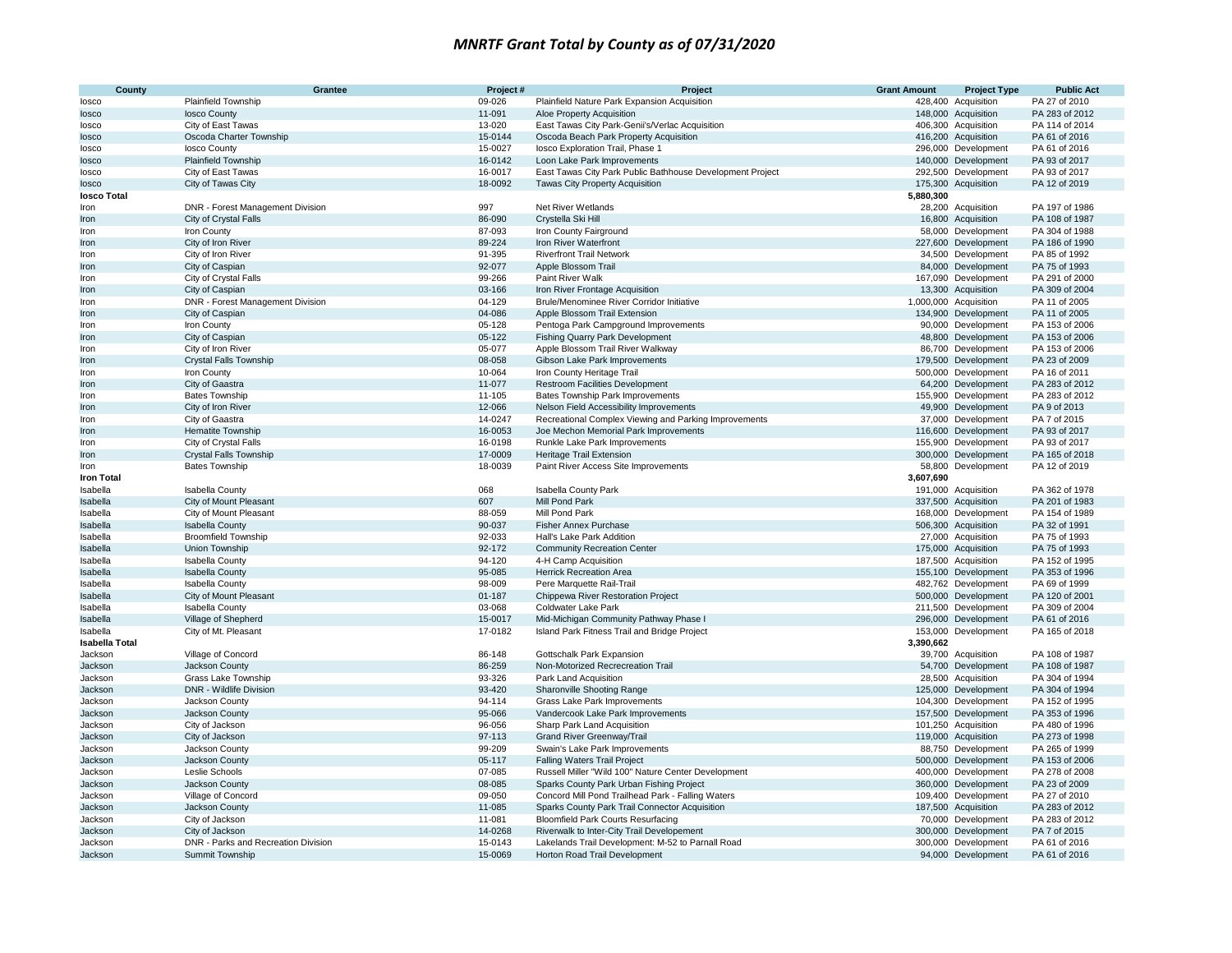| County                 | Grantee                                                              | Project#         | Project                                                                                                               | <b>Grant Amount</b> | <b>Project Type</b>                        | <b>Public Act</b>                |
|------------------------|----------------------------------------------------------------------|------------------|-----------------------------------------------------------------------------------------------------------------------|---------------------|--------------------------------------------|----------------------------------|
| Jackson                | Jackson County                                                       | 15-0092          | Sparks Park Inter-City Trail Connector Development Project                                                            | 173,500             | Development                                | PA 61 of 2016                    |
| Jackson                | City of Jackson                                                      | 15-0097          | Fourth Street Connector Development Project                                                                           | 300,000             | Development                                | PA 61 of 2016                    |
| Jackson                | DNR - Marketing and Outreach Division                                | 17-0221          | Sharonville Shooting Range Accessibility Improvements                                                                 |                     | 43,500 Development                         | PA 165 of 2018                   |
| Jackson                | Spring Arbor Township                                                | 17-0064          | <b>Teft Road Trail Development</b>                                                                                    |                     | 172,800 Development                        | PA 165 of 2018                   |
| Jackson                | DNR - Parks and Recreation Division                                  | 18-0134          | Watkins Lake State Park Consolidation                                                                                 |                     | 450,000 Acquisition                        | PA 12 of 2019                    |
| Jackson                | <b>Blackman Charter Township</b>                                     | 19-0091          | Rod Mills Park Playground Expansion                                                                                   |                     | 50,000 Development                         | PA 145 of 2020                   |
| Jackson                | City of Jackson                                                      | 19-0146          | <b>MLK Equality Trail Lighting Project</b>                                                                            |                     | 300,000 Development                        | PA 145 of 2020                   |
| Jackson                | Jackson County                                                       | 19-0028          | Vandercook Lake County Park Development Project                                                                       | 112,300             | Development                                | PA 145 of 2020                   |
| <b>Jackson Total</b>   |                                                                      |                  |                                                                                                                       | 4,741,700           |                                            |                                  |
| Kalamazoo              | Kalamazoo Township                                                   | 405              | <b>Grand Prairie Golf Course</b>                                                                                      |                     | 45,000 Acquisition                         | PA 130 of 1981                   |
| Kalamazoo              | <b>DNR - Fisheries Division</b>                                      | 86-249           | Augusta Creek                                                                                                         |                     | 298,000 Acquisition                        | PA 108 of 1987                   |
| Kalamazoo              | Oshtemo Township                                                     | 86-074           | Oshtemo Township Park                                                                                                 |                     | 117,600 Acquisition                        | PA 108 of 1987                   |
| Kalamazoo              | City of Kalamazoo                                                    | 87-200           | Arcadia Creek                                                                                                         |                     | 400,000 Acquisition                        | PA 304 of 1988                   |
| Kalamazoo              | City of Portage                                                      | 87-289           | West Lake Nature Preserve                                                                                             |                     | 100,000 Development                        | PA 304 of 1988                   |
| Kalamazoo              | DNR - Parks and Recreation Division                                  | 88-201           | Kal-Haven Trail Phase II                                                                                              |                     | 250,000 Development                        | PA 154 of 1989                   |
| Kalamazoo              | Kalamazoo County                                                     | 91-187           | Maple Glen Land Purchase                                                                                              |                     | 90,000 Acquisition                         | PA 85 of 1992                    |
| Kalamazoo              | City of Portage                                                      | 91-335           | Ramona Park Improvements                                                                                              |                     | 150,000 Development                        | PA 85 of 1992                    |
| Kalamazoo              | City of Parchment                                                    | 91-343           | <b>Riverfront Park</b>                                                                                                |                     | 71,900 Development                         | PA 85 of 1992                    |
| Kalamazoo              | <b>Comstock Township</b>                                             | 92-129           | <b>River Villa Preserve</b>                                                                                           |                     | 82,500 Acquisition                         | PA 75 of 1993                    |
| Kalamazoo              | City of Kalamazoo                                                    | 94-033           | Vine Neighborhood Land                                                                                                |                     | 37,500 Acquisition                         | PA 152 of 1995                   |
| Kalamazoo              | Village of Vicksburg                                                 | 94-155           | Vicksburg Recreational Park                                                                                           |                     | 131,300 Acquisition                        | PA 152 of 1995                   |
| Kalamazoo              | Kalamazoo County                                                     | 95-144           | Maple Glen River Access                                                                                               |                     | 160,500 Acquisition                        | PA 353 of 1996                   |
| Kalamazoo              | City of Portage                                                      | 95-212           | Bishop's Bog Preserve Trail                                                                                           |                     | 150,000 Development                        | PA 353 of 1996                   |
| Kalamazoo              | Kalamazoo County                                                     | 96-142           | Markin Glen Beach and Roads                                                                                           |                     | 300,000 Development                        | PA 480 of 1996                   |
| Kalamazoo              | City of Kalamazoo                                                    | 96-135           | VerSluis/Dickinson Park Renovations                                                                                   |                     | 500,000 Development                        | PA 480 of 1996                   |
| Kalamazoo              | Village of Vicksburg                                                 | 96-155<br>98-145 | Vicksburg Recreation Area                                                                                             |                     | 183,000 Development                        | PA 480 of 1996<br>PA 538 of 1998 |
| Kalamazoo              | City of Portage                                                      | 00-118           | Portage Creek Bicentennial Park Trail Development                                                                     |                     | 113,000 Development<br>500,000 Development | PA 506 of 2000                   |
| Kalamazoo<br>Kalamazoo | City of Portage<br>Kalamazoo Township                                | 99-082           | West Lake Nature Preserve Interpretive Center Development<br>Markin Glen River Access/Kalamazoo River Valley Trailway |                     | 57,000 Acquisition                         | PA 291 of 2000                   |
| Kalamazoo              | City of Portage                                                      | 00-367           | Lakeview Park Development                                                                                             |                     | 200,000 Development                        | PA 81 of 2001                    |
| Kalamazoo              | City of Kalamazoo                                                    | 10-039           | Woods Lake Park Improvements                                                                                          |                     | 363,200 Development                        | PA 16 of 2011                    |
| Kalamazoo              | City of Galesburg                                                    | 10-091           | <b>Community Park Improvements</b>                                                                                    |                     | 266,600 Development                        | PA 16 of 2011                    |
| Kalamazoo              | <b>Texas Township</b>                                                | 10-025           | Farmer's Market Trailhead/Mini-Park                                                                                   |                     | 287,800 Development                        | PA 16 of 2011                    |
| Kalamazoo              | Oshtemo Township                                                     | 10-113           | Oshtemo Township Park Development                                                                                     |                     | 489,000 Development                        | PA 16 of 2011                    |
| Kalamazoo              | City of Galesburg                                                    | 10-090           | Ike Payne Park Improvements                                                                                           |                     | 162,200 Development                        | PA 16 of 2011                    |
| Kalamazoo              | Comstock Township                                                    | 11-003           | Robert Morris Park Development                                                                                        |                     | 300,000 Development                        | PA 283 of 2012                   |
| Kalamazoo              | <b>Texas Township</b>                                                | $11 - 047$       | Texas Drive Non-Motorized Trail Extension                                                                             |                     | 300,000 Development                        | PA 283 of 2012                   |
| Kalamazoo              | Oshtemo Township                                                     | 12-046           | Flesher Field Park Improvements                                                                                       |                     | 300,000 Development                        | PA 9 of 2013                     |
| Kalamazoo              | Kalamazoo County                                                     | 12-117           | River Oaks County Park Improvements                                                                                   |                     | 300,000 Development                        | PA 9 of 2013                     |
| Kalamazoo              | Oshtemo Charter Township                                             | 13-069           | Flesher Field Park Improvements                                                                                       |                     | 300,000 Development                        | PA 114 of 2014                   |
| Kalamazoo              | City of Kalamazoo                                                    | 14-0194          | <b>KRVT Portage Creek Trail</b>                                                                                       |                     | 300,000 Development                        | PA 7 of 2015                     |
| Kalamazoo              | Oshtemo Township                                                     | 14-0170          | Grange Hall Playground Improvements                                                                                   |                     | 30,000 Development                         | PA 7 of 2015                     |
| Kalamazoo              | <b>Comstock Township</b>                                             | 16-0184          | Merrill Park Improvement Project                                                                                      |                     | 300,000 Development                        | PA 93 of 2017                    |
| Kalamazoo              | Kalamazoo County                                                     | 16-0133          | Markin Glen County Park Improvement Project                                                                           |                     | 192.000 Development                        | PA 93 of 2017                    |
| Kalamazoo              | City of Portage                                                      | 16-0151          | Portage South Central Trail Phase II                                                                                  |                     | 291,500 Development                        | PA 93 of 2017                    |
| Kalamazoo              | City of Kalamazoo                                                    | 17-0011          | Improvements to Historic Bronson Park                                                                                 |                     | 300,000 Development                        | PA 165 of 2018                   |
| Kalamazoo              | Oshtemo Township                                                     | 17-0190          | Drake Farmstead Park Improvements                                                                                     |                     | 136,500 Development                        | PA 165 of 2018                   |
| Kalamazoo              | Kalamazoo County                                                     | 17-0133          | Kalamazoo River Valley Trail Galesburg Connection                                                                     |                     | 300,000 Development                        | PA 165 of 2018                   |
| Kalamazoo              | City of Kalamazoo                                                    | 18-0226          | Kalamazoo River Valley Trail Development                                                                              |                     | 300,000 Development                        | PA 12 of 2019                    |
| Kalamazoo              | DNR - Wildlife Division                                              | 19-0144          | Gourdneck SGA Development Initiative                                                                                  |                     | 113,000 Development                        | PA 145 of 2020                   |
| Kalamazoo Total        |                                                                      |                  |                                                                                                                       | 9,269,100           |                                            |                                  |
| Kalkaska               | DNR - Wildlife Division                                              | 455              | Skegemog Lake                                                                                                         |                     | 35,000 Acquisition                         | PA 223 of 1982                   |
| Kalkaska               | DNR - Wildlife Division                                              | 659              | Skegemog Lake Area                                                                                                    |                     | 120,000 Acquisition                        | PA 429 of 1984                   |
| Kalkaska               | Kalkaska County                                                      | 729              | Rugg Pond Recreation Project                                                                                          |                     | 19,800 Acquisition                         | PA 429 of 1984                   |
| Kalkaska               | DNR - Wildlife Division                                              | 835              | Skegemog Lake                                                                                                         |                     | 155,000 Acquisition                        | PA 105 of 1985                   |
| Kalkaska               | DNR - Forest Management Division                                     | 807<br>757       | <b>Big Manistee River</b>                                                                                             |                     | 125,000 Acquisition                        | PA 105 of 1985                   |
| Kalkaska               | DNR - Parks and Recreation Division                                  |                  | Kettle Lake                                                                                                           |                     | 70,000 Acquisition                         | PA 105 of 1985                   |
| Kalkaska               | DNR - Parks and Recreation Division                                  | 786<br>86-064    | South Bay-Hubbard Lake                                                                                                |                     | 145,000 Acquisition                        | PA 105 of 1985<br>PA 108 of 1987 |
| Kalkaska<br>Kalkaska   | DNR - Forest Management Division<br>DNR - Forest Management Division | 91-021           | <b>Bear Lake Acquisition</b><br>Skegemog Lake Wildlife Area                                                           |                     | 40,000 Acquisition<br>250,000 Acquisition  | PA 85 of 1992                    |
| Kalkaska               | DNR - Forest Management Division                                     | 93-842           | Manistee River-Livingstone                                                                                            |                     | 720,000 Acquisition                        | PA 304 of 1994                   |
| Kalkaska               | DNR - Forest Management Division                                     | 95-852           | Seven Bridges                                                                                                         |                     | 450,000 Acquisition                        | PA 353 of 1996                   |
| Kalkaska               | DNR - Forest Management Division                                     | 98-187           | North Branch Manistee River                                                                                           |                     | 300,000 Acquisition                        | PA 69 of 1999                    |
| Kalkaska               | DNR - Forest Management Division                                     | 05-140           | Flowing Well Purchase                                                                                                 |                     | 3,500,000 Acquisition                      | PA 153 of 2006                   |
| Kalkaska               | <b>Coldsprings Township</b>                                          | 11-008           | Sands Park Development                                                                                                |                     | 47,000 Development                         | PA 283 of 2012                   |
|                        |                                                                      |                  |                                                                                                                       |                     |                                            |                                  |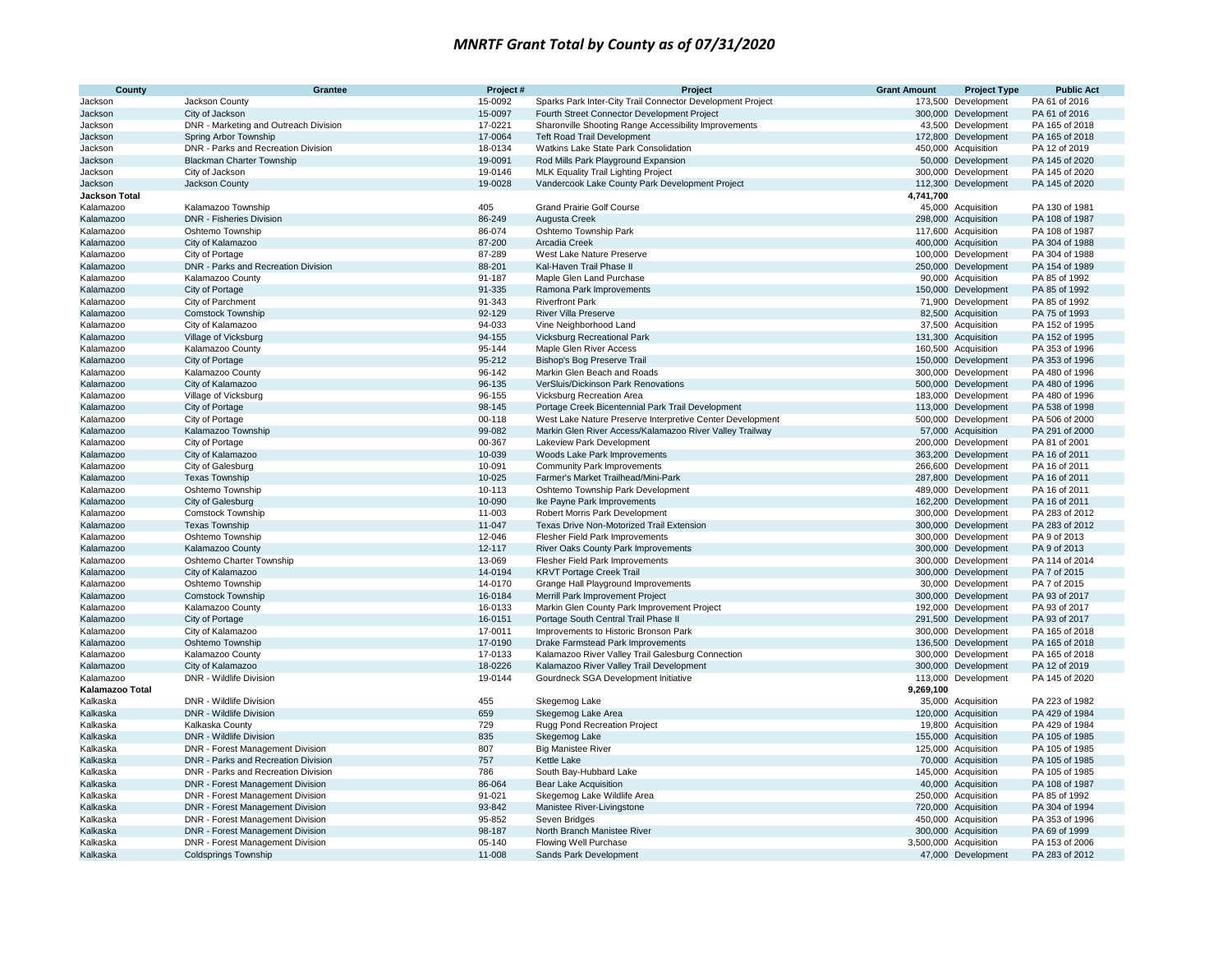| <b>County</b>  | Grantee                          | Project# | Project                                            | <b>Grant Amount</b> | <b>Project Type</b>   | <b>Public Act</b> |
|----------------|----------------------------------|----------|----------------------------------------------------|---------------------|-----------------------|-------------------|
| Kalkaska       | <b>Coldsprings Township</b>      | 13-011   | Sands Park Playground                              |                     | 30,900 Development    | PA 114 of 2014    |
| Kalkaska Total |                                  |          |                                                    | 6,007,700           |                       |                   |
| Kent           | <b>Kent County</b>               | 123      | <b>Plaster Creek Trail</b>                         |                     | 170,000 Acquisition   | PA 362 of 1978    |
| Kent           | <b>Kent County</b>               | 404      | <b>Grand River Park</b>                            |                     | 310,000 Acquisition   | PA 223 of 1982    |
| Kent           | City of Grand Rapids             | 618      | <b>Blandford Nature Center</b>                     |                     | 35,000 Acquisition    | PA 201 of 1983    |
| Kent           | City of Kentwood                 | 726      | Forest Hill Meadows                                |                     | 40,000 Acquisition    | PA 429 of 1984    |
| Kent           | City of Rockford                 | 903      | Rogue River Frontage                               |                     | 20,000 Acquisition    | PA 105 of 1985    |
| Kent           | Ada Township                     | 1058     | Ada Community Center Park                          |                     | 38,500 Acquisition    | PA 197 of 1986    |
| Kent           | City of Grandville               | 87-187   | Japinga Park                                       |                     | 50,000 Acquisition    | PA 304 of 1988    |
| Kent           | <b>Kent County</b>               | 87-177   | Caledonia Park                                     |                     | 37,500 Acquisition    | PA 304 of 1988    |
| Kent           | City of Wyoming                  | 87-018   | <b>Buck Creek Nature Preserve</b>                  |                     | 120,000 Development   | PA 304 of 1988    |
| Kent           | <b>City of Grand Rapids</b>      | 87-201   | Jaycee Family Park                                 |                     | 300,000 Development   | PA 304 of 1988    |
| Kent           | City of Grand Rapids             | 88-238   | Sesquicentennial River                             |                     | 375,000 Development   | PA 154 of 1989    |
| Kent           | Alpine Township                  | 89-026   | Alpine Twp Park Addition                           |                     | 15,000 Acquisition    | PA 186 of 1990    |
| Kent           | <b>Kent County</b>               | 90-104   | <b>Pickerel Lake Property</b>                      |                     | 1,050,000 Acquisition | PA 32 of 1991     |
| Kent           | Lowell Township                  | 91-227   | <b>Grand River Riverfront Park</b>                 |                     | 49,500 Acquisition    | PA 85 of 1992     |
| Kent           | City of East Grand Rapids        | 91-177   | Waterfront Park Expansion                          |                     | 800,300 Acquisition   | PA 85 of 1992     |
| Kent           | City of Kentwood                 | 91-056   | Heyboer/Keller Park                                |                     | 75,000 Acquisition    | PA 85 of 1992     |
| Kent           | City of Walker                   | 91-230   | Alpine Estates Park Expansion                      |                     | 60,000 Acquisition    | PA 85 of 1992     |
| Kent           | City of Grand Rapids             | 91-089   | <b>Huff Park Renovation</b>                        |                     | 294,000 Development   | PA 85 of 1992     |
| Kent           | Village of Sparta                | 92-275   | Rogue River Park Acquisition                       |                     | 33,750 Acquisition    | PA 75 of 1993     |
| Kent           | Village of Sparta                | 93-327   | Rogue River Park Acquisition                       |                     | 14,600 Acquisition    | PA 304 of 1994    |
| Kent           | City of Grand Rapids             | 95-133   | Butterworth Bridge and Trail                       |                     | 108,000 Acquisition   | PA 353 of 1996    |
| Kent           | Algoma Township                  | 95-185   | River's Edge Park                                  |                     | 25,000 Acquisition    | PA 353 of 1996    |
| Kent           | Ada Township                     | 95-223   | Eastbrook Park Site Acquisition                    |                     | 168,100 Acquisition   | PA 353 of 1996    |
| Kent           | <b>City of Grand Rapids</b>      | 95-135   | Plaster Creek Trail                                |                     | 375,000 Development   | PA 353 of 1996    |
| Kent           | Kent County                      | 96-105   | Pickerel Lake Acquisition                          |                     | 490,000 Acquisition   | PA 480 of 1996    |
| Kent           | <b>Kent County</b>               | 96-104   | Wabasis Lake Park Upgrade                          |                     | 320,000 Development   | PA 480 of 1996    |
| Kent           | City of Grand Rapids             | 96-091   | Riverside Park Trail                               |                     | 500,000 Development   | PA 480 of 1996    |
| Kent           | <b>Kent County</b>               | 97-121   | <b>Ruehs Park Addition</b>                         |                     | 67,200 Acquisition    | PA 185 of 1997    |
| Kent           | City of Rockford                 | 97-098   | Rogue River Overlook/Fishing Improvements          |                     | 92,554 Development    | PA 185 of 1997    |
| Kent           | <b>Kent County</b>               | 97-122   | Palmer Park Renovation                             |                     | 250,000 Development   | PA 185 of 1997    |
| Kent           | <b>Plainfield Township</b>       | 97-241   | Versluis Park Improvements                         |                     | 154,900 Development   | PA 273 of 1998    |
| Kent           | <b>Kent County</b>               | 98-099   | Roque River Park Redevelopment                     |                     | 493,284 Development   | PA 538 of 1998    |
| Kent           | Kent County                      | 99-176   | Purchase Regional Parkland                         |                     | 1,572,500 Acquisition | PA 265 of 1999    |
| Kent           | <b>Kent County</b>               | 98-271   | Regional Parkland Purchase                         |                     | 443,800 Acquisition   | PA 69 of 1999     |
| Kent           | City of Kentwood                 | 98-029   | Bowen Property Acquisition                         |                     | 26,250 Acquisition    | PA 69 of 1999     |
| Kent           | <b>City of Grand Rapids</b>      | 98-124   | 6th Street Bridge Park Renovations                 |                     | 493,284 Development   | PA 69 of 1999     |
| Kent           | City of Wyoming                  | 98-063   | <b>Battjes Park Passive Recreation</b>             |                     | 179,000 Development   | PA 69 of 1999     |
| Kent           | Lowell Township                  | 98-248   | Lowell Charter Township Park                       |                     | 142,335 Development   | PA 69 of 1999     |
| Kent           | <b>Grand Rapids Township</b>     | 00-061   | Acquisition of Doezema Farm                        |                     | 1,280,000 Acquisition | PA 506 of 2000    |
| Kent           | <b>Kent County</b>               | 00-058   | Millennium Park Facilities Development             |                     | 500,000 Development   | PA 506 of 2000    |
| Kent           | <b>Kent County</b>               | 01-078   | Millennium Park Acquisition II                     |                     | 3,390,000 Acquisition | PA 120 of 2001    |
| Kent           | City of Kentwood                 | 01-023   | East Paris Nature Park Development                 |                     | 82,618 Development    | PA 120 of 2001    |
| Kent           | City of Grandville               | 01-179   | Kent Trails - Grandville Extension                 |                     | 471,500 Development   | PA 120 of 2001    |
| Kent           | <b>Kent County</b>               | 00-328   | Millennium Park Land Acquisition                   |                     | 1,110,200 Acquisition | PA 81 of 2001     |
| Kent           | <b>Kent County</b>               | 00-059   | Pickerel Lake Trail Addition                       |                     | 240,500 Development   | PA 81 of 2001     |
| Kent           | <b>Kent County</b>               | 02-126   | Wahlfield Park Development                         |                     | 236,500 Development   | PA 173 of 2003    |
| Kent           | City of Rockford                 | 03-095   | Roque River Trail Network                          |                     | 118,200 Development   | PA 309 of 2004    |
| Kent           | <b>Kent County</b>               | 05-055   | Thornapple Coldwater Park Acquisition              |                     | 962,000 Acquisition   | PA 153 of 2006    |
| Kent           | Ada Township                     | 05-106   | Roselle Park Trail Improvements                    |                     | 122,200 Development   | PA 153 of 2006    |
| Kent           | City of Kentwood                 | 05-026   | Kenneth Stanaback Park                             |                     | 99,400 Development    | PA 153 of 2006    |
| Kent           | Cannon Township                  | 05-076   | Cannon Township Non-Motorized Trail                |                     | 500,000 Development   | PA 153 of 2006    |
| Kent           | <b>Kent County</b>               | 06-205   | Chief Hazy Cloud Park Expansion                    |                     | 1,110,000 Acquisition | PA 59 of 2007     |
| Kent           | Algoma Township                  | 06-002   | River's Edge Park Addition                         |                     | 49,000 Acquisition    | PA 59 of 2007     |
| Kent           | Grattan Township                 | 06-087   | Satterlee Park Acquisition                         |                     | 30,000 Acquisition    | PA 59 of 2007     |
| Kent           | City of Rockford                 | 06-069   | Rogue River Trail Network Extension - Peppler Park |                     | 222,700 Development   | PA 59 of 2007     |
| Kent           | City of Grandville               | 07-100   | Grandville & Kent Trails Pathway Connection        |                     | 118,800 Development   | PA 278 of 2008    |
| Kent           | Cascade Township                 | 08-149   | Cascade Natural Park Acquisition                   |                     | 1,200,000 Acquisition | PA 23 of 2009     |
| Kent           | City of Kentwood                 | 08-062   | North Stanaback Park Acquisition                   |                     | 85,000 Acquisition    | PA 23 of 2009     |
| Kent           | <b>DNR FMFM</b>                  | 08-155   | Grand River Edges Rail-Trail Acquisition           |                     | 850,000 Acquisition   | PA 23 of 2009     |
| Kent           | City of Wyoming                  | 08-001   | Oriole Park Development                            |                     | 378,900 Development   | PA 23 of 2009     |
| Kent           | City of East Grand Rapids        | 08-054   | Reeds Lake Waterfront Park Development             |                     | 490,000 Development   | PA 23 of 2009     |
| Kent           | Plainfield Township              | 09-166   | <b>Grand Isle Acquisition</b>                      |                     | 520,000 Acquisition   | PA 27 of 2010     |
| Kent           | Lowell Area Recreation Authority | 09-058   | Lowell Area Trailway                               |                     | 398,000 Development   | PA 27 of 2010     |
|                |                                  |          |                                                    |                     |                       |                   |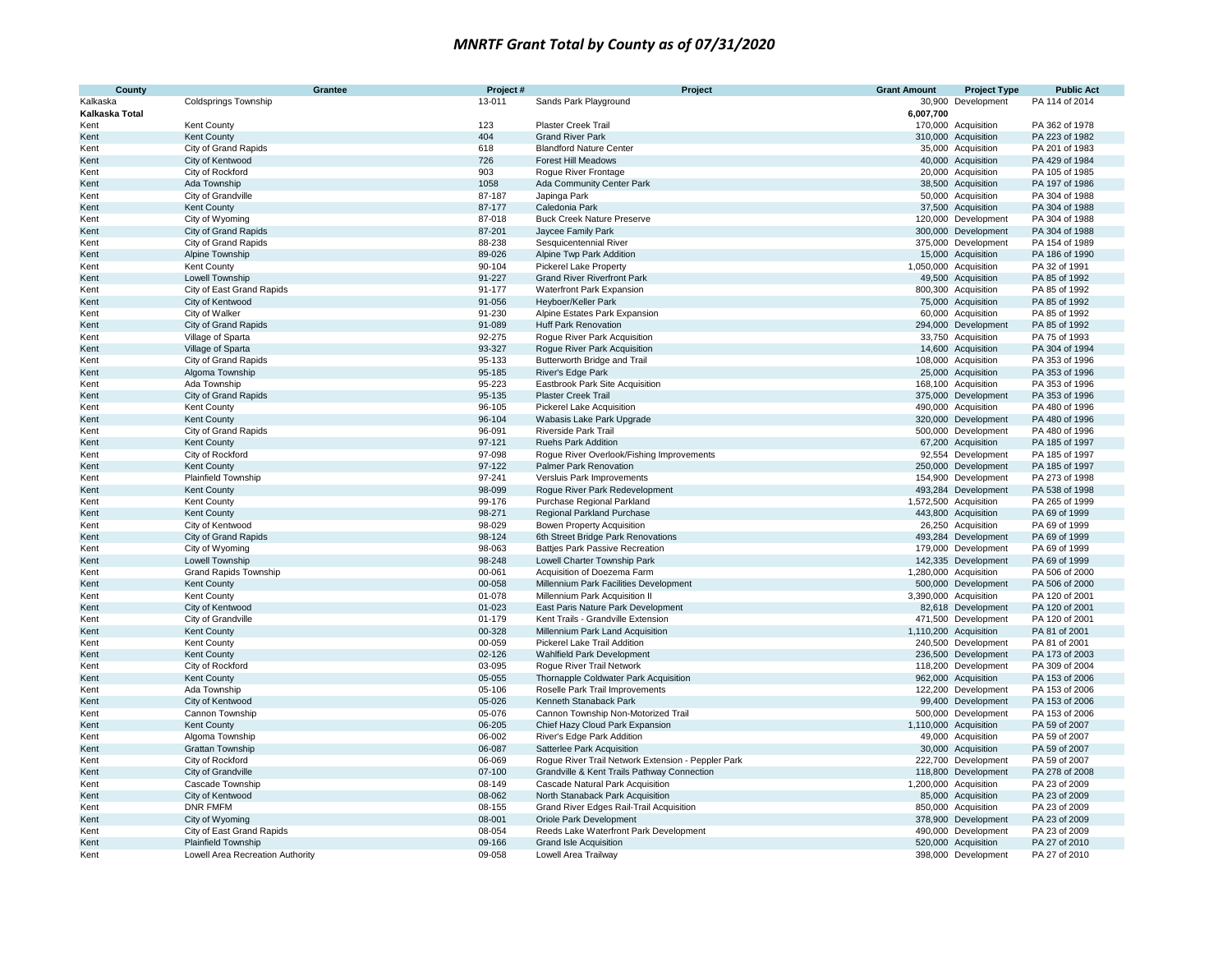| County                | Grantee                                              | Project#           | Project                                                                              | <b>Grant Amount</b> | <b>Project Type</b>                        | <b>Public Act</b>                |
|-----------------------|------------------------------------------------------|--------------------|--------------------------------------------------------------------------------------|---------------------|--------------------------------------------|----------------------------------|
| Kent                  | City of Kentwood                                     | 09-029             | Pinewood Park Splash Pad                                                             |                     | 65,000 Development                         | PA 27 of 2010                    |
| Kent                  | City of Cedar Springs                                | 09-003             | Frederick Meijer White Pine Trail Staging Area                                       |                     | 100,000 Development                        | PA 27 of 2010                    |
| Kent                  | Grattan Township                                     | 10-060             | Seely Creek Park Expansion                                                           |                     | 48,100 Acquisition                         | PA 16 of 2011                    |
| Kent                  | City of Rockford                                     | 10-059             | Rouge River Nature trail Development                                                 |                     | 86,500 Development                         | PA 16 of 2011                    |
| Kent                  | Algoma Township                                      | 10-099             | Algoma RSC Archery Center Development                                                |                     | 500,000 Development                        | PA 16 of 2011                    |
| Kent                  | City of Grand Rapids                                 | 11-023             | Pleasant Park Development                                                            |                     | 300,000 Development                        | PA 283 of 2012                   |
| Kent<br>Kent          | City of Lowell<br>City of Kentwood                   | 11-066<br>11-024   | Flat River Amphitheater Park Extension<br>Northeast Park Boardwalk Expansion         |                     | 300,000 Development<br>125,400 Development | PA 283 of 2012<br>PA 283 of 2012 |
| Kent                  | Grattan Township                                     | 11-004             | Seeley Creek Park Development                                                        |                     | 23,400 Development                         | PA 283 of 2012                   |
| Kent                  | <b>Kent County</b>                                   | 13-071             | Pickerel Lake Park Boardwalk Replacement                                             |                     | 250,000 Development                        | PA 114 of 2014                   |
| Kent                  | <b>Kent County</b>                                   | 14-0229            | Two Rivers Park Addition                                                             |                     | 810,000 Acquisition                        | PA 7 of 2015                     |
| Kent                  | Plainfield Charter Township                          | 15-0108            | Grand Rogue Campground                                                               |                     | 863,300 Acquisition                        | PA 61 of 2016                    |
| Kent                  | Algoma Township                                      | 15-0029            | River's Edge Park Acquisition                                                        |                     | 138,000 Acquisition                        | PA 61 of 2016                    |
| Kent                  | Caledonia Charter Township                           | 15-0215            | Caledonia Lakeside Park - North Shore Land Addition                                  |                     | 945,000 Acquisition                        | PA 61 of 2016                    |
| Kent                  | City of Grand Rapids                                 | 15-0042            | Acquisition/Expansion of Monroe North                                                |                     | 7,584,100 Acquisition                      | PA 61 of 2016                    |
| Kent                  | Kent County                                          | 15-0147            | Millennium Park Land Addition                                                        |                     | 276,000 Acquisition                        | PA 61 of 2016                    |
| Kent                  | City of Grand Rapids                                 | 15-0005            | Huff Park Boardwalk Renovation & Restroom Improvements                               |                     | 300,000 Development                        | PA 61 of 2016                    |
| Kent                  | Kent County                                          | 16-0157            | Chief Hazy Cloud Park Land Addition                                                  |                     | 2,152,500 Acquisition                      | PA 93 of 2017                    |
| Kent                  | City of Wyoming                                      | 16-0006            | Ideal Park Redevelopment                                                             |                     | 300,000 Development                        | PA 93 of 2017                    |
| Kent                  | Algoma Township                                      | 16-0015            | River's Edge Park Development                                                        |                     | 50,000 Development                         | PA 93 of 2017                    |
| Kent                  | City of Rockford                                     | 16-0118            | Roque River Nature Trail Phase IV                                                    |                     | 150,000 Development                        | PA 93 of 2017                    |
| Kent                  | Kent County                                          | 17-0200            | Chief Hazy Cloud Park Land Addition Phase 3                                          |                     | 1,561,000 Acquisition                      | PA 165 of 2018                   |
| Kent                  | Algoma Township                                      | 17-0102            | River's Edge Park Acquisition                                                        |                     | 127,900 Acquisition                        | PA 165 of 2018                   |
| Kent                  | Sparta Recreational Authority                        | 17-0239<br>18-0194 | Sparta Recreation Complex - Parking Lot and Pathway<br>Lowell Regional Park Addition |                     | 225,000 Development                        | PA 165 of 2018<br>PA 12 of 2019  |
| Kent<br>Kent          | <b>Kent County</b><br><b>Kent County</b>             | 18-0197            | Millennium Park Expansion                                                            |                     | 683,200 Acquisition<br>294,000 Acquisition | PA 12 of 2019                    |
| Kent                  | City of Grand Rapids                                 | 18-0005            | Roberto Clemente Park Improvements                                                   |                     | 300,000 Development                        | PA 12 of 2019                    |
| Kent                  | <b>Kent County</b>                                   | 19-0039            | Chief Hazy Cloud Park Land Addition                                                  |                     | 1,654,800 Acquisition                      | PA 145 of 2020                   |
| Kent                  | City of Grand Rapids                                 | 19-0001            | Garfield Park Splash Pad Development                                                 |                     | 300,000 Development                        | PA 145 of 2020                   |
| <b>Kent Total</b>     |                                                      |                    |                                                                                      | 44,868,075          |                                            |                                  |
| Keweenaw              | DNR - Forest Management Division                     | 863                | Keweenaw Tract                                                                       |                     | 500,000 Acquisition                        | PA 105 of 1985                   |
| Keweenaw              | <b>Grant Township</b>                                | 93-186             | 6th Street Waterfront Project                                                        |                     | 60,000 Development                         | PA 304 of 1994                   |
| Keweenaw              | DNR - Parks and Recreation Division                  | 94-849             | Fort Wilkins St. Park Addition                                                       |                     | 1,850,000 Acquisition                      | PA 152 of 1995                   |
| Keweenaw              | <b>Grant Township</b>                                | 97-109             | Sixth Street Waterfront                                                              |                     | 120,000 Development                        | PA 185 of 1997                   |
| Keweenaw              | DNR - Parks and Recreation Division                  | 97-284             | Devils Washtub Land Acquisition                                                      |                     | 600,000 Acquisition                        | PA 273 of 1998                   |
| Keweenaw              | <b>Keweenaw County</b>                               | 99-276             | <b>Gratiot River Mouth Land Acquisition</b>                                          |                     | 442,500 Acquisition                        | PA 265 of 1999                   |
| Keweenaw              | Eagle Harbor Township                                | 99-267             | Eagle Harbor Township Nature Conservatory                                            |                     | 493,077 Acquisition                        | PA 291 of 2000                   |
| Keweenaw              | DNR - Forest Management Division                     | 01-196             | Tip of the Keweenaw                                                                  |                     | 5,000,000 Acquisition                      | PA 120 of 2001                   |
| Keweenaw              | DNR - Forest Management Division                     | 02-187             | Tip of the Keweenaw Acquisition- Phase II                                            |                     | 7,500,000 Acquisition                      | PA 746 of 2002                   |
| Keweenaw              | Allouez Township                                     | 03-125<br>04-104   | Seneca Lake Township Park and Recreation Area<br>Hunter's Point Acquisition          |                     | 175,500 Acquisition<br>562,900 Acquisition | PA 309 of 2004                   |
| Keweenaw              | <b>Grant Township</b><br>Keweenaw County             | 05-078             | <b>Gratiot River County Park Addition</b>                                            |                     | 1,957,500 Acquisition                      | PA 11 of 2005<br>PA 153 of 2006  |
| Keweenaw<br>Keweenaw  | <b>Grant Township</b>                                | 06-123             | Hunter's Point Public Access Enhancement                                             |                     | 47,100 Development                         | PA 59 of 2007                    |
| Keweenaw              | <b>Grant Township</b>                                | 07-099             | Hunter's Point Park Acquisition - Phase I                                            |                     | 720,000 Acquisition                        | PA 278 of 2008                   |
| Keweenaw              | <b>Grant Township</b>                                | 08-023             | Hunter's Point Park Acquisition-Phase II                                             |                     | 720,000 Acquisition                        | PA 23 of 2009                    |
| Keweenaw              | Eagle Harbor Township                                | 11-099             | Keweenaw Coastal Wildlife Corridor Brockway Acquisition                              |                     | 498,000 Acquisition                        | PA 283 of 2012                   |
| Keweenaw              | <b>Grant Township</b>                                | 12-122             | Grant Twp Park/Copper Harbor Playground Renov.                                       |                     | 49,000 Development                         | PA 9 of 2013                     |
| Keweenaw              | DNR - Parks and Recreation Division                  | 14-0190            | Fort Wilkins State Historic Park Trailtown Access                                    |                     | 750,000 Acquisition                        | PA 7 of 2015                     |
| Keweenaw              | <b>Grant Township</b>                                | 16-0054            | Copper Harbor Trail System Access Protection Project                                 |                     | 248,300 Acquisition                        | PA 93 of 2017                    |
| Keweenaw              | Eagle Harbor Township                                | 16-0132            | Eagle Harbor Township Recreation Area Property Addition                              |                     | 98,000 Acquisition                         | PA 93 of 2017                    |
| Keweenaw              | Eagle Harbor Township                                | 16-0143            | Brockway Mountain Backcountry Expansion                                              |                     | 268,600 Acquisition                        | PA 93 of 2017                    |
| Keweenaw              | DNR - Parks and Recreation Division                  | 17-0206            | Snowmobile Trail #3 Easements                                                        |                     | 82,500 Acquisition                         | PA 165 of 2018                   |
| Keweenaw              | Grant Township - Keweenaw                            | 18-0120            | Keweenaw Point Trail - High Rock to Montreal River                                   |                     | 297,000 Development                        | PA 12 of 2019                    |
| <b>Keweenaw Total</b> |                                                      |                    |                                                                                      | 23,039,977          |                                            |                                  |
| Lake                  | Lake County                                          | 508                | Shrine of the Pines                                                                  |                     | 90,000 Acquisition                         | PA 223 of 1982                   |
| Lake                  | <b>Lake County</b>                                   | 86-244             | Shrine of the Pines                                                                  |                     | 54,700 Development                         | PA 108 of 1987                   |
| Lake                  | DNR - Forest Management Division                     | 92-351             | State 40 Campground Renovation                                                       |                     | 45,000 Development                         | PA 75 of 1993                    |
| Lake<br>Lake          | <b>DNR Parks and Recreation</b>                      | 07-130             | Lake Idlewild Park Development                                                       |                     | 324,900 Development                        | PA 278 of 2008                   |
| Lake                  | Village of Luther<br>DNR - Forest Resources Division | 11-042<br>13-126   | Luther Mill Pond Park Lake Improvements<br><b>Little Manistee River Property</b>     |                     | 84,300 Development<br>100,000 Acquisition  | PA 283 of 2012<br>PA 114 of 2014 |
| <b>Lake Total</b>     |                                                      |                    |                                                                                      | 698,900             |                                            |                                  |
| Lapeer                | DNR - Wildlife Division                              | 176                | Flint River, Lapeer SGA                                                              |                     | 497,000 Acquisition                        | PA 19 of 1980                    |
| Lapeer                | DNR - Wildlife Division                              | 350                | Lapeer State Game Area                                                               |                     | 650,000 Acquisition                        | PA 130 of 1981                   |
| Lapeer                | DNR - Wildlife Division                              | 688                | Elba Twp. Mini-Game Area                                                             |                     | 170,000 Acquisition                        | PA 429 of 1984                   |
| Lapeer                | City of Lapeer                                       | 86-232             | Lapeer Legion Field Addition                                                         |                     | 57,300 Acquisition                         | PA 108 of 1987                   |
|                       |                                                      |                    |                                                                                      |                     |                                            |                                  |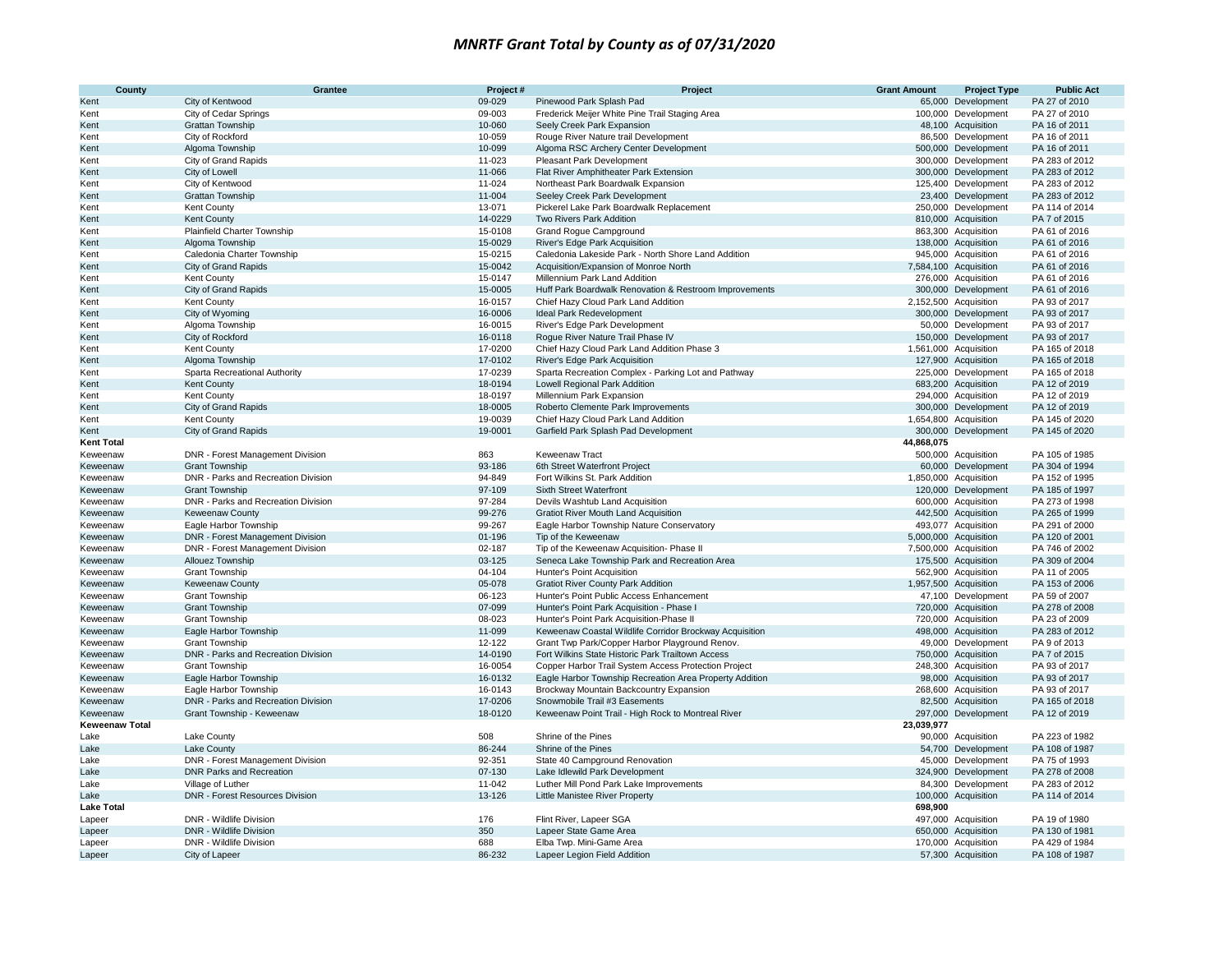| County               | Grantee                                           | Project#         | Project                                                                          | <b>Grant Amount</b> | <b>Project Type</b>                       | <b>Public Act</b>               |
|----------------------|---------------------------------------------------|------------------|----------------------------------------------------------------------------------|---------------------|-------------------------------------------|---------------------------------|
| Lapeer               | <b>Lapeer County</b>                              | 87-337           | Coates Lake/Bottom Creek                                                         |                     | 231,000 Acquisition                       | PA 304 of 1988                  |
| Lapeer               | City of Lapeer                                    | 90-251           | Rails to Trails Acquisition                                                      |                     | 19,050 Acquisition                        | PA 32 of 1991                   |
| Lapeer               | City of Lapeer                                    | 90-252           | Rowden Park Improvements                                                         |                     | 157,400 Development                       | PA 32 of 1991                   |
| Lapeer               | Genesee County                                    | 92-140           | Holloway Regional Park Acquisition                                               |                     | 55,900 Acquisition                        | PA 75 of 1993                   |
| Lapeer               | Lapeer County                                     | 07-038           | General Squier Memorial Park Addition                                            |                     | 58,600 Acquisition                        | PA 278 of 2008                  |
| Lapeer               | Village of Columbiaville                          | 10-030           | Veterans Memorial Boardwalk                                                      |                     | 121,500 Development                       | PA 16 of 2011                   |
| Lapeer               | Marathon Township                                 | 13-028           | Marathon Township Park Land Acquisition                                          |                     | 98,600 Acquisition                        | PA 114 of 2014                  |
| Lapeer               | Attica Township                                   | 13-029           | Attica Township Park Playground Redevelopment                                    |                     | 50,000 Development                        | PA 114 of 2014                  |
| Lapeer               | Goodland Township                                 | 16-0119          | Goodland Township Park Acquisition                                               |                     | 67,000 Acquisition                        | PA 93 of 2017                   |
| Lapeer               | City of Lapeer                                    | 17-0068          | M-24 Pedestrian Tunnel Connection Land Acquisition                               |                     | 108,000 Acquisition                       | PA 165 of 2018                  |
| Lapeer               | DNR - Marketing and Outreach Division             | 17-0218          | Accessibility Improvements at Ortonville Shooting Range                          |                     | 49,200 Development                        | PA 165 of 2018                  |
| Lapeer               | DNR - Finance and Operations Division - Roscommon | 17-0224          | Lapeer Pit Shooting Range Improvements                                           |                     | 150,000 Development                       | PA 165 of 2018                  |
| <b>Lapeer Total</b>  |                                                   |                  |                                                                                  | 2,540,550           |                                           |                                 |
| Leelanau             | DNR - Parks and Recreation Division               | 569              | Leelanau State Park                                                              |                     | 1,350,000 Acquisition                     | PA 201 of 1983                  |
| Leelanau             | DNR - Forest Management Division                  | 754              | Victoria Creek                                                                   |                     | 36,000 Acquisition                        | PA 105 of 1985                  |
| Leelanau             | DNR - Parks and Recreation Division               | 819              | Leg Lake                                                                         |                     | 120,000 Acquisition                       | PA 105 of 1985                  |
| Leelanau             | Village of Empire                                 | 90-233           | Empire Public Beach                                                              |                     | 60,000 Development                        | PA 32 of 1991                   |
| Leelanau             | <b>Bingham Township</b>                           | 92-019           | Mebert Creek Natural Area                                                        |                     | 75,000 Acquisition                        | PA 75 of 1993                   |
| Leelanau             | Village of Suttons Bay                            | 93-305           | Klumpp Property Purchase                                                         |                     | 525,000 Acquisition                       | PA 304 of 1994                  |
| Leelanau             | Leland Township                                   | 94-066           | <b>Hall Beach Project</b>                                                        |                     | 163,500 Acquisition                       | PA 152 of 1995                  |
| Leelanau             | DNR - Wildlife Division                           | 97-289           | North Fox Island                                                                 |                     | 2,000,000 Acquisition                     | PA 273 of 1998                  |
| Leelanau             | Leland Township                                   | 97-009           | Bartholomew Park Addition at Nedow's Bay Beach                                   |                     | 202,000 Acquisition                       | PA 273 of 1998                  |
| Leelanau             | <b>Bingham Township</b>                           | 00-365           | Addition to Mebert Creek Natural Area Acquisition                                |                     | 27,000 Acquisition                        | PA 81 of 2001                   |
| Leelanau             | DNR - Parks and Recreation Division               | 04-181           | Lighthouse West Property/Leelanau State Park                                     |                     | 630,000 Acquisition                       | PA 11 of 2005                   |
| Leelanau             | DNR - Parks and Recreation Division               | 05-147           | Lighthouse West Property Conservation Easement                                   |                     | 330,000 Acquisition                       | PA 153 of 2006                  |
| Leelanau             | Village of Empire                                 | 05-124           | Lake Michigan Beach Park Improvements                                            |                     | 356,600 Development                       | PA 153 of 2006                  |
| Leelanau             | Leelanau County                                   | 06-024           | Veronica Valley Park                                                             |                     | 600,000 Acquisition                       | PA 59 of 2007                   |
| Leelanau             | Suttons Bay Township                              | 06-110           | Herman Park Acquisition                                                          |                     | 394,200 Acquisition                       | PA 59 of 2007                   |
| Leelanau             | DNR - Parks and Recreation Division               | 06-142           | Leelanau State Park Conservation Easement                                        |                     | 2,043,800 Acquisition                     | PA 59 of 2007                   |
| Leelanau             | Elmwood Charter Township                          | 07-039           | DeYoung Natural Area Acquisition                                                 |                     | 910,200 Acquisition                       | PA 278 of 2008                  |
| Leelanau             | Elmwood Township                                  | 07-095           | Greilickville Harbor Park Improvements                                           |                     | 210,300 Development                       | PA 278 of 2008                  |
| Leelanau             | Village of Northport                              | 10-053           | Waterfront Improvement Project                                                   |                     | 500,000 Development                       | PA 16 of 2011                   |
| Leelanau             | Leland Township                                   | 11-020           | Clay Cliffs Natural Area Acquisition                                             |                     | 2,933,000 Acquisition                     | PA 283 of 2012                  |
| Leelanau             | Village of Suttons Bay                            | 11-097           | Front Street Pathway Development                                                 |                     | 240,000 Development                       | PA 283 of 2012                  |
| Leelanau             | Leelanau Township                                 | 12-105           | Christmas Cove Adjacent Property Acquisition                                     |                     | 375,000 Acquisition                       | PA 9 of 2013                    |
| Leelanau Total       |                                                   |                  |                                                                                  | 14,081,600          |                                           |                                 |
| Lenawee              | City of Adrian                                    | 1022             | <b>Tecumseh Kiwanis Trail</b>                                                    |                     | 75,000 Acquisition                        | PA 197 of 1986                  |
| Lenawee              | Lenawee County                                    | 86-178           | <b>Ramsdell Nature Center</b>                                                    |                     | 163,000 Development                       | PA 108 of 1987                  |
| Lenawee              | City of Adrian                                    | 87-059           | <b>Island Park Riverstrip</b>                                                    |                     | 75,000 Acquisition                        | PA 304 of 1988                  |
| Lenawee              | Village of Clinton                                | 88-069           | <b>Tate Memorial Park</b>                                                        | 49,500              | Development                               | PA 154 of 1989                  |
| Lenawee              | City of Tecumseh                                  | 94-156           | Indian Crossing Trails                                                           |                     | 84,000 Acquisition                        | PA 152 of 1995                  |
| Lenawee              | City of Hudson                                    | 96-122           | Bean Creek Linear Park Expansion                                                 |                     | 22,500 Acquisition                        | PA 480 of 1996                  |
| Lenawee              | Village of Blissfield                             | 96-066           | Ellis Park Boat Launch                                                           |                     | 33,720 Development                        | PA 480 of 1996                  |
| Lenawee              | Village of Clinton                                | 07-018<br>10-102 | Tate Park Pathway and Fishing Docks                                              |                     | 297,600 Development                       | PA 278 of 2008                  |
| Lenawee<br>Lenawee   | Lenawee County<br>Lenawee County                  | 17-0140          | Gerber Hill Park Improvements<br>Kiwanis Trail Expansion and Improvement Project |                     | 69,000 Development<br>300,000 Development | PA 16 of 2011<br>PA 165 of 2018 |
| <b>Lenawee Total</b> |                                                   |                  |                                                                                  | 1,169,320           |                                           |                                 |
| Livingston           | DNR - Wildlife Division                           | 366              | Oak Grove State Game Area                                                        |                     | 210,000 Acquisition                       | PA 130 of 1981                  |
| Livingston           | DNR - Wildlife Division                           | 673              | <b>Gregory SGA</b>                                                               |                     | 1,500,000 Acquisition                     | PA 429 of 1984                  |
| Livingston           | DNR - Parks and Recreation Division               | 87-007           | Island Lake Recreation Area                                                      |                     | 500,000 Development                       | PA 304 of 1988                  |
| Livingston           | Hartland Township                                 | 90-018           | Nature Preserve                                                                  |                     | 17,250 Acquisition                        | PA 32 of 1991                   |
| Livingston           | Cohoctah Township                                 | 94-164           | Cohoctah Township Park                                                           |                     | 60,000 Acquisition                        | PA 152 of 1995                  |
| Livingston           | City of Brighton                                  | 94-095           | <b>Millpond Park</b>                                                             |                     | 165,000 Development                       | PA 152 of 1995                  |
| Livingston           | Deerfield Township                                | 97-093           | Deerfield Hills Natural Area                                                     |                     | 2,190,000 Acquisition                     | PA 185 of 1997                  |
| Livingston           | City of Brighton                                  | 97-063           | Mill Pond Trail Extension                                                        |                     | 294,695 Development                       | PA 273 of 1998                  |
| Livingston           | <b>Hartland Township</b>                          | 98-007           | <b>Hartland Township Park</b>                                                    |                     | 345,000 Acquisition                       | PA 538 of 1998                  |
| Livingston           | Huron-Clinton Metropolitan Authority              | 99-118           | Huron Meadows Maltby Lake Access and Play Area                                   |                     | 180,000 Development                       | PA 265 of 1999                  |
| Livingston           | Deerfield Township                                | 98-134           | Deerfield Hills Natural Area                                                     |                     | 616,000 Acquisition                       | PA 69 of 1999                   |
| Livingston           | <b>Deerfield Township</b>                         | 00-188           | Deerfield Hills Development Project                                              |                     | 31,220 Development                        | PA 81 of 2001                   |
| Livingston           | Huron-Clinton Metropolitan Authority              | 03-023           | Hudson Mills Metropark Hike/Bike Trail                                           |                     | 361,000 Development                       | PA 309 of 2004                  |
| Livingston           | DNR - Wildlife                                    | 10-162           | Gregory State Game Area Land Initiative                                          |                     | 875,000 Acquisition                       | PA 16 of 2011                   |
| Livingston           | DNR - Parks and Recreation Division               | 10-158           | Camp Talahi Acquisition                                                          |                     | 1,280,000 Acquisition                     | PA 16 of 2011                   |
| Livingston           | Putnam Township                                   | 10-001           | Lakeland Trail Development-Putnam Township                                       |                     | 500,000 Development                       | PA 16 of 2011                   |
| Livingston           | Village of Fowlerville                            | 10-041           | Fowlerville Community Park Renovation                                            |                     | 159,300 Development                       | PA 16 of 2011                   |
| Livingston           | Hamburg Township                                  | 13-014           | Lakelands Trail Access Improvements                                              |                     | 125,400 Development                       | PA 114 of 2014                  |
|                      |                                                   |                  |                                                                                  |                     |                                           |                                 |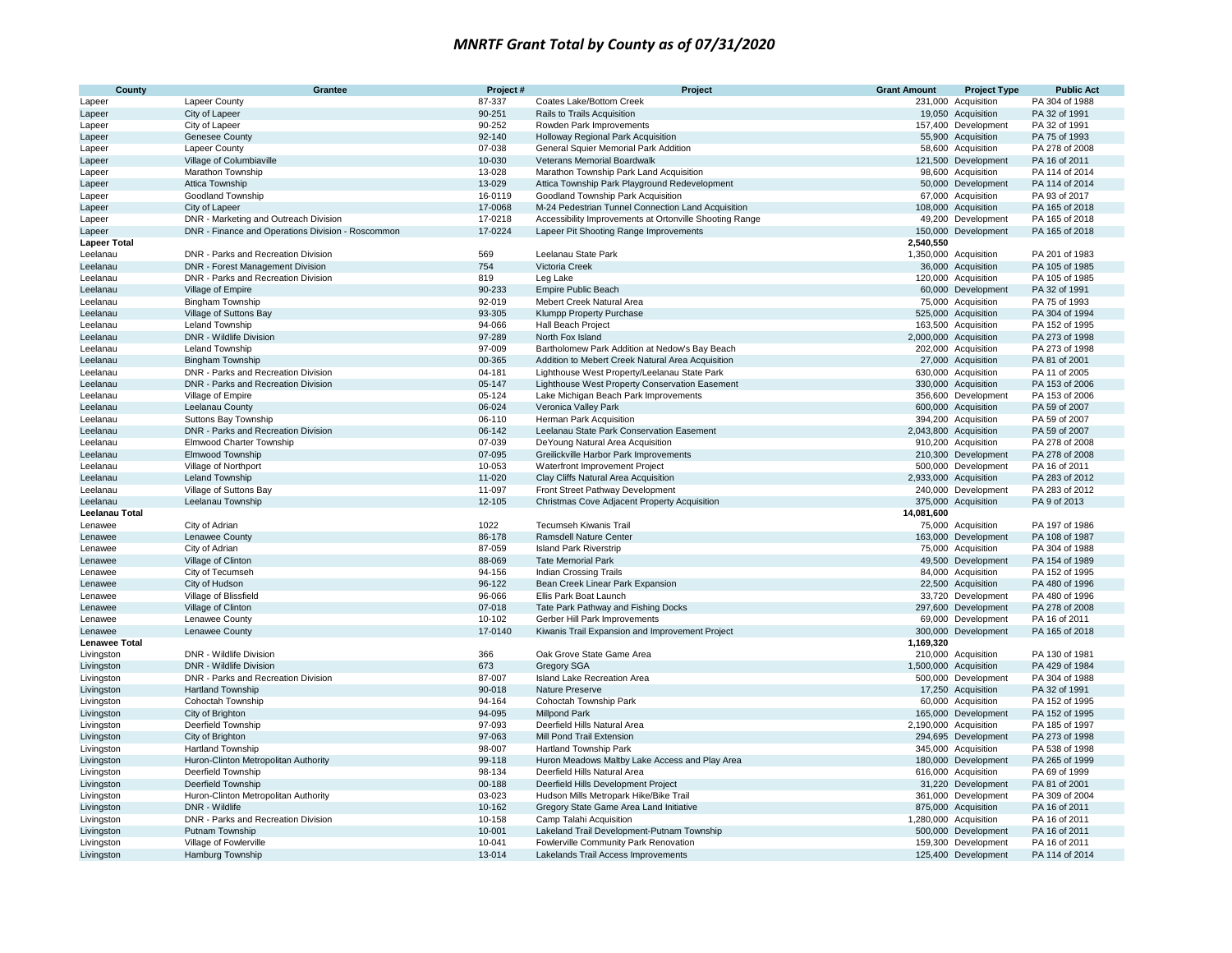| County                  | Grantee                                                | Project#           | Project                                                            | <b>Grant Amount</b> | <b>Project Type</b>                          | <b>Public Act</b>                |
|-------------------------|--------------------------------------------------------|--------------------|--------------------------------------------------------------------|---------------------|----------------------------------------------|----------------------------------|
| Livingston              | Unadilla Township                                      | 17-0093            | Lakelands Trail Improvements                                       |                     | 300,000 Development                          | PA 165 of 2018                   |
| Livingston              | DNR - Parks and Recreation Division                    | 17-0092            | Island Lake Regional Trail Development Phase 1                     |                     | 300,000 Development                          | PA 165 of 2018                   |
| <b>Livingston Total</b> |                                                        |                    |                                                                    | 10,009,865          |                                              |                                  |
| Luce                    | DNR - Forest Management Division                       | 92-849             | Lake Superior Shoreline Acquisition                                |                     | 75,000 Acquisition                           | PA 75 of 1993                    |
| Luce                    | DNR - Forest Management Division                       | 93-867             | Two Hearted River Watershed                                        |                     | 500,000 Acquisition                          | PA 304 of 1994                   |
| Luce<br>Luce            | DNR - Forest Management Division                       | 94-292<br>99-437   | Two Hearted River Watershed<br>County Park Revitalization          |                     | 2,500,000 Acquisition<br>114,393 Development | PA 152 of 1995<br>PA 291 of 2000 |
| Luce                    | <b>Luce County</b><br>DNR - Forest Management Division | 00-247             | <b>Gross Property</b>                                              |                     | 350,000 Acquisition                          | PA 81 of 2001                    |
| Luce                    | Village of Newberry                                    | 11-068             | Tahquamenon Outdoor Recreation Complex Development                 |                     | 300,000 Development                          | PA 283 of 2012                   |
| Luce                    | DNR - Executive Office                                 | 12-125             | Public Land Access and Consolidation - Two Hearted                 |                     | 500,000 Acquisition                          | PA 9 of 2013                     |
| Luce                    | DNR - Parks and Recreation Division                    | 16-0161            | Muskallonge Lake Campground Accessibility Improvements             |                     | 300,000 Development                          | PA 93 of 2017                    |
| Luce                    | DNR - Fisheries Division                               | 18-0186            | Tahquamenon River Access Purchase                                  |                     | 300,000 Acquisition                          | PA 12 of 2019                    |
| <b>Luce Total</b>       |                                                        |                    |                                                                    | 4,939,393           |                                              |                                  |
| Mackinac                | DNR - Forest Management Division                       | 909                | <b>Crow River</b>                                                  |                     | 300,000 Acquisition                          | PA 105 of 1985                   |
| Mackinac                | DNR - Forest Management Division                       | 979                | Point Patterson                                                    |                     | 500,000 Acquisition                          | PA 197 of 1986                   |
| Mackinac                | DNR - Forest Management Division                       | 980                | Ryerse Lake Bog                                                    |                     | 45,000 Acquisition                           | PA 197 of 1986                   |
| Mackinac                | City of St. Ignace                                     | 1028               | Marquette Among the Huron                                          |                     | 126,000 Acquisition                          | PA 197 of 1986                   |
| Mackinac                | DNR - Forest Management Division                       | 86-224             | Snake Island                                                       |                     | 50,000 Acquisition                           | PA 108 of 1987                   |
| Mackinac                | DNR - Forest Management Division                       | 86-120             | Seiners Point Wild Area                                            |                     | 35,000 Acquisition                           | PA 108 of 1987                   |
| Mackinac                | Moran Township                                         | 87-371             | Silver Lake Property                                               |                     | 22,500 Acquisition                           | PA 304 of 1988                   |
| Mackinac                | DNR - Forest Management Division                       | 90-881             | St. Helena Island                                                  |                     | 1,500,000 Acquisition                        | PA 32 of 1991                    |
| Mackinac                | City of St. Ignace                                     | 91-237<br>92-121   | Waterfront Park Extension                                          |                     | 273,000 Acquisition                          | PA 85 of 1992<br>PA 75 of 1993   |
| Mackinac<br>Mackinac    | City of St. Ignace<br>City of St. Ignace               | 92-156             | Railroad Acquisition<br>American Legion Mem. Park Development      |                     | 217,500 Acquisition<br>67,000 Development    | PA 75 of 1993                    |
| Mackinac                | DNR - Wildlife Division                                | 93-424             | <b>Bethlehem Steel Property</b>                                    |                     | 2,829,900 Acquisition                        | PA 304 of 1994                   |
| Mackinac                | DNR - Forest Management Division                       | 94-297             | <b>Bethlehem Steel Property</b>                                    |                     | 1,820,000 Acquisition                        | PA 152 of 1995                   |
| Mackinac                | <b>Clark Township</b>                                  | 94-002             | Clark Township Beach                                               |                     | 95,300 Acquisition                           | PA 152 of 1995                   |
| Mackinac                | DNRE - Mackinac Island State Park Commission           | 95-298             | Mackinac Island Land Acquisition                                   |                     | 1,000,000 Acquisition                        | PA 353 of 1996                   |
| Mackinac                | <b>Clark Township</b>                                  | 96-180             | Township Swimming/Beach Area                                       |                     | 40,500 Development                           | PA 480 of 1996                   |
| Mackinac                | City of St. Ignace                                     | 97-011             | Kiwanis Beach Development                                          |                     | 94,250 Development                           | PA 273 of 1998                   |
| Mackinac                | DNRE - Mackinac Island State Park Commission           | 99-299             | Mackinac Island State Park Land Acquisition                        |                     | 500,000 Acquisition                          | PA 265 of 1999                   |
| Mackinac                | City of St. Ignace                                     | 99-026             | Dock #3 Park Development                                           |                     | 93,000 Development                           | PA 265 of 1999                   |
| Mackinac                | DNRE - Mackinac Island State Park Commission           | 01-205             | Mackinac Island State Park Land Acquisition                        |                     | 500,000 Acquisition                          | PA 120 of 2001                   |
| Mackinac                | City of St. Ignace                                     | 01-008             | American Legion Park                                               |                     | 160,600 Development                          | PA 120 of 2001                   |
| Mackinac                | DNRE - Mackinac Island State Park Commission           | 02-204             | Acquisition on Mackinac Island                                     |                     | 200,000 Acquisition                          | PA 746 of 2002                   |
| Mackinac                | City of St. Ignace                                     | 05-018             | Huron Boardwalk                                                    |                     | 137,500 Development                          | PA 153 of 2006                   |
| Mackinac                | City of St. Ignace                                     | 08-013             | Chief Wawatam Park Development                                     |                     | 134,000 Development                          | PA 23 of 2009                    |
| Mackinac                | DNRE - Mackinac Island State Park Commission           | 10-127             | Spring Trail Upgrade                                               |                     | 50,000 Development                           | PA 16 of 2011                    |
| Mackinac<br>Mackinac    | City of St. Ignace<br><b>Clark Township</b>            | 15-0182<br>16-0117 | Little Bear East Recreation Park Development<br>Cedarville Harbor  |                     | 280,000 Development<br>294,800 Development   | PA 61 of 2016<br>PA 93 of 2017   |
| Mackinac                | DNR - Parks and Recreation Division                    | 17-0179            | Iron Belle Trail - Bissell Creek Culvert Replacement               |                     | 100,000 Development                          | PA 165 of 2018                   |
| Mackinac                | Clark Township                                         | 18-0251            | Lake Huron Access and Trailhead Acquisition                        |                     | 41,900 Acquisition                           | PA 12 of 2019                    |
| <b>Mackinac Total</b>   |                                                        |                    |                                                                    | 11,507,750          |                                              |                                  |
| Macomb                  | City of Warren                                         | 325                | Warren Outdoor Education & Recreation Center                       |                     | 150,000 Acquisition                          | PA 19 of 1980                    |
| Macomb                  | <b>City of Sterling Heights</b>                        | 399                | <b>Clinton River Park Addition</b>                                 |                     | 167,500 Acquisition                          | PA 130 of 1981                   |
| Macomb                  | DNR - Wildlife Division                                | 394                | Salt River Marsh                                                   |                     | 40,000 Acquisition                           | PA 130 of 1981                   |
| Macomb                  | City of Warren                                         | 325                | Warren Outdoor Education & Recreation Center                       |                     | 150,000 Acquisition                          | PA 223 of 1982                   |
| Macomb                  | DNR - Wildlife Division                                | 438                | Salt River Marsh                                                   |                     | 115,000 Acquisition                          | PA 223 of 1982                   |
| Macomb                  | <b>Chesterfield Township</b>                           | 1025               | Salt River Recreation Site                                         |                     | 150,000 Acquisition                          | PA 197 of 1986                   |
| Macomb                  | City of Eastpointe (East Detroit)                      | 1073               | St. Basil Property (Shamrock Park)                                 |                     | 45,000 Acquisition                           | PA 197 of 1986                   |
| Macomb                  | <b>City of Sterling Heights</b>                        | 86-013             | Clinton River Park Dev.                                            |                     | 450,000 Development                          | PA 108 of 1987                   |
| Macomb                  | City of Eastpointe (East Detroit)                      | 86-105             | Memorial Park Baseball Fields                                      |                     | 45,000 Development                           | PA 108 of 1987                   |
| Macomb<br>Macomb        | Huron-Clinton Metropolitan Authority<br>Macomb County  | 87-085<br>89-127   | Metro Beach Nature Center Building<br>County Park Land Acquisition |                     | 225,000 Development<br>63,800 Acquisition    | PA 304 of 1988<br>PA 186 of 1990 |
| Macomb                  | City of Mount Clemens                                  | 89-205             | Oxford Drive Nature Area                                           |                     | 71,400 Acquisition                           | PA 186 of 1990                   |
| Macomb                  | City of Sterling Heights                               | 90-091             | Section 6 Nature Preserve                                          |                     | 675,000 Acquisition                          | PA 32 of 1991                    |
| Macomb                  | City of Mount Clemens                                  | 90-143             | <b>Clinton River Parcel</b>                                        |                     | 11,250 Acquisition                           | PA 32 of 1991                    |
| Macomb                  | Clinton Township                                       | 90-274             | <b>Clinton River Park</b>                                          |                     | 16,500 Acquisition                           | PA 32 of 1991                    |
| Macomb                  | City of Mount Clemens                                  | 90-141             | Shadyside Park                                                     |                     | 206,250 Development                          | PA 32 of 1991                    |
| Macomb                  | DNR - Parks and Recreation Division                    | 90-100             | Harley Ensign Memorial                                             |                     | 375,000 Development                          | PA 32 of 1991                    |
| Macomb                  | City of New Baltimore                                  | 90-338             | <b>Waterfront Park</b>                                             |                     | 75,000 Development                           | PA 32 of 1991                    |
| Macomb                  | DNR - Parks and Recreation Division                    | 91-017             | Lake St. Clair Access Acquisition                                  |                     | 2,250,000 Acquisition                        | PA 85 of 1992                    |
| Macomb                  | Clinton Township                                       | 91-356             | Frank H. Budd Park Acquisition                                     |                     | 331,900 Acquisition                          | PA 85 of 1992                    |
| Macomb                  | City of Warren                                         | 91-245             | Park Property Acquisition                                          |                     | 843,000 Acquisition                          | PA 85 of 1992                    |
| Macomb                  | City of Mount Clemens                                  | 91-170             | Oxford Drive Nature Area Improvement                               |                     | 36,000 Development                           | PA 85 of 1992                    |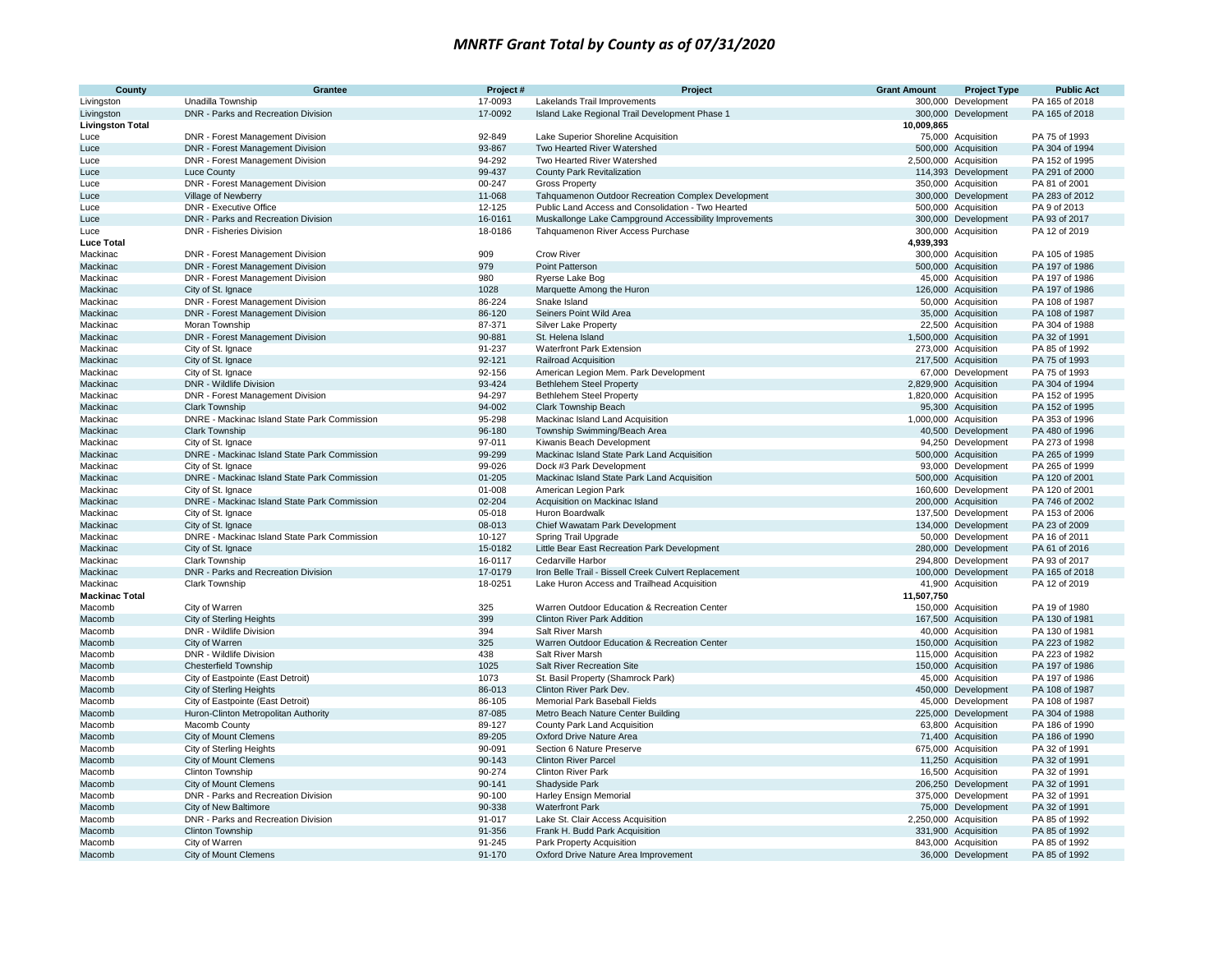| County                | Grantee                                      | Project#         | Project                                                                                 | <b>Grant Amount</b> | <b>Project Type</b>                        | <b>Public Act</b>               |
|-----------------------|----------------------------------------------|------------------|-----------------------------------------------------------------------------------------|---------------------|--------------------------------------------|---------------------------------|
| Macomb                | City of New Baltimore                        | 93-294           | Park Property Expansion                                                                 |                     | 250,000 Acquisition                        | PA 304 of 1994                  |
| Macomb                | <b>Chesterfield Township</b>                 | 94-283           | Brandenburg Park Improvements                                                           |                     | 112,500 Development                        | PA 152 of 1995                  |
| Macomb                | City of Warren                               | 95-269           | Shaw Park-Expansion                                                                     |                     | 300,000 Acquisition                        | PA 353 of 1996                  |
| Macomb                | <b>Harrison Township</b>                     | 96-112           | <b>Tucker Park Expansion</b>                                                            |                     | 142,875 Acquisition                        | PA 480 of 1996                  |
| Macomb                | City of Warren                               | 96-040           | Trombly Park Expansion                                                                  |                     | 375,000 Acquisition                        | PA 480 of 1996                  |
| Macomb                | DNR - Parks and Recreation Division          | 97-287           | Prolow Estate Acquisition, Lake St. Clair                                               |                     | 1,500,000 Acquisition                      | PA 273 of 1998                  |
| Macomb                | Macomb Township                              | 97-229           | Township Park #1                                                                        |                     | 712,500 Acquisition                        | PA 273 of 1998                  |
| Macomb                | Shelby Township                              | 98-243           | River Bends Park Nature Center Building                                                 |                     | 302,680 Development                        | PA 69 of 1999                   |
| Macomb                | City of Warren                               | 01-017           | Rentz Park Development                                                                  |                     | 120,500 Development                        | PA 120 of 2001                  |
| Macomb                | Macomb County                                | 02-166           | Macomb Orchard Trail Acquisition                                                        |                     | 1,718,300 Acquisition                      | PA 173 of 2003                  |
| Macomb                | City of Sterling Heights                     | 02-030           | Bike Path - Riverland Drive to Van Dyke Avenue                                          |                     | 220,000 Development                        | PA 173 of 2003                  |
| Macomb                | Harrison Township                            | 03-015           | Parkway Nature Preserve                                                                 |                     | 555,000 Acquisition                        | PA 309 of 2004                  |
| Macomb                | City of Utica                                | 07-054<br>08-086 | Clinton River Hike Bike Trail Development                                               |                     | 350,000 Development                        | PA 278 of 2008<br>PA 23 of 2009 |
| Macomb<br>Macomb      | City of Roseville<br>Macomb County           | 10-085           | Huron Park Accessibility Upgrade<br>Nicholson Nature Center                             |                     | 320,800 Development<br>205,000 Development | PA 16 of 2011                   |
| Macomb                | Huron-Clinton Metropolitan Authority         | 12-057           | Lake St. Clair Metropark Land Acquisition                                               |                     | 229,000 Acquisition                        | PA 9 of 2013                    |
| Macomb                | Shelby Township                              | 12-115           | Riverbends Park to Macomb Orchard Trail Connection                                      |                     | 300,000 Development                        | PA 9 of 2013                    |
| Macomb                | City of New Baltimore                        | 12-118           | County Line Road Non-Motorized Pedestrian Path Dev                                      |                     | 116,000 Development                        | PA 9 of 2013                    |
| Macomb                | City of Fraser                               | 12-021           | McKinley Barrier-Free Park Improvements                                                 |                     | 300.000 Development                        | PA 9 of 2013                    |
| Macomb                | Huron-Clinton Metropolitan Authority         | 14-0127          | Stony Creek Boat Launch Redevelopment                                                   |                     | 50,000 Development                         | PA 7 of 2015                    |
| Macomb                | City of New Baltimore                        | 15-0202          | City of New Baltimore Land Acquisition of Schmid Marina                                 |                     | 2,850,000 Acquisition                      | PA 61 of 2016                   |
| Macomb                | DNR - Parks and Recreation Division          | 15-0170          | Lake St. Clair Boating Access Site                                                      |                     | 1,000,000 Acquisition                      | PA 61 of 2016                   |
| Macomb                | Chesterfield Township                        | 16-0108          | Webber Paddling Park Development                                                        |                     | 265,000 Development                        | PA 93 of 2017                   |
| Macomb                | Shelby Township                              | 16-0177          | Shelby Township Iron Belle Connector Development - Phase 1                              |                     | 300,000 Development                        | PA 93 of 2017                   |
| Macomb                | <b>Clinton Charter Township</b>              | 18-0217          | George George Park Land Acquisition                                                     |                     | 175,000 Acquisition                        | PA 12 of 2019                   |
| Macomb                | <b>Clinton Charter Township</b>              | 18-0218          | Clinton River Spillway Park Acquisition                                                 |                     | 264,600 Acquisition                        | PA 12 of 2019                   |
| Macomb                | <b>Harrison Township</b>                     | 18-0061          | Waterfront Park Shoreline Improvements                                                  |                     | 156,000 Development                        | PA 12 of 2019                   |
| Macomb                | Huron-Clinton Metropolitan Authority         | 19-0014          | Stony Creek Metropark - Off-Leash Dog Area Development                                  |                     | 50,000 Development                         | PA 145 of 2020                  |
| Macomb                | <b>Clinton Charter Township</b>              | 19-0169          | Woodrow Woody Park Improvements                                                         |                     | 300,000 Development                        | PA 145 of 2020                  |
| Macomb                | City of Mt. Clemens                          | 19-0179          | Jones Street Accessibility to MacArthur Park Kayak Launch                               |                     | 225,000 Development                        | PA 145 of 2020                  |
| <b>Macomb Total</b>   |                                              |                  |                                                                                         | 20,258,355          |                                            |                                 |
| Manistee              | Filer Township                               | 390              | Magoon Creek                                                                            |                     | 150,000 Acquisition                        | PA 130 of 1981                  |
| Manistee              | DNR - Forest Management Division             | 665              | Springdale Betsie Forest                                                                |                     | 345,000 Acquisition                        | PA 429 of 1984                  |
| Manistee              | Arcadia Township                             | 1027             | Arcadia Township Marina Expansion                                                       |                     | 95,000 Acquisition                         | PA 197 of 1986                  |
| Manistee              | Manistee Township                            | 1050             | <b>Bar Lake Outlet</b>                                                                  |                     | 17,500 Acquisition                         | PA 197 of 1986                  |
| Manistee              | DNR - Forest Management Division             | 89-151           | Portage Lake Acquisition                                                                |                     | 230,000 Acquisition                        | PA 186 of 1990                  |
| Manistee              | City of Manistee                             | 91-147           | Manistee Riverwalk West                                                                 |                     | 375,000 Development                        | PA 85 of 1992                   |
| Manistee              | City of Manistee                             | 94-240           | Manistee Riverfront Park                                                                |                     | 375,000 Development                        | PA 152 of 1995                  |
| Manistee              | Arcadia Township                             | 99-127           | Arcadia South Beach                                                                     |                     | 834,759 Acquisition                        | PA 291 of 2000                  |
| Manistee              | <b>DNR - Executive Office</b>                | 03-209           | CMS Arcadia/Green Point Dunes-Phase I                                                   |                     | 4,000,000 Acquisition                      | PA 309 of 2004                  |
| Manistee              | City of Manistee                             | 07-040           | Man Made Lake Acquisition                                                               |                     | 2,015,000 Acquisition                      | PA 278 of 2008                  |
| Manistee              | DNR - Fisheries                              | 10-117<br>11-026 | <b>Betsie River Jewell Parcel</b>                                                       |                     | 900,000 Acquisition                        | PA 16 of 2011<br>PA 283 of 2012 |
| Manistee              | City of Manistee<br>DNR - Fisheries Division | 11-125           | Manistee First Street Beach House Development<br>Little Manistee River Weir Development |                     | 280,000 Development<br>300,000 Development | PA 283 of 2012                  |
| Manistee              | Village of East Lake                         | 12-090           | Penny Park Renovation                                                                   |                     | 141,000 Development                        | PA 9 of 2013                    |
| Manistee<br>Manistee  | Village of Onekama                           | 12-088           | Onekama Village Park Development                                                        |                     | 97,300 Development                         | PA 9 of 2013                    |
| Manistee              | Onekama Township                             | 14-0180          | Development of Langland Park on L. Michigan                                             |                     | 261,000 Development                        | PA 7 of 2015                    |
| Manistee              | Arcadia Township                             | 14-0201          | Arcadia Lake Michigan Beach Development                                                 |                     | 298,700 Development                        | PA 7 of 2015                    |
| Manistee              | <b>Bear Lake Township</b>                    | 15-0095          | Bear Lake Frontage for Kayak/Canoe Launch                                               |                     | 82,500 Acquisition                         | PA 61 of 2016                   |
| Manistee              | Pleasanton Township                          | 16-0034          | Acquisition of May Buell Park                                                           |                     | 162,000 Acquisition                        | PA 93 of 2017                   |
| Manistee              | Onekama Township                             | 16-0187          | Portage Lake Kayak & Canoe Launch/Trailhead - North Point                               |                     | 75,900 Development                         | PA 93 of 2017                   |
| Manistee              | Filer Charter Township                       | 17-0019          | Magoon Creek Park Improvements                                                          |                     | 71,100 Development                         | PA 165 of 2018                  |
| Manistee              | Village of Bear Lake                         | 19-0168          | Village of Bear Lake Hopkins Park Development                                           |                     | 28,000 Development                         | PA 145 of 2020                  |
| <b>Manistee Total</b> |                                              |                  |                                                                                         | 11,134,759          |                                            |                                 |
| Marquette             | Negaunee Township                            | 719              | Kivela Road Recreation Area                                                             |                     | 10,000 Acquisition                         | PA 429 of 1984                  |
| Marquette             | Sands Township                               | 1061             | Sands Township Recreation Area                                                          |                     | 90,000 Acquisition                         | PA 197 of 1986                  |
| Marquette             | Chocolay Township                            | 86-301           | Beaver Grove Recreation Area                                                            |                     | 12,300 Acquisition                         | PA 108 of 1987                  |
| Marquette             | <b>Ishpeming Township</b>                    | 86-280           | Ishpeming Recreation Area                                                               |                     | 25,000 Acquisition                         | PA 108 of 1987                  |
| Marquette             | DNR - Forest Management Division             | 86-278           | Little Presque Isle Recreation Area                                                     |                     | 360,000 Development                        | PA 108 of 1987                  |
| Marquette             | <b>DNR - Forest Management Division</b>      | 87-353           | Rocking Chair Lakes Area                                                                |                     | 31,000 Acquisition                         | PA 304 of 1988                  |
| Marquette             | Ely Township                                 | 87-129           | Gold Mine Lake Park                                                                     |                     | 18,000 Acquisition                         | PA 304 of 1988                  |
| Marquette             | Marquette County                             | 87-043           | Sugar Loaf Natural Area                                                                 |                     | 12,500 Development                         | PA 304 of 1988                  |
| Marquette             | Chocolay Township                            | 88-103           | Beaver Grove Recreation Area                                                            |                     | 29,175 Development                         | PA 154 of 1989                  |
| Marquette             | Champion Township                            | 89-264           | <b>Champion Parkland Acquisition</b>                                                    |                     | 15,000 Acquisition                         | PA 186 of 1990                  |
| Marquette             | City of Marquette                            | 89-255           | Lower Harbor Park Marina                                                                |                     | 375,000 Development                        | PA 186 of 1990                  |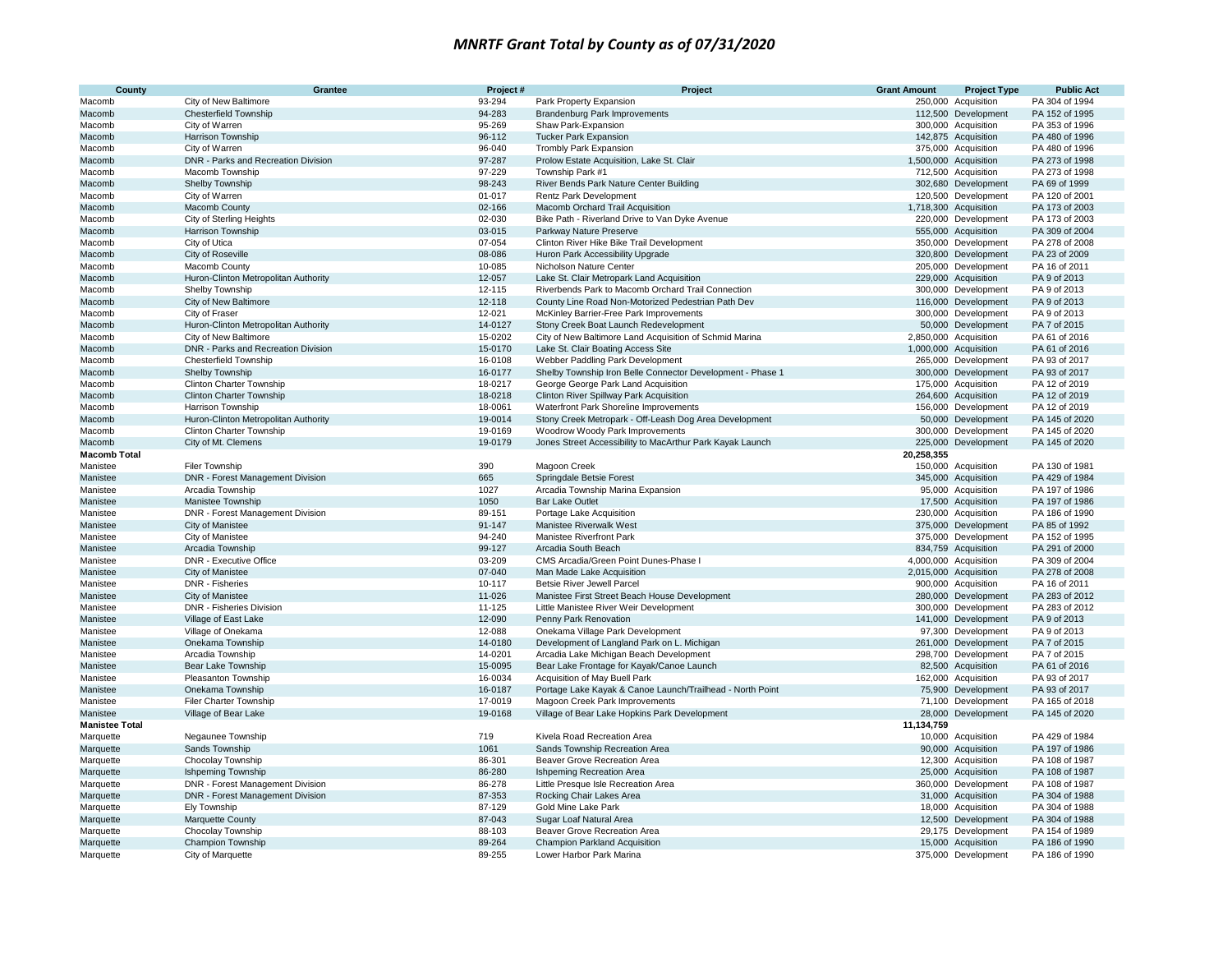| County                 | Grantee                                                     | Project#           | Project                                                                                            | <b>Grant Amount</b> | <b>Project Type</b>                        | <b>Public Act</b>                |
|------------------------|-------------------------------------------------------------|--------------------|----------------------------------------------------------------------------------------------------|---------------------|--------------------------------------------|----------------------------------|
| Marquette              | Marquette County                                            | 90-218             | <b>Shooting Complex</b>                                                                            |                     | 30,000 Acquisition                         | PA 32 of 1991                    |
| Marquette              | City of Ishpeming                                           | 90-242             | Al Quaal Land Acquisition - Ph I                                                                   |                     | 101,250 Acquisition                        | PA 32 of 1991                    |
| Marquette              | Marquette County                                            | 90-216             | Honor Camp Access Road                                                                             |                     | 37,500 Acquisition                         | PA 32 of 1991                    |
| Marquette              | City of Ishpeming                                           | 91-080             | Al Quaal Land Acquisition                                                                          |                     | 84,000 Acquisition                         | PA 85 of 1992                    |
| Marquette              | City of Ishpeming                                           | 92-065             | Al Quaal Land Acquisition                                                                          |                     | 30,000 Acquisition                         | PA 75 of 1993                    |
| Marquette              | Marquette County                                            | 92-084             | <b>Shooting Sports Complex</b>                                                                     |                     | 224,250 Development                        | PA 75 of 1993                    |
| Marquette              | City of Ishpeming                                           | 93-033             | Al Quaal Land Acquisition                                                                          |                     | 75,000 Acquisition                         | PA 304 of 1994                   |
| Marquette              | City of Ishpeming                                           | 94-054             | <b>Teal Lake Development</b>                                                                       |                     | 60,000 Development                         | PA 152 of 1995                   |
| Marquette              | Republic Township                                           | 95-284             | Michigamme Rv Access Site                                                                          |                     | 11,000 Acquisition                         | PA 353 of 1996                   |
| Marquette              | City of Ishpeming                                           | 95-316             | Al Quaal Land Acquisition                                                                          |                     | 90,000 Acquisition                         | PA 353 of 1996                   |
| Marquette              | Marquette County                                            | 95-189             | Perkins Park Development                                                                           |                     | 132,000 Development                        | PA 353 of 1996                   |
| Marquette              | City of Negaunee                                            | 95-246             | Teal Lake Access Improvements                                                                      |                     | 74,300 Development                         | PA 353 of 1996                   |
| Marquette              | City of Ishpeming                                           | 97-228             | Ishpeming/Negaunee Teal Lake Land Acquisition                                                      |                     | 450,000 Acquisition                        | PA 273 of 1998                   |
| Marquette              | Chocolay Township                                           | 98-041             | Chocolay Multi-Use Trails                                                                          |                     | 34,846 Acquisition                         | PA 538 of 1998                   |
| Marquette              | Forsyth Township                                            | 04-077             | Peter Nordeen Park Improvements                                                                    |                     | 425,600 Development                        | PA 11 of 2005                    |
| Marquette              | Chocolay Township                                           | 04-102<br>04-089   | Chocolay River Water Trail Access Site                                                             |                     | 18,300 Development                         | PA 11 of 2005<br>PA 11 of 2005   |
| Marquette              | Marquette County                                            | 06-126             | Sugar Loaf Mountain Enhancements                                                                   |                     | 59,200 Development                         |                                  |
| Marquette              | Dept of History Arts & Libraries<br>Republic Township       | 08-106             | Iron Industry Museum Interpretive Trail System<br>Republic Iron Ore Heritage Trailhead Acquisition |                     | 261,600 Development<br>32,300 Acquisition  | PA 59 of 2007<br>PA 23 of 2009   |
| Marquette<br>Marquette | <b>DNR Executive</b>                                        | 08-154             | Superior Forest Partnership Project                                                                |                     | 3,000,000 Acquisition                      | PA 23 of 2009                    |
| Marquette              | City of Ishpeming                                           | 08-105             | Iron Ore Heritage Trail Development                                                                |                     | 354,800 Development                        | PA 23 of 2009                    |
| Marquette              | Marquette County                                            | 08-028             | Perkins Park Improvements                                                                          |                     | 198,400 Development                        | PA 23 of 2009                    |
| Marquette              | Powell Township                                             | 08-104             | Thomas Rock Scenic Overlook                                                                        |                     | 319,100 Development                        | PA 23 of 2009                    |
| Marquette              | DNR - Wildlife                                              | 09-157             | Huron Mountains Deeryard Complex Acquisition                                                       |                     | 750,000 Acquisition                        | PA 27 of 2010                    |
| Marquette              | Powell Township                                             | 10-075             | Thomas Rock Nature Area Acquisition                                                                |                     | 404,500 Acquisition                        | PA 16 of 2011                    |
| Marquette              | Marquette Township                                          | 10-081             | Iron Ore Heritage Trailhead Acquisition                                                            |                     | 156,900 Acquisition                        | PA 16 of 2011                    |
| Marquette              | DNR - Wildlife                                              | 10-161             | Huron Mountains Deeryard Complex Addition Acq.                                                     |                     | 1,300,000 Acquisition                      | PA 16 of 2011                    |
| Marquette              | Iron Ore Heritage Recreation Authority                      | 10-074             | Iron Ore Heritage Trail Development                                                                |                     | 400,000 Development                        | PA 16 of 2011                    |
| Marquette              | Forsyth Township                                            | 10-076             | Farquar/Metsa Tourist Park Improvements                                                            |                     | 268,600 Development                        | PA 16 of 2011                    |
| Marquette              | Negaunee Township                                           | 11-043             | Negaunee Township Recreation Trails Acquisition                                                    |                     | 202,700 Acquisition                        | PA 283 of 2012                   |
| Marquette              | City of Marquette                                           | 12-030             | McCarty's Cove Permanent Restrooms                                                                 |                     | 88.800 Development                         | PA 9 of 2013                     |
| Marquette              | Iron Ore Heritage Recreation Authority                      | 12-049             | Iron Ore Heritage Trail-Tilden Twp Section Dev.                                                    |                     | 281,000 Development                        | PA 9 of 2013                     |
| Marquette              | City of Marquette                                           | 13-032             | Clark Lambros Beach Park Acquisition                                                               |                     | 1,440,000 Acquisition                      | PA 114 of 2014                   |
| Marquette              | City of Marquette                                           | 13-053             | Presque Isle/Harlow/Williams Restroom Facilities                                                   |                     | 296,000 Development                        | PA 114 of 2014                   |
| Marquette              | Republic Township                                           | 13-119             | Munson Park Improvements                                                                           |                     | 172,200 Development                        | PA 114 of 2014                   |
| Marquette              | Chocolay Township                                           | 14-0219            | Lion's Field Trailhead Development and Park Improvements                                           |                     | 50,000 Development                         | PA 7 of 2015                     |
| Marquette              | City of Ishpeming                                           | 14-0265            | Malton Road Non-Motorized Trail                                                                    |                     | 91,400 Development                         | PA 7 of 2015                     |
| Marquette              | Iron Ore Heritage Recreation Authority                      | 14-0159            | <b>Interpretive Signage</b>                                                                        |                     | 22,000 Development                         | PA 7 of 2015                     |
| Marquette              | Marquette Charter Township                                  | 14-0133            | Marquette Township's First Iron Ore Heritage Trailhead Devel                                       |                     | 36,600 Development                         | PA 7 of 2015                     |
| Marquette              | DNR - Wildlife Division                                     | 14-0132            | Upper Peninsula GEMS Trail Initiative                                                              |                     | 40,000 Development                         | PA 7 of 2015                     |
| Marquette              | Marquette Charter Township                                  | 15-0077            | Schwemwood Iron Ore Heritage Trailhead Parking/Path/Wetland                                        |                     | 50,000 Development                         | PA 61 of 2016                    |
| Marquette              | City of Marquette                                           | 15-0050            | Father Marquette Park Accessibility/Improvement Plan                                               |                     | 140,000 Development                        | PA 61 of 2016                    |
| Marquette              | Powell Township                                             | 16-0090            | Improvements to Burns' Landing Beach Access                                                        |                     | 168,600 Development                        | PA 93 of 2017                    |
| Marquette              | Republic Township                                           | 16-0099            | Trail Center Roof and Universal Accessibility                                                      |                     | 47,500 Development                         | PA 93 of 2017                    |
| Marquette              | City of Negauneee                                           | 09-113             | Pennies for the Park at Miners Park                                                                |                     | 75,000 Development                         | PA 27 of 2010                    |
| Marquette              | Iron Ore Heritage Recreation Authority                      | 09-071             | Iron Ore Heritage Trail Interpretive Signage                                                       |                     | 15,000 Development                         | PA 27 of 2010                    |
| Marquette              | <b>Republic Township</b>                                    | 09-087             | School Lake Fishing Access                                                                         |                     | 26,000 Development                         | PA 27 of 2010                    |
| Marquette              | DNR - Parks and Recreation Division                         | 17-0202            | Longyear Multi-use Trail Easement                                                                  |                     | 340,000 Acquisition                        | PA 165 of 2018                   |
| Marquette              | Marquette County                                            | 17-0030            | Sugarloaf Mountain Natural Area Enhancement Project                                                |                     | 45,000 Development                         | PA 165 of 2018                   |
| Marquette<br>Marquette | Iron Ore Heritage Recreation Authority<br>City of Ishpeming | 17-0008<br>17-0216 | Iron Ore Heritage Trail Shelters and Fishing Access<br>Lake Bancroft Park and IOHT Trailhead       |                     | 163,600 Development<br>300,000 Development | PA 165 of 2018<br>PA 165 of 2018 |
| Marquette              | City of Marquette                                           | 17-0107            | Williams Park Universal Access and Athletic Court Renovation                                       |                     | 112,000 Development                        | PA 165 of 2018                   |
| Marquette              | City of Negaunee                                            | 17-0146            | Negaunee Jackson Mine Park IOHT Trailhead & Pavilion                                               |                     | 291,100 Development                        | PA 165 of 2018                   |
| Marquette              | Marquette Charter Township                                  | 17-0209            | U.S. HWY-41 Underpass & Regional Trail Connector Project                                           |                     | 300,000 Development                        | PA 165 of 2018                   |
| Marquette              | DNR - Finance and Operations Division - Roscommon           | 17-0105            | Marquette Shooting Range Development                                                               |                     | 225,000 Development                        | PA 165 of 2018                   |
| Marquette              | Iron Ore Heritage Recreation Authority                      | 18-0032            | Negaunee Trailhead Acquisition                                                                     |                     | 29,600 Acquisition                         | PA 12 of 2019                    |
| Marquette              | DNR - Parks and Recreation Division                         | 18-0113            | Iron Belle Trail Easements - West UP                                                               |                     | 200,000 Acquisition                        | PA 12 of 2019                    |
| Marquette              | Forsyth Township                                            | 19-0149            | Gwinn Ball Field Restroom                                                                          |                     | 49,900 Development                         | PA 145 of 2020                   |
| Marquette              | DNR - Parks and Recreation Division                         | 19-0057            | Harlow Lake Fishing Platform Replacement                                                           |                     | 50,000 Development                         | PA 145 of 2020                   |
| Marquette              | DNR - Parks and Recreation Division                         | 19-0066            | Van Riper State Park - River Trail Overlook Rehabilitation                                         |                     | 50,000 Development                         | PA 145 of 2020                   |
| <b>Marquette Total</b> |                                                             |                    |                                                                                                    | 15,760,421          |                                            |                                  |
| Mason                  | City of Ludington                                           | 825                | Washington Ave. Recreation Area                                                                    |                     | 84,000 Acquisition                         | PA 105 of 1985                   |
| Mason                  | DNR - Parks and Recreation Division                         | 908                | <b>Big Sable Dunes</b>                                                                             |                     | 400,000 Acquisition                        | PA 105 of 1985                   |
| Mason                  | DNR - Parks and Recreation Division                         | 92-343             | <b>Sargent Sand Parcel</b>                                                                         |                     | 1,100,000 Acquisition                      | PA 75 of 1993                    |
| Mason                  | City of Ludington                                           | 93-046             | <b>Waterfront Park Acquisition</b>                                                                 |                     | 359,000 Acquisition                        | PA 304 of 1994                   |
|                        |                                                             |                    |                                                                                                    |                     |                                            |                                  |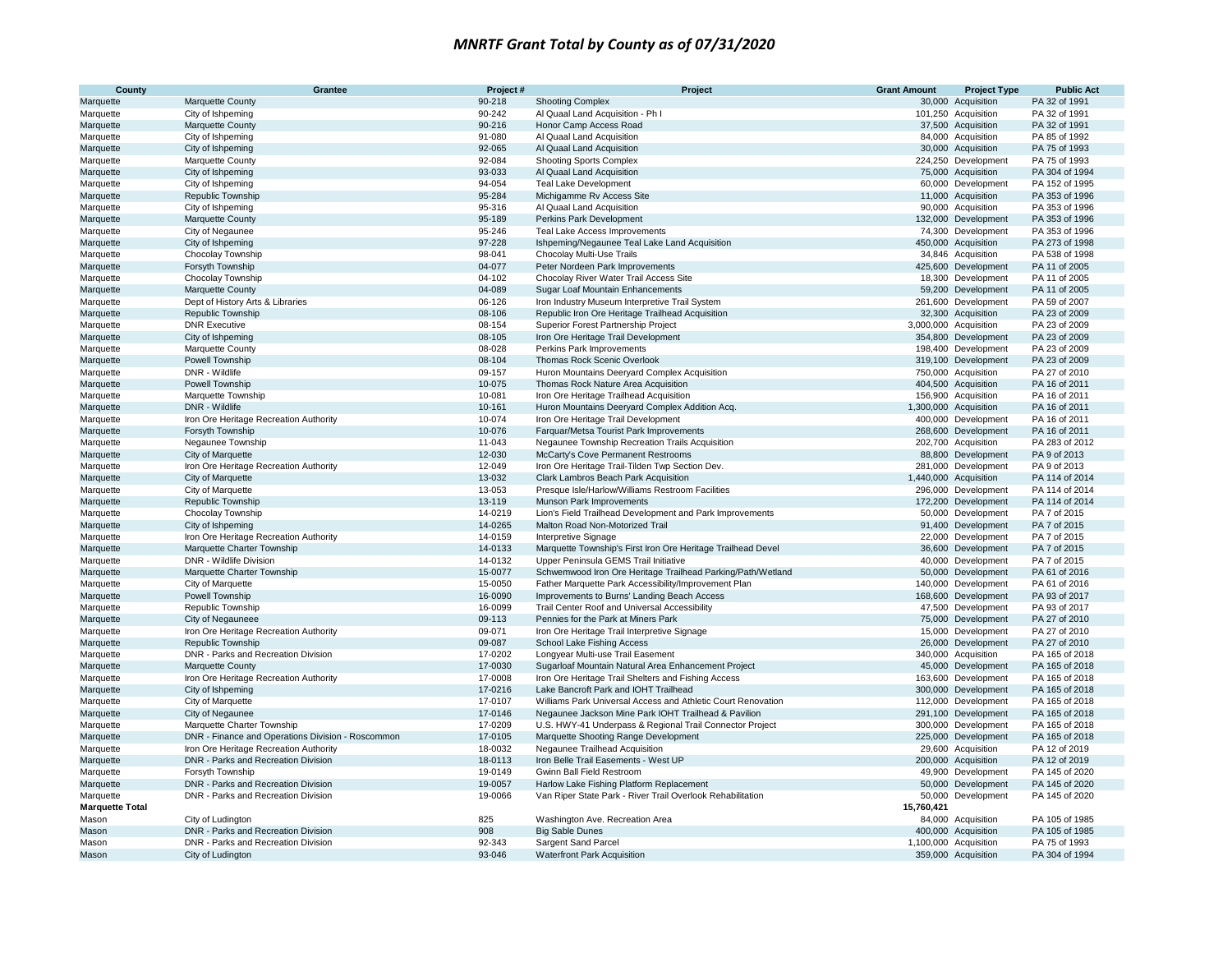| County                 | <b>Grantee</b>                           | Project#   | Project                                                  | <b>Grant Amount</b>    | <b>Project Type</b>   | <b>Public Act</b> |
|------------------------|------------------------------------------|------------|----------------------------------------------------------|------------------------|-----------------------|-------------------|
| Mason                  | City of Ludington                        | 94-036     | Copeyon Park Shelter (formerly Pere Marquette Lake Park) |                        | 24,000 Development    | PA 152 of 1995    |
| Mason                  | <b>DNR - Executive Office</b>            | 96-862     | Nordhouse Dunes Settlement                               |                        | 2,323,000 Acquisition | PA 480 of 1996    |
| Mason                  | City of Ludington                        | 96-237     | <b>Ludington Waterfront Park</b>                         |                        | 500,000 Development   | PA 480 of 1996    |
| Mason                  | <b>DNR - Executive Office</b>            | 97-182     | Nordhouse Dunes Settlement - Parcel C                    |                        | 2,593,428 Acquisition | PA 185 of 1997    |
| Mason                  | City of Ludington                        | 03-003     | Cartier Park Fishing Pier Installation                   |                        | 82,500 Development    | PA 309 of 2004    |
| Mason                  | City of Scottville                       | 05-008     | Riverside Park Boat Launch Site Improvements             |                        | 82,300 Development    | PA 153 of 2006    |
| Mason                  | City of Scottville                       | 05-009     | Riverside Park Campground Redevelopment                  |                        | 284,400 Development   | PA 153 of 2006    |
| Mason                  | City of Ludington                        | 08-051     | Stearns Park Breakwall Improvements                      |                        | 125,300 Development   | PA 23 of 2009     |
| Mason                  | Meade Township                           | 09-066     | Meade Township Park Development                          |                        | 34,000 Development    | PA 27 of 2010     |
| Mason                  | Mason County                             | 10-061     | Mason County Fairgrounds Development                     |                        | 320,000 Development   | PA 16 of 2011     |
| Mason                  | Mason County                             | 11-056     | Mason County Campground Entrance Improvements            |                        | 129,600 Development   | PA 283 of 2012    |
| Mason                  | Meade Township                           | 12-009     | Meade Township Park Development                          |                        | 32,500 Development    | PA 9 of 2013      |
| Mason                  | City of Ludington                        | 16-0035    | Stearns Beach Recreation Area Water Trailhead            |                        | 300,000 Development   | PA 93 of 2017     |
| Mason                  | DNR - Parks and Recreation Division      | 17-0135    | Sargent Minerals Co. Land Acquisition                    | 12,500,000 Acquisition |                       | PA 165 of 2018    |
| Mason                  | Pere Marquette Charter Township          | 17-0016    | Dow Property Acquisition                                 |                        | 839,400 Acquisition   | PA 165 of 2018    |
| Mason                  | DNR - Parks and Recreation Division      | 19-0212    | Ludington State Park Acquisition Phase 2                 |                        | 5,300,000 Acquisition | PA 145 of 2020    |
| <b>Mason Total</b>     |                                          |            |                                                          | 27,413,428             |                       |                   |
| Mecosta                | City of Big Rapids                       | 97-178     | <b>Waterfront Trailway</b>                               |                        | 100,000 Development   | PA 185 of 1997    |
| Mecosta                | DNR - Parks and Recreation Division      | 97-193     | White Pine Trails State Park (Big Rapids to Reed City)   |                        | 500.000 Development   | PA 185 of 1997    |
| Mecosta                | City of Big Rapids                       | 99-247     | <b>Waterfront Trailway</b>                               |                        | 163,000 Development   | PA 265 of 1999    |
| Mecosta                | City of Big Rapids                       | $01 - 165$ | <b>Big Rapids Riverwalk</b>                              |                        | 493,300 Development   | PA 120 of 2001    |
| Mecosta                | Mecosta Township                         | 02-212     | Mecosta Township Park Acquisition                        |                        | 175,500 Acquisition   | PA 746 of 2002    |
| Mecosta                | City of Big Rapids                       | 02-163     | <b>Big Rapids Riverwalk Development</b>                  |                        | 490,000 Development   | PA 173 of 2003    |
| Mecosta                | Mecosta County                           | 03-033     | Brower Park Marina Bathhouse                             |                        | 90,000 Development    | PA 309 of 2004    |
| Mecosta                | City of Big Rapids                       | 07-046     | Mitchell Creek Nature Area Acquisition                   |                        | 143,700 Acquisition   | PA 278 of 2008    |
| Mecosta                | City of Big Rapids                       | 07-097     | Riverwalk Development - River Street Park                |                        | 309,400 Development   | PA 278 of 2008    |
| Mecosta                | Village of Barryton                      | 10-052     | <b>Barryton Park Improvements</b>                        |                        | 92,900 Development    | PA 16 of 2011     |
| Mecosta                | Morton Township                          | 12-029     | Morton Township Park Acquisition                         |                        | 45,000 Acquisition    | PA 9 of 2013      |
| Mecosta                | <b>Wheatland Township</b>                | 14-0254    | <b>Wheatland Township Pavilion</b>                       |                        | 50,000 Development    | PA 7 of 2015      |
| Mecosta                | DNR - Parks and Recreation Division      | 16-0097    | White Pine Trail Paving - LeRoy to Reed City             |                        | 300,000 Development   | PA 93 of 2017     |
| Mecosta                | DNR - Parks and Recreation Division      | 17-0229    | White Pine Trail Paving - Big Rapids to Sand Lake        |                        | 300,000 Development   | PA 165 of 2018    |
| Mecosta                | Fork Township                            | 18-0130    | Rustic Campground Development                            |                        | 50,000 Development    | PA 12 of 2019     |
| Mecosta                | Mecosta Township                         | 19-0060    | Michigan's Dragon at Hardy Dam                           |                        | 205,400 Development   | PA 145 of 2020    |
| <b>Mecosta Total</b>   |                                          |            |                                                          | 3,508,200              |                       |                   |
| Menominee              | City of Menominee                        | 627        | <b>Memorial Park</b>                                     |                        | 55,000 Acquisition    | PA 201 of 1983    |
| Menominee              | <b>Menominee County</b>                  | 728        | Stoney Point Public Access Site                          |                        | 18,000 Acquisition    | PA 429 of 1984    |
| Menominee              | City of Menominee                        | 86-118     | Menominee Breakwater Wall                                |                        | 500,000 Development   | PA 108 of 1987    |
| Menominee              | <b>Menominee County</b>                  | 90-314     | Bailey Park Project-Phase II                             |                        | 64,700 Development    | PA 32 of 1991     |
| Menominee              | DNR - Forest Management Division         | 92-897     | Peterson Property                                        |                        | 388,000 Acquisition   | PA 75 of 1993     |
| Menominee              | <b>Spalding Township</b>                 | 95-240     | Veteran's Park Expansion                                 |                        | 37,500 Acquisition    | PA 353 of 1996    |
| Menominee              | DNR - Forest Management Division         | 96-257     | Menominee River Block                                    |                        | 2,000,000 Acquisition | PA 480 of 1996    |
| Menominee              | City of Menominee                        | 97-041     | Water Tower Park Expansion                               |                        | 80,000 Acquisition    | PA 185 of 1997    |
| Menominee              | DNR - FMFM                               | 09-136     | Menominee River Oxbow Acquisition                        |                        | 1,500,000 Acquisition | PA 27 of 2010     |
| Menominee              | <b>DNRE</b> - Recreation Division        | 10-129     | Quiver Falls and Piers Gorge Acquisition                 |                        | 2,400,000 Acquisition | PA 16 of 2011     |
| Menominee              | <b>DNRE</b> - Forest Management Division | 10-125     | Menominee River Oxbow Acquisition                        |                        | 1,500,000 Acquisition | PA 16 of 2011     |
| Menominee              | <b>Menominee County</b>                  | 12-121     | <b>River Park Development</b>                            |                        | 18,700 Development    | PA 9 of 2013      |
| Menominee              | Menominee County                         | 13-075     | Stoney Point Rehabilitation                              |                        | 18,700 Development    | PA 114 of 2014    |
| Menominee              | Spalding Township                        | 15-0148    | Veterans Memorial Park Improvement Project               | 81,900                 | Development           | PA 61 of 2016     |
| <b>Menominee Total</b> |                                          |            |                                                          | 8,662,500              |                       |                   |
| Midland                | Midland County                           | 830        | Proposed Midland County Park                             |                        | 195,000 Acquisition   | PA 105 of 1985    |
| Midland                | City of Midland                          | 88-221     | Chippewa Lagoon                                          |                        | 39,750 Acquisition    | PA 154 of 1989    |
| Midland                | <b>Midland County</b>                    | 88-114     | Sanford Lake County Park                                 |                        | 56,775 Acquisition    | PA 154 of 1989    |
| Midland                | DNR - Forest Management Division         | 91-010     | <b>Reicker Property</b>                                  |                        | 250,000 Acquisition   | PA 85 of 1992     |
| Midland                | City of Coleman                          | 92-148     | <b>Webster Street Park</b>                               |                        | 13,500 Acquisition    | PA 75 of 1993     |
| Midland                | <b>Midland County</b>                    | 92-125     | Pere Marquette Rail-Trail                                |                        | 375,000 Development   | PA 75 of 1993     |
| Midland                | <b>Midland County</b>                    | 96-138     | Pere Marquette Rail-Trail                                |                        | 117,040 Development   | PA 480 of 1996    |
| Midland                | <b>Midland County</b>                    | 05-074     | Sanford Lake Park Improvements                           |                        | 444,000 Development   | PA 153 of 2006    |
| Midland                | <b>Midland County</b>                    | 06-029     | Sanford Lake Park Improvements                           |                        | 235,900 Development   | PA 59 of 2007     |
| Midland                | <b>Edenville Township</b>                | 11-102     | Township Trail, Fishing Pier and Dock Development        |                        | 191,500 Development   | PA 283 of 2012    |
| Midland                | <b>Midland County</b>                    | 13-038     | Pere Marquette Rail Trail Improvements and Trailhead     |                        | 300,000 Development   | PA 114 of 2014    |
| Midland                | Lincoln Township                         | 13-039     | Lincoln Township Park Development                        |                        | 144,700 Development   | PA 114 of 2014    |
| Midland                | City of Midland                          | 16-0155    | Emerson Park River Overlook and River Walk Development   |                        | 295,000 Development   | PA 93 of 2017     |
| <b>Midland Total</b>   |                                          |            |                                                          | 2,658,165              |                       |                   |
| Missaukee              | DNR - Forest Management Division         | 87-322     | Pere Marquette Forest                                    |                        | 1,500,000 Acquisition | PA 304 of 1988    |
| Missaukee              | DNR - Forest Management Division         | 06-138     | <b>Trisch Trust Property Acquisition</b>                 |                        | 975,000 Acquisition   | PA 59 of 2007     |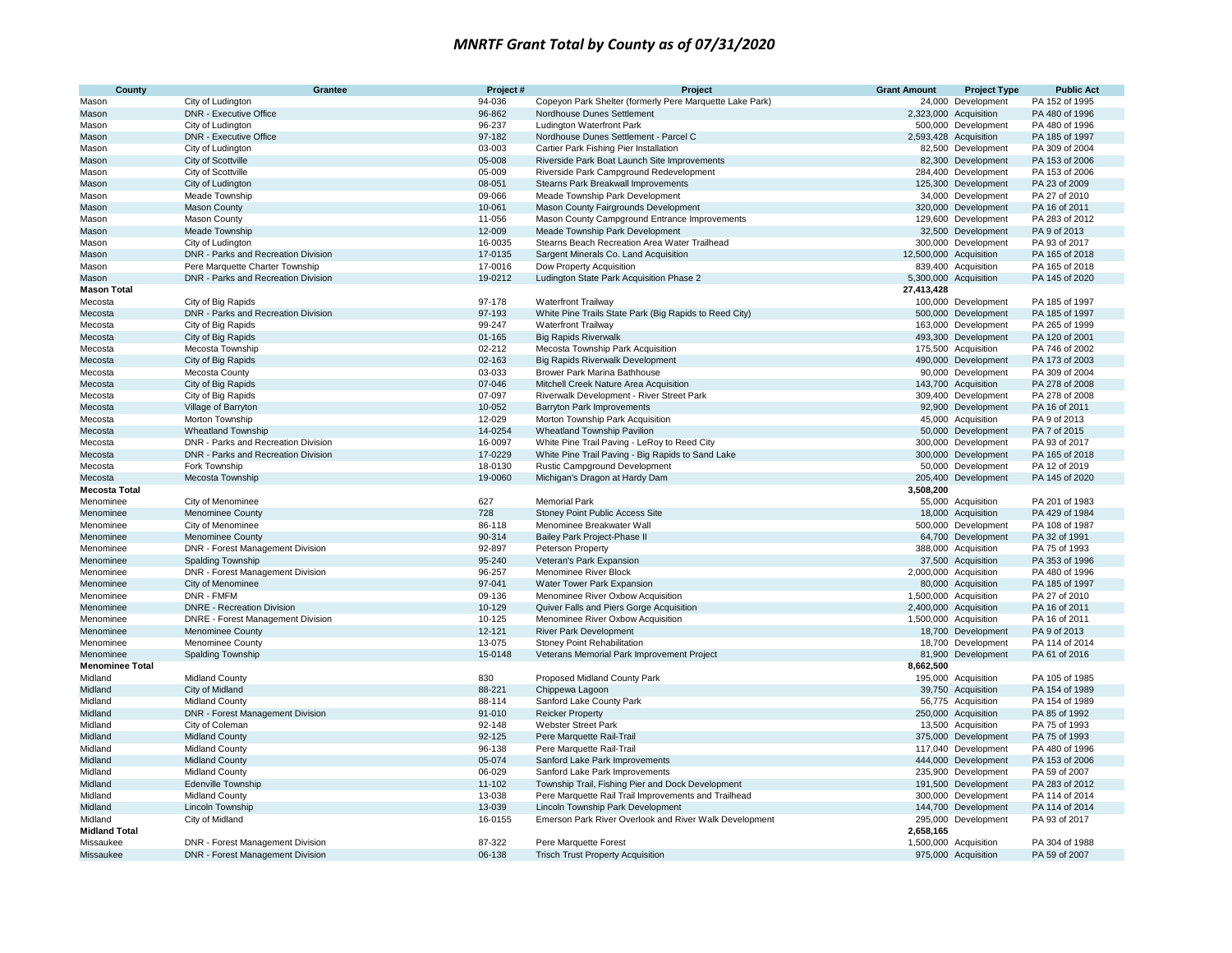| County<br><b>Missaukee Total</b> | Grantee                             | Project#   | Project                                                    | <b>Grant Amount</b><br>2,475,000 | <b>Project Type</b>   | <b>Public Act</b>                |
|----------------------------------|-------------------------------------|------------|------------------------------------------------------------|----------------------------------|-----------------------|----------------------------------|
|                                  | DNR - Wildlife Division             | 885        |                                                            |                                  | 40,000 Acquisition    | PA 105 of 1985                   |
| Monroe<br>Monroe                 | DNR - Parks and Recreation Division | 86-193     | <b>Brest Bay</b><br>Sterling State Park Beachhouse         |                                  | 375,000 Development   | PA 108 of 1987                   |
| Monroe                           | City of Monroe                      | 88-259     | <b>Hellenberg Field</b>                                    |                                  | 190,200 Acquisition   | PA 154 of 1989                   |
| Monroe                           |                                     | 89-182     |                                                            |                                  |                       | PA 186 of 1990                   |
|                                  | Monroe Township                     |            | <b>Township Recreation Park</b>                            |                                  | 34,700 Acquisition    |                                  |
| Monroe                           | Frenchtown Township                 | 91-326     | <b>Brest Bay Park Acquisition</b>                          |                                  | 210,800 Acquisition   | PA 85 of 1992                    |
| Monroe                           | Village of Dundee                   | 92-257     | Ford Mill Fishing Pier                                     |                                  | 72,750 Development    | PA 75 of 1993                    |
| Monroe                           | City of Monroe                      | 97-072     | <b>Riverwalk Extension Project</b>                         |                                  | 290,125 Development   | PA 273 of 1998                   |
| Monroe                           | DNR - Parks and Recreation Division | 98-206     | Sterling State Park-Accessible Wetlands Interpretive Trail |                                  | 292,600 Development   | PA 538 of 1998                   |
| Monroe                           | DNR - Parks and Recreation Division | 99-305     | Sterling State Park-Entrance Area Acquisition              |                                  | 850,000 Acquisition   | PA 265 of 1999                   |
| Monroe                           | <b>DNR</b> - Wildlife Division      | 07-133     | North Maumee Bay Coastal Wetland                           |                                  | 1,000,000 Acquisition | PA 278 of 2008                   |
| Monroe                           | DNR - Parks and Recreation Division | 07-131     | <b>Sterling State Park Acquisition</b>                     |                                  | 925,000 Acquisition   | PA 278 of 2008                   |
| Monroe                           | Monroe County                       | 08-111     | Academy Preserve Acquisition-Phase I                       |                                  | 1,192,000 Acquisition | PA 23 of 2009                    |
| Monroe                           | Monroe County                       | 09-163     | Academy Preserve Acquisition - Phase II                    |                                  | 1,000,000 Acquisition | PA 27 of 2010                    |
| Monroe                           | City of Luna Pier                   | 10-065     | Lake Erie Beach and Pier Access                            |                                  | 490,000 Development   | PA 16 of 2011                    |
| Monroe                           | City of Monroe                      | 14-0208    | Urban Recreation Connections to the River Raisin Corridor  |                                  | 4,986,200 Acquisition | PA 7 of 2015                     |
| Monroe                           | DNR - Wildlife Division             | 16-0115    | Crystal Waters Land Acquisition                            |                                  | 3,500,000 Acquisition | PA 93 of 2017                    |
| <b>Monroe Total</b>              |                                     |            |                                                            | 15,449,375                       |                       |                                  |
| Montcalm                         | DNR - Forest Management Division    | 416        | <b>Tamarack Creek</b>                                      |                                  | 80,000 Acquisition    | PA 223 of 1982                   |
| Montcalm                         | City of Carson City                 | 88-140     | <b>Trout Stream South</b>                                  |                                  | 68,250 Acquisition    | PA 154 of 1989                   |
| Montcalm                         | City of Greenville                  | 88-161     | Greenville Scenic Pathway                                  |                                  | 37,500 Acquisition    | PA 154 of 1989                   |
| Montcalm                         | City of Carson City                 | 88-086     | Carson City West Park                                      |                                  | 375,000 Development   | PA 154 of 1989                   |
| Montcalm                         | Village of Lakeview                 | 95-229     | Lakeside Park Enhancement                                  |                                  | 51,000 Development    | PA 353 of 1996                   |
| Montcalm                         | City of Greenville                  | 97-123     | <b>Flat River Trail</b>                                    |                                  | 300,000 Development   | PA 273 of 1998                   |
| Montcalm                         | City of Greenville                  | 98-097     | <b>Flat River Trail</b>                                    |                                  | 177,545 Development   | PA 538 of 1998                   |
| Montcalm                         | City of Greenville                  | 02-133     | <b>Flat River Trail Acquisitions</b>                       |                                  | 35,100 Acquisition    | PA 746 of 2002                   |
| Montcalm                         | Village of Sheridan                 | 04-056     | Pearl Lake Park                                            |                                  | 74,000 Development    | PA 11 of 2005                    |
| Montcalm                         | City of Greenville                  | 04-081     | Fred Meijer Flat River Trail                               |                                  | 168,500 Development   | PA 11 of 2005                    |
| Montcalm                         | Montcalm County                     | 07-015     | Krampe Park Accessible Fishing Pier                        |                                  | 41,900 Development    | PA 278 of 2008                   |
| Montcalm                         | City of Greenville                  | 08-066     | Baldwin Lake Beach Improvements                            |                                  | 277,900 Development   | PA 23 of 2009                    |
| Montcalm                         | City of Carson City                 | 10-042     | Grove/Haridine/West Parks Non-Motorized Trail Dev.         |                                  | 90,000 Development    | PA 16 of 2011                    |
| Montcalm                         | Village of McBride                  | 11-101     | Robert Lee Davis Memorial Park Improvements                |                                  | 132,300 Development   | PA 283 of 2012                   |
| Montcalm                         | <b>Belvidere Township</b>           | 11-072     | Belvidere Township Park Fishing Pier Development           |                                  | 59,000 Development    | PA 283 of 2012                   |
| Montcalm                         | City of Stanton                     | 16-0113    | Stanton Veteran's Memorial Park Construction               |                                  | 296,000 Development   | PA 93 of 2017                    |
| Montcalm                         | City of Greenville                  | 17-0052    | Fred Meijer River Valley Rail Trail - North Phase          |                                  | 290,000 Development   | PA 165 of 2018                   |
| Montcalm                         | City of Greenville                  | 17-0154    | Flat River Water Trail Launch Project                      |                                  | 99,900 Development    | PA 165 of 2018                   |
| Montcalm                         | DNR - Wildlife Division             | 19-0143    | <b>Stanton SGA Acquisition</b>                             |                                  | 550,000 Acquisition   | PA 145 of 2020                   |
| Montcalm                         | City of Stanton                     | 19-0041    | Stanton Veteran's Memorial Park                            |                                  | 300,000 Development   | PA 145 of 2020                   |
| <b>Montcalm Total</b>            |                                     |            |                                                            | 3,503,895                        |                       |                                  |
| Montmorency                      | Village of Hillman                  | 86-111     | <b>Riverfront Development</b>                              |                                  | 20,000 Acquisition    | PA 108 of 1987                   |
| Montmorency                      | <b>Briley Township</b>              | 91-270     | <b>Briley Park Expansion</b>                               |                                  | 63,800 Acquisition    | PA 85 of 1992                    |
| Montmorency                      | DNR - Forest Management Division    | 91-009     | O.K. Bet Club Purchase                                     |                                  | 170,000 Acquisition   | PA 85 of 1992                    |
| Montmorency                      | DNR - Wildlife Division             | 93-421     | Stockade Club Property                                     |                                  | 300,000 Acquisition   | PA 304 of 1994                   |
| Montmorency                      | Hillman Township                    | 94-115     | <b>Williams Tournament Park</b>                            |                                  | 95,100 Acquisition    | PA 152 of 1995                   |
| Montmorency                      | Village of Hillman                  | 97-048     | <b>Emerick Park Project</b>                                |                                  | 104,860 Development   | PA 185 of 1997                   |
| Montmorency                      | Albert Township                     | $01 - 142$ | East Twin Lake Beach/Park/Boat Ramp Improvements           |                                  | 50,718 Development    | PA 120 of 2001                   |
| Montmorency                      | Village of Hillman                  | 06-053     | Brush Creek Dam and Millpond Acquisition                   |                                  | 37,000 Acquisition    | PA 59 of 2007                    |
| Montmorency                      | <b>Briley Township</b>              | 16-0145    | Riverfront Universal & Resource Improvements               |                                  | 150,800 Development   | PA 93 of 2017                    |
| Montmorency                      | <b>Rust Township</b>                | 17-0099    | Lyons Landing Acquisition                                  |                                  | 203,700 Acquisition   | PA 165 of 2018                   |
| Montmorency                      | DNR - Forest Resources Division     | 19-0177    | Rattlesnake Creek Property                                 |                                  | 225,000 Acquisition   | PA 145 of 2020                   |
| <b>Montmorency Total</b>         |                                     |            |                                                            | 1,420,978                        |                       |                                  |
| Muskegon                         | White River Township                | 1032       | <b>Barrier Dunes Sanctuary</b>                             |                                  | 126,000 Acquisition   | PA 197 of 1986                   |
| Muskegon                         | City of Muskegon                    | 1040       | Muskegon Lakefront                                         |                                  | 107,185 Acquisition   | PA 197 of 1986                   |
|                                  | City of Norton Shores               | 1020       | Lake Harbor Park Expansion                                 |                                  | 50,000 Acquisition    | PA 197 of 1986                   |
| Muskegon                         |                                     | 86-059     |                                                            |                                  | 450,000 Acquisition   | PA 108 of 1987                   |
| Muskegon                         | DNR - Parks and Recreation Division |            | Grand Trunk Dock Marina                                    |                                  |                       |                                  |
| Muskegon                         | Muskegon County                     | 86-326     | Muskegon Lakefront Redevelopment                           |                                  | 400,000 Development   | PA 108 of 1987<br>PA 304 of 1988 |
| Muskegon                         | Muskegon County                     | 87-260     | Meinert County Park Acquisition                            |                                  | 483,000 Acquisition   |                                  |
| Muskegon                         | Muskegon Township                   | 88-175     | Muskegon Softball World                                    |                                  | 300,000 Acquisition   | PA 154 of 1989                   |
| Muskegon                         | City of Muskegon Heights            | 89-010     | Mona Lake Park                                             |                                  | 65,000 Development    | PA 186 of 1990                   |
| Muskegon                         | City of Muskegon                    | 90-035     | <b>Bronson Park Development</b>                            |                                  | 375,000 Development   | PA 32 of 1991                    |
| Muskegon                         | Muskegon County                     | 90-214     | Heritage Landing Waterfront                                |                                  | 375,000 Development   | PA 32 of 1991                    |
| Muskegon                         | City of Whitehall                   | 90-009     | Svensson Park Development                                  |                                  | 43,100 Development    | PA 32 of 1991                    |
| Muskegon                         | City of North Muskegon              | 91-072     | West End Park Playground Development                       |                                  | 120,000 Development   | PA 85 of 1992                    |
| Muskegon                         | Muskegon County                     | 92-303     | Moore County Park Expansion                                |                                  | 116,600 Acquisition   | PA 75 of 1993                    |
| Muskegon                         | City of Muskegon                    | 93-020     | Lakeshore Trail-Phase I                                    |                                  | 375,000 Development   | PA 304 of 1994                   |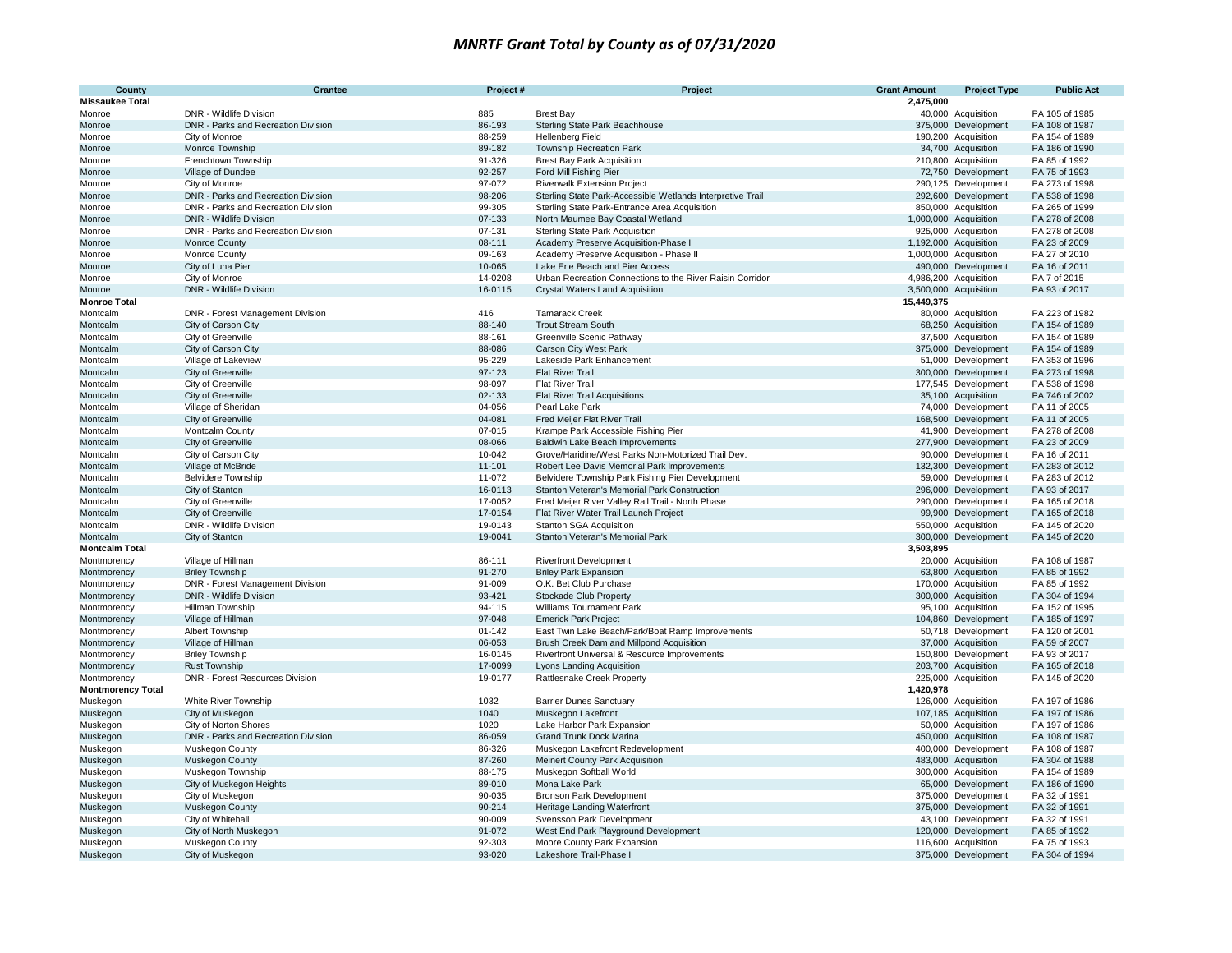| County                | Grantee                                      | Project#         | Project                                                                                   | <b>Grant Amount</b> | <b>Project Type</b>                          | <b>Public Act</b>                |
|-----------------------|----------------------------------------------|------------------|-------------------------------------------------------------------------------------------|---------------------|----------------------------------------------|----------------------------------|
| Muskegon              | Muskegon County                              | 94-235           | Twin Lake Park Development                                                                | 187,500             | Development                                  | PA 152 of 1995                   |
| Muskegon              | DNR - Parks and Recreation Division          | 96-263           | Hoffmaster State Park Visitor Center Expansion                                            |                     | 499,360 Development                          | PA 480 of 1996                   |
| Muskegon              | Muskegon County                              | 96-061           | Twin Lake Park                                                                            |                     | 227,500 Development                          | PA 480 of 1996                   |
| Muskegon              | Egelston Township                            | 96-169           | Wolf Lake Park                                                                            |                     | 48,000 Development                           | PA 480 of 1996                   |
| Muskegon              | City of Montaque                             | 97-129           | Maple Beach Park                                                                          |                     | 135,060 Development                          | PA 185 of 1997                   |
| Muskegon              | Holton Township                              | 98-084           | Holton Recreation and Nature Center                                                       |                     | 49,600 Acquisition                           | PA 538 of 1998                   |
| Muskegon              | DNR - Forest Management Division             | 98-197           | Musketawa Trail: Muskegon-Ravenna                                                         |                     | 150,000 Development                          | PA 538 of 1998                   |
| Muskegon              | City of Norton Shores                        | 98-114           | Lake Harbor Park Expansion                                                                |                     | 190,125 Acquisition                          | PA 69 of 1999                    |
| Muskegon              | Montague Township                            | 99-210           | Harvey Property Purchase                                                                  |                     | 703,000 Acquisition                          | PA 291 of 2000                   |
| Muskegon              | Muskegon County                              | $01 - 192$       | <b>Blue Lake Park Renovations</b>                                                         |                     | 115,200 Development                          | PA 120 of 2001                   |
| Muskegon              | City of Whitehall                            | 01-081           | White Lake Pathway                                                                        |                     | 426,600 Development                          | PA 120 of 2001                   |
| Muskegon              | Muskegon County                              | 02-062           | <b>Pioneer County Park</b>                                                                |                     | 224,000 Development                          | PA 173 of 2003                   |
| Muskegon              | Dalton Township                              | 03-207           | <b>Beegle Field Acquisition</b>                                                           |                     | 30,000 Acquisition                           | PA 309 of 2004                   |
| Muskegon              | City of North Muskegon                       | 03-014           | Block 58 Lakeshore Park Improvement                                                       |                     | 208,000 Development                          | PA 309 of 2004                   |
| Muskegon              | City of Muskegon                             | 04-025           | Muskegon Lakeshore Trail                                                                  |                     | 500,000 Development                          | PA 11 of 2005                    |
| Muskegon              | City of Whitehall                            | 05-086           | Goodrich Park Renovations                                                                 |                     | 90,500 Development                           | PA 153 of 2006                   |
| Muskegon              | White River Township                         | 06-096           | Barrier Dunes Sanctuary Expansion                                                         |                     | 483,700 Acquisition                          | PA 59 of 2007                    |
| Muskegon              | City of Norton Shores                        | 06-206           | <b>Black Lake Park Expansion</b>                                                          |                     | 38,200 Acquisition                           | PA 59 of 2007                    |
| Muskegon              | City of Whitehall                            | 07-037           | White Lake Pathway South End Completion                                                   |                     | 254,700 Development                          | PA 278 of 2008                   |
| Muskegon              | City of Muskegon                             | 07-060           | Smith-Ryerson Park Improvements                                                           |                     | 433,400 Development                          | PA 278 of 2008                   |
| Muskegon              | Village of Lakewood Club                     | 07-073           | Fox Lake Park Improvements                                                                |                     | 49,100 Development                           | PA 278 of 2008                   |
| Muskegon              | Muskegon County                              | 08-029           | Meinert County Park Property Acquisition                                                  |                     | 428,300 Acquisition                          | PA 23 of 2009                    |
| Muskegon              | City of Muskegon Heights                     | 10-103           | Mona Lake Park Renovations                                                                |                     | 500,000 Development                          | PA 16 of 2011                    |
| Muskegon              | <b>Egelston Township</b>                     | 10-077           | <b>Sunset Beach Recreational Improvements</b>                                             |                     | 82,100 Development                           | PA 16 of 2011                    |
| Muskegon              | Fruitport Township                           | 10-014           | Sheringer Soccer Park Improvements                                                        |                     | 213,900 Development                          | PA 16 of 2011                    |
| Muskegon              | Muskegon County                              | 11-086           | Rotary Park Development                                                                   |                     | 150,800 Development                          | PA 283 of 2012<br>PA 283 of 2012 |
| Muskegon              | Village of Lakewood Club<br>Laketon Township | 11-028<br>11-036 | Fox Lake Park Improvements                                                                |                     | 45,000 Development                           | PA 283 of 2012                   |
| Muskegon<br>Muskegon  | City of Roosevelt Park                       | 11-054           | Bear Lake Road Non-Motorized Trail Development<br><b>Community Center Park Renovation</b> |                     | 300,000 Development<br>45,000 Development    | PA 283 of 2012                   |
| Muskegon              | City of Roosevelt Park                       | 12-059           | Delmar Playfield Renovation                                                               |                     | 28,300 Development                           | PA 9 of 2013                     |
| Muskegon              | Muskegon County                              | 12-062           | Pioneer Park Playground Equipment                                                         |                     | 37,500 Development                           | PA 9 of 2013                     |
| Muskegon              | City of Norton Shores                        | 13-084           | <b>Hines Property Acquisition</b>                                                         |                     | 146,800 Acquisition                          | PA 114 of 2014                   |
| Muskegon              | Muskegon Charter Township                    | 13-077           | Fred Meijer Berry Junction Trail Development                                              |                     | 300,000 Development                          | PA 114 of 2014                   |
| Muskegon              | City of North Muskegon                       | 15-0049          | North Muskegon Property Acquisition                                                       |                     | 167,500 Acquisition                          | PA 61 of 2016                    |
| Muskegon              | White River Township                         | 15-0157          | Barrier Dunes Sanctuary Addition                                                          |                     | 300,000 Acquisition                          | PA 61 of 2016                    |
| Muskegon              | City of Roosevelt Park                       | 15-0238          | Fordham Street Playfield Improvements                                                     |                     | 15,000 Development                           | PA 61 of 2016                    |
| Muskegon              | City of Muskegon                             | 16-0114          | Pere Marquette Park Recreational Improvements                                             |                     | 220,700 Development                          | PA 93 of 2017                    |
| Muskegon              | Laketon Township                             | 16-0083          | Horton Park Improvements                                                                  |                     | 300,000 Development                          | PA 93 of 2017                    |
| Muskegon              | DNR - Parks and Recreation Division          | 17-0081          | Muskegon Winter Sports Complex Canopy Tour - Phase 1                                      |                     | 300,000 Development                          | PA 165 of 2018                   |
| Muskegon              | Village of Fruitport                         | 19-0161          | Pomona Park Kayak Launch                                                                  | 125,000             | Development                                  | PA 145 of 2020                   |
| <b>Muskegon Total</b> |                                              |                  |                                                                                           | 12,135,330          |                                              |                                  |
| Newaygo               | Newaygo County                               | 1043             | Sandy Beach County Park                                                                   |                     | 30,000 Acquisition                           | PA 197 of 1986                   |
| Newaygo               | Village of Hesperia                          | 90-094           | <b>Village Park</b>                                                                       |                     | 84,000 Development                           | PA 32 of 1991                    |
| Newaygo               | Newaygo County                               | 95-191           | Sandy Beach Project                                                                       |                     | 80.000 Development                           | PA 353 of 1996                   |
| Newaygo               | City of Newaygo                              | 95-065           | Newaygo Riverfront Park                                                                   |                     | 375,000 Development                          | PA 353 of 1996                   |
| Newaygo               | <b>Brooks Township</b>                       | 99-183           | Cold Creek Forest Area                                                                    |                     | 675,000 Acquisition                          | PA 265 of 1999                   |
| Newaygo               | City of Fremont                              | 05-107           | Fremont Town and Country Path                                                             |                     | 130,600 Development                          | PA 153 of 2006                   |
| Newaygo               | Newaygo County                               | 06-201           | Camp Swampy Acquisition - Diamond Lake County Park                                        |                     | 962,000 Acquisition                          | PA 59 of 2007                    |
| Newaygo               | <b>Bridgeton Township</b>                    | 06-202           | Township Boat Launch Expansion                                                            |                     | 96,500 Acquisition                           | PA 59 of 2007                    |
| Newaygo               | Newaygo County                               | 08-113           | Sandy Beach County Park Improvement                                                       |                     | 267,500 Development                          | PA 23 of 2009                    |
| Newaygo               | <b>Brooks Township</b>                       | 10-150           | Coolbough Natural Areas Addition                                                          |                     | 188,700 Acquisition                          | PA 16 of 2011                    |
| Newaygo               | City of Fremont                              | 10-114           | Fremont Lake Park Development                                                             |                     | 180,300 Development                          | PA 16 of 2011                    |
| Newaygo               | <b>Bridgeton Township</b>                    | 10-058           | Muskegon River Waterways Trail                                                            |                     | 146,500 Development                          | PA 16 of 2011                    |
| Newaygo               | <b>DNR - Wildlife Division</b>               | 17-0212          | Muskegon SGA Land Acquisition Initiative                                                  |                     | 213,800 Acquisition                          | PA 165 of 2018                   |
| Newaygo               | Newaygo County                               | 19-0095          | Michigan's Dragon at Hardy Dam                                                            |                     | 180,100 Development                          | PA 145 of 2020                   |
| Newaygo Total         |                                              |                  |                                                                                           | 3,610,000           |                                              |                                  |
| Oakland               | Oakland County                               | 057<br>287       | Independence Oaks<br><b>Bald Mountain Recreation Area</b>                                 |                     | 300,000 Acquisition                          | PA 19 of 1980<br>PA 19 of 1980   |
| Oakland               | DNR - Parks and Recreation Division          | 396              |                                                                                           |                     | 5,000,000 Acquisition                        |                                  |
| Oakland<br>Oakland    | Avon Township<br>City of Madison Heights     | 492              | <b>Ulbrich Tract</b><br>Simonds Woods Natural Area                                        |                     | 1,500,000 Acquisition<br>460,000 Acquisition | PA 130 of 1981<br>PA 223 of 1982 |
| Oakland               | Paint Creek Trailways Commission             | 493              | Paint Creek Trail Acquisition                                                             |                     | 200,000 Acquisition                          | PA 223 of 1982                   |
| Oakland               | DNR - Parks and Recreation Division          | 460              | <b>Milford Lakes</b>                                                                      |                     | 1,300,000 Acquisition                        | PA 223 of 1982                   |
| Oakland               | Oakland County                               | 603              | Independence Oaks                                                                         |                     | 386,750 Acquisition                          | PA 201 of 1983                   |
| Oakland               | City of Farmington Hills                     | 701              | <b>Spicer Property Acquisition</b>                                                        |                     | 1,200,000 Acquisition                        | PA 429 of 1984                   |
| Oakland               | Oxford Charter Township                      | 705              | Pines of Scripter Park                                                                    |                     | 60,000 Acquisition                           | PA 429 of 1984                   |
|                       |                                              |                  |                                                                                           |                     |                                              |                                  |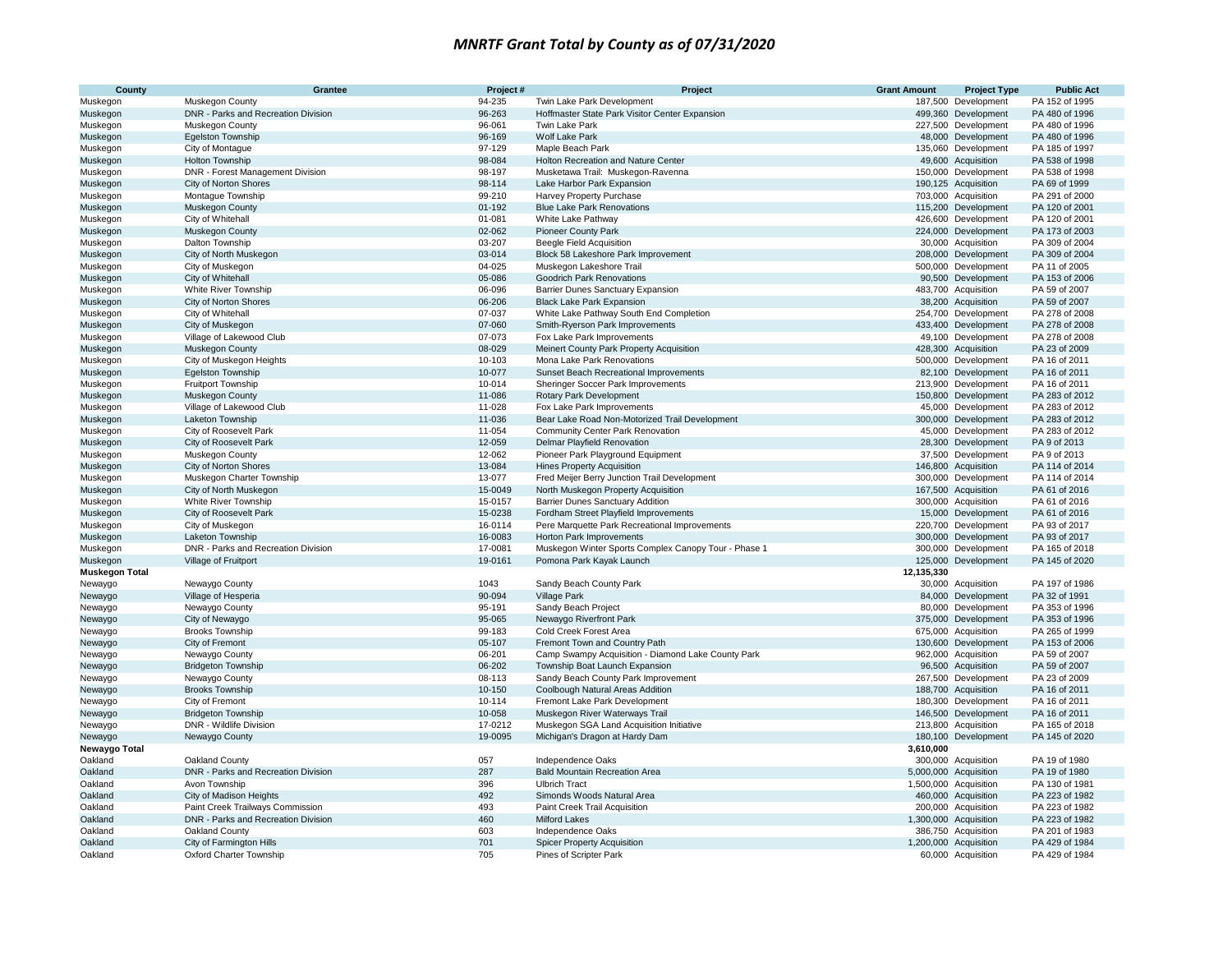| County  | Grantee                             | Project# | Project                                   | <b>Grant Amount</b> | <b>Project Type</b>   | <b>Public Act</b> |
|---------|-------------------------------------|----------|-------------------------------------------|---------------------|-----------------------|-------------------|
| Oakland | DNR - Wildlife Division             | 684      | Horseshoe Lake SGA                        |                     | 500,000 Acquisition   | PA 429 of 1984    |
| Oakland | City of Hazel Park                  | 722      | St. Mary's Land Acquisition               |                     | 90,000 Acquisition    | PA 429 of 1984    |
| Oakland | <b>Commerce Township</b>            | 878      | Mill Race Park Extension                  |                     | 17,000 Acquisition    | PA 105 of 1985    |
| Oakland | City of Rochester Hills             | 770      | <b>Clifton Heights Land</b>               |                     | 141,000 Acquisition   | PA 105 of 1985    |
| Oakland | City of Southfield                  | 1038     | Carpenter Lake Park Acquistion            |                     | 516,788 Acquisition   | PA 197 of 1986    |
| Oakland | Springfield Township                | 1077     | Shiawassee Basin Preserve                 |                     | 527,000 Acquisition   | PA 197 of 1986    |
| Oakland | Oakland County                      | 1048     | Groveland Oaks Simpson Lake Thread Creek  |                     | 344,960 Acquisition   | PA 197 of 1986    |
| Oakland | City of Huntington Woods            | 1031     | Morton-Roy Court Park                     |                     | 130,000 Acquisition   | PA 197 of 1986    |
| Oakland | Independence Township               | 86-312   | <b>Bay Court Camp</b>                     |                     | 375,000 Acquisition   | PA 108 of 1987    |
| Oakland | City of Southfield                  | 86-191   | Meyer Leib Property                       |                     | 108,000 Acquisition   | PA 108 of 1987    |
| Oakland | West Bloomfield Township            | 86-230   | Acquisition of Railroad R.O.W.            |                     | 108,000 Acquisition   | PA 108 of 1987    |
| Oakland | Royal Oak Township                  | 86-152   | Mack Rowe Memorial Park                   |                     | 22,000 Development    | PA 108 of 1987    |
| Oakland | Lyon Township                       | 86-182   | Lyon Comm. Park/I-96                      |                     | 150,000 Development   | PA 108 of 1987    |
| Oakland | West Bloomfield Township            | 87-269   | Acquisition of Glieberman Woods--Phase I  |                     | 500,000 Acquisition   | PA 304 of 1988    |
| Oakland | City of Farmington Hills            | 87-233   | Southend Park                             |                     | 150,000 Acquisition   | PA 304 of 1988    |
| Oakland | City of Farmington Hills            | 87-234   | Heritage Park                             |                     | 195,000 Development   | PA 304 of 1988    |
| Oakland | West Bloomfield Township            | 88-172   | Acquisition of Glieberman Woods--Phase II |                     | 500,000 Acquisition   | PA 154 of 1989    |
| Oakland | Waterford Township                  | 88-037   | <b>Walter Findley Property</b>            |                     | 281,250 Acquisition   | PA 154 of 1989    |
| Oakland | City of Wixom                       | 88-007   | West Maple Park Expansion                 |                     | 150,000 Acquisition   | PA 154 of 1989    |
| Oakland | City of Novi                        | 88-078   | Novi Nature Area                          |                     | 166,350 Acquisition   | PA 154 of 1989    |
| Oakland | <b>Highland Township</b>            | 88-068   | <b>Township Community Park</b>            |                     | 164,250 Acquisition   | PA 154 of 1989    |
| Oakland | City of Southfield                  | 88-174   | Duns Scotus Acquisition                   |                     | 500,000 Acquisition   | PA 154 of 1989    |
| Oakland | City of Farmington Hills            | 88-254   | Heritage Park                             |                     | 300,000 Development   | PA 154 of 1989    |
| Oakland | West Bloomfield Township            | 89-235   | Acquisition of Glieberman Woods-Phase III |                     | 500,000 Acquisition   | PA 186 of 1990    |
| Oakland | Oakland County                      | 89-003   | Lyon Oaks Rookery Acquisition             |                     | 1,000,000 Acquisition | PA 186 of 1990    |
| Oakland | City of Wixom                       | 89-189   | West Maple Park Expansion                 |                     | 150,000 Acquisition   | PA 186 of 1990    |
| Oakland | Oakland County                      | 89-002   | <b>Addison Oaks Acquisition</b>           |                     | 307,500 Acquisition   | PA 186 of 1990    |
| Oakland | City of Farmington Hills            | 89-100   | <b>Central Land Acquisition</b>           |                     | 661,200 Acquisition   | PA 186 of 1990    |
| Oakland | City of Southfield                  | 89-237   | Section 24 Wetlands                       |                     | 218,800 Acquisition   | PA 186 of 1990    |
| Oakland | Oakland County                      | 89-004   | Orion Oaks Beach Development              |                     | 195,000 Development   | PA 186 of 1990    |
| Oakland | City of Southfield                  | 90-847   | <b>Carpenter Lake Acquisition</b>         |                     | 300,000 Acquisition   | PA 32 of 1991     |
| Oakland | Springfield Township                | 90-050   | Shiawassee Basin Preserve                 |                     | 129,000 Development   | PA 32 of 1991     |
| Oakland | Village of Holly                    | 90-387   | <b>Ganshaw Park Boardwalk</b>             |                     | 177,300 Development   | PA 32 of 1991     |
| Oakland | City of Rochester Hills             | 90-256   | Avondale Park                             |                     | 200,000 Development   | PA 32 of 1991     |
| Oakland | City of Southfield                  | 90-393   | Valley Woods Trail                        |                     | 120,000 Development   | PA 32 of 1991     |
| Oakland | Oakland County                      | 91-026   | Lyon Rookery                              |                     | 837,500 Acquisition   | PA 85 of 1992     |
| Oakland | Commerce Township                   | 91-045   | Section 36 Lake Acquisition               |                     | 375,000 Acquisition   | PA 85 of 1992     |
| Oakland | <b>Waterford Township</b>           | 91-263   | Elizabeth Lake Woods                      |                     | 74,300 Acquisition    | PA 85 of 1992     |
| Oakland | City of Southfield                  | 91-833   | Evergreen Woods Park                      |                     | 950,000 Acquisition   | PA 85 of 1992     |
| Oakland | City of Orchard Lake                | 91-140   | Cranbrook Nature Preserve                 |                     | 1,000,000 Acquisition | PA 85 of 1992     |
| Oakland | City of Farmington Hills            | 91-297   | Sod Farm Acquisition                      |                     | 1,000,000 Acquisition | PA 85 of 1992     |
| Oakland | Oakland County                      | 91-024   | Rose Township Property Acquisition        |                     | 542,500 Acquisition   | PA 85 of 1992     |
| Oakland | Commerce Township                   | 91-196   | Section 36 Lake Project                   |                     | 332,900 Development   | PA 85 of 1992     |
| Oakland | City of Pontiac                     | 91-159   | Beaudette Boat Launch                     |                     | 69,200 Development    | PA 85 of 1992     |
| Oakland | Lyon Township                       | 91-043   | Community Park-Phase II                   |                     | 375,000 Development   | PA 85 of 1992     |
| Oakland | City of Orchard Lake                | 91-140   | Cranbrook Nature Preserve                 |                     | 1,000,000 Acquisition | PA 75 of 1993     |
| Oakland | City of Farmington Hills            | 91-297   | Sod Farm Acquisition                      |                     | 1,000,000 Acquisition | PA 75 of 1993     |
| Oakland | City of Rochester Hills             | 92-817   | Parkdale Woods Acquisition                |                     | 375,000 Acquisition   | PA 75 of 1993     |
| Oakland | DNR - Parks and Recreation Division | 92-841   | <b>Watkins Lake</b>                       |                     | 375,000 Acquisition   | PA 75 of 1993     |
| Oakland | Oxford Charter Township             | 92-163   | Oxford Township Park #3                   |                     | 155,400 Acquisition   | PA 75 of 1993     |
| Oakland | West Bloomfield Township            | 92-204   | Drake Road Park Acquisition               |                     | 1,250,000 Acquisition | PA 75 of 1993     |
| Oakland | Independence Township               | 92-101   | Bay Court Park Beachfront                 |                     | 308,400 Development   | PA 75 of 1993     |
| Oakland | Oakland County                      | 93-037   | Lyon Oaks Acquisition                     |                     | 630,000 Acquisition   | PA 304 of 1994    |
| Oakland | City of Auburn Hills                | 93-117   | Riverside Acquisition                     |                     | 525,000 Acquisition   | PA 304 of 1994    |
| Oakland | <b>Bloomfield Hills Schools</b>     | 94-039   | Nature Center Expansion                   |                     | 264,000 Acquisition   | PA 152 of 1995    |
| Oakland | Oakland County                      | 94-014   | <b>Waterford Oaks Acquisition</b>         |                     | 172,500 Acquisition   | PA 152 of 1995    |
| Oakland | <b>Waterford Township</b>           | 94-181   | Fish Hatchery Park Development            |                     | 141,000 Development   | PA 152 of 1995    |
| Oakland | City of Auburn Hills                | 94-035   | Fisk Hawk Woods Nature Center             |                     | 43,600 Development    | PA 152 of 1995    |
| Oakland | Oakland Township                    | 95-217   | Oakland Township Park Acquisition         |                     | 1,107,000 Acquisition | PA 353 of 1996    |
| Oakland | Oakland County                      | 95-052   | Independence Oaks Restroom                |                     | 24,500 Development    | PA 353 of 1996    |
| Oakland | City of Auburn Hills                | 95-090   | Hawk Woods Nature Center                  |                     | 90,000 Development    | PA 353 of 1996    |
| Oakland | Addison Township                    | 96-215   | Watershed Township Park                   |                     | 840,000 Acquisition   | PA 480 of 1996    |
| Oakland | Oakland County                      | 96-026   | Lyon Oaks Acquisition                     |                     | 174,000 Acquisition   | PA 480 of 1996    |
| Oakland | City of Auburn Hills                | 96-078   | Civic Center Park Expansion               |                     | 1,108,700 Acquisition | PA 480 of 1996    |
| Oakland | <b>Holly Township</b>               | 96-036   | <b>Holly Nature Center</b>                |                     | 180,950 Development   | PA 480 of 1996    |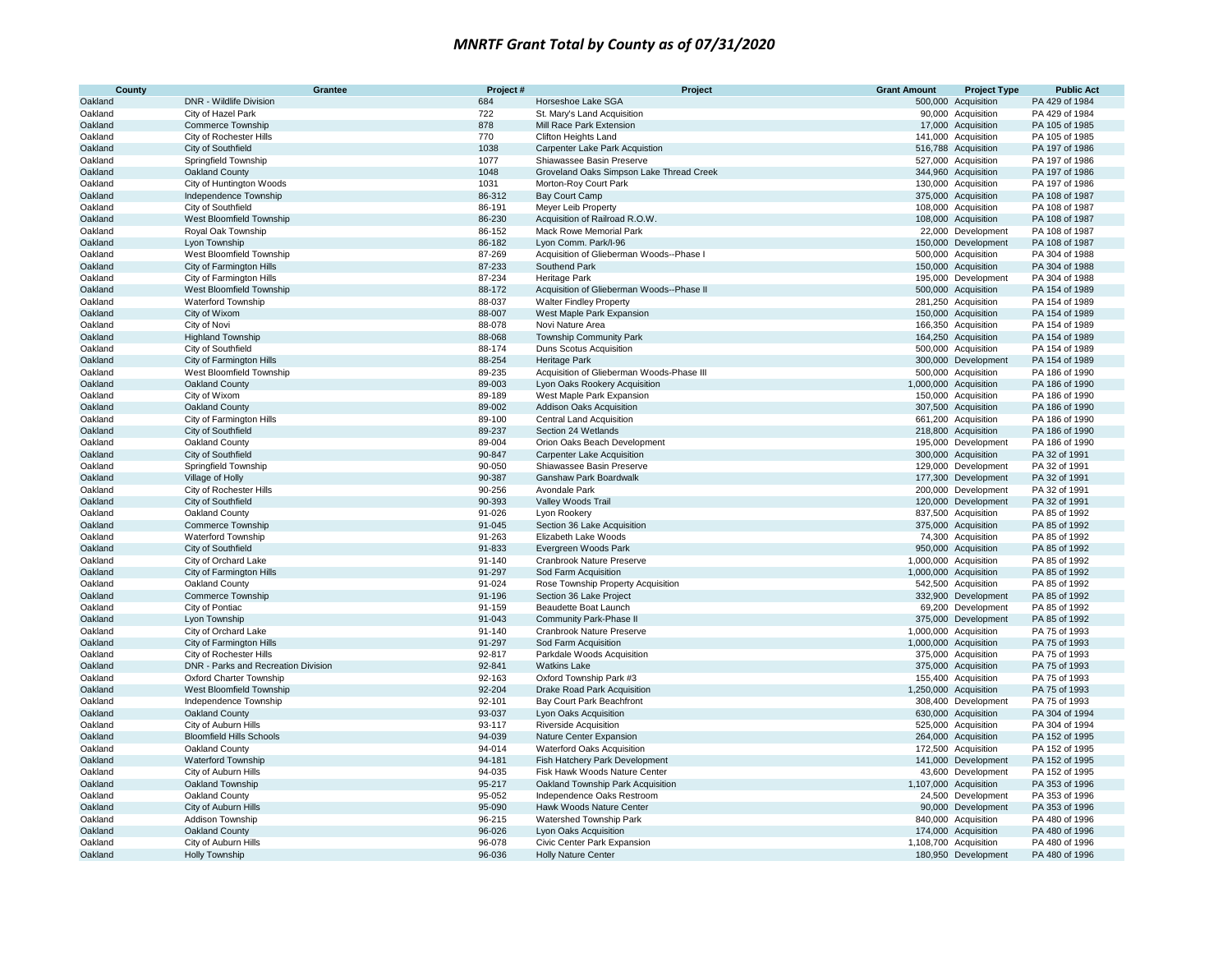| County  | Grantee                                                     | Project#   | Project                                                    | <b>Grant Amount</b> | <b>Project Type</b>   | <b>Public Act</b> |
|---------|-------------------------------------------------------------|------------|------------------------------------------------------------|---------------------|-----------------------|-------------------|
| Oakland | City of Madison Heights                                     | 97-032     | Suarez Woods Park Expansion                                |                     | 78,000 Acquisition    | PA 185 of 1997    |
| Oakland | Addison Township                                            | 97-136     | Watershed Park (Fore Lakes Twp. Park)                      |                     | 1,260,000 Acquisition | PA 273 of 1998    |
| Oakland | Oxford Charter Township                                     | 97-044     | Township Park #3 Development                               |                     | 93,930 Development    | PA 273 of 1998    |
| Oakland | City of Pontiac                                             | 97-232     | Hawthorne Park Renovation                                  |                     | 168,750 Development   | PA 273 of 1998    |
| Oakland | City of Walled Lake                                         | 97-089     | Mercer Beach                                               |                     | 97,170 Development    | PA 273 of 1998    |
| Oakland | <b>Oxford Charter Township</b>                              | 98-013     | Oakwood Road Land Acquisition                              |                     | 825,000 Acquisition   | PA 538 of 1998    |
| Oakland | <b>Waterford Township</b>                                   | 98-121     | Maceday Lake Waterfront Park Acquisition                   |                     | 405,000 Acquisition   | PA 538 of 1998    |
| Oakland | <b>Highland Township</b>                                    | 98-135     | <b>Highland Township Park</b>                              |                     | 425,000 Acquisition   | PA 538 of 1998    |
| Oakland | City of Hazel Park                                          | 98-078     | Orin McPherson/Scout Park Development                      |                     | 38,826 Development    | PA 538 of 1998    |
| Oakland | City of Wixom                                               | 98-079     | Wixom Habitat Development                                  |                     | 198,500 Development   | PA 538 of 1998    |
| Oakland | Western Oakland County Trailway Management Council          | 98-096     | Huron Valley Trail Construction                            |                     | 490,000 Development   | PA 538 of 1998    |
| Oakland | Oakland County                                              | 99-041     | Upper Bushman Lake Acquisition                             |                     | 2,000,000 Acquisition | PA 265 of 1999    |
| Oakland | City of Farmington Hills                                    | 98-273     | Southeastern Land Acquisition                              |                     | 351,000 Acquisition   | PA 69 of 1999     |
| Oakland | City of Troy                                                | 98-157     | New Interpretive Center                                    |                     | 466,000 Development   | PA 69 of 1999     |
| Oakland | West Bloomfield Township                                    | 00-056     | Karner Farm Expansion Project                              |                     | 352,594 Acquisition   | PA 506 of 2000    |
| Oakland | DNR - Parks and Recreation Division                         | 00-251     | Pontiac Lake Rec. Area Shooting Range Upgrade              |                     | 250,000 Development   | PA 506 of 2000    |
| Oakland | Oakland Township                                            | 99-128     | Oakland Township Park Acquisition                          |                     | 2,010,101 Acquisition | PA 291 of 2000    |
| Oakland | City of Southfield                                          | 99-272     | <b>Carpenter Lake Acquisition</b>                          |                     | 544,000 Acquisition   | PA 291 of 2000    |
| Oakland | City of Rochester Hills                                     | 01-068     | <b>Clinton River Trail Acquisition</b>                     |                     | 1,900,000 Acquisition | PA 120 of 2001    |
| Oakland | City of Pontiac                                             | $01 - 115$ | <b>Clinton River Trail Acquisition</b>                     |                     | 412,160 Acquisition   | PA 120 of 2001    |
| Oakland | City of Sylvan Lake                                         | 01-046     | Sylvan Lake Rail to Trail                                  |                     | 162,000 Acquisition   | PA 120 of 2001    |
| Oakland | Oakland County                                              | 01-022     | Independence Oaks Youth Camp                               |                     | 163,200 Development   | PA 120 of 2001    |
| Oakland | City of Rochester                                           | 00-312     | Rochester Rails-to-Trails                                  |                     | 1,608,786 Acquisition | PA 81 of 2001     |
| Oakland | Oakland Township                                            | 00-311     | Bear Creek Park Development                                |                     | 313,302 Development   | PA 81 of 2001     |
| Oakland | City of Auburn Hills                                        | 00-092     | New City Park Development                                  |                     | 235,000 Development   | PA 81 of 2001     |
| Oakland | City of Southfield                                          | 02-148     | <b>Berberian Property Acquisition</b>                      |                     | 1,753,500 Acquisition | PA 746 of 2002    |
| Oakland | Oakland Township                                            | 02-013     | Oakland Township Lost Lake Park Acquisition                |                     | 1,762,800 Acquisition | PA 746 of 2002    |
| Oakland | Paint Creek Trailways Commission                            | 02-125     | Paint Creek Trail Enhancements                             |                     | 58,900 Development    | PA 173 of 2003    |
| Oakland | City of Rochester                                           | 02-043     | <b>Clinton River Trail Development</b>                     |                     | 175,000 Development   | PA 173 of 2003    |
| Oakland | <b>Commerce Township</b>                                    | 03-130     | Dodge Park #5 Acquisition                                  |                     | 250,000 Acquisition   | PA 309 of 2004    |
| Oakland | <b>Bloomfield Hills Schools</b>                             | 03-092     | Visitors Center at E. L. Johnson Nature Center             |                     | 475,000 Development   | PA 309 of 2004    |
| Oakland | Oakland County                                              | 04-003     | Organizational Youth Camp-Connector Trail                  |                     | 219,000 Development   | PA 11 of 2005     |
| Oakland | City of Southfield                                          | 04-112     | Carpenter Lake Park Development and Lake Restoration       |                     | 500,000 Development   | PA 11 of 2005     |
| Oakland | <b>Oakland Township</b>                                     | 05-102     | Stony Creek Corridor Park Acquisition                      |                     | 893,700 Acquisition   | PA 153 of 2006    |
| Oakland | Oakland County                                              | 05-032     | <b>Highland Township Property Acquisition</b>              |                     | 1,440,000 Acquisition | PA 153 of 2006    |
| Oakland | <b>Waterford Township</b>                                   | 05-097     | Elizabeth Lake Woods Park Expansion                        |                     | 87,000 Acquisition    | PA 153 of 2006    |
| Oakland | City of Novi                                                | 05-165     | Village Wood Lake/Orchard Hills West Acquisition           |                     | 846,400 Acquisition   | PA 153 of 2006    |
| Oakland | Oakland County                                              | 06-199     | Upper Bushman Lake Acquisition                             |                     | 1,900,000 Acquisition | PA 59 of 2007     |
| Oakland | Milford Township                                            | 06-074     | Milford to Kensington Metropark Trail                      |                     | 400,000 Development   | PA 59 of 2007     |
| Oakland | City of Southfield                                          | 06-064     | Carpenter Lake Nature Interpretive Center                  |                     | 500,000 Development   | PA 59 of 2007     |
| Oakland | Village of Milford                                          | 06-079     | Hubbell Pond Park Non-Motorized Trail                      |                     | 297,000 Development   | PA 59 of 2007     |
| Oakland | Oakland County                                              | 07-031     | Addison Oaks Property Acquisition                          |                     | 616,000 Acquisition   | PA 278 of 2008    |
| Oakland | Huron-Clinton Metropolitan Authority                        | 07-028     | Indian Springs Metropark Land Acquisition                  |                     | 1,426,000 Acquisition | PA 278 of 2008    |
| Oakland | City of Novi                                                | 07-017     | Novi Core Habitat Reserve Property Acquisition             |                     | 281,300 Acquisition   | PA 278 of 2008    |
| Oakland | Oakland County                                              | 07-030     | Addison Oaks Trail Connector                               |                     | 228,800 Development   | PA 278 of 2008    |
| Oakland | <b>Oakland Township</b>                                     | 07-057     | Marsh View Park Development                                |                     | 293,300 Development   | PA 278 of 2008    |
| Oakland | <b>DNR Parks and Recreation</b>                             | 07-129     | Proud Lake Electrical System Upgrades                      |                     | 500,000 Development   | PA 278 of 2008    |
| Oakland | West Bloomfield Township                                    | 07-013     | Marshbank Park Improvement Project                         |                     | 500,000 Development   | PA 278 of 2008    |
| Oakland | West Bloomfield Township                                    | 08-142     | Michigan Air-Line Railway Acquisition                      |                     | 1,452,500 Acquisition | PA 23 of 2009     |
| Oakland | Huron-Clinton Metropolitan Authority                        | 08-033     | Kensington Metropark-Milford Trail Connector               |                     | 315,000 Development   | PA 23 of 2009     |
| Oakland | <b>DNR Communications</b>                                   | 08-124     | Bald Mountain Shooting Range Development                   |                     | 500,000 Development   | PA 23 of 2009     |
| Oakland | City of Pontiac                                             | 08-040     | Clinton River Trail Pedestrian Bridge                      |                     | 485,000 Development   | PA 23 of 2009     |
| Oakland | DNR Parks and Recreation                                    | 08-130     | State Park Infrastructure Repair                           |                     | 350,000 Development   | PA 23 of 2009     |
| Oakland | City of Rochester Hills                                     | 09-165     | Sheldon-Mead Greenspace Acquisition                        |                     | 510,000 Acquisition   | PA 27 of 2010     |
| Oakland | <b>Addison Township</b>                                     | 09-033     | Lake George Nature Park Acquisition                        |                     | 428,000 Acquisition   | PA 27 of 2010     |
| Oakland | DNR - Parks and Recreation                                  | 09-143     | Dodge #4 State Park - Water System Replacement             |                     | 400,000 Development   | PA 27 of 2010     |
| Oakland | White Lake Township                                         | 09-103     | <b>Bloomer Park Development</b>                            |                     | 350,000 Development   | PA 27 of 2010     |
| Oakland | Village of Leonard                                          | 10-051     | Leonard Mill Park Acquistion                               |                     | 22,500 Acquisition    | PA 16 of 2011     |
| Oakland | West Bloomfield township                                    | 10-038     | West Bloomfield trail Development                          |                     | 500,000 Development   | PA 16 of 2011     |
| Oakland | City of Novi                                                | 10-043     | Landings Park Trailhead/Waterfront Development             |                     | 437,500 Development   | PA 16 of 2011     |
| Oakland | Oakland County                                              | 10-098     | Natural Areas Accessibility Improvements                   |                     | 308,000 Development   | PA 16 of 2011     |
| Oakland | Oakland Township                                            | 10-069     | Lost Lake Nature Park Development                          |                     | 154,900 Development   | PA 16 of 2011     |
| Oakland | Commerce, Walled Lake and Wixom Trailway Management Council | 11-123     | CW2 Airline Trailway Acquisition                           |                     | 3,755,400 Acquisition | PA 283 of 2012    |
| Oakland | Oakland Township                                            | $11 - 107$ | Paint Creek Trail/Polly Ann Trail S. Connector Development |                     | 300,000 Development   | PA 283 of 2012    |
| Oakland | City of Lathrup Village                                     | 11-012     | Goldengate Park Playground Equipment                       |                     | 50,000 Development    | PA 283 of 2012    |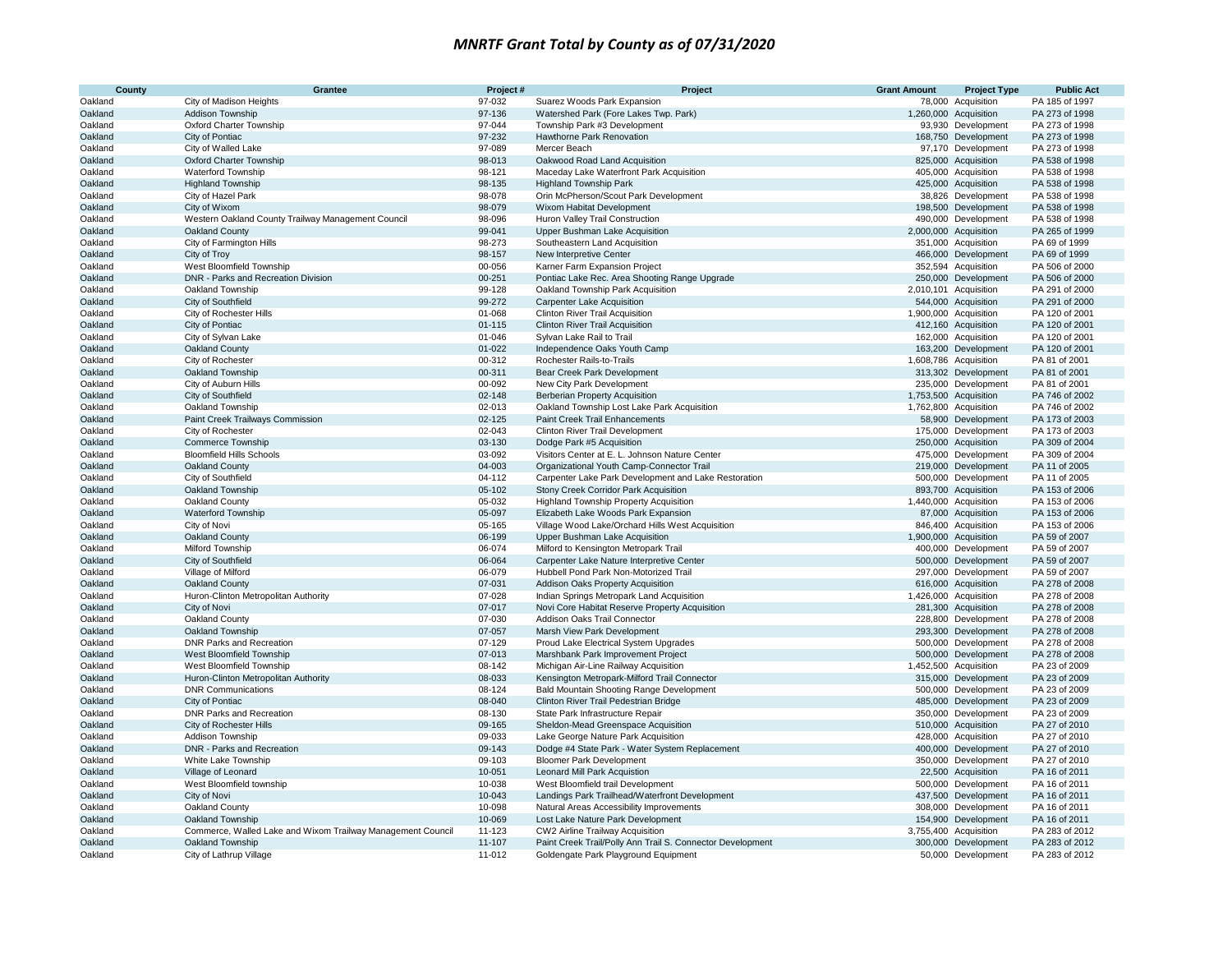| County               | Grantee                                                          | Project #          | Project                                                                             | <b>Grant Amount</b> | <b>Project Type</b>                      | <b>Public Act</b>                |
|----------------------|------------------------------------------------------------------|--------------------|-------------------------------------------------------------------------------------|---------------------|------------------------------------------|----------------------------------|
| Oakland              | Huron-Clinton Metropolitan Authority                             | 11-018             | Kensington Metropark Nature Center Pond Overlook                                    |                     | 94,000 Development                       | PA 283 of 2012                   |
| Oakland              | Springfield Charter Township                                     | 13-100             | Shiawassee Lake Property Acquisition                                                |                     | 99,900 Acquisition                       | PA 114 of 2014                   |
| Oakland              | City of Pontiac                                                  | 13-065             | <b>Clinton River Trail Acquisition-Pontiac</b>                                      |                     | 370,000 Acquisition                      | PA 114 of 2014                   |
| Oakland              | DNR - Wildlife Division                                          | 13-129             | Holly Recreation Area Land Initiative                                               |                     | 3,030,000 Acquisition                    | PA 114 of 2014                   |
| Oakland              | City of Clawson                                                  | 13-051             | <b>Grant Park Restroom</b>                                                          |                     | 50,000 Development                       | PA 114 of 2014                   |
| Oakland              | Oakland County                                                   | 13-033             | Independence Oaks County Park Universal Access Boat Launch                          |                     | 37,700 Development                       | PA 114 of 2014                   |
| Oakland              | City of Southfield                                               | 14-0288            | <b>Horsetail Woods Acquisition Project</b>                                          |                     | 99,800 Acquisition                       | PA 7 of 2015                     |
| Oakland              | City of Novi                                                     | 14-0235            | Novi Northwest Neighborhood Park                                                    |                     | 385,000 Acquisition                      | PA 7 of 2015                     |
| Oakland              | DNR - Parks and Recreation Division                              | 14-0191            | Oakland County Adventure Park Partnership                                           |                     | 2,900,000 Acquisition                    | PA 7 of 2015                     |
| Oakland              | <b>Highland Township</b>                                         | 14-0124            | Hickory Ridge Pines Park Expansion                                                  |                     | 127,800 Acquisition                      | PA 7 of 2015                     |
| Oakland              | City of Southfield                                               | 14-0275            | <b>Inglenook Park Renovation Project</b>                                            |                     | 280,000 Development                      | PA 7 of 2015                     |
| Oakland              | Oakland County                                                   | 14-0066            | Universally Accessible Fishing Pier at Groveland Oaks Park                          |                     | 36,300 Development                       | PA 7 of 2015                     |
| Oakland              | City of Ferndale                                                 | 15-0203            | Martin Road Park Improvements                                                       |                     | 75,000 Development                       | PA 61 of 2016                    |
| Oakland              | City of Ferndale                                                 | 15-0204            | Harding Park Improvements                                                           |                     | 75,000 Development                       | PA 61 of 2016                    |
| Oakland              | Orion Charter Township                                           | 15-0127            | Clarkston Road Regional Pathway Connection Project                                  |                     | 300,000 Development                      | PA 61 of 2016                    |
| Oakland              | Oakland Charter Township                                         | 16-0009            | Stony Creek Ravine Nature Park Expansion                                            |                     | 2,216,400 Acquisition                    | PA 93 of 2017                    |
| Oakland              | City of Novi                                                     | 16-0111            | <b>ITC Regional Trailhead Park</b>                                                  |                     | 402,500 Acquisition                      | PA 93 of 2017                    |
| Oakland              | Paint Creek Trailways Commission                                 | 16-0008            | Paint Creek Trail Bridge 33.7 Renovation                                            |                     | 300,000 Development                      | PA 93 of 2017                    |
| Oakland              | Orion Charter Township                                           | 16-0024            | Clarkston Road Regional Pathway Connection Project, Phase 1B                        |                     | 300,000 Development                      | PA 93 of 2017                    |
| Oakland              | City of Novi                                                     | 17-0162            | <b>ITC Trailhead Park Expansion</b>                                                 |                     | 367,500 Acquisition                      | PA 165 of 2018                   |
| Oakland              | City of Ferndale                                                 | 17-0198            | Wanda Park Improvements                                                             |                     | 41,000 Development                       | PA 165 of 2018                   |
| Oakland              | Orion Charter Township                                           | 17-0116            | Joslyn Road Regional Pathway Rehabilitation Project                                 |                     | 267,600 Development                      | PA 165 of 2018                   |
| Oakland              | City of Ferndale                                                 | 17-0197            | Geary Park Improvements                                                             |                     | 81,700 Development                       | PA 165 of 2018                   |
| Oakland              | White Lake Township                                              | 18-0110            | <b>Brendel Lake Campground Acquisition</b>                                          |                     | 1,372,400 Acquisition                    | PA 12 of 2019                    |
| Oakland              | Commerce Township                                                | 18-0136            | Scarlet's Playground at Dodge Park #5                                               |                     | 195,000 Development                      | PA 12 of 2019                    |
| Oakland              | Orion Charter Township                                           | 18-0055            | East Clarkston Road Pathway - M-24 to Paint Creek                                   |                     | 300,000 Development                      | PA 12 of 2019                    |
| Oakland              | Oakland Charter Township                                         | 18-0098            | Paint Creek Junction Park Northern Trailhead Development                            |                     | 228,400 Development                      | PA 12 of 2019                    |
| Oakland<br>Oakland   | City of Clarkston<br>Oakland Charter Township                    | 19-0105<br>19-0081 | Clarkston Depot Park Accessibility Improvements<br>Bear Creek Nature Park Restrooms |                     | 50,000 Development<br>50,000 Development | PA 145 of 2020<br>PA 145 of 2020 |
| Oakland              |                                                                  | 19-0192            |                                                                                     |                     |                                          | PA 145 of 2020                   |
| Oakland              | Village of Ortonville                                            | 19-0074            | Sherman Memorial Village Park Concession Renovation<br>Marsh View Park Restrooms    |                     | 25,900 Development                       | PA 145 of 2020                   |
| Oakland              | Oakland Charter Township<br>Huron-Clinton Metropolitan Authority | 19-0049            | Kensington Metropark - West Boat Launch Area Development                            | 154,000             | 50,000 Development<br>Development        | PA 145 of 2020                   |
| <b>Oakland Total</b> |                                                                  |                    |                                                                                     | 90,557,317          |                                          |                                  |
| Oceana               | City of Hart                                                     | 86-314             | Oceana Recreation Trail (Hart-Montaque Trail SP)                                    |                     | 506,830 Development                      | PA 108 of 1987                   |
| Oceana               | Village of Rothbury                                              | 91-067             | Picnic Shelter/Bathrooms                                                            |                     | 27,000 Development                       | PA 85 of 1992                    |
| Oceana               | Village of Shelby                                                | 92-035             | Rail Trail Enhancements                                                             |                     | 32,700 Development                       | PA 75 of 1993                    |
| Oceana               | Newfield Township                                                | 95-259             | Oxbow-Scout Camp                                                                    |                     | 120,000 Development                      | PA 353 of 1996                   |
| Oceana               | Oceana County                                                    | 00-082             | Gales Pond Boardwalk Extension                                                      |                     | 17,282 Development                       | PA 506 of 2000                   |
| Oceana               | Oceana County                                                    | 03-034             | <b>Crystal Valley Park</b>                                                          | 99,900              | Development                              | PA 309 of 2004                   |
| Oceana               | Golden Township                                                  | 10-095             | Gold 'N Silver Park Acquisition                                                     |                     | 400,600 Acquisition                      | PA 16 of 2011                    |
| Oceana               | Oceana County                                                    | 10-026             | Mill Pond Park Development                                                          |                     | 54,000 Development                       | PA 16 of 2011                    |
| Oceana               | Pentwater Township                                               | 12-048             | Long Bridge Road Fishing Deck                                                       |                     | 287,400 Development                      | PA 9 of 2013                     |
| Oceana               | Village of Pentwater                                             | 12-017             | Municipal Boat Launch Park Improvements                                             |                     | 45,000 Development                       | PA 9 of 2013                     |
| Oceana               | DNR - Parks and Recreation Division                              | 13-137             | Hart-Montague Trail State Park Reconstruction                                       |                     | 300.000 Development                      | PA 114 of 2014                   |
| Oceana               | Oceana County                                                    | 13-026             | Hart-Montague Trail State Park Reconstruction of Segment B                          |                     | 300,000 Development                      | PA 114 of 2014                   |
| Oceana               | Golden Township                                                  | 18-0063            | Golden Township Park Addition                                                       |                     | 67,500 Acquisition                       | PA 12 of 2019                    |
| Oceana Total         |                                                                  |                    |                                                                                     | 2,258,212           |                                          |                                  |
| Ogemaw               | City of Rose City                                                | 88-135             | <b>Houghton Creek Park</b>                                                          |                     | 33,000 Development                       | PA 154 of 1989                   |
| Ogemaw               | Ogemaw County                                                    | 92-320             | Ogemaw Hills Recreation Complex                                                     |                     | 68,000 Acquisition                       | PA 75 of 1993                    |
| Ogemaw               | City of West Branch                                              | 94-185             | <b>Irons Park Rivertrail</b>                                                        |                     | 40,000 Development                       | PA 152 of 1995                   |
| Ogemaw               | City of West Branch                                              | 97-069             | <b>Rivertrail Construction</b>                                                      |                     | 107,800 Development                      | PA 185 of 1997                   |
| Ogemaw               | DNR - Parks and Recreation Division                              | 02-197             | Rifle River Recreation Area                                                         |                     | 300,000 Development                      | PA 173 of 2003                   |
| Ogemaw               | <b>Richland Township</b>                                         | 04-040             | Hardwood Lake Campground Improvements                                               |                     | 32,600 Development                       | PA 11 of 2005                    |
| Ogemaw               | Mills Township                                                   | 07-051             | Skidway Lake Boardwalk Development                                                  |                     | 251.000 Development                      | PA 278 of 2008                   |
| Ogemaw               | City of West Branch                                              | 10-089             | North River Trail Development                                                       |                     | 171,600 Development                      | PA 16 of 2011                    |
| Ogemaw               | Mills Township                                                   | 12-033             | Elbow Lake Park Improvements                                                        | 270,000             | Development                              | PA 9 of 2013                     |
| <b>Ogemaw Total</b>  |                                                                  |                    |                                                                                     | 1,274,000           |                                          |                                  |
| Ontonagon            | DNR - Parks and Recreation Division                              | 90-808             | <b>Agate Falls</b>                                                                  |                     | 100,000 Acquisition                      | PA 32 of 1991                    |
| Ontonagon            | Village of Ontonagon                                             | 91-236             | <b>Island Shoreline Improvement</b>                                                 |                     | 75,000 Development                       | PA 85 of 1992                    |
| Ontonagon            | DNR - Parks and Recreation Division                              | 99-301             | Bond Falls State Park-Initial Development                                           |                     | 290,000 Development                      | PA 265 of 1999                   |
| Ontonagon            | Village of Ontonagon                                             | 06-032             | Ontonagon Marina Acquisition                                                        |                     | 87,000 Acquisition                       | PA 59 of 2007                    |
| Ontonagon            | Ontonagon Township                                               | 06-075             | Ontonagon Township Park Improvements                                                |                     | 232,800 Development                      | PA 59 of 2007                    |
| Ontonagon            | Interior Township                                                | 11-001             | Abbot Fox Community Park Handicap Accessibility                                     |                     | 43,500 Development                       | PA 283 of 2012                   |
| Ontonagon            | Ontonagon County                                                 | 14-0078            | Improvements to Ontonagon County Park                                               |                     | 210,400 Development                      | PA 7 of 2015                     |
| Ontonagon            | Village of Ontonagon                                             | 14-0274            | Rose Island Paddle Craft Landing                                                    |                     | 46,300 Development                       | PA 7 of 2015                     |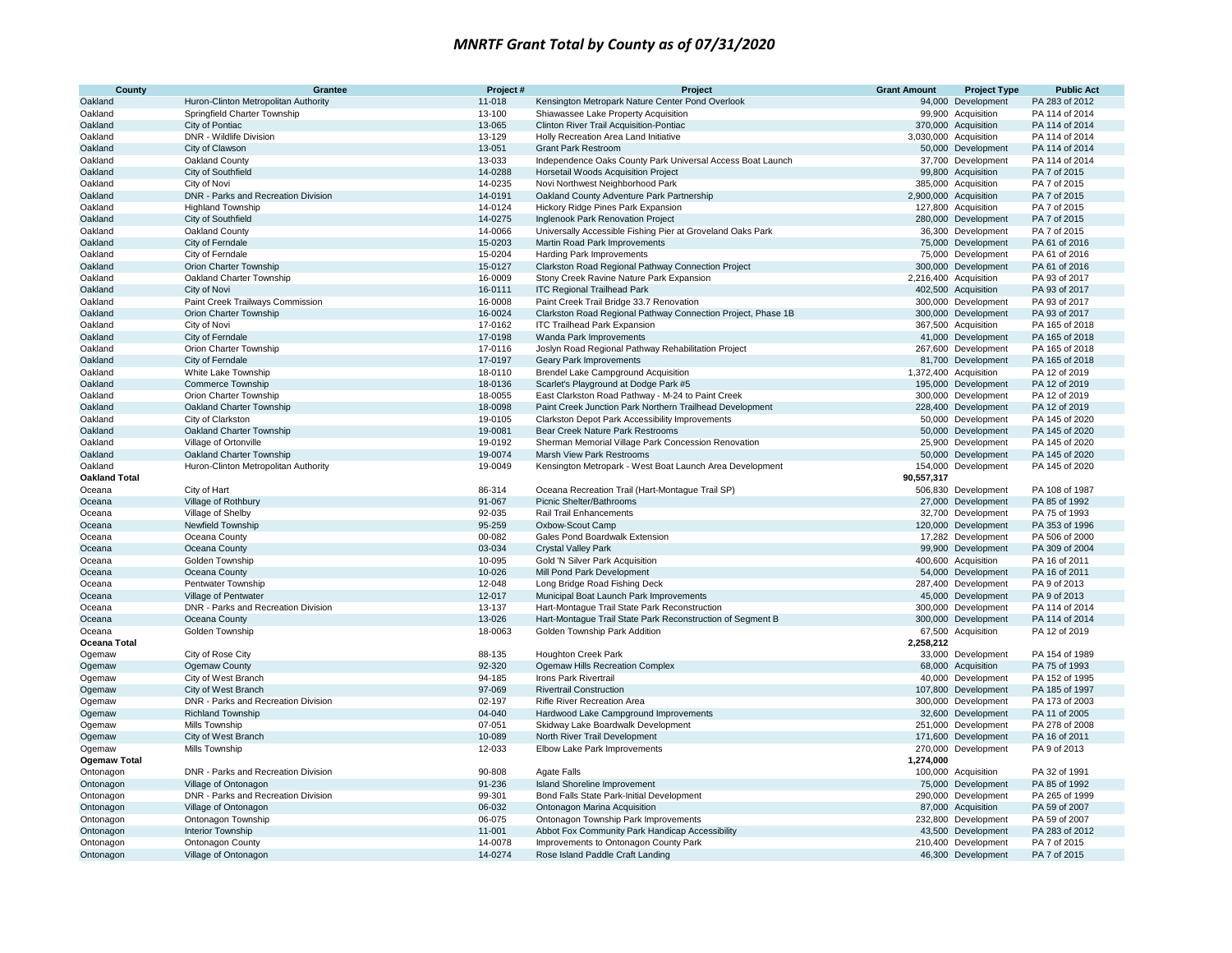| <b>County</b>          | Grantee                                  | Project#   | Project                                                  | <b>Grant Amount</b> | <b>Project Type</b>   | <b>Public Act</b>                |
|------------------------|------------------------------------------|------------|----------------------------------------------------------|---------------------|-----------------------|----------------------------------|
| Ontonagon              | <b>Ontonagon County</b>                  | 16-0112    | NCT/IBT Trail Improvement to O Kun de Kun Falls          |                     | 90,200 Development    | PA 93 of 2017                    |
| Ontonagon              | DNR - Parks and Recreation Division      | 16-0060    | Iron Belle Trail - Bridge Development                    |                     | 300,000 Development   | PA 93 of 2017                    |
| Ontonagon              | DNR - Parks and Recreation Division      | 17-0203    | Weyerhaeuser Multi-use Trail Easement                    |                     | 206,800 Acquisition   | PA 165 of 2018                   |
| Ontonagon              | DNR - Parks and Recreation Division      | 17-0204    | <b>GMO Multi-use Trail Easement</b>                      |                     | 49,200 Acquisition    | PA 165 of 2018                   |
| Ontonagon              | DNR - Finance and Operations Division    | 19-0184    | West UP Shooting Facility - Porcupine Mountains          |                     | 300,000 Development   | PA 145 of 2020                   |
| <b>Ontonagon Total</b> |                                          |            |                                                          | 2,031,200           |                       |                                  |
| Osceola                | DNR - Forest Management Division         | 94-300     | Clare-Baldwin Trail                                      |                     | 118,000 Development   | PA 152 of 1995                   |
| Osceola                | City of Reed City                        | 98-109     | Rambadt Park Restrooms and Linear Park Improvement       |                     | 225,000 Development   | PA 538 of 1998                   |
| Osceola                | Village of Hersey                        | $01 - 128$ | Hersey Multi-use Park                                    |                     | 163,800 Development   | PA 120 of 2001                   |
| Osceola                | DNR - Forest Management Division         | 00-242     | Hersey-Evart Trail Surfacing                             |                     | 350,000 Development   | PA 81 of 2001                    |
| Osceola                | City of Evart                            | 02-028     | <b>Riverside Park Acquisition</b>                        |                     | 288,400 Acquisition   | PA 746 of 2002                   |
| Osceola                | City of Reed City                        | 02-063     | <b>Recreation Park Improvements</b>                      |                     | 256,800 Development   | PA 173 of 2003                   |
| Osceola                | City of Evart                            | 06-015     | <b>Riverside Park Improvements</b>                       |                     | 100,000 Development   | PA 59 of 2007                    |
| Osceola                | Village of Marion                        | 07-102     | Veterans Memorial Park Improvements                      |                     | 105,000 Development   | PA 278 of 2008                   |
| Osceola                | Osceola County                           | 12-002     | Rose Lake Park Restroom/Campsite Improvements            |                     | 37,600 Development    | PA 9 of 2013                     |
| Osceola                | Village of Tustin                        | 14-0177    | Little Creek Park Gazebo Project                         |                     | 28,300 Development    | PA 7 of 2015                     |
| Osceola Total          |                                          |            |                                                          | 1,672,900           |                       |                                  |
| Oscoda                 | Clinton Township                         | 13-050     | Clinton Township Nature Preserve/Campground Acquisition  |                     | 134,800 Acquisition   | PA 114 of 2014                   |
| <b>Oscoda Total</b>    |                                          |            |                                                          | 134,800             |                       |                                  |
| Otsego                 | DNR - Forest Management Division         | 107        | Pigeon River Country State Forest                        |                     | 385,000 Acquisition   | PA 362 of 1978                   |
| Otsego                 | DNR - Forest Management Division         | 520        | <b>Green Timbers</b>                                     |                     | 2,500,000 Acquisition | PA 223 of 1982                   |
| Otsego                 | DNR - Forest Management Division         | 473        | Pigeon River TNC                                         |                     | 50,000 Acquisition    | PA 223 of 1982                   |
|                        | DNR - Forest Management Division         | 86-299     | <b>Henry Axford Property</b>                             |                     | 80,000 Acquisition    | PA 108 of 1987                   |
| Otsego                 |                                          | 86-078     |                                                          |                     | 1,000,000 Acquisition |                                  |
| Otsego                 | DNR - Forest Management Division         |            | Blue Water Property-Ph.                                  |                     |                       | PA 108 of 1987<br>PA 108 of 1987 |
| Otsego                 | Otsego County                            | 86-115     | Fairgrounds Expansion                                    |                     | 30,000 Acquisition    |                                  |
| Otsego                 | City of Gaylord                          | 90-147     | Aspen Park Expansion                                     |                     | 217,100 Acquisition   | PA 32 of 1991                    |
| Otsego                 | DNR - Forest Management Division         | 93-822     | <b>Blue Water Property</b>                               |                     | 2,000,000 Acquisition | PA 304 of 1994                   |
| Otsego                 | DNR - Forest Management Division         | 94-295     | Pigeon River Headwaters                                  |                     | 300,000 Acquisition   | PA 152 of 1995                   |
| Otsego                 | DNR - Forest Management Division         | $01 - 200$ | <b>Storey Lake Property</b>                              |                     | 7,900,000 Acquisition | PA 120 of 2001                   |
| Otsego                 | City of Gaylord                          | 02-083     | Elk View Acquisition                                     |                     | 112,000 Acquisition   | PA 746 of 2002                   |
| Otsego                 | City of Gaylord                          | 03-065     | Freel/Doumas Park Renovation                             |                     | 318,000 Development   | PA 309 of 2004                   |
| Otsego                 | <b>DNRE</b> - Forest Management Division | 10-124     | Pigeon River Country-Upper Black River Acq               |                     | 2,200,000 Acquisition | PA 16 of 2011                    |
| Otsego                 | <b>DNRE</b> - Forest Management Division | 10-119     | Pigeon River Country Visitor Center Renovation           |                     | 50,000 Development    | PA 16 of 2011                    |
| Otsego                 | DNR - Forest Resources Division          | 13-123     | Pigeon River Property                                    |                     | 500,000 Acquisition   | PA 114 of 2014                   |
| Otsego                 | <b>DNR - Forest Resources Division</b>   | 14-0259    | PRC - Upper Black River Property                         |                     | 150,000 Acquisition   | PA 7 of 2015                     |
| Otsego                 | Corwith Township                         | 16-0138    | Vanderbilt Gateway Trailhead Park Development            |                     | 300,000 Development   | PA 93 of 2017                    |
| Otsego                 | Otsego County                            | 16-0016    | Otsego County Sportsplex Tennis Courts                   |                     | 175,700 Development   | PA 93 of 2017                    |
| Otsego                 | Otsego County                            | 16-0067    | Iron Belle Trail Otsego County South Development         |                     | 300,000 Development   | PA 93 of 2017                    |
| Otsego                 | DNR - Parks and Recreation Division      | 16-0146    | Iron Belle Trail - Gaylord Gateway                       |                     | 300,000 Development   | PA 93 of 2017                    |
| Otsego                 | <b>DNR - Forest Resources Division</b>   | 17-0175    | <b>Storey Lake Acquisition</b>                           |                     | 912,500 Acquisition   | PA 165 of 2018                   |
| Otsego                 | DNR - Parks and Recreation Division      | 17-0108    | Iron Belle Trail - Gaylord Gateway Trailhead Development |                     | 300,000 Development   | PA 165 of 2018                   |
| Otsego                 | Otsego Lake Township                     | 19-0128    | Waters Iron Belle Trailhead                              |                     | 215,700 Development   | PA 145 of 2020                   |
| Otsego                 | DNR - Michigan Historical Center         | 19-0072    | Pigeon River Discovery Center                            |                     | 254,900 Development   | PA 145 of 2020                   |
| <b>Otsego Total</b>    |                                          |            |                                                          | 20,550,900          |                       |                                  |
| Ottawa                 | <b>Holland Township</b>                  | 306        | Dunton Park                                              |                     | 65,000 Acquisition    | PA 19 of 1980                    |
| Ottawa                 | City of Grand Haven                      | 717        | North Shore Dune                                         |                     | 300,000 Acquisition   | PA 429 of 1984                   |
| Ottawa                 | Georgetown Township                      | 710        | <b>Grand River Park</b>                                  |                     | 140,000 Acquisition   | PA 429 of 1984                   |
| Ottawa                 | <b>Holland Township</b>                  | 708        | Howard B. Dunton Park                                    |                     | 115,000 Acquisition   | PA 429 of 1984                   |
| Ottawa                 | DNR - Parks and Recreation Division      | 996        | Lake Macatawa Public Access                              |                     | 185,000 Acquisition   | PA 197 of 1986                   |
| Ottawa                 | DNR - Parks and Recreation Division      | 86-321     | Bass River Recreation Area-Ph I                          |                     | 700,000 Acquisition   | PA 108 of 1987                   |
| Ottawa                 | Allendale Charter Township               | 86-094     | Allendale Township Recreation Area                       |                     | 26,200 Acquisition    | PA 108 of 1987                   |
| Ottawa                 | <b>Tallmadge Township</b>                | 86-327     | Tallmadge Township Park                                  |                     | 36,000 Acquisition    | PA 108 of 1987                   |
| Ottawa                 | Robinson Township                        | 86-323     | Robinson Township Central Park                           |                     | 49,000 Acquisition    | PA 108 of 1987                   |
| Ottawa                 | DNR - Parks and Recreation Division      | 87-321     | Bass River Recreation Area - Phase 2                     |                     | 900,000 Acquisition   | PA 304 of 1988                   |
| Ottawa                 | <b>Holland Township</b>                  | 87-217     | Dunton Park Expansion                                    |                     | 243,000 Acquisition   | PA 304 of 1988                   |
| Ottawa                 | Georgetown Township                      | 87-229     | <b>Grand River Park</b>                                  |                     | 120,000 Development   | PA 304 of 1988                   |
| Ottawa                 | Village of Spring Lake                   | 88-112     | Spring Lake Bikeway                                      |                     | 128,000 Development   | PA 154 of 1989                   |
| Ottawa                 | DNR - Parks and Recreation Division      | 89-233     | Rosy Mound Ph I Acquisition                              |                     | 1,500,000 Acquisition | PA 186 of 1990                   |
| Ottawa                 | City of Hudsonville                      | 89-226     | New Holland Nature Park                                  |                     | 90,000 Acquisition    | PA 186 of 1990                   |
| Ottawa                 | Ottawa County                            | 89-232     | Pigeon Creek Expansion                                   |                     | 107,300 Acquisition   | PA 186 of 1990                   |
| Ottawa                 | Park Township                            | 89-241     | South Side Boat Launch                                   |                     | 217,500 Acquisition   | PA 186 of 1990                   |
| Ottawa                 | Park Township                            | 89-245     | <b>Winstrom Park</b>                                     |                     | 142,500 Development   | PA 186 of 1990                   |
| Ottawa                 | DNR - Parks and Recreation Division      |            | 89-233 90-02! Rosy Mound Acquisition - Phase II          |                     | 1,500,000 Acquisition | PA 32 of 1991                    |
| Ottawa                 | Ottawa County                            | 90-028     | Grose Park Expansion                                     |                     | 45,000 Acquisition    | PA 32 of 1991                    |
| Ottawa                 | Grand Haven Township                     | 90-254     | Pottawattomie Park Project                               |                     | 300,000 Development   | PA 32 of 1991                    |
|                        |                                          |            |                                                          |                     |                       |                                  |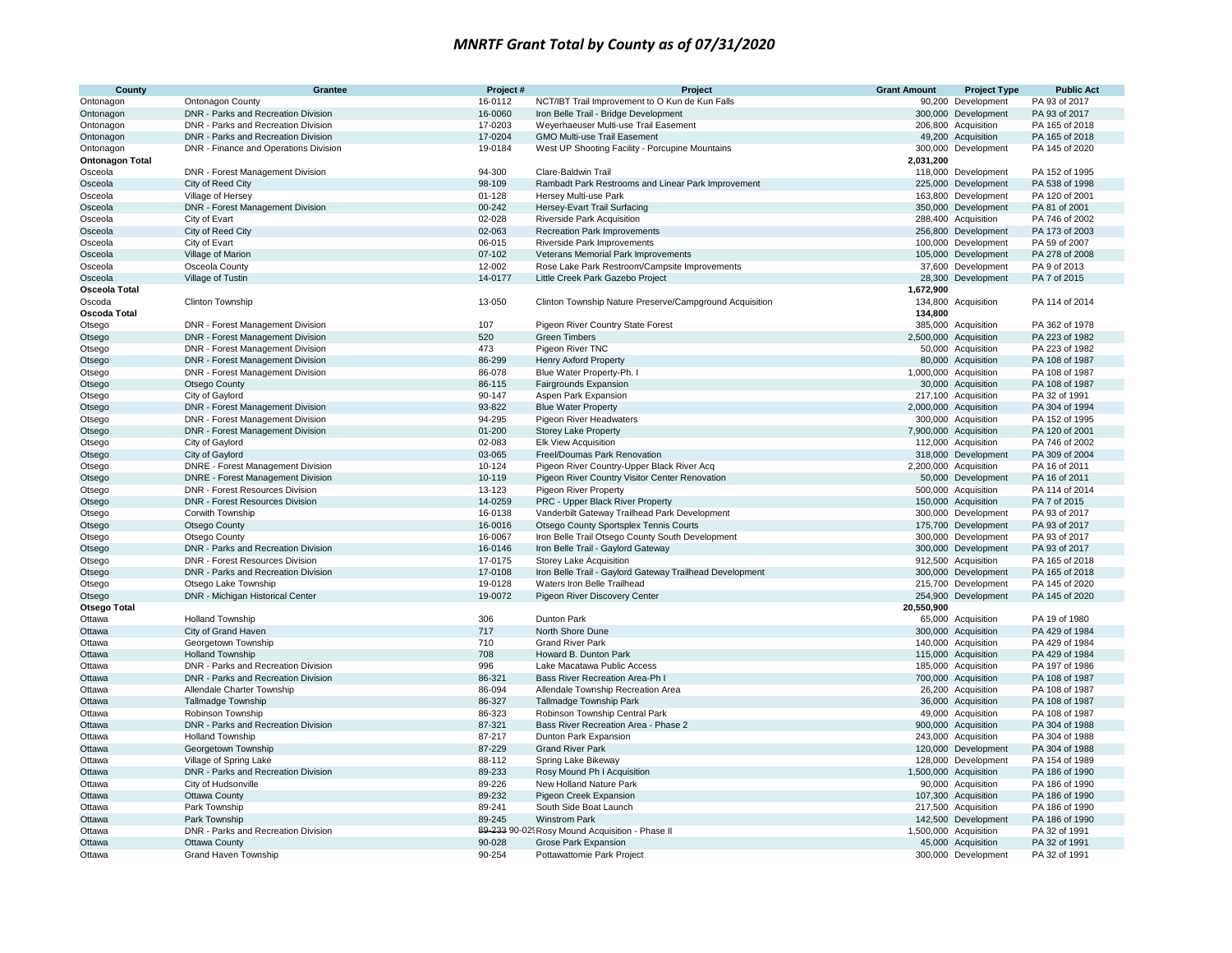| County | <b>Grantee</b>                      | Project#   | Project                                                      | <b>Grant Amount</b> | <b>Project Type</b>   | <b>Public Act</b> |
|--------|-------------------------------------|------------|--------------------------------------------------------------|---------------------|-----------------------|-------------------|
| Ottawa | <b>Ottawa County</b>                | 91-051     | Riverside Park Expansion                                     | 114,000             | Acquisition           | PA 85 of 1992     |
| Ottawa | <b>Holland Township</b>             | 91-339     | H. B. Dunton Park Improvements                               |                     | 225,000 Development   | PA 85 of 1992     |
| Ottawa | <b>Holland Township</b>             | 92-294     | H. B. Dunton Park Acquisition                                |                     | 937,500 Acquisition   | PA 75 of 1993     |
| Ottawa | City of Holland                     | 93-389     | Paw Paw Reserve Acquisition                                  |                     | 60,000 Acquisition    | PA 304 of 1994    |
| Ottawa | <b>Ottawa County</b>                | 93-106     | Pigeon Creek-Phase I                                         |                     | 315,000 Development   | PA 304 of 1994    |
| Ottawa | City of Holland                     | 94-282     | Van Raalte Farm Improvements                                 |                     | 277,500 Development   | PA 152 of 1995    |
| Ottawa | Grand Haven Township                | 94-258     | Pottawattomie Park                                           |                     | 100,000 Development   | PA 152 of 1995    |
| Ottawa | <b>Holland Township</b>             | 95-137     | <b>Helder Park Expansion</b>                                 |                     | 243,800 Acquisition   | PA 353 of 1996    |
| Ottawa | <b>Ottawa County</b>                | 95-208     | North Beach Improvements                                     |                     | 150,000 Development   | PA 353 of 1996    |
| Ottawa | Ottawa County                       | 96-238     | Camp Blodgett Acquisition                                    |                     | 1,400,000 Acquisition | PA 480 of 1996    |
| Ottawa | DNR - Parks and Recreation Division | 96-821     | Bass River State Recreation Area Addition                    |                     | 800,000 Acquisition   | PA 480 of 1996    |
| Ottawa | City of Holland                     | 96-113     | Paw Paw Reserve Development                                  |                     | 210,000 Development   | PA 480 of 1996    |
| Ottawa | <b>Grand Haven Township</b>         | 97-112     | 144th Avenue Land Acquisition                                |                     | 123,500 Acquisition   | PA 185 of 1997    |
| Ottawa | Ottawa County                       | 97-242     | Pigeon River Greenway Acquisition                            |                     | 397,500 Acquisition   | PA 273 of 1998    |
| Ottawa | Village of Spring Lake              | 97-267     | Montcalm                                                     |                     | 64,360 Development    | PA 273 of 1998    |
| Ottawa | <b>Holland Township</b>             | 97-132     | Howard B. Dunton Park Expansion                              |                     | 446,530 Development   | PA 273 of 1998    |
| Ottawa | <b>Ottawa County</b>                | 99-235     | Crockery Creek Site Acquisition                              |                     | 805,000 Acquisition   | PA 265 of 1999    |
| Ottawa | Grand Haven Township                | 99-048     | 144th Avenue Boat Launch                                     |                     | 275,000 Development   | PA 265 of 1999    |
| Ottawa | <b>Ottawa County</b>                | 98-285     | Pigeon River Greenway II                                     |                     | 390,000 Acquisition   | PA 69 of 1999     |
| Ottawa | Ottawa County                       | 98-052     | Grose Park Improvements                                      |                     | 410,000 Development   | PA 69 of 1999     |
| Ottawa | Ottawa County                       | 00-150     | <b>Grand River Ravines Acquisition</b>                       |                     | 910,000 Acquisition   | PA 506 of 2000    |
| Ottawa | Park Township                       | 00-113     | Pine Creek Trail Development                                 |                     | 335,775 Development   | PA 506 of 2000    |
| Ottawa | DNR - Wildlife Division             | $01 - 222$ | Bass River Recreation Area Acq - Bakale Property             |                     | 3,215,000 Acquisition | PA 120 of 2001    |
| Ottawa | Ottawa County                       | 01-159     | Pigeon River Greenway Improvements                           |                     | 471,000 Development   | PA 120 of 2001    |
| Ottawa | Ottawa County                       | $01 - 158$ | Rosy Mound Improvements                                      |                     | 500,000 Development   | PA 120 of 2001    |
| Ottawa | Village of Spring Lake              | 00-136     | Lakeside Beach Acquisition                                   |                     | 122,550 Acquisition   | PA 81 of 2001     |
| Ottawa | City of Holland                     | 00-172     | Kollen Park Renovation                                       |                     | 500,000 Development   | PA 81 of 2001     |
| Ottawa | Ottawa County                       | 03-146     | Connor Bayou Acquisition                                     |                     | 823,000 Acquisition   | PA 309 of 2004    |
| Ottawa | Zeeland Township                    | 03-070     | Drenthe Grove Park Expansion                                 |                     | 80,400 Acquisition    | PA 309 of 2004    |
| Ottawa | Ottawa County                       | 04-108     | North Ottawa Dune Acquisition Project                        |                     | 3,900,000 Acquisition | PA 11 of 2005     |
| Ottawa | City of Holland                     | 04-171     | Heinz Waterfront Walkway                                     |                     | 500,000 Development   | PA 11 of 2005     |
| Ottawa | Ottawa County                       | 06-208     | <b>Bur Oak Land Acquisition</b>                              |                     | 773,000 Acquisition   | PA 59 of 2007     |
| Ottawa | Ottawa County                       | 06-067     | Mount Pisgah Dune Protection Project                         |                     | 280,000 Development   | PA 59 of 2007     |
| Ottawa | Ottawa County                       | 07-090     | <b>Olive Shores Acquisition</b>                              |                     | 2,000,000 Acquisition | PA 278 of 2008    |
| Ottawa | Allendale Charter Township          | 07-041     | Allendale Community Park Addition                            |                     | 88,200 Acquisition    | PA 278 of 2008    |
| Ottawa | City of Grand Haven                 | 08-076     | East Grand River Park Improvements                           |                     | 300,000 Development   | PA 23 of 2009     |
| Ottawa | City of Grand Haven                 | 09-099     | City Beach Improvements                                      |                     | 115,200 Development   | PA 27 of 2010     |
| Ottawa | Spring Lake Township                | 09-112     | North Bank Trail Development                                 |                     | 231,500 Development   | PA 27 of 2010     |
| Ottawa | Village of Spring Lake              | 09-015     | Grand River Greenway Non-Motorized Trail                     |                     | 465,000 Development   | PA 27 of 2010     |
| Ottawa | DNR - Parks and Recreation          | 09-145     | Holland State Park - Campground Restroom                     |                     | 450,000 Development   | PA 27 of 2010     |
| Ottawa | <b>Holland Township</b>             | 09-090     | <b>Helder Park Improvements</b>                              |                     | 275,000 Development   | PA 27 of 2010     |
| Ottawa | City of Grand Haven                 | 10-003     | Eagle Ottawa Riverfront Acquisition                          |                     | 181,000 Acquisition   | PA 16 of 2011     |
| Ottawa | Spring Lake Township                | 10-165     | Glafcke Family Public Preserve                               |                     | 61,200 Acquisition    | PA 16 of 2011     |
| Ottawa | Village of Spring Lake              | 10-154     | Grand River Greenwaynon-Motorized Trail                      |                     | 330,000 Acquisition   | PA 16 of 2011     |
| Ottawa | Georgetown Township                 | 10-054     | Maplewood Park Improvements                                  |                     | 333,300 Development   | PA 16 of 2011     |
| Ottawa | Ottawa County                       | 10-101     | Olive Shores Park Improvement                                |                     | 365,000 Development   | PA 16 of 2011     |
| Ottawa | Spring Lake Township                | 11-048     | Pellegrom Property Acquisition                               |                     | 30,000 Acquisition    | PA 283 of 2012    |
| Ottawa | Ottawa County                       | 11-106     | Ottawa Beach Waterfront Walkway Development                  |                     | 300,000 Development   | PA 283 of 2012    |
| Ottawa | <b>Ottawa County</b>                | 12-078     | Grand River Open Space Expansion Acquisition                 |                     | 130,000 Acquisition   | PA 9 of 2013      |
| Ottawa | City of Hudsonville                 | 12-031     | Village Green Property Acquisition                           |                     | 238,900 Acquisition   | PA 9 of 2013      |
| Ottawa | <b>Crockery Township</b>            | 12-092     | North Bank Trail Acquisition                                 |                     | 120,000 Acquisition   | PA 9 of 2013      |
| Ottawa | Village of Spring Lake              | 12-041     | Mill Point Park Expansion                                    |                     | 93,000 Acquisition    | PA 9 of 2013      |
| Ottawa | Spring Lake Township                | 12-064     | Rycenga Park Picnic Shelter/Universal Design Impr.           |                     | 46,500 Development    | PA 9 of 2013      |
| Ottawa | Ottawa County                       | 12-080     | Grand River Accessible Kayak Launches                        |                     | 47,500 Development    | PA 9 of 2013      |
| Ottawa | Spring Lake Township                | 13-104     | <b>Hines Property Acquisition</b>                            |                     | 94,900 Acquisition    | PA 114 of 2014    |
| Ottawa | Zeeland Charter Township            | 13-041     | Drenthe Grove Park Improvements                              |                     | 50,000 Development    | PA 114 of 2014    |
| Ottawa | <b>Holland Charter Township</b>     | 13-040     | Hawthorn Pond Natural Area Improvements                      |                     | 50,000 Development    | PA 114 of 2014    |
| Ottawa | Grand Haven Charter Township        | 14-0117    | Hofma Park and Preserve Land Acquisition Project             |                     | 276,500 Acquisition   | PA 7 of 2015      |
| Ottawa | City of Holland                     | 14-0092    | Windmill Island Gardens Bridge & Regional Trail Connections  |                     | 300,000 Development   | PA 7 of 2015      |
| Ottawa | <b>Holland Charter Township</b>     | 14-0121    | Quincy Picnic Shelter Improvements                           |                     | 50,000 Development    | PA 7 of 2015      |
| Ottawa | <b>Holland Charter Township</b>     | 15-0044    | Dunton Park Shoreline Renovation & Barrier Free Kayak Launch |                     | 300,000 Development   | PA 61 of 2016     |
| Ottawa | City of Zeeland                     | 15-0065    | Zeeland Splash Park Expansion                                |                     | 50,000 Development    | PA 61 of 2016     |
| Ottawa | <b>Crockery Township</b>            | 15-0096    | Phase 2a. Extension of North Bank Trail                      |                     | 45,000 Development    | PA 61 of 2016     |
| Ottawa | Ottawa County                       | 16-0128    | Bend Area Expansion                                          |                     | 729,000 Acquisition   | PA 93 of 2017     |
| Ottawa | Port Sheldon Township               | 16-0216    | <b>Windsnest Park</b>                                        |                     | 300,000 Development   | PA 93 of 2017     |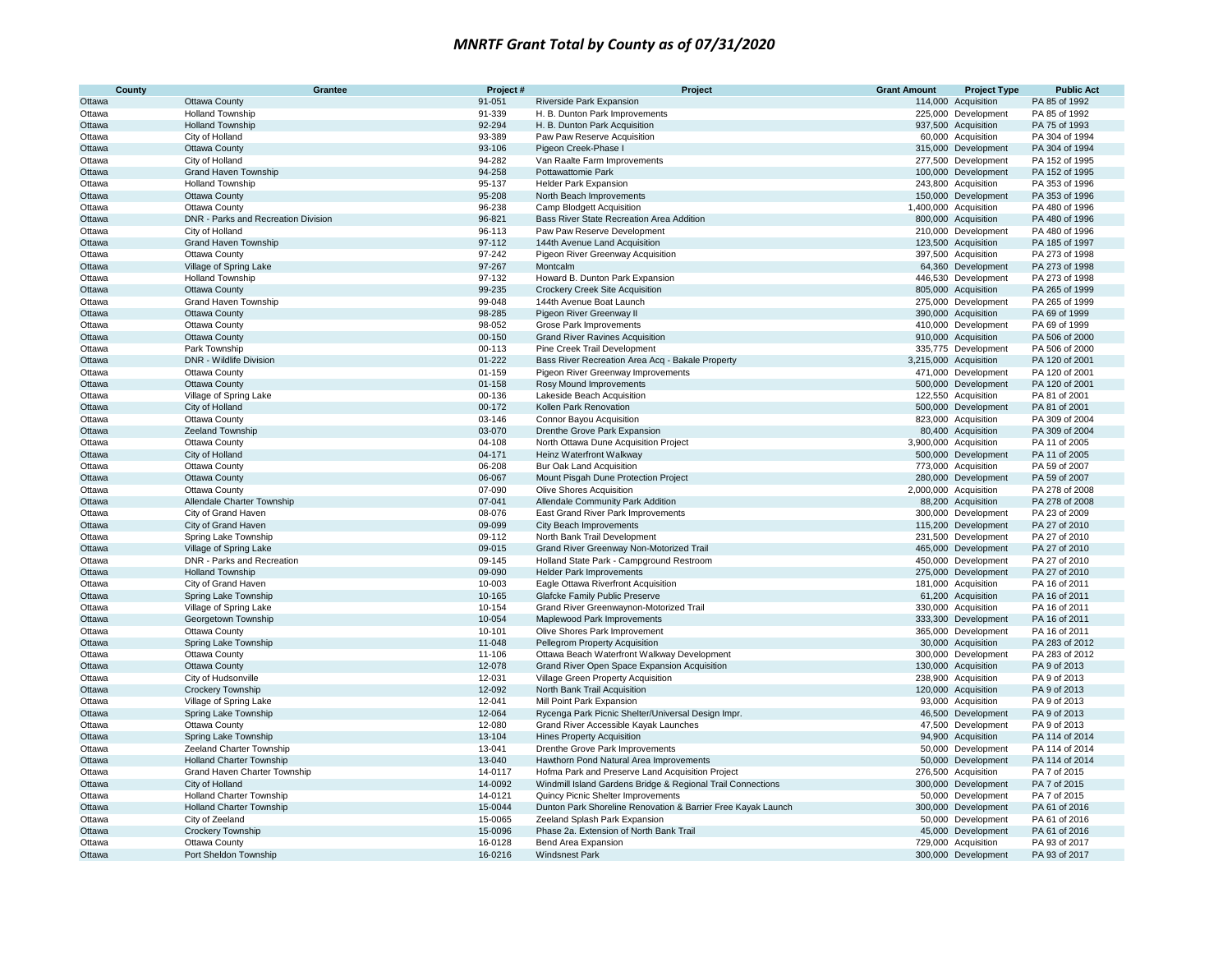| County                       | Grantee                                                      | Project#         | Project                                                                | <b>Grant Amount</b> | <b>Project Type</b>                        | <b>Public Act</b>               |
|------------------------------|--------------------------------------------------------------|------------------|------------------------------------------------------------------------|---------------------|--------------------------------------------|---------------------------------|
| Ottawa                       | City of Holland                                              | 16-0075          | DeGraaf Nature Center Park Entrance Improvements                       |                     | 165,000 Development                        | PA 93 of 2017                   |
| Ottawa                       | City of Grand Haven                                          | 16-0043          | Mulligans Hollow Parking Improvements                                  |                     | 280,000 Development                        | PA 93 of 2017                   |
| Ottawa                       | Ottawa County                                                | 16-0129          | Spoonville Trail North Segment to the Village of Nunica                |                     | 200,000 Development                        | PA 93 of 2017                   |
| Ottawa                       | City of Grand Haven                                          | 16-0042          | Waterfront Stadium Park Renovation                                     |                     | 280,000 Development                        | PA 93 of 2017                   |
| Ottawa                       | DNR - Parks and Recreation Division                          | 16-0091          | Grand Haven - River Channel Restroom Replacement                       |                     | 300,000 Development                        | PA 93 of 2017                   |
| Ottawa                       | Park Township                                                | 16-0100          | Keppel Forest Trail and Access Improvements                            |                     | 148,400 Development                        | PA 93 of 2017                   |
| Ottawa                       | Ottawa County                                                | 09-075           | <b>Grand River Ravines Acquisition</b>                                 |                     | 720,000 Acquisition                        | PA 27 of 2010                   |
| Ottawa                       | Village of Spring Lake                                       | 09-064           | <b>Grand River Greenway Trail Acquisition</b>                          |                     | 88,700 Acquisition                         | PA 27 of 2010                   |
| Ottawa                       | Ottawa County                                                | 17-0073          | <b>Stearns Creek Acquisition</b>                                       |                     | 528,000 Acquisition                        | PA 165 of 2018                  |
| Ottawa                       | Ottawa County                                                | 17-0250          | <b>Ottawa Sands Acquisition</b>                                        |                     | 4,200,000 Acquisition                      | PA 165 of 2018                  |
| Ottawa                       | City of Grand Haven                                          | 17-0062          | Sluka Field Restroom/Concession Building Renovation                    |                     | 300,000 Development                        | PA 165 of 2018                  |
| Ottawa                       | <b>Ottawa County</b>                                         | 17-0076          | Historic Ottawa Beach Waterfront Improvements                          |                     | 291,000 Development                        | PA 165 of 2018                  |
| Ottawa                       | Crockery Township                                            | 17-0048          | North Bank Trail - Phase 2c Development                                |                     | 300,000 Development                        | PA 165 of 2018                  |
| Ottawa                       | Park Township - Ottawa                                       | 18-0223          | South Shore Lake Macatawa Land Acquisition                             |                     | 675,000 Acquisition                        | PA 12 of 2019                   |
| Ottawa                       | Ottawa County                                                | 18-0161          | Ottawa Sand - Phase 2                                                  |                     | 3,817,200 Acquisition                      | PA 12 of 2019                   |
| Ottawa                       | Ottawa County                                                | 19-0117          | Idema Explorers Trail - Jenison Mill Segment                           |                     | 300,000 Development                        | PA 145 of 2020                  |
| <b>Ottawa Total</b>          |                                                              |                  |                                                                        | 48,104,915          |                                            |                                 |
| Presque Isle                 | DNR - Wildlife Division                                      |                  | Ocqueoc River Land                                                     |                     | 305,000 Acquisition                        | PA 362 of 1978                  |
| Presque Isle                 | DNR - Parks and Recreation Division                          | 442              | Presque Isle Harbor                                                    |                     | 240,000 Acquisition                        | PA 223 of 1982                  |
| Presque Isle                 | <b>DNR - Fisheries Division</b>                              | 643              | <b>Trout River Pond</b>                                                |                     | 150,000 Acquisition                        | PA 429 of 1984                  |
| Presque Isle                 | DNR - Parks and Recreation Division                          | 845<br>978       | Lake Huron Shoreline                                                   |                     | 350,000 Acquisition                        | PA 105 of 1985                  |
| Presque Isle                 | DNR - Forest Management Division                             |                  | Thompson's Harbor                                                      |                     | 100,000 Acquisition                        | PA 197 of 1986                  |
| Presque Isle                 | DNR - Parks and Recreation Division                          | 86-061           | Presque Isle Harbor                                                    |                     | 400,000 Development                        | PA 108 of 1987                  |
| Presque Isle                 | DNR - Parks and Recreation Division                          | 87-362           | Lake Huron Shoreline                                                   |                     | 1,000,000 Acquisition                      | PA 304 of 1988                  |
| Presque Isle                 | <b>DNR - Forest Management Division</b>                      | 89-152<br>92-131 | <b>Black Mountain Forest Inholding</b>                                 |                     | 142,000 Acquisition<br>375,000 Development | PA 186 of 1990<br>PA 75 of 1993 |
| Presque Isle                 | City of Rogers City                                          | 93-018           | <b>Harbor Expansion</b>                                                |                     | 345,000 Acquisition                        | PA 304 of 1994                  |
| Presque Isle                 | Presque Isle Township<br>DNR - Parks and Recreation Division | 95-847           | Old Presque Isle Lighthouse<br>Addition to Thompson's Harbor           |                     | 1,000,000 Acquisition                      | PA 353 of 1996                  |
| Presque Isle<br>Presque Isle | Presque Isle Township                                        | 96-029           | Old Presque Isle Lighthouse Park                                       |                     | 84,000 Development                         | PA 480 of 1996                  |
| Presque Isle                 | City of Rogers City                                          | 98-140           | Rogers City Linkage Plan                                               |                     | 500,000 Development                        | PA 538 of 1998                  |
| Presque Isle                 | <b>DNR FMFM</b>                                              | 08-121           | Ocqueoc Falls Trailhead and Scenic Overlook Impr.                      |                     | 500,000 Development                        | PA 23 of 2009                   |
| Presque isle                 | Presque Isle County                                          | 10-035           | Millersburg Historic Depot Reg. Trailhead Dev.                         |                     | 492,100 Development                        | PA 16 of 2011                   |
| Presque Isle                 | Metz Township                                                | 12-013           | Metz Fire Trailside Park Development                                   |                     | 111,600 Development                        | PA 9 of 2013                    |
| Presque Isle                 | <b>DNR - Forest Resources Division</b>                       | 18-0245          | Little Ocqueoc River Property                                          |                     | 200,000 Acquisition                        | PA 12 of 2019                   |
| Presque Isle                 | City of Onaway                                               | 19-0152          | City of Onaway Trailhead Development for the North Eastern State Trail |                     | 204,700 Development                        | PA 145 of 2020                  |
| Presque Isle Total           |                                                              |                  |                                                                        | 6,499,400           |                                            |                                 |
| Roscommon                    | DNR - Parks and Recreation Division                          | 282              | Houghton Lake Access Site                                              |                     | 200,000 Acquisition                        | PA 19 of 1980                   |
| Roscommon                    | DNR - Parks and Recreation Division                          | 587              | Marl Lake-S. Higgins Lake                                              |                     | 740,000 Acquisition                        | PA 201 of 1983                  |
| Roscommon                    | DNR - Forest Management Division                             | 96-261           | Houghton Lake State Forest Campground                                  |                     | 498,400 Development                        | PA 480 of 1996                  |
| Roscommon                    | DNR - Wildlife Division                                      | 05-156           | Russell Lake Winter Deer Habitat Acquisition                           |                     | 1,820,000 Acquisition                      | PA 153 of 2006                  |
| Roscommon                    | Denton Township                                              | 06-005           | Houghton Lake Shore Property Acquisition                               |                     | 450,000 Acquisition                        | PA 59 of 2007                   |
| Roscommon                    | Gerrish Township                                             | 06-036           | Gerrish Township Public Park                                           |                     | 1,400,000 Acquisition                      | PA 59 of 2007                   |
| Roscommon                    | Gerrish Township                                             | 07-002           | Gerrish Township Community Park - Phase II                             |                     | 1,400,000 Acquisition                      | PA 278 of 2008                  |
| Roscommon                    | Roscommon Township                                           | 07-049           | Lakeview Park Improvement Project                                      |                     | 189,900 Development                        | PA 278 of 2008                  |
| Roscommon                    | <b>DNR FMFM</b>                                              | 08-122           | Wolf Creek Corridor and Flooding Complex Acquisition                   |                     | 3,300,000 Acquisition                      | PA 23 of 2009                   |
| Roscommon                    | Denton Township                                              | 10-019           | <b>Trestle Park Development Project</b>                                |                     | 372,700 Development                        | PA 16 of 2011                   |
| Roscommon                    | <b>Richfield Township</b>                                    | 11-027           | Lake St. Helen Universal Access Development                            |                     | 55,800 Development                         | PA 283 of 2012                  |
| Roscommon                    | Roscommon Township                                           | 14-0169          | Lakeview Park - UA Beach Park and Family Style Restrooms               |                     | 182,500 Development                        | PA 7 of 2015                    |
| Roscommon                    | Lyon Township                                                | 14-0193          | Park 27 Renovation                                                     |                     | 40,000 Development                         | PA 7 of 2015                    |
| Roscommon                    | DNR - Parks and Recreation Division                          | 15-0163          | Higgins Lake Regional Trail Connector                                  |                     | 300,000 Development                        | PA 61 of 2016                   |
| Roscommon                    | DNR - Finance and Operations Division                        | 19-0206          | Roscommon County Shooting Range                                        |                     | 300,000 Development                        | PA 145 of 2020                  |
| <b>Roscommon Total</b>       |                                                              |                  |                                                                        | 11,249,300          |                                            |                                 |
| Saginaw                      | City of Saginaw                                              | 410              | <b>Green Point Nature Center</b>                                       |                     | 19,800 Acquisition                         | PA 130 of 1981                  |
| Saginaw                      | Saginaw County                                               | 503              | <b>Price Nature Center</b>                                             |                     | 26,250 Acquisition                         | PA 223 of 1982                  |
| Saginaw                      | Thomas Township                                              | 610              | Lake Thomas                                                            |                     | 100,000 Acquisition                        | PA 201 of 1983                  |
| Saginaw                      | City of Saginaw                                              | 605              | Saginaw Sawmill Historic Park                                          |                     | 1,351,000 Acquisition                      | PA 201 of 1983                  |
| Saginaw                      | Carrollton Township                                          | 723              | Carrollton Bar Nature Pk                                               |                     | 174,000 Acquisition                        | PA 429 of 1984                  |
| Saginaw                      | Saginaw County                                               | 716              | <b>Price Nature Center</b>                                             |                     | 12,000 Acquisition                         | PA 429 of 1984                  |
| Saginaw                      | Saginaw County                                               | 1075             | S & H Lake                                                             |                     | 247,500 Acquisition                        | PA 197 of 1986                  |
| Saginaw                      | Village of St. Charles                                       | 87-164           | <b>Bad River Acquisition</b>                                           |                     | 45,000 Acquisition                         | PA 304 of 1988                  |
| Saginaw                      | Saginaw County                                               | 87-271           | S & H Lake                                                             |                     | 400,000 Development                        | PA 304 of 1988                  |
| Saginaw                      | <b>Saginaw County</b>                                        | 88-095           | Haithco Recreation Area-Ph. II                                         |                     | 335,250 Development                        | PA 154 of 1989                  |
| Saginaw                      | City of Zilwaukee                                            | 89-043           | Zliwaukee Riverfront Acquisition                                       |                     | 67,800 Acquisition                         | PA 186 of 1990                  |
| Saginaw                      | Village of Chesaning                                         | 90-222           | <b>Chesaning Showboat Park</b>                                         |                     | 38,600 Development                         | PA 32 of 1991                   |
| Saginaw                      | City of Saginaw                                              | 90-343           | Ojibway Island Renovation                                              |                     | 165,000 Development                        | PA 32 of 1991                   |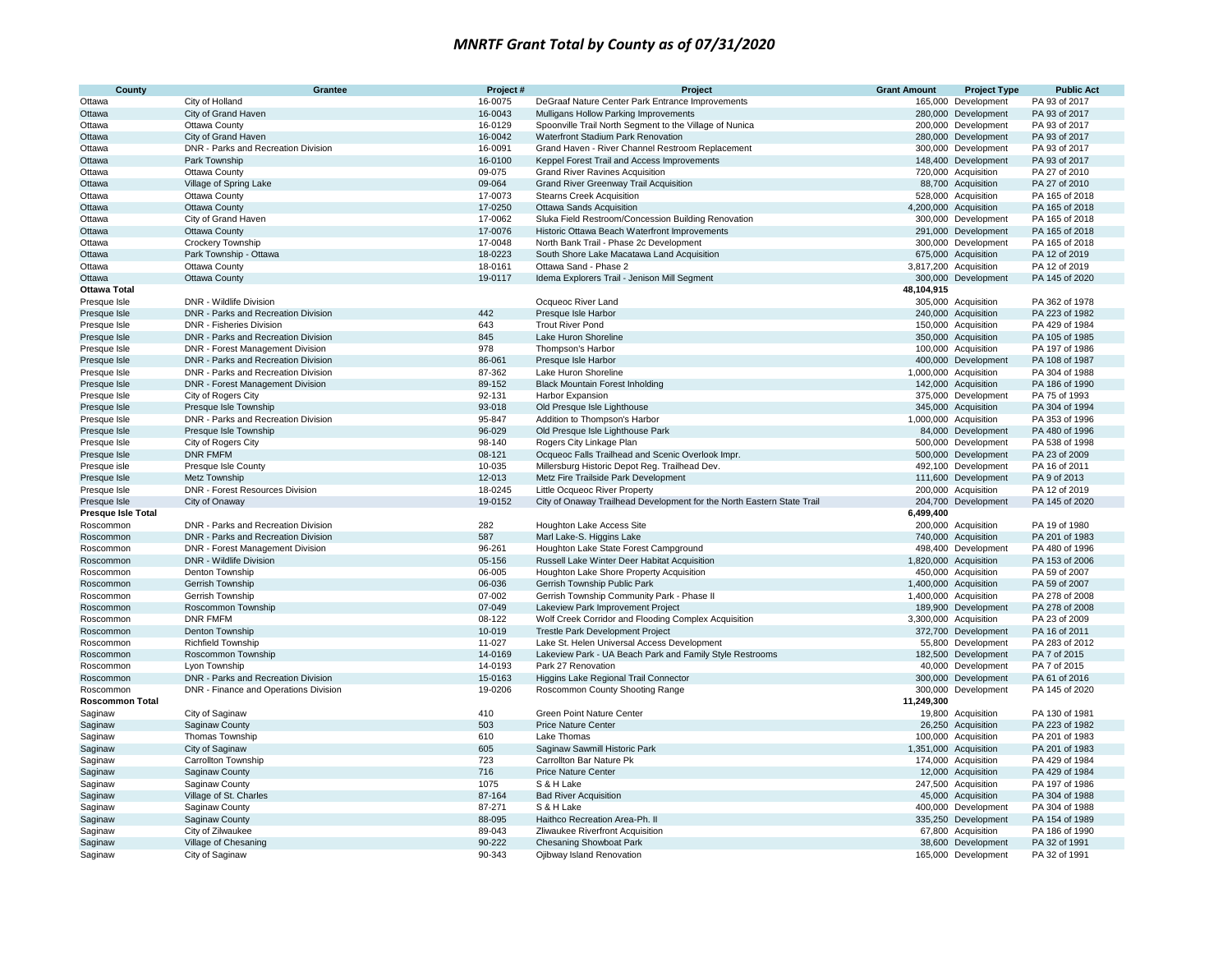| County               | Grantee                               | Project#           | Project                                                                             | <b>Grant Amount</b> | <b>Project Type</b>                        | <b>Public Act</b>              |
|----------------------|---------------------------------------|--------------------|-------------------------------------------------------------------------------------|---------------------|--------------------------------------------|--------------------------------|
| Saginaw              | <b>Taymouth Township</b>              | 91-234             | <b>Riverside Park</b>                                                               |                     | 19,500 Acquisition                         | PA 85 of 1992                  |
| Saginaw              | Thomas Township                       | 91-031             | Parks Land Acquisition                                                              |                     | 39,000 Acquisition                         | PA 85 of 1992                  |
| Saginaw              | City of Saginaw                       | 91-222             | Rust Avenue Boat Launch                                                             |                     | 375,000 Development                        | PA 85 of 1992                  |
| Saginaw              | City of Saginaw                       | 92-358             | <b>Riverfront Property Acquisition</b>                                              |                     | 99,400 Acquisition                         | PA 75 of 1993                  |
| Saginaw              | <b>Saginaw County</b>                 | 94-213             | Saginaw Valley Rail Trail                                                           |                     | 90,000 Acquisition                         | PA 152 of 1995                 |
| Saginaw              | Saginaw Intermediate School District  | 94-085             | <b>HOEC Renovation</b>                                                              |                     | 75,000 Development                         | PA 152 of 1995                 |
| Saginaw              | Saginaw Intermediate School District  | 95-029             | HOEC Renovation- Ph. III                                                            |                     | 140,400 Development                        | PA 353 of 1996                 |
| Saginaw              | Saginaw County                        | 01-082             | Saginaw Valley Rail Trail                                                           |                     | 493,000 Development                        | PA 120 of 2001                 |
| Saginaw              | City of Saginaw                       | 00-106             | Westside Riverfront Park Development                                                |                     | 256,153 Development                        | PA 81 of 2001                  |
| Saginaw              | Kochville Township                    | 02-019             | Township Park Expansion                                                             |                     | 63,800 Acquisition                         | PA 746 of 2002                 |
| Saginaw              | <b>Saginaw County</b>                 | 03-119             | Saginaw Valley Rail Trail                                                           |                     | 493,000 Development                        | PA 309 of 2004                 |
| Saginaw              | Village of St. Charles                | 05-010             | St. Charles Area Park Land Acquisition                                              |                     | 45,700 Acquisition                         | PA 153 of 2006                 |
| Saginaw              | City of Saginaw                       | 07-072             | Andersen Park Development                                                           |                     | 51,800 Development                         | PA 278 of 2008                 |
| Saginaw              | City of Saginaw                       | 08-039             | Andersen Water Park Repurposing Project                                             |                     | 480,000 Development                        | PA 23 of 2009                  |
| Saginaw              | <b>Bridgeport Township</b>            | 09-092             | <b>Liberty Park Improvements</b>                                                    |                     | 500,000 Development                        | PA 27 of 2010                  |
| Saginaw              | City of Frankenmuth                   | 09-101             | Cass River Greenway Water Trail Development                                         |                     | 35,300 Development                         | PA 27 of 2010                  |
| Saginaw              | Thomas Township                       | 10-087             | Roberts Park Improvements                                                           |                     | 262,900 Development                        | PA 16 of 2011                  |
| Saginaw              | Village of Chesaning                  | 11-092             | Cole Park Improvements                                                              |                     | 300,000 Development                        | PA 283 of 2012                 |
| Saginaw              | Saginaw County                        | 11-090             | Saginaw Valley Rail Trail Development                                               |                     | 251,500 Development                        | PA 283 of 2012                 |
| Saginaw              | City of Saginaw                       | 12-086             | Boulder Climbing Garden and Connector Path                                          |                     | 67,000 Development                         | PA 9 of 2013                   |
| Saginaw              | City of Zilwaukee                     | 12-095             | <b>Riverfront Park Improvements</b>                                                 |                     | 254,100 Development                        | PA 9 of 2013                   |
| Saginaw              | City of Frankenmuth                   | 13-097             | Park Land Acquisition                                                               |                     | 721,800 Acquisition                        | PA 114 of 2014                 |
| Saginaw              | Thomas Township                       | 13-007             | Roethke Park Land Acquisition                                                       |                     | 39,700 Acquisition                         | PA 114 of 2014                 |
| Saginaw              | Saginaw County                        | 13-092             | Great Lakes Bay Regional Trail Development                                          |                     | 280,000 Development                        | PA 114 of 2014                 |
| Saginaw              | <b>Bridgeport Charter Township</b>    | 14-0217            | Cass River Water Trail - Davis Park                                                 |                     | 121,100 Development                        | PA 7 of 2015                   |
| Saginaw              | Village of Chesaning                  | 14-0220            | Showboat Park - Shiawassee Riverbank Improvements                                   |                     | 50,000 Development                         | PA 7 of 2015                   |
| Saginaw              | DNR - Wildlife Division               | 14-0131            | Shiawassee River SGA Bridge Development Initiative                                  |                     | 300,000 Development                        | PA 7 of 2015                   |
| Saginaw              | Saginaw County                        | 15-0156<br>15-0007 | <b>GLBRT Land Acquisition</b><br>Frankenmuth Memorial Park Boat Launch Improvements |                     | 104,400 Acquisition<br>225,700 Development | PA 61 of 2016<br>PA 61 of 2016 |
| Saginaw              | City of Frankenmuth                   | 15-0140            | <b>Bridgeport Cass River Trailhead</b>                                              |                     | 275,800 Development                        | PA 61 of 2016                  |
| Saginaw              | <b>Bridgeport Charter Township</b>    | 15-0008            | Cass River Water Trail - Hoffmann Site                                              |                     |                                            | PA 61 of 2016                  |
| Saginaw              | <b>Bridgeport Charter Township</b>    | 16-0038            |                                                                                     |                     | 50,000 Development                         | PA 93 of 2017                  |
| Saginaw              | Kochville Township<br>City of Saginaw | 16-0098            | Kochville Township Park Acquisition<br>Ojibway Island Improvements                  |                     | 524,900 Acquisition<br>245,000 Development | PA 93 of 2017                  |
| Saginaw              | DNR - Parks and Recreation Division   | 16-0178            |                                                                                     |                     |                                            | PA 93 of 2017                  |
| Saginaw              | <b>Thomas Township</b>                | 17-0042            | <b>Riverfront Development</b><br>Nature Preserve Acquisition                        |                     | 290,000 Development<br>372,000 Acquisition | PA 165 of 2018                 |
| Saginaw<br>Saginaw   | Saginaw County                        | 17-0103            | <b>GLBRT Trailhead Development</b>                                                  |                     | 209,200 Development                        | PA 165 of 2018                 |
| Saginaw              | DNR - Parks and Recreation Division   | 17-0192            | Observation Trail Development - Phase 2                                             |                     | 300,000 Development                        | PA 165 of 2018                 |
| Saginaw              | Kochville Township                    | 18-0008            | Kochville Township Trail Extension                                                  |                     | 300,000 Development                        | PA 12 of 2019                  |
| Saginaw              | <b>Tittabawassee Township</b>         | 18-0038            | Freeland-Kochville Path Extension                                                   |                     | 300,000 Development                        | PA 12 of 2019                  |
| Saginaw              | Saginaw County                        | 19-0113            | Haithco Recreation Area Splash Pad Development                                      | 300,000             | Development                                | PA 145 of 2020                 |
| <b>Saginaw Total</b> |                                       |                    |                                                                                     | 12,384,353          |                                            |                                |
| Sanilac              | Sanilac County                        | 1035               | Camp Rankin Acquisition                                                             |                     | 108,000 Acquisition                        | PA 197 of 1986                 |
| Sanilac              | Village of Lexington                  | 90-229             | Village Habor Park Improvements                                                     |                     | 123,000 Development                        | PA 32 of 1991                  |
| Sanilac              | Sanilac County                        | 96-069             | Forester Park Restroom/Shower Project                                               |                     | 60,000 Development                         | PA 480 of 1996                 |
| Sanilac              | City of Croswell                      | 00-155             | River Bend Park Improvements                                                        |                     | 82,240 Development                         | PA 81 of 2001                  |
| Sanilac              | Flynn Township                        | 06-093             | Hyponex Wetlands Property Acquisition                                               |                     | 785,900 Acquisition                        | PA 59 of 2007                  |
| Sanilac              | Sanilac County                        | 08-012             | Evergreen Park Addition                                                             |                     | 79,600 Acquisition                         | PA 23 of 2009                  |
| Sanilac              | Village of Port Sanilac               | 10-072             | Fire Hall Park Improvements                                                         |                     | 166,200 Development                        | PA 16 of 2011                  |
| Sanilac              | City of Brown City                    | 10-006             | Pond and Nature Trail Enhancement                                                   |                     | 35,000 Development                         | PA 16 of 2011                  |
| Sanilac              | Sanilac County                        | 11-057             | Evergreen Park Development                                                          |                     | 300,000 Development                        | PA 283 of 2012                 |
| Sanilac              | Sanilac County                        | 12-069             | Forester Park Accessible Playground Equipment                                       |                     | 19,000 Development                         | PA 9 of 2013                   |
| <b>Sanilac Total</b> |                                       |                    |                                                                                     | 1,758,940           |                                            |                                |
| Schoolcraft          | City of Manistique                    | 93-199             | Waterfront Park Development                                                         |                     | 90,000 Development                         | PA 304 of 1994                 |
| Schoolcraft          | DNR - Parks and Recreation Division   | 99-300             | Palms Book State Park-Interpretive Facilities Renovation                            |                     | 150,000 Development                        | PA 265 of 1999                 |
| Schoolcraft          | City of Manistique                    | 05-109             | Manistique Central Park Improvements                                                |                     | 424,000 Development                        | PA 153 of 2006                 |
| Schoolcraft          | <b>Manistique Township</b>            | $11 - 111$         | Township Park Barrier-Free Beach access                                             |                     | 73,100 Development                         | PA 283 of 2012                 |
| Schoolcraft          | City of Manistique                    | 12-119             | Lake Michigan and Manistique River Waterfront Acq.                                  |                     | 779,400 Acquisition                        | PA 9 of 2013                   |
| Schoolcraft          | City of Manistique                    | 12-074             | <b>Traders Point Lot 7 Acquisition</b>                                              |                     | 78,800 Acquisition                         | PA 9 of 2013                   |
| Schoolcraft          | City of Manistique                    | 13-111             | Manistique River Waterfront North Lot Acquisition                                   |                     | 26,400 Acquisition                         | PA 114 of 2014                 |
| Schoolcraft          | City of Manistique                    | 13-112             | Manistique River Waterfront Lot US-2 Acquisition                                    |                     | 125,000 Acquisition                        | PA 114 of 2014                 |
| Schoolcraft          | City of Manistique                    | 13-113             | Manistique River Waterfront Elk Street Acquisition                                  |                     | 102,300 Acquisition                        | PA 114 of 2014                 |
| Schoolcraft          | DNR - Parks and Recreation Division   | 17-0173            | Snowmobile Trail #8 Bridge Development                                              |                     | 210,000 Development                        | PA 165 of 2018                 |
| Schoolcraft          | DNR - Parks and Recreation Division   | 17-0181            | Sunken Lake Bridge Replacement                                                      |                     | 300,000 Development                        | PA 165 of 2018                 |
| Schoolcraft          | City of Manistique                    | 17-0097            | Walk Manistique Riverside Pathway, Phase I                                          |                     | 296,000 Development                        | PA 165 of 2018                 |
| Schoolcraft          | DNR - Parks and Recreation Division   | 18-0220            | Palms Book State Park - Raft Canopy Replacement                                     |                     | 50,000 Development                         | PA 12 of 2019                  |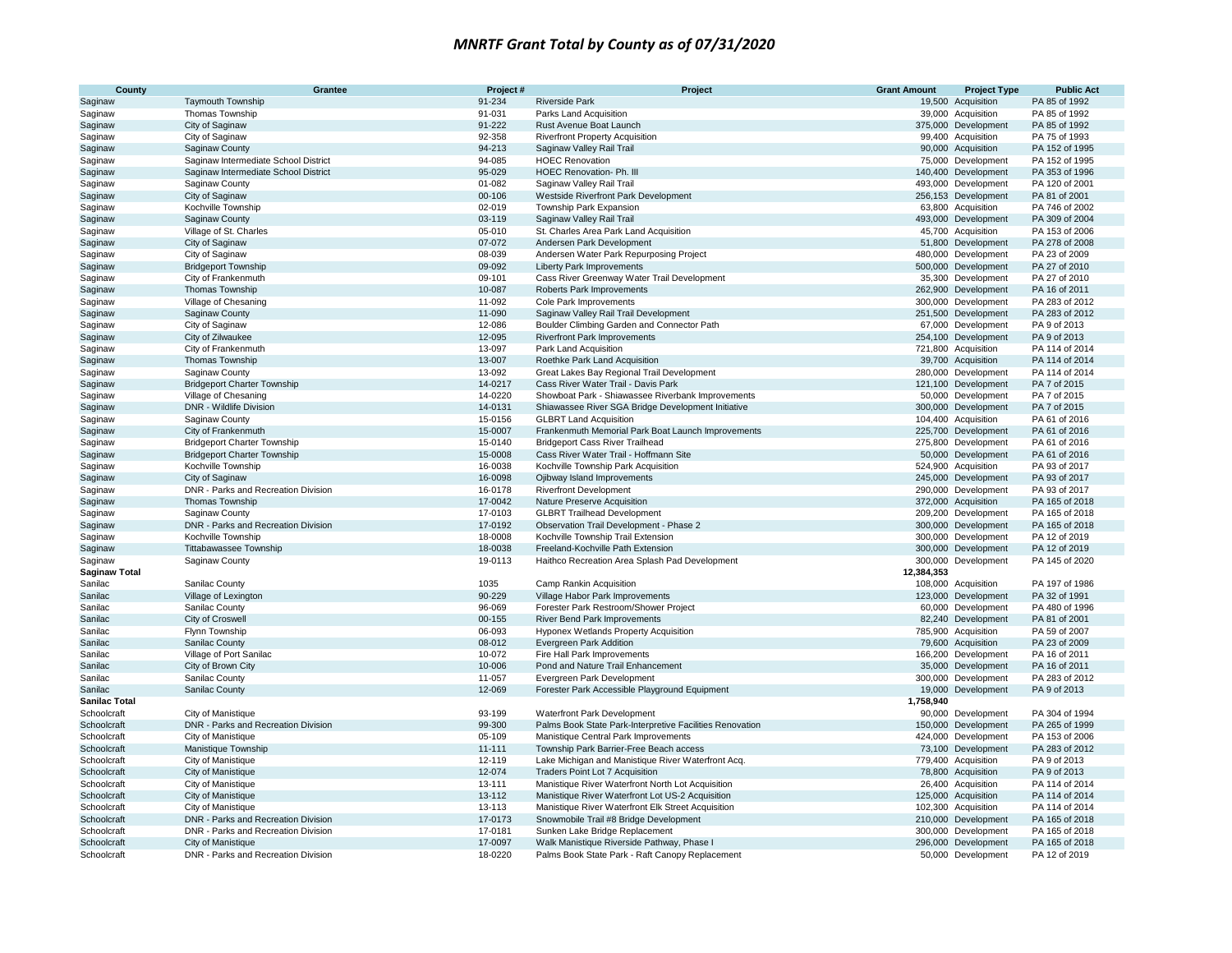| County                   | Grantee                                       | Project #        | Project                                                                                    | <b>Grant Amount</b> | <b>Project Type</b>                        | <b>Public Act</b>                |
|--------------------------|-----------------------------------------------|------------------|--------------------------------------------------------------------------------------------|---------------------|--------------------------------------------|----------------------------------|
| <b>Schoolcraft Total</b> |                                               |                  |                                                                                            | 2,705,000           |                                            |                                  |
| Shiawassee               | Shiawassee County                             | 625              | Pine Grove County Park                                                                     |                     | 24,300 Acquisition                         | PA 201 of 1983                   |
| Shiawassee               | Shiawassee County                             | 626              | Kerby Road County Park                                                                     |                     | 178,000 Acquisition                        | PA 201 of 1983                   |
| Shiawassee               | Woodhull Township                             | 87-398           | Woodhull Township Park                                                                     |                     | 14,000 Acquisition                         | PA 304 of 1988                   |
| Shiawassee               | City of Owosso                                | 89-046           | Heritage Park/Curwood                                                                      |                     | 80,000 Acquisition                         | PA 186 of 1990                   |
| Shiawassee               | City of Corunna                               | 89-045           | <b>McCurdy Park Acquisition</b>                                                            |                     | 18,800 Acquisition                         | PA 186 of 1990                   |
| Shiawassee               | City of Owosso                                | 96-242           | Hopkins Lake Park Expansion                                                                |                     | 32,000 Acquisition                         | PA 480 of 1996                   |
| Shiawassee               | City of Durand                                | 09-083           | Diamond District Park Land Acquisition                                                     |                     | 80,000 Acquisition                         | PA 27 of 2010                    |
| Shiawassee               | City of Corunna                               | 16-0052          | Heritage Park and River Access Development                                                 |                     | 288,600 Development                        | PA 93 of 2017                    |
| Shiawassee               | Shiawassee County                             | 17-0194          | Henderson Park Renovation Project                                                          |                     | 165,800 Development                        | PA 165 of 2018                   |
| <b>Shiawassee Total</b>  |                                               |                  |                                                                                            | 881,500             |                                            |                                  |
| St. Clair                | DNR - Wildlife Division                       | 042              | St. Johns Marsh                                                                            |                     | 1,000,000 Acquisition                      | PA 362 of 1978                   |
| St. Clair                | <b>DNR - Wildlife Division</b>                | 042              | St. Johns Marsh                                                                            |                     | 1,065,000 Acquisition                      | PA 19 of 1980                    |
| St. Clair                | DNR - Wildlife Division                       | 377              | St. Clair Flats                                                                            |                     | 250,000 Acquisition                        | PA 130 of 1981                   |
| St. Clair                | Clay Township                                 | 828              | Clay Township Park                                                                         |                     | 665,000 Acquisition                        | PA 105 of 1985                   |
| St. Clair                | Fort Gratiot Township                         | 879              | Lake Huron Swim. Beach                                                                     |                     | 225,000 Acquisition                        | PA 105 of 1985                   |
| St. Clair                | City of Port Huron                            | 87-204           | Port Huron Marina                                                                          |                     | 225,000 Acquisition                        | PA 304 of 1988                   |
| St. Clair                | City of Marysville                            | 87-038           | Marysville City Park Expansion                                                             |                     | 59,000 Acquisition                         | PA 304 of 1988                   |
| St. Clair                | DNR - Parks and Recreation Division           | 89-574           | North Channel Site                                                                         |                     | 960,000 Acquisition                        | PA 186 of 1990                   |
| St. Clair                | DNR - Parks and Recreation Division           | 91-016           | Lake St. Clair Boat Access                                                                 |                     | 500,000 Development                        | PA 85 of 1992                    |
| St. Clair                | China Township                                | 93-173           | <b>Belle River Park</b>                                                                    |                     | 87,000 Acquisition                         | PA 304 of 1994                   |
| St. Clair                | St. Clair County Intermediate School District | 94-270<br>94-084 | Harsens Island Nature Center                                                               |                     | 375,000 Acquisition                        | PA 152 of 1995                   |
| St. Clair                | City of Marysville                            |                  | <b>Riverfront Land Acquisition</b>                                                         |                     | 48,000 Acquisition                         | PA 152 of 1995                   |
| St. Clair<br>St. Clair   | East China Township<br>City of Port Huron     | 94-092<br>95-120 | East China Bike Trail<br>Pine Grove Park                                                   |                     | 160,700 Development<br>158,900 Development | PA 152 of 1995<br>PA 353 of 1996 |
| St. Clair                | Clay Township                                 | 95-287           | Non-Motorized Trail                                                                        |                     | 102,000 Development                        | PA 353 of 1996                   |
| St. Clair                | St. Clair County                              | 96-195           | Wadhams to Avoca Rail Trail                                                                |                     | 161,000 Acquisition                        | PA 480 of 1996                   |
| St. Clair                | St. Clair County Intermediate School District | 96-024           | Pine River Nature Center                                                                   |                     | 206,800 Acquisition                        | PA 480 of 1996                   |
| St. Clair                | <b>Brockway Township</b>                      | 96-089           | <b>Brockway Township Park</b>                                                              |                     | 104,834 Acquisition                        | PA 480 of 1996                   |
| St. Clair                | City of Port Huron                            | 96-049           | 16th and Dove Softball Lighting                                                            |                     | 84,000 Development                         | PA 480 of 1996                   |
| St. Clair                | China Township                                | 97-157           | <b>Belle River Park</b>                                                                    |                     | 87,000 Acquisition                         | PA 185 of 1997                   |
| St. Clair                | DNR - Parks and Recreation Division           | 97-195           | Algonac State Park "Bridge to Bay" Rail-Trail                                              |                     | 148,750 Development                        | PA 273 of 1998                   |
| St. Clair                | St. Clair County                              | 98-118           | CN Rail Yard Acquisition                                                                   |                     | 962,000 Acquisition                        | PA 538 of 1998                   |
| St. Clair                | City of Marine City                           | 98-110           | <b>Bridge to Bay Trail</b>                                                                 |                     | 15,400 Acquisition                         | PA 538 of 1998                   |
| St. Clair                | St. Clair County Intermediate School District | 00-024           | Pine River Nature Center Visitor Facilities                                                |                     | 370,000 Development                        | PA 506 of 2000                   |
| St. Clair                | City of Marine City                           | 00-322           | Krieg Riverfront Acquisition                                                               |                     | 487,105 Acquisition                        | PA 81 of 2001                    |
| St. Clair                | Greenwood Township                            | 00-154           | Township Park Expansion                                                                    |                     | 63,360 Acquisition                         | PA 81 of 2001                    |
| St. Clair                | Port Huron Township                           | 00-065           | Purchase of Baker's Field                                                                  |                     | 375,000 Acquisition                        | PA 81 of 2001                    |
| St. Clair                | St. Clair County                              | 03-129           | Lake Huron Shoreline Acquisition                                                           |                     | 2,312,500 Acquisition                      | PA 309 of 2004                   |
| St. Clair                | <b>Wales Township</b>                         | 03-143           | Wales Township Park Land Acquisition                                                       |                     | 74,300 Acquisition                         | PA 309 of 2004                   |
| St. Clair                | City of St. Clair                             | 04-168           | Greig Park Expansion                                                                       |                     | 100,000 Acquisition                        | PA 11 of 2005                    |
| St. Clair                | St. Clair County ISD                          | 04-115           | Pine River Nature Center Trail Development                                                 |                     | 360,500 Development                        | PA 11 of 2005                    |
| St. Clair                | St. Clair County                              | 06-099           | <b>Belle River Property Acquisition</b>                                                    |                     | 1,408,000 Acquisition                      | PA 59 of 2007                    |
| St. Clair                | St. Clair County                              | 07-171           | Camp Woodsong Fee Simple Acquisition                                                       |                     | 291,800 Acquisition                        | PA 278 of 2008                   |
| St. Clair                | Port Huron Township                           | 08-043           | <b>Bakers Field Park Development</b>                                                       |                     | 282,200 Development                        | PA 23 of 2009                    |
| St. Clair                | City of Algonac                               | 08-110           | Lions Field Park Pool House Improvements                                                   |                     | 255,100 Development                        | PA 23 of 2009                    |
| St. Clair                | Fort Gratiot Township                         | 09-167           | Parker Road Park Expansion                                                                 |                     | 100,000 Acquisition                        | PA 27 of 2010                    |
| St. Clair                | City of Marine City                           | 10-163           | City Beach Acquisition                                                                     |                     | 37,500 Acquisition                         | PA 16 of 2011                    |
| St. Clair                | Clay Township                                 | 11-121           | Harsens Island Conservation Area Acquisition                                               |                     | 3,000,000 Acquisition                      | PA 283 of 2012                   |
| St. Clair                | <b>Cottrellville Township</b>                 | 11-011           | <b>Cottrellville Township Riverfront Park Acquisition</b>                                  |                     | 337,700 Acquisition                        | PA 283 of 2012                   |
| St. Clair                | St. Clair County                              | 11-116           | Blue Water River Walk Expansion                                                            |                     | 150,000 Acquisition                        | PA 283 of 2012                   |
| St. Clair                | St. Clair County                              | 13-106           | North Channel Waterfront Acquisition                                                       |                     | 296,000 Acquisition                        | PA 114 of 2014                   |
| St. Clair<br>St. Clair   | <b>Brockway Township</b>                      | 13-001<br>13-115 | Brockway Township Community Park Skate Park                                                |                     | 36,700 Development                         | PA 114 of 2014<br>PA 114 of 2014 |
| St. Clair                | City of Marysville<br>St. Clair County        | 14-0094          | Marysville City Park-Chrysler Beach Rec. Improvement<br>Bouvier Bay Waterfront Acquisition |                     | 239,900 Development<br>666,000 Acquisition | PA 7 of 2015                     |
| St. Clair                | St. Clair County                              | 14-0093          | Blue Water River Walk Expansion Phase 2 Acquisition                                        |                     | 118,400 Acquisition                        | PA 7 of 2015                     |
| St. Clair                | City of Port Huron                            | 14-0138          | Lakeside Park Universal Re-Development                                                     |                     | 295,000 Development                        | PA 7 of 2015                     |
| St. Clair                | St. Clair County                              | 15-0063          | Pine River Property Acquisition                                                            |                     | 97,500 Acquisition                         | PA 61 of 2016                    |
| St. Clair                | St. Clair County                              | 15-0064          | <b>Belle River Property Acquisition</b>                                                    |                     | 65,800 Acquisition                         | PA 61 of 2016                    |
| St. Clair                | City of Algonac                               | 15-0094          | <b>Riverfront Park Lighting Replacement</b>                                                |                     | 50,000 Development                         | PA 61 of 2016                    |
| St. Clair                | City of Port Huron                            | 16-0109          | Pine Grove Park Improvements                                                               |                     | 275,000 Development                        | PA 93 of 2017                    |
| St. Clair                | City of St. Clair                             | 16-0154          | Palmer Park Boardwalk Replacement                                                          |                     | 225,000 Development                        | PA 93 of 2017                    |
| St. Clair                | Casco Township                                | 17-0158          | Township Public Park Acquisition                                                           |                     | 148,000 Acquisition                        | PA 165 of 2018                   |
| St. Clair                | City of Port Huron                            | 17-0100          | Lighthouse Beach and Park Universal Design Facilities                                      |                     | 100,000 Development                        | PA 165 of 2018                   |
| St. Clair                | City of Port Huron                            | 17-0087          | Riverside Boat Launch Restrooms & Parking Lot                                              |                     | 300,000 Development                        | PA 165 of 2018                   |
|                          |                                               |                  |                                                                                            |                     |                                            |                                  |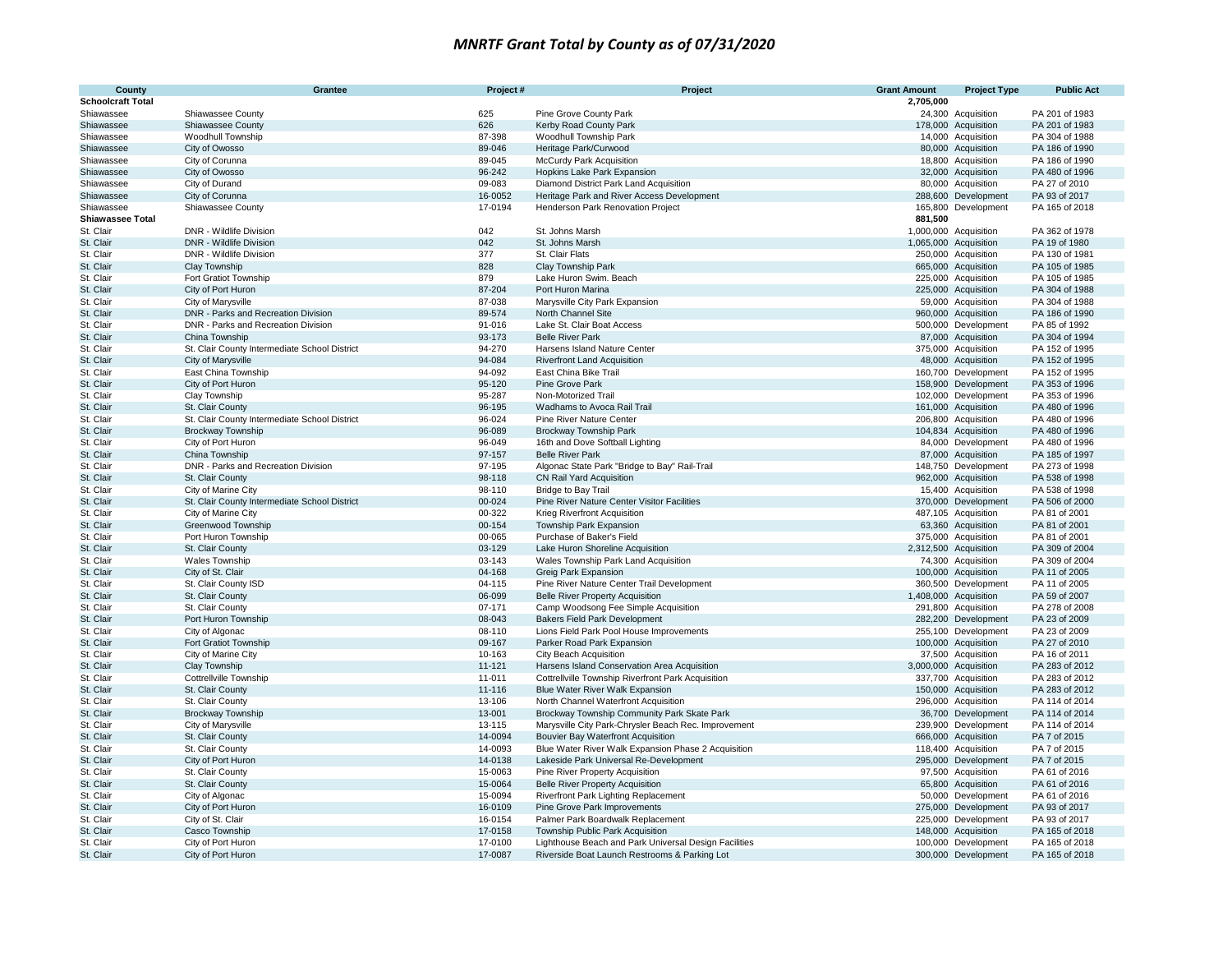| County                 | <b>Grantee</b>                                                         | Project #          | Project                                                                                | <b>Grant Amount</b> | <b>Project Type</b>                          | <b>Public Act</b> |
|------------------------|------------------------------------------------------------------------|--------------------|----------------------------------------------------------------------------------------|---------------------|----------------------------------------------|-------------------|
| St. Clair              | St. Clair County                                                       | 17-0089            | Blue Water River Walk Park Development                                                 | 300,000             | Development                                  | PA 165 of 2018    |
| St. Clair              | Clay Township                                                          | 18-0124            | Harsens Island Kayak Access                                                            |                     | 86,200 Acquisition                           | PA 12 of 2019     |
| St. Clair              | City of Port Huron                                                     | 18-0174            | Palmer Park Inclusive Playground                                                       |                     | 50,000 Development                           | PA 12 of 2019     |
| St. Clair              | City of Port Huron                                                     | 19-0187            | Gratiot Park Development of Inclusive Play Equipment                                   |                     | 50,000 Development                           | PA 145 of 2020    |
| St. Clair Total        |                                                                        |                    |                                                                                        | 21,054,949          |                                              |                   |
| St. Joseph             | City of Three Rivers                                                   | 348                | Scidmore Park                                                                          |                     | 20,000 Acquisition                           | PA 130 of 1981    |
| St. Joseph             | <b>City of Three Rivers</b>                                            | 87-106             | Scidmore Park Interpretive Center                                                      |                     | 32,000 Acquisition                           | PA 304 of 1988    |
| St. Joseph             | Village of Mendon                                                      | 89-079             | Reed River Park Expansion                                                              |                     | 40,000 Acquisition                           | PA 186 of 1990    |
| St. Joseph             | Village of Burr Oak                                                    | 89-136             | <b>Boyer Field Expansion</b>                                                           |                     | 15,000 Acquisition                           | PA 186 of 1990    |
| St. Joseph             | City of Three Rivers                                                   | 91-163             | Marina Park                                                                            |                     | 52,200 Development                           | PA 85 of 1992     |
| St. Joseph             | City of Three Rivers                                                   | 02-174             | Scidmore Park Riverwalk and Renovations                                                |                     | 101,500 Development                          | PA 173 of 2003    |
| St. Joseph             | St. Joseph County                                                      | 08-139             | Cade Lake County Park Expansion Project                                                |                     | 79,500 Acquisition                           | PA 23 of 2009     |
| St. Joseph             | Village of Colon                                                       | 09-049             | <b>Colon Community Park Development</b>                                                |                     | 200,000 Development                          | PA 27 of 2010     |
| St. Joseph             | Village of Constantine                                                 | 10-146             | <b>Riverview Park Acquisition</b>                                                      |                     | 36,000 Acquisition                           | PA 16 of 2011     |
| St. Joseph             | Village of Constantine                                                 | 10-020             | <b>Riverview Park Development</b>                                                      |                     | 91,000 Development                           | PA 16 of 2011     |
| St. Joseph             | St. Joseph County                                                      | 14-0065            | Stewart Lake Conservation Acquisition                                                  |                     | 504,800 Acquisition                          | PA 7 of 2015      |
| St. Joseph             | <b>City of Three Rivers</b>                                            | 16-0148            | Three Rivers Trail Extension                                                           |                     | 254,000 Development                          | PA 93 of 2017     |
| St. Joseph             | St. Joseph County                                                      | 16-0147            | St. Joseph River Water Trail                                                           |                     | 46,300 Development                           | PA 93 of 2017     |
| St. Joseph             | St. Joseph County                                                      | 17-0037            | Kettles Preserve Acquisition                                                           |                     | 166,500 Acquisition                          | PA 165 of 2018    |
| St. Joseph             | City of Three Rivers                                                   | 17-0101            | Memory Isle Park Renovations                                                           |                     | 293,700 Development                          | PA 165 of 2018    |
| St. Joseph Total       |                                                                        |                    |                                                                                        | 1,932,500           |                                              |                   |
| Tuscola                | DNR - Wildlife Division                                                | 573                | Murphy Lake State Game Area                                                            |                     | 30,000 Acquisition                           | PA 201 of 1983    |
| Tuscola                | City of Vassar                                                         | 90-237             | Vassar Riverside Park                                                                  |                     | 84,000 Acquisition                           | PA 32 of 1991     |
| Tuscola                | City of Vassar                                                         | 90-238             | Vassar Riverside Park                                                                  |                     | 126,000 Development                          | PA 32 of 1991     |
| Tuscola                | City of Vassar                                                         | 97-084             | Bikeway/Walkway Rail Trail                                                             |                     | 129,500 Development                          | PA 185 of 1997    |
| Tuscola                | Village of Caro                                                        | 02-165             | Chippewa Landing Park and Trail Improvements                                           |                     | 369,400 Development                          | PA 173 of 2003    |
| Tuscola                | <b>Tuscola Township</b>                                                | 03-063             | Tuscola Township Park Land Acquisition                                                 |                     | 30,000 Acquisition                           | PA 309 of 2004    |
| Tuscola                | Southern Links Trailway Management Council                             | 04-020             | Southern Links Trailway                                                                |                     | 500,000 Acquisition                          | PA 11 of 2005     |
| Tuscola                | City of Vassar                                                         | 09-100             | Cass River Greenway Water Trail Development                                            |                     | 15,400 Development                           | PA 27 of 2010     |
| Tuscola                | Tuscola Township                                                       | 09-102             | Cass River Greenway Water Trail Development                                            |                     | 32,700 Development                           | PA 27 of 2010     |
| Tuscola                | City of Vassar                                                         | 14-0070            | Cass River Greenway Water Trail Development                                            |                     | 42,600 Development                           | PA 7 of 2015      |
| Tuscola                | Tuscola Township                                                       | 15-0036            | Tuscola Township Park Acquisition                                                      |                     | 100,000 Acquisition                          | PA 61 of 2016     |
| <b>Tuscola Total</b>   |                                                                        |                    |                                                                                        | 1,459,600           |                                              |                   |
| Van Buren              | City of South Haven                                                    | 887                | South Shore Recreation Area                                                            |                     | 600,000 Acquisition                          | PA 105 of 1985    |
| Van Buren              | DNR - Parks and Recreation Division                                    | 972                | Covert ORV Use Area                                                                    |                     | 300,000 Acquisition                          | PA 197 of 1986    |
| Van Buren              | City of Bangor                                                         | 86-146             | <b>Bangor Park</b>                                                                     |                     | 61,500 Acquisition                           | PA 108 of 1987    |
| Van Buren              | DNR - Wildlife Division                                                | 86-097             | Lane Lake Acquisition                                                                  |                     | 340,000 Acquisition                          | PA 108 of 1987    |
| Van Buren              | DNR - Parks and Recreation Division                                    | 90-175             | Amicus Corp.-Van Buren SP                                                              |                     | 2,200,000 Acquisition                        | PA 32 of 1991     |
| Van Buren              | <b>DNR - Wildlife Division</b>                                         | 91-845             | Mentha State Game Area                                                                 |                     | 2,500,000 Acquisition                        | PA 85 of 1992     |
| Van Buren              | Village of Paw Paw                                                     | 94-157             | <b>Community Park Development</b>                                                      |                     | 169,900 Development                          | PA 152 of 1995    |
| Van Buren              | City of South Haven                                                    | 95-093             | Dyckman and Packard Beach                                                              |                     | 84,000 Development                           | PA 353 of 1996    |
| Van Buren              | City of Bangor                                                         | 04-170             | Black River Heritage Trail and Boardwalk Project                                       |                     | 252,800 Development                          | PA 11 of 2005     |
|                        | South Haven Township                                                   | 06-210             | Deerlick Creek Park Acquisition                                                        |                     | 1,000,000 Acquisition                        | PA 59 of 2007     |
| Van Buren              | City of Bangor                                                         | 08-102             | Veterans Park and Kiwanis Park Additions                                               |                     | 37,800 Acquisition                           | PA 23 of 2009     |
| Van Buren              | City of South Haven                                                    | 10-097             | South Beach Improvements                                                               |                     | 250,000 Development                          | PA 16 of 2011     |
| Van Buren<br>Van Buren | City of Hartford                                                       | 10-024             | Ely Park Improvement                                                                   |                     | 29,600 Development                           | PA 16 of 2011     |
|                        | City of South Haven                                                    | 11-144             | Elkenburg Park Improvements                                                            |                     | 254,800 Development                          | PA 283 of 2012    |
| Van Buren<br>Van Buren | City of South Haven                                                    | 12-096             | South Beach Park Extension Acquisition                                                 |                     | 665,000 Acquisition                          | PA 9 of 2013      |
|                        |                                                                        |                    | Van Buren Trail Connection Development                                                 |                     | 217,400 Development                          | PA 9 of 2013      |
| Van Buren              | City of South Haven<br>DNR - Wildlife Division                         | 12-114<br>13-128   | Porter Township SGA Land Initiative                                                    |                     |                                              | PA 114 of 2014    |
| Van Buren              |                                                                        | 13-127             |                                                                                        |                     | 1,800,000 Acquisition<br>295,000 Development | PA 114 of 2014    |
| Van Buren<br>Van Buren | <b>DNR - Fisheries Division</b><br>DNR - Parks and Recreation Division | 14-0189            | Wolf Lake Fish Hatchery Development<br>Paw Paw to Hartford Multi-use Trail Partnership |                     |                                              | PA 7 of 2015      |
|                        |                                                                        |                    |                                                                                        |                     | 750,000 Acquisition                          | PA 7 of 2015      |
| Van Buren              | South Haven Area Recreation Authority                                  | 14-0211<br>15-0072 | Pilgrim Haven Development Project<br>North Beach Park Improvements                     |                     | 50,000 Development                           | PA 61 of 2016     |
| Van Buren              | City of South Haven                                                    | 15-0058            |                                                                                        |                     | 300,000 Development                          |                   |
| Van Buren              | City of South Haven                                                    |                    | Black River Park Skid Pier Replacement                                                 |                     | 37,500 Development                           | PA 61 of 2016     |
| Van Buren              | South Haven Area Recreation Authority                                  | 16-0140            | 14th Avenue Parcel Acquisition                                                         |                     | 300,000 Acquisition                          | PA 93 of 2017     |
| Van Buren              | South Haven Area Recreation Authority                                  | 16-0204            | Pilgrim Haven Development Project Phase II                                             |                     | 100,000 Development                          | PA 93 of 2017     |
| Van Buren              | DNR - Michigan Historical Center                                       | 16-0069            | Kal-Haven Trail Interpretation Project                                                 |                     | 46,300 Development                           | PA 93 of 2017     |
| Van Buren              | City of South Haven                                                    | 17-0032            | Black River Park Skid Pier Replacement                                                 |                     | 37,500 Development                           | PA 165 of 2018    |
| Van Buren              | City of South Haven                                                    | 17-0034            | South Haven Splash Pad                                                                 |                     | 300,000 Development                          | PA 165 of 2018    |
| Van Buren              | DNR - Wildlife Division                                                | 18-0156            | Cornish SGA Acquisition                                                                |                     | 534,600 Acquisition                          | PA 12 of 2019     |
| Van Buren              | South Haven Area Recreation Authority                                  | 19-0201            | Pilgrim Haven Natural Area - Royle Addition                                            |                     | 2,262,000 Acquisition                        | PA 145 of 2020    |
| Van Buren Total        |                                                                        |                    |                                                                                        | 15,775,700          |                                              |                   |
| Various                | <b>DNR - Grants Management Section</b>                                 | $00 - 401$         | MNRTF Board Small Acquisition Grants Initiative                                        |                     | 350,000 Acquisition                          | PA 81 of 2001     |
| Various                | DNR - Wildlife Division                                                | 183                | Skegemog Lake Wildlife Area                                                            |                     | 75,000 Acquisition                           | PA 362 of 1978    |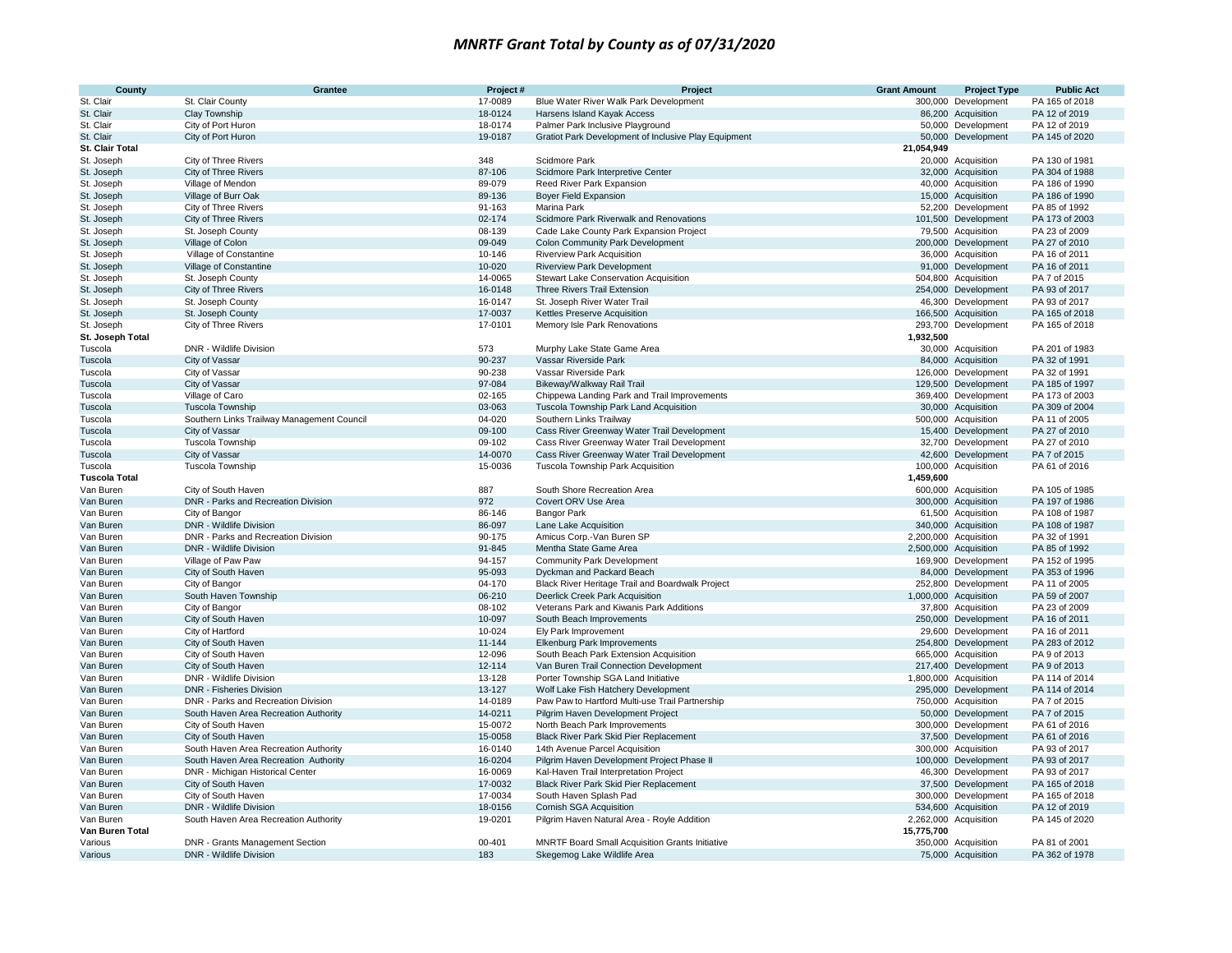| County             | Grantee                                                                 | Project#   | Project                                                                               | <b>Grant Amount</b> | <b>Project Type</b>                          | <b>Public Act</b>                |
|--------------------|-------------------------------------------------------------------------|------------|---------------------------------------------------------------------------------------|---------------------|----------------------------------------------|----------------------------------|
| Various            | DNR - Forest Management Division                                        | 055        | Manistee-AuSable River: Phases 1, 2 and 3                                             |                     | 4,000,000 Acquisition                        | PA 19 of 1980                    |
| Various            | DNR - Wildlife Division                                                 | 183        | Skegemog Lake Wildlife Area                                                           |                     | 75,000 Acquisition                           | PA 19 of 1980                    |
| Various            | DNR - Parks and Recreation Division                                     | 291        | Waterloo Recreation Area                                                              |                     | 115,000 Acquisition                          | PA 19 of 1980                    |
| Various            | DNR - Wildlife Division                                                 | 370        | Gagetown State Game Area                                                              |                     | 350,000 Acquisition                          | PA 130 of 1981                   |
| Various            | DNR - Wildlife Division                                                 | 376        | So. MI State Game Areas                                                               |                     | 1,250,000 Acquisition                        | PA 130 of 1981                   |
| Various            | DNR - Parks and Recreation Division                                     | 392        | State Park and Recreation Areas-R.3                                                   |                     | 2,000,000 Acquisition                        | PA 130 of 1981                   |
| Various            | DNR - Fisheries Division                                                | 383        | Fisheries Access Sites-R. 3                                                           |                     | 500,000 Acquisition                          | PA 130 of 1981                   |
| Various            | DNR - Parks and Recreation Division                                     | 384        | Waterways Access Sites-R.3                                                            |                     | 300,000 Acquisition                          | PA 130 of 1981                   |
| Various            | DNR - Parks and Recreation Division                                     | 459        | <b>Big Huron River Mouth</b>                                                          |                     | 115,000 Acquisition                          | PA 223 of 1982                   |
| Various            | DNR - Wildlife Division<br>DNR - Parks and Recreation Division          | 463<br>461 | Southern MI State Game and Wildlife Areas<br>Various State Parks and Recreation Areas |                     | 335,000 Acquisition<br>2,000,000 Acquisition | PA 223 of 1982<br>PA 223 of 1982 |
| Various<br>Various | DNR - Fisheries Division                                                | 462        | <b>Various Rivers</b>                                                                 |                     | 500,000 Acquisition                          | PA 223 of 1982                   |
| Various            | DNR - Forest Management Division                                        | 470        | Pigeon River-Ford                                                                     |                     | 285,000 Acquisition                          | PA 223 of 1982                   |
| Various            | DNR - Forest Management Division                                        | 474        | <b>Storey Lake Tract</b>                                                              |                     | 900,000 Acquisition                          | PA 223 of 1982                   |
| Various            | DNR - Forest Management Division                                        | 476        | Black River Ranch-Ph.II                                                               |                     | 1,000,000 Acquisition                        | PA 223 of 1982                   |
| Various            | DNR - Forest Management Division                                        | 546        | Pigeon River Moorhead                                                                 |                     | 500,000 Acquisition                          | PA 201 of 1983                   |
| Various            | DNR - Wildlife Division                                                 | 531        | Skegemog Lake                                                                         |                     | 70,000 Acquisition                           | PA 201 of 1983                   |
| Various            | DNR - Wildlife Division                                                 | 535        | Southern MI State Game and Wildlife Areas                                             |                     | 1,000,000 Acquisition                        | PA 201 of 1983                   |
| Various            | DNR - Parks and Recreation Division                                     | 534        | Various State Park and Recreation Areas                                               |                     | 3,000,000 Acquisition                        | PA 201 of 1983                   |
| Various            | DNR - Parks and Recreation Division                                     | 532        | Waterways PAS-Region III                                                              |                     | 300,000 Acquisition                          | PA 201 of 1983                   |
| Various            | DNR - Fisheries Division                                                | 541        | Various Rivers-Fisheries                                                              |                     | 500,000 Acquisition                          | PA 201 of 1983                   |
| Various            | DNR - Forest Management Division                                        | 547        | Pigeon River-Small Inholdings                                                         |                     | 100,000 Acquisition                          | PA 201 of 1983                   |
| Various            | DNR - Parks and Recreation Division                                     | 584        | L. Pleasant Lake-Waterloo                                                             |                     | 560,000 Acquisition                          | PA 201 of 1983                   |
| Various            | DNR - Forest Management Division                                        | 542        | Bergland-Nestoria Trail                                                               |                     | 402,000 Acquisition                          | PA 201 of 1983                   |
| Various            | DNR - Forest Management Division                                        | 543        | Lake Superior and IshpemingTrail                                                      |                     | 491,000 Acquisition                          | PA 201 of 1983                   |
| Various            | AuSable-Manistee Lease                                                  | 549        | AuSable-Manistee Lease                                                                |                     | 3,700,000 Acquisition                        | PA 201 of 1983                   |
| Various            | DNR - Parks and Recreation Division                                     | 682        | Various State Parks & Recreation Areas                                                |                     | 3,000,000 Acquisition                        | PA 429 of 1984                   |
| Various            | DNR - Wildlife Division                                                 | 683        | Southern Michigan State Game and Wildlife Areas                                       |                     | 1,125,000 Acquisition                        | PA 429 of 1984                   |
| Various            | DNR - Parks and Recreation Division                                     | 680        | Waterways Various P.A.S.                                                              |                     | 500,000 Acquisition                          | PA 429 of 1984                   |
| Various            | <b>DNR - Fisheries Division</b>                                         | 681        | <b>Fisheries-Various Rivers</b>                                                       |                     | 500,000 Acquisition                          | PA 429 of 1984                   |
| Various            | DNR - Forest Management Division                                        | 679        | Pigeon River Country S.F.-Inholding                                                   |                     | 100,000 Acquisition                          | PA 429 of 1984                   |
| Various            | <b>DNR - Forest Management Division</b>                                 | 678        | Abandoned RR ROW-Statewide                                                            |                     | 300,000 Acquisition                          | PA 429 of 1984                   |
| Various            | DNR - Parks and Recreation Division                                     | 899        | Various State Park & Recreation                                                       |                     | 3,000,000 Acquisition                        | PA 105 of 1985                   |
| Various            | DNR - Parks and Recreation Division                                     | 901        | <b>Waterways Various PAS</b>                                                          |                     | 300,000 Acquisition                          | PA 105 of 1985                   |
| Various            | <b>DNR - Fisheries Division</b>                                         | 900        | <b>Fisheries-Various Rivers</b>                                                       |                     | 2,000,000 Acquisition                        | PA 105 of 1985                   |
| Various            | DNR - Wildlife Division                                                 | 891        | Southern Michigan State Game Areas                                                    |                     | 2,000,000 Acquisition                        | PA 105 of 1985                   |
| Various            | DNR - Forest Management Division                                        | 895        | Pigeon River State Forest Inholdings                                                  |                     | 200,000 Acquisition                          | PA 105 of 1985                   |
| Various            | DNR - Forest Management Division                                        | 896<br>822 | <b>Abandoned Railroads</b><br>Kal-Haven Trail State Park                              |                     | 200,000 Acquisition                          | PA 105 of 1985<br>PA 105 of 1985 |
| Various<br>Various | DNR - Parks and Recreation Division<br>DNR - Forest Management Division | 897        | L'Anse/Dollar Bay R.O.W.                                                              |                     | 700,000 Acquisition<br>285,000 Acquisition   | PA 105 of 1985                   |
| Various            | DNR - Wildlife Division                                                 | 967        | Herman Property County Farm                                                           |                     | 550,000 Acquisition                          | PA 197 of 1986                   |
| Various            | DNR - Parks and Recreation Division                                     | 1013       | Various State Parks                                                                   |                     | 3,000,000 Acquisition                        | PA 197 of 1986                   |
| Various            | DNR - Wildlife Division                                                 | 1012       | Southern Michigan Game Areas                                                          |                     | 2,000,000 Acquisition                        | PA 197 of 1986                   |
| Various            | <b>DNR - Fisheries Division</b>                                         | 1014       | <b>Various Fisheries</b>                                                              |                     | 500,000 Acquisition                          | PA 197 of 1986                   |
| Various            | DNR - Wildlife Division                                                 | 1009       | Tamarack Lake Mini-Game Area                                                          |                     | 132,500 Acquisition                          | PA 197 of 1986                   |
| Various            | <b>DNR - Wildlife Division</b>                                          | 968        | Arends Farm                                                                           |                     | 550,000 Acquisition                          | PA 197 of 1986                   |
| Various            | DNR - Wildlife Division                                                 | 86-070     | Herman Properties-Ph. II                                                              |                     | 550,000 Acquisition                          | PA 108 of 1987                   |
| Various            | <b>DNR - Wildlife Division</b>                                          | 86-071     | Arends Farm - Phase 2                                                                 |                     | 550,000 Acquisition                          | PA 108 of 1987                   |
| Various            | DNR - Forest Management Division                                        | 86-281     | Pigeon River Small Inholdings                                                         |                     | 200,000 Acquisition                          | PA 108 of 1987                   |
| Various            | DNR - Parks and Recreation Division                                     | 86-085     | Various State Parks                                                                   |                     | 3,000,000 Acquisition                        | PA 108 of 1987                   |
| Various            | DNR - Wildlife Division                                                 | 86-080     | Southern Michigan Game Areas                                                          |                     | 2,000,000 Acquisition                        | PA 108 of 1987                   |
| Various            | DNR - Fisheries Division                                                | 86-150     | <b>Various Rivers</b>                                                                 |                     | 500,000 Acquisition                          | PA 108 of 1987                   |
| Various            | DNR - Parks and Recreation Division                                     | 86-062     | Lump Sum Access Site                                                                  |                     | 500,000 Acquisition                          | PA 108 of 1987                   |
| Various            | DNR - Parks and Recreation Division                                     | 86-284     | Abandoned Railroad ROW                                                                |                     | 200,000 Acquisition                          | PA 108 of 1987                   |
| Various            | DNR - Parks and Recreation Division                                     | 86-006     | Kal-Haven Trail Development                                                           |                     | 263,000 Development                          | PA 108 of 1987                   |
| Various            | <b>DNR - Forest Management Division</b>                                 | 87-389     | <b>Manistee River Acquisition</b>                                                     |                     | 1,000,000 Acquisition                        | PA 304 of 1988                   |
| Various            | DNR - Forest Management Division                                        | 87-384     | Pigeon River State Forest                                                             |                     | 200,000 Acquisition                          | PA 304 of 1988                   |
| Various            | DNR - Parks and Recreation Division                                     | 87-001     | Various State Park and Recreation Areas                                               |                     | 2,000,000 Acquisition                        | PA 304 of 1988                   |
| Various            | DNR - Wildlife Division                                                 | 87-079     | Southern Michigan SGA's                                                               |                     | 4,000,000 Acquisition                        | PA 304 of 1988                   |
| Various            | <b>DNR - Fisheries Division</b>                                         | 87-009     | Various Fishing Access Sites                                                          |                     | 500,000 Acquisition                          | PA 304 of 1988                   |
| Various            | DNR - Parks and Recreation Division                                     | 87-203     | Various Waterways Public Access Sites                                                 |                     | 500,000 Acquisition                          | PA 304 of 1988                   |
| Various            | DNR - Forest Management Division                                        | 87-386     | Various State Forest Acquisitions                                                     |                     | 200,000 Acquisition                          | PA 304 of 1988                   |
| Various            | DNR - Forest Management Division                                        | 88-100     | Manistee River Acquisition                                                            |                     | 1,000,000 Acquisition                        | PA 154 of 1989                   |
| Various            | <b>DNR - Fisheries Division</b>                                         | 88-014     | Various Fishing Access Sites                                                          |                     | 600,000 Acquisition                          | PA 154 of 1989                   |
| Various            | DNR - Parks and Recreation Division                                     | 88-029     | Various Waterways Public Access Sites                                                 |                     | 500,000 Acquisition                          | PA 154 of 1989                   |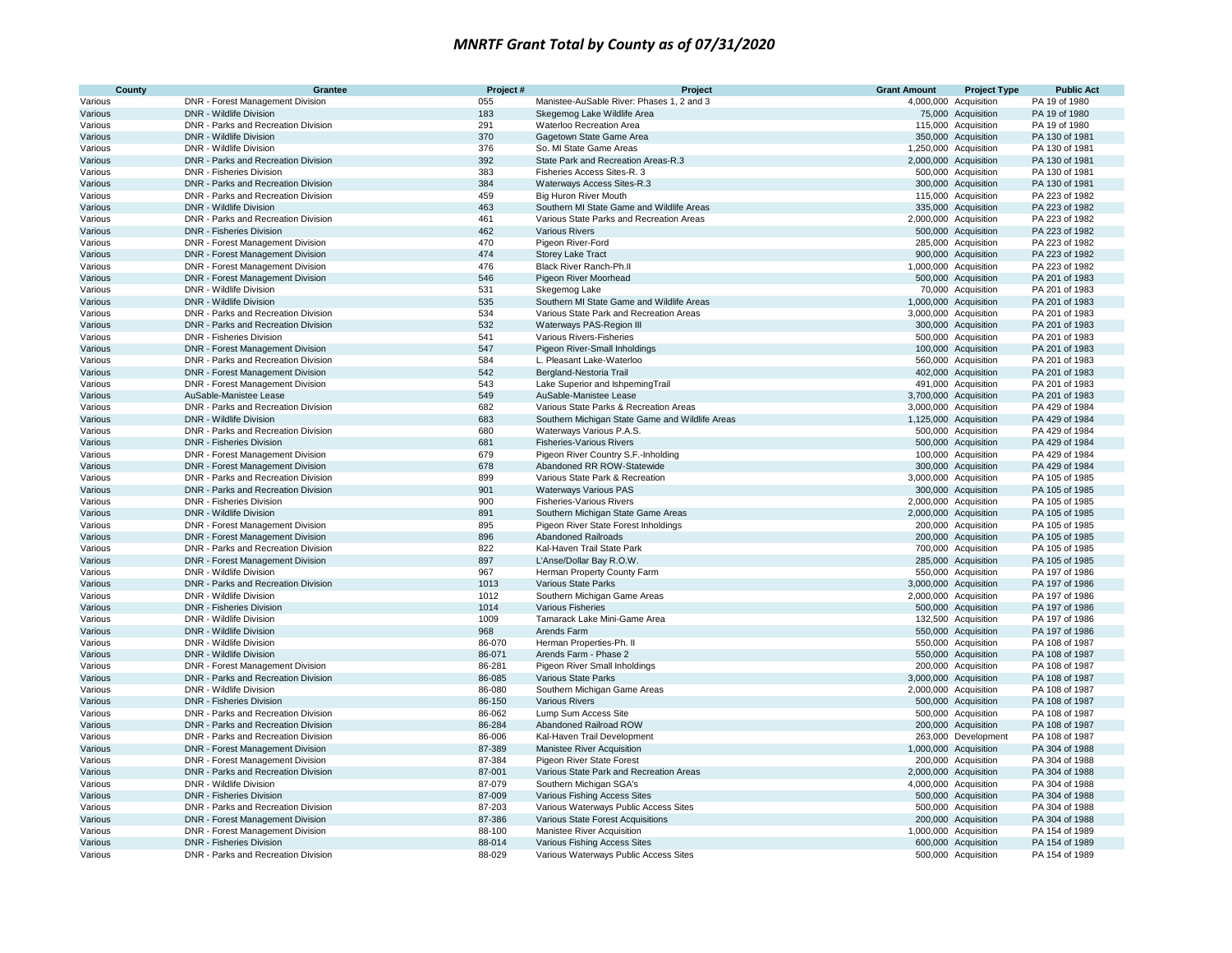| County             | Grantee                                                              | Project#         | Project                                                                       | <b>Grant Amount</b> | <b>Project Type</b>                          | <b>Public Act</b>                |
|--------------------|----------------------------------------------------------------------|------------------|-------------------------------------------------------------------------------|---------------------|----------------------------------------------|----------------------------------|
| Various            | DNR - Wildlife Division                                              | 88-064           | Southern Michigan State Game and Wildlife Areas                               |                     | 5,500,000 Acquisition                        | PA 154 of 1989                   |
| Various            | DNR - Forest Management Division                                     | 88-101           | Pigeon River State Forest                                                     |                     | 1,000,000 Acquisition                        | PA 154 of 1989                   |
| Various            | DNR - Parks and Recreation Division                                  | 88-199           | Various State Park and Recreation Areas                                       |                     | 4,000,000 Acquisition                        | PA 154 of 1989                   |
| Various            | DNR - Wildlife Division                                              | 89-073           | Southern Michigan State Game Areas                                            |                     | 3,550,000 Acquisition                        | PA 186 of 1990                   |
| Various            | <b>DNR - Fisheries Division</b>                                      | 89-074           | Various Rivers, Streams, Lakes                                                |                     | 100,000 Acquisition                          | PA 186 of 1990                   |
| Various            | DNR - Parks and Recreation Division                                  | 89-077           | Various State Parks/Recreation Areas                                          |                     | 3,550,000 Acquisition                        | PA 186 of 1990                   |
| Various            | DNR - Parks and Recreation Division                                  | 89-174           | Lump Sum Public Access Site Acquisitions                                      |                     | 700,000 Acquisition                          | PA 186 of 1990                   |
| Various            | DNR - Parks and Recreation Division                                  | 89-175           | Lump Sum Abandonded R-O-Ws                                                    |                     | 250,000 Acquisition                          | PA 186 of 1990                   |
| Various            | <b>DNR - Executive Office</b>                                        | 89-133           | Saginaw Bay Recreation Trail                                                  |                     | 200,000 Development                          | PA 186 of 1990                   |
| Various            | DNR - Forest Management Division                                     | 89-150<br>90-124 | <b>Black Moutain Forest Recreation Area</b>                                   |                     | 133,000 Development<br>1,200,000 Acquisition | PA 186 of 1990                   |
| Various            | <b>DNR - Fisheries Division</b>                                      |                  | Recreation/Fish Lump Sum                                                      |                     |                                              | PA 32 of 1991                    |
| Various            | DNR - Wildlife Division<br>DNR - Wildlife Division                   | 90-164<br>90-002 | <b>Great Lakes Marshes</b><br>Southern Michigan State Game and Wildlife Areas |                     | 500,000 Acquisition                          | PA 32 of 1991<br>PA 32 of 1991   |
| Various<br>Various | Village of Edmore                                                    | 90-157           | The Heartland Trail                                                           |                     | 1,200,000 Acquisition<br>120,000 Acquisition | PA 32 of 1991                    |
| Various            | DNR - Forest Management Division                                     | 90-872           | Mackinaw City/Hawks RR                                                        |                     | 1,800,000 Acquisition                        | PA 32 of 1991                    |
| Various            | DNR - Forest Management Division                                     | 90-191           | Railroad ROW Lump Sum                                                         |                     | 1,000,000 Acquisition                        | PA 32 of 1991                    |
| Various            | DNR - Forest Management Division                                     | 90-109           | <b>Black Mountain Forest Recreation</b>                                       |                     | 142,000 Development                          | PA 32 of 1991                    |
| Various            | DNR - Fisheries Division                                             | 90-186           | Saginaw Bay Shore Development                                                 |                     | 150,000 Development                          | PA 32 of 1991                    |
| Various            | DNR - Parks and Recreation Division                                  | 91-020           | Saginaw River Boat Access                                                     |                     | 500,000 Acquisition                          | PA 85 of 1992                    |
| Various            | DNR - Forest Management Division                                     | 91-005           | Lump Sum Pigeon River Inholdings                                              |                     | 300,000 Acquisition                          | PA 85 of 1992                    |
| Various            | DNR - Forest Management Division                                     | 91-003           | Abandoned RR ROW Trails                                                       |                     | 500,000 Acquisition                          | PA 85 of 1992                    |
| Various            | DNR - Parks and Recreation Division                                  | 91-004           | Various State Parks                                                           |                     | 1,000,000 Acquisition                        | PA 85 of 1992                    |
| Various            | <b>DNR - Fisheries Division</b>                                      | 91-001           | Lump Sum Acquisition Water Access                                             |                     | 500,000 Acquisition                          | PA 85 of 1992                    |
| Various            | DNR - Wildlife Division                                              | 91-002           | State Wildlife Lump Sum                                                       |                     | 500,000 Acquisition                          | PA 85 of 1992                    |
| Various            | <b>DNR - Fisheries Division</b>                                      | 92-334           | Water Access Lump Sum                                                         |                     | 1,000,000 Acquisition                        | PA 75 of 1993                    |
| Various            | DNR - Parks and Recreation Division                                  | 92-342           | Various State Parks                                                           |                     | 1,000,000 Acquisition                        | PA 75 of 1993                    |
| Various            | DNR - Wildlife Division                                              | 92-354           | State Wildlife Lump Sum                                                       |                     | 1,000,000 Acquisition                        | PA 75 of 1993                    |
| Various            | DNR - Forest Management Division                                     | 92-336           | CSX Right-of-Way Acquisition                                                  |                     | 500,000 Acquisition                          | PA 75 of 1993                    |
| Various            | DNR - Forest Management Division                                     | 92-337           | Trailway Acquisition Lump Sum                                                 |                     | 500,000 Acquisition                          | PA 75 of 1993                    |
| Various            | DNR - Executive Office                                               | 92-329           | <b>Handicap Accessibility</b>                                                 |                     | 1,000,000 Development                        | PA 75 of 1993                    |
| Various            | DNR - Forest Management Division                                     | 92-349           | <b>High Country Pathway</b>                                                   |                     | 85,000 Development                           | PA 75 of 1993                    |
| Various            | DNR - Forest Management Division                                     | 92-335           | Ottawa-Muskegon Trail-Ph. I                                                   |                     | 100,000 Development                          | PA 75 of 1993                    |
| Various            | DNR - Parks and Recreation Division                                  | 93-414           | Boating Access Lump Sum                                                       |                     | 500,000 Acquisition                          | PA 304 of 1994                   |
| Various            | DNR - Forest Management Division                                     | 93-418           | State Forest System Lump Sum                                                  |                     | 500,000 Acquisition                          | PA 304 of 1994                   |
| Various            | <b>DNR - Wildlife Division</b>                                       | 93-422           | State Wildlife Lump Sum                                                       |                     | 1,000,000 Acquisition                        | PA 304 of 1994                   |
| Various            | DNR - Parks and Recreation Division                                  | 93-430           | Various State Parks                                                           |                     | 1,000,000 Acquisition                        | PA 304 of 1994                   |
| Various            | DNR - Fisheries Division                                             | 93-432           | Fisheries Lump Sum                                                            |                     | 500,000 Acquisition                          | PA 304 of 1994<br>PA 304 of 1994 |
| Various<br>Various | DNR - Forest Management Division<br>DNR - Forest Management Division | 93-436<br>93-439 | Trailway Acquisition Lump Sum<br>Polly Ann Trail Acquisition                  |                     | 500,000 Acquisition<br>600,000 Acquisition   | PA 304 of 1994                   |
| Various            | <b>DNR - Executive Office</b>                                        | 93-426           | <b>Barrier-Free Accessibilty</b>                                              |                     | 500,000 Development                          | PA 304 of 1994                   |
| Various            | <b>DNR - Wildlife Division</b>                                       | 94-288           | Wildlife Lump Sum                                                             |                     | 2,000,000 Acquisition                        | PA 152 of 1995                   |
| Various            | DNR - Parks and Recreation Division                                  | 94-311           | Boating Lump Sum                                                              |                     | 500,000 Acquisition                          | PA 152 of 1995                   |
| Various            | <b>DNR - Fisheries Division</b>                                      | 94-290           | Fisheries Lump Sum                                                            |                     | 500,000 Acquisition                          | PA 152 of 1995                   |
| Various            | DNR - Parks and Recreation Division                                  | 94-310           | State Park Lump Sum                                                           |                     | 500,000 Acquisition                          | PA 152 of 1995                   |
| Various            | DNR - Forest Management Division                                     | 94-303           | State Trail Lump Sum                                                          |                     | 750,000 Acquisition                          | PA 152 of 1995                   |
| Various            | DNR - Forest Management Division                                     | 94-299           | Ottawa-Muskegon Trail                                                         |                     | 250,000 Development                          | PA 152 of 1995                   |
| Various            | <b>DNR - Executive Office</b>                                        | 94-286           | <b>Barrier-Free Access</b>                                                    |                     | 483,000 Development                          | PA 152 of 1995                   |
| Various            | DNR - Parks and Recreation Division                                  | 94-306           | White Pine Trail River Access                                                 |                     | 250,000 Development                          | PA 152 of 1995                   |
| Various            | DNR - Wildlife Division                                              | 95-309           | Wildlife Lump Sum/Munuscong Bay                                               |                     | 1,500,000 Acquisition                        | PA 353 of 1996                   |
| Various            | DNR - Fisheries Division                                             | 95-307           | Fisheries Lump Sum                                                            |                     | 500,000 Acquisition                          | PA 353 of 1996                   |
| Various            | DNR - Forest Management Division                                     | 95-312           | Trail Corridor Lump Sum                                                       |                     | 250,000 Acquisition                          | PA 353 of 1996                   |
| Various            | DNR - Parks and Recreation Division                                  | 95-306           | Parks Lump Sum                                                                |                     | 500,000 Acquisition                          | PA 353 of 1996                   |
| Various            | DNR - Parks and Recreation Division                                  | 95-305           | Boating Lump Sum                                                              |                     | 500,000 Acquisition                          | PA 353 of 1996                   |
| Various            | DNR - Forest Management Division                                     | 95-315           | Removal/Disposal of Buildings                                                 |                     | 200,000 Development                          | PA 353 of 1996                   |
| Various            | DNR - Wildlife Division                                              | 96-272           | State Wildlife Area Lump Sum                                                  |                     | 1,500,000 Acquisition                        | PA 480 of 1996                   |
| Various            | DNR - Parks and Recreation Division                                  | 96-268           | State Park and Recreation Areas Lump Sum                                      |                     | 1,000,000 Acquisition                        | PA 480 of 1996                   |
| Various            | DNR - Parks and Recreation Division                                  | 96-267           | Various Boating Access Site Acquisition                                       |                     | 1,000,000 Acquisition                        | PA 480 of 1996                   |
| Various            | <b>DNR - Fisheries Division</b>                                      | 96-255           | Fisheries Lump Sum                                                            |                     | 500,000 Acquisition                          | PA 480 of 1996                   |
| Various            | <b>DNR</b> - Grants Management Section                               | 96-254           | Local Unit Acquisition Lump Sum                                               |                     | 250,000 Acquisition                          | PA 480 of 1996                   |
| Various            | DNR - Forest Management Division                                     | 96-258           | Trail Corridor Lump Sum                                                       |                     | 500,000 Acquisition                          | PA 480 of 1996                   |
| Various            | DNR - Forest Management Division                                     | 96-256           | State Forest System Lump Sum                                                  |                     | 500,000 Acquisition                          | PA 480 of 1996<br>PA 185 of 1997 |
| Various            | DNR - Forest Management Division<br><b>DNR - Wildlife Division</b>   | 97-184<br>97-288 | Cheboygan-Gaylord Trail Corridor - Phase I                                    |                     | 1,000,000 Acquisition                        | PA 273 of 1998                   |
| Various<br>Various | DNR - Fisheries Division                                             | 97-274           | State Wildlife Area Lump Sum<br>Fisheries Lump Sum                            |                     | 500,000 Acquisition<br>250,000 Acquisition   | PA 273 of 1998                   |
| Various            | DNR - Forest Management Division                                     | 97-276           | Trail Corridor Lump Sum                                                       |                     | 500,000 Acquisition                          | PA 273 of 1998                   |
|                    |                                                                      |                  |                                                                               |                     |                                              |                                  |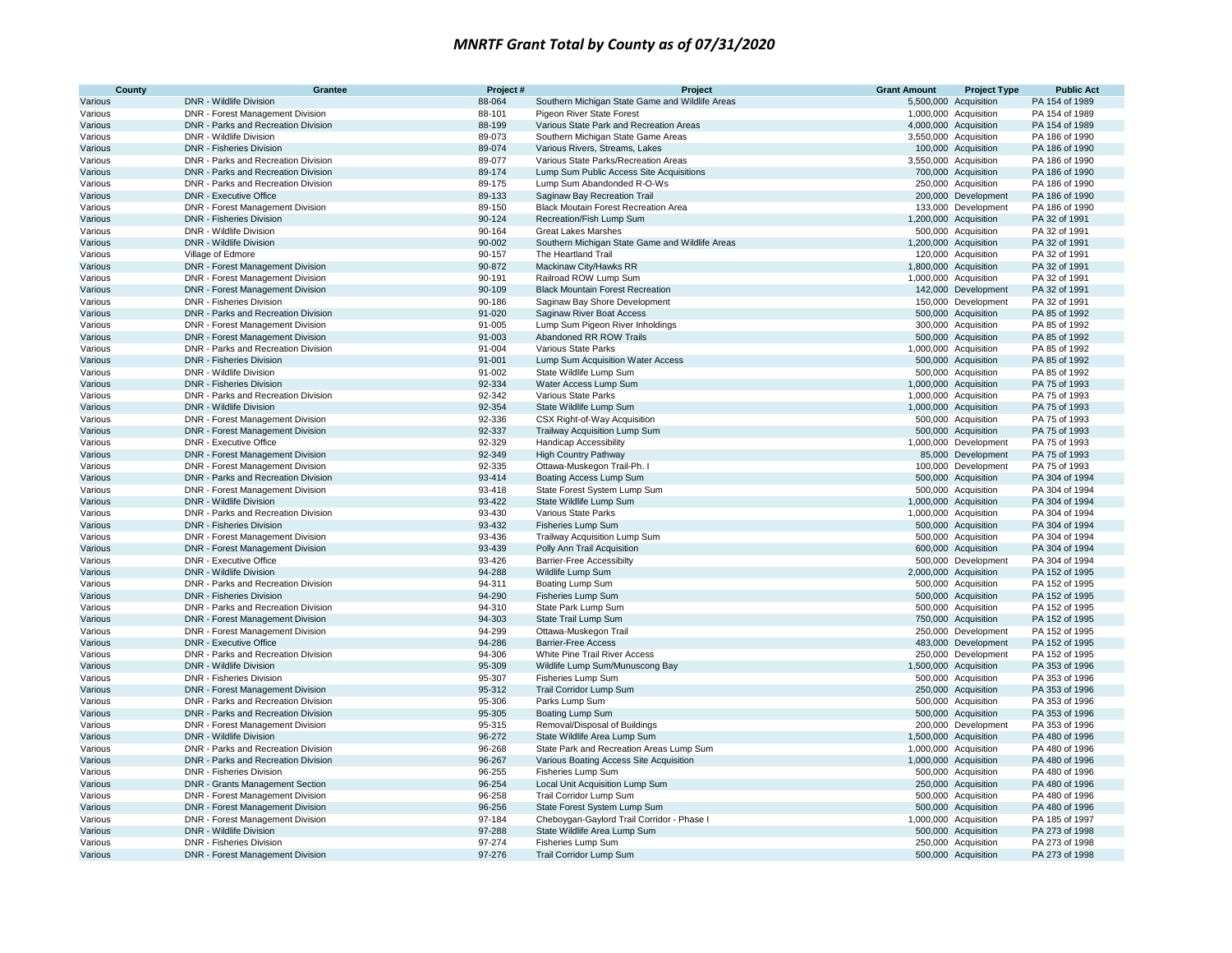| County             | <b>Grantee</b>                                                 | Project#             | Project                                                         | <b>Grant Amount</b> | <b>Project Type</b>                            | <b>Public Act</b>                |
|--------------------|----------------------------------------------------------------|----------------------|-----------------------------------------------------------------|---------------------|------------------------------------------------|----------------------------------|
| Various            | DNR - Wildlife Division                                        | 98-210               | Maxwell Property Purchase (Crow Island SGA)                     |                     | 925,000 Acquisition                            | PA 538 of 1998                   |
| Various            | DNR - Forest Management Division                               | 98-188               | State Forest Lump Sum                                           |                     | 500,000 Acquisition                            | PA 538 of 1998                   |
| Various            | DNR - Wildlife Division                                        | 99-307               | State Wildlife Area Lump Sum                                    |                     | 580,000 Acquisition                            | PA 265 of 1999                   |
| Various            | DNR - Forest Management Division                               | 99-296               | State Forest Lump Sum                                           |                     | 500,000 Acquisition                            | PA 265 of 1999                   |
| Various            | DNR - Forest Management Division                               | 99-288               | Trail Corridor Lump Sum                                         |                     | 300,000 Acquisition                            | PA 265 of 1999                   |
| Various            | DNR - Forest Management Division                               | 98-192               | Trail Corridor Lump Sum                                         |                     | 500,000 Acquisition                            | PA 69 of 1999                    |
| Various            | DNR - Wildlife Division                                        | 98-308               | State Wildlife Area Lump Sum                                    |                     | 500,000 Acquisition                            | PA 69 of 1999                    |
| Various            | DNR - Parks and Recreation Division                            | 98-198               | Various State Park and Recreation Areas Acquisition             |                     | 1,000,000 Acquisition                          | PA 69 of 1999                    |
| Various            | <b>DNR - Fisheries Division</b>                                | 00-239               | Fisheries Lump Sum                                              |                     | 500,000 Acquisition                            | PA 506 of 2000                   |
| Various            | DNR - Parks and Recreation Division                            | 00-250               | Fishing Piers in Southern Michigan State Parks                  |                     | 456,500 Development                            | PA 506 of 2000                   |
| Various            | DNR - Forest Management Division                               | 99-442               | Cheboygan-Gaylord Trail-Phase 6                                 |                     | 1,250,000 Acquisition                          | PA 291 of 2000                   |
| Various            | DNR - Forest Management Division                               | 99-290               | Marquette-Munising Rail-Trail                                   |                     | 550,000 Acquisition                            | PA 291 of 2000                   |
| Various            | DNR - Wildlife Division<br>DNR - Parks and Recreation Division | 99-444<br>$01 - 213$ | State Wildlife Area Lump Sum<br>Southern Michigan Fishing Piers |                     | 500,000 Acquisition<br>330,000 Development     | PA 291 of 2000<br>PA 120 of 2001 |
| Various<br>Various | DNR - Forest Management Division                               | 01-204               | State Forest Campground Access Improvement                      |                     | 500,000 Development                            | PA 120 of 2001                   |
| Various            | DNR - Parks and Recreation Division                            | $01 - 210$           | White Pine, VanBuren & Lakelands Trail Development              |                     | 394,000 Development                            | PA 120 of 2001                   |
| Various            | DNR - Wildlife Division                                        | 00-255               | State Wildlife Area Lump Sum                                    |                     | 950,000 Acquisition                            | PA 81 of 2001                    |
| Various            | DNR - Parks and Recreation Division                            | 00-252               | State Park and Recreation Areas Lump Sum Acq                    |                     | 700,000 Acquisition                            | PA 81 of 2001                    |
| Various            | DNR - Forest Management Division                               | 00-246               | State Forest Lump Sum                                           |                     | 700,000 Acquisition                            | PA 81 of 2001                    |
| Various            | DNR - Forest Management Division                               | 00-240               | Trail Acquisition Lump Sum                                      |                     | 350,000 Acquisition                            | PA 81 of 2001                    |
| Various            | <b>DNR - Executive Office</b>                                  | 02-219               | Kamehameha Trust Land Acquisition - Phase I                     |                     | 4,000,000 Acquisition                          | PA 746 of 2002                   |
| Various            | DNR - Forest Management Division                               | 02-181               | Alpena-Hawks-Rogers City Trail Acquisition                      |                     | 850,000 Acquisition                            | PA 173 of 2003                   |
| Various            | DNR - Executive Office                                         | 03-184               | Kamehameha Schools Land Project-Phase II                        |                     | 3,000,000 Acquisition                          | PA 309 of 2004                   |
| Various            | DNR - Parks and Recreation Division                            | 03-194               | Various State Park Acquisitions                                 |                     | 500,000 Acquisition                            | PA 309 of 2004                   |
| Various            | DNR - Wildlife Division                                        | 03-198               | Wildlife Area Lump Sum Acquisitions                             |                     | 450,000 Acquisition                            | PA 309 of 2004                   |
| Various            | DNR - Wildlife Division                                        | 03-199               | Upper Peninsula Deer Habitat Acquisitions                       |                     | 1,500,000 Acquisition                          | PA 309 of 2004                   |
| Various            | DNR - Wildlife Division                                        | 03-197               | Southern Michigan Wetland Initiative                            |                     | 600,000 Acquisition                            | PA 309 of 2004                   |
| Various            | <b>DNR - Fisheries Division</b>                                | 03-177               | Fisheries Division Lump Sum                                     |                     | 250,000 Acquisition                            | PA 309 of 2004                   |
| Various            | DNR - Forest Management Division                               | 03-186               | State Forest Lump Sum                                           |                     | 300,000 Acquisition                            | PA 309 of 2004                   |
| Various            | <b>DNR - Executive Office</b>                                  | 04-124               | Kamehameha Schools Land Project Phase III                       |                     | 3,000,000 Acquisition                          | PA 11 of 2005                    |
| Various            | <b>DNR - Executive Office</b>                                  | 04-125               | CMS Arcadia/Green Point Dunes-Phase II                          |                     | 4,500,000 Acquisition                          | PA 11 of 2005                    |
| Various            | DNR - Wildlife Division                                        | 04-131               | Winter Deeryard Consolidation Initiative                        |                     | 2,000,000 Acquisition                          | PA 11 of 2005                    |
| Various            | DNR - Wildlife Division                                        | 04-143               | Wildlife Area Lump Sum                                          |                     | 1,000,000 Acquisition                          | PA 11 of 2005                    |
| Various            | DNR - Parks and Recreation Division                            | 04-141               | Various Park Acquisitions                                       |                     | 2,000,000 Acquisition                          | PA 11 of 2005                    |
| Various            | <b>DNR FMFM</b>                                                | 04-134               | State Forest Campground Improvements                            |                     | 250,000 Development                            | PA 11 of 2005                    |
| Various            | <b>DNR - Executive Office</b>                                  | 05-132               | CMS Arcadia/Green Pt. Dunes Conservation Easement               |                     | 2,675,000 Acquisition                          | PA 153 of 2006                   |
| Various            | <b>DNR - Executive Office</b>                                  | 05-133               | Kamehameha Schools Development Rights Purchase                  |                     | 5,000,000 Acquisition                          | PA 153 of 2006                   |
| Various            | DNR - Parks and Recreation                                     | 05-151               | <b>State Park Camper Cabins</b>                                 |                     | 375,600 Development                            | PA 153 of 2006                   |
| Various            | DNR - Wildlife Division                                        | 05-154               | Wildlife Area Consolidation Lump Sum                            |                     | 1,250,000 Acquisition                          | PA 153 of 2006                   |
| Various            | DNR - Wildlife Division<br>DNR - Forest Management Division    | 05-155<br>05-136     | Winter Deer Habitat Initiative                                  |                     | 1,350,000 Acquisition<br>1,900,000 Acquisition | PA 153 of 2006<br>PA 153 of 2006 |
| Various<br>Various | DNR - Forest, Mineral & Fire Management                        | 05-143               | State Trailways Initiative<br>Campground Access Improvements    |                     | 500,000 Development                            | PA 153 of 2006                   |
| Various            | DNR - Executive Office                                         | 06-128               | Kamehameha Schools Development Rights                           |                     | 1,100,000 Acquisition                          | PA 59 of 2007                    |
| Various            | DNR - Wildlife Division                                        | 06-145               | Winter Deer Habitat Initiative                                  |                     | 875,000 Acquisition                            | PA 59 of 2007                    |
| Various            | DNR - Fisheries Division                                       | 06-131               | Inland Waters Access Initiative                                 |                     | 750,000 Acquisition                            | PA 59 of 2007                    |
| Various            | DNR - Parks and Recreation Division                            | 06-141               | State Park and Recreation Area Consolidation                    |                     | 1,200,000 Acquisition                          | PA 59 of 2007                    |
| Various            | DNR - Forest Management Division                               | 06-137               | State Forest Land Consolidation Initiative                      |                     | 800,000 Acquisition                            | PA 59 of 2007                    |
| Various            | <b>DNR - Wildlife Division</b>                                 | 06-146               | Wildlife Land Consolidation Initiative                          |                     | 800,000 Acquisition                            | PA 59 of 2007                    |
| Various            | DNR - Forest Management Division                               | 06-134               | State Trailways Acquisition Initiative                          |                     | 1,500,000 Acquisition                          | PA 59 of 2007                    |
| Various            | <b>DNR Wildlife</b>                                            | 06-147               | Accessible Hunting/ Viewing Facilities                          |                     | 99,700 Development                             | PA 59 of 2007                    |
| Various            | <b>DNR FMFM</b>                                                | 06-140               | <b>Campground Utility Improvements</b>                          |                     | 500,000 Development                            | PA 59 of 2007                    |
| Various            | <b>DNR - Executive Office</b>                                  | 07-135               | Southwest Lower Peninsula Eco-Region Land Consolidation         |                     | 900,000 Acquisition                            | PA 278 of 2008                   |
| Various            | DNR - Executive Office                                         | 07-119               | Northern Lower Peninsula Eco-Region Consolidation               |                     | 900,000 Acquisition                            | PA 278 of 2008                   |
| Various            | <b>DNR - Executive Office</b>                                  | 07-123               | Upper Peninsula Eco-Regions Land Consolidation                  |                     | 900,000 Acquisition                            | PA 278 of 2008                   |
| Various            | DNR - Forest Management Division                               | 07-122               | State Trailways Initiative-Corridor Acquisition                 |                     | 1,500,000 Acquisition                          | PA 278 of 2008                   |
| Various            | <b>DNR - Executive Office</b>                                  | 07-167               | Wisconsin Electric Energies Land Acquisition                    |                     | 1,900,000 Acquisition                          | PA 278 of 2008                   |
| Various            | <b>DNR - Executive Office</b>                                  | 07-117               | Southeast Michigan Eco-Region Land Consolidation                |                     | 900,000 Acquisition                            | PA 278 of 2008                   |
| Various            | <b>DNR Executive</b>                                           | $07 - 116$           | <b>Building Demolition Initiative</b>                           |                     | 250,000 Development                            | PA 278 of 2008                   |
| Various            | <b>DNR FMFM</b>                                                | 08-153               | Pigeon River Country Acquisition Initiative                     |                     | 1,000,000 Acquisition                          | PA 23 of 2009                    |
| Various            | <b>DNR Executive</b>                                           | 08-134               | N. Lower Peninsula Eco-Regional Land Consolidation              |                     | 1,000,000 Acquisition                          | PA 23 of 2009                    |
| Various            | <b>DNR Executive</b>                                           | 08-126               | SE Michigan Eco-Regional Land Consolidation                     |                     | 4,000,000 Acquisition                          | PA 23 of 2009                    |
| Various            | <b>DNR Executive</b>                                           | 08-116               | SW Lower Peninsula Eco-Regional Consolidation                   |                     | 500,000 Acquisition                            | PA 23 of 2009                    |
| Various            | <b>DNR Executive</b>                                           | 08-119               | Upper Peninsula Eco-Regional Land Consolidation                 |                     | 500,000 Acquisition                            | PA 23 of 2009                    |
| Various            | <b>DNR FMFM</b>                                                | 08-120               | Alpena to Cheboygan State Rail-Trail Surface Impr.              |                     | 500,000 Development                            | PA 23 of 2009                    |
| Various            | DNR Parks and Recreation                                       | 08-128               | Waterloo Recreation Land Initiative                             |                     | 2,500,000 Acquisition                          | PA 23 of 2009                    |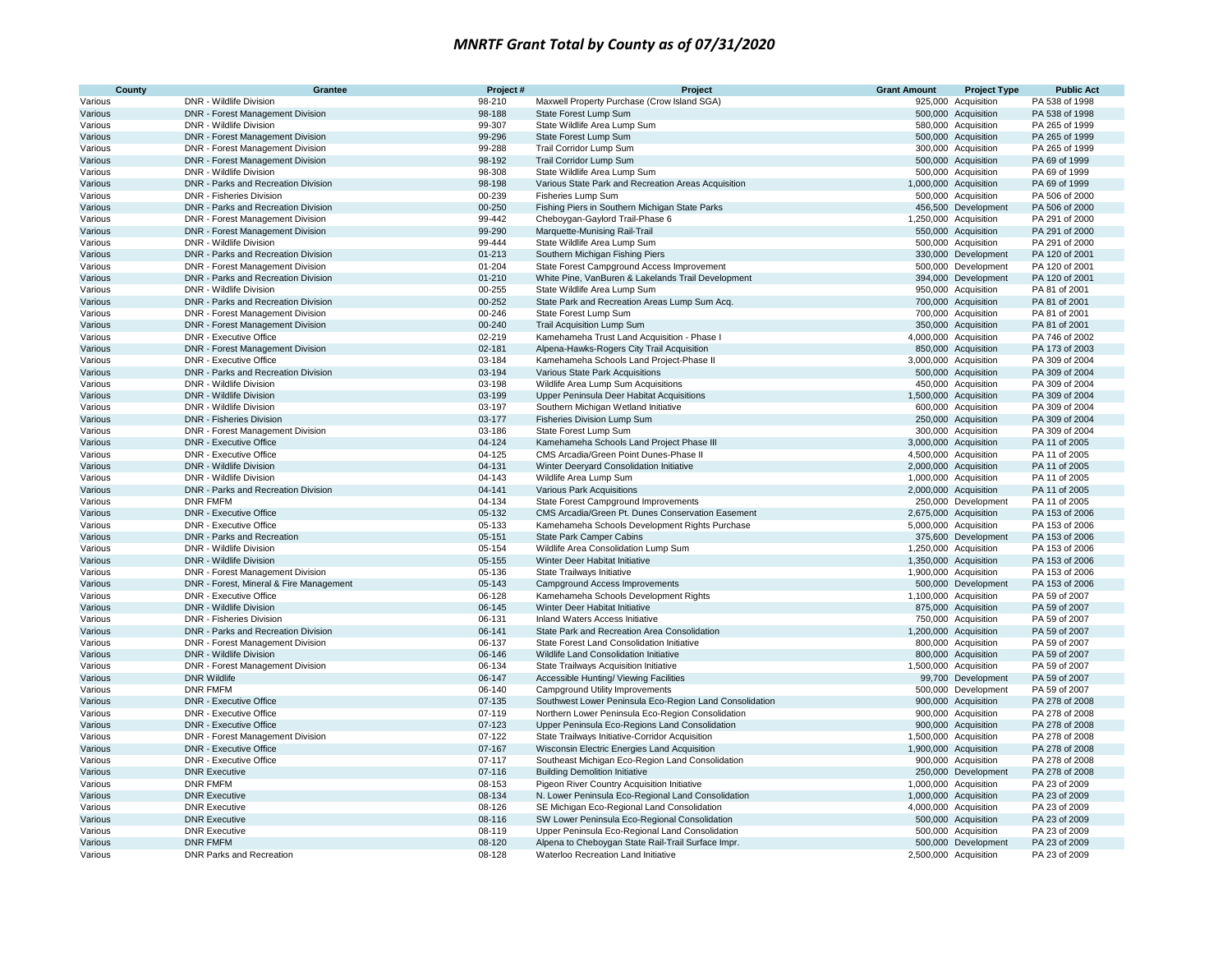| County                 | Grantee                                             | Project#         | Project                                                         | <b>Grant Amount</b> | <b>Project Type</b>                          | <b>Public Act</b>                |
|------------------------|-----------------------------------------------------|------------------|-----------------------------------------------------------------|---------------------|----------------------------------------------|----------------------------------|
| Various                | <b>DNR Parks and Recreation</b>                     | 08-133           | Inland Fishing Piers in State Park and Rec. Areas               | 250,000             | Development                                  | PA 23 of 2009                    |
| Various                | <b>DNR Executive</b>                                | 08-118           | Building Demolition Initiative 2008                             |                     | 250,000 Development                          | PA 23 of 2009                    |
| Various                | DNR - Parks and Recreation                          | 09-154           | Pinckney Recreation Area Land Consolidation                     |                     | 415,400 Acquisition                          | PA 27 of 2010                    |
| Various                | DNR - Executive                                     | 09-132           | Southeast Michigan Eco-Region Acquisitions                      |                     | 3,800,000 Acquisition                        | PA 27 of 2010                    |
| Various                | DNR - Wildlife                                      | 09-156           | Grassland/Bird Habitat Initiative                               |                     | 1,000,000 Acquisition                        | PA 27 of 2010                    |
| Various                | DNR - Executive                                     | 09-133           | N. Lower Peninsula Eco-Regional Land Consolidation              |                     | 500,000 Acquisition                          | PA 27 of 2010                    |
| Various                | <b>DNR - Executive</b>                              | 09-131           | Upper Peninsula Eco-Regional Land Consolidation                 |                     | 500,000 Acquisition                          | PA 27 of 2010                    |
| Various                | DNR - Executive                                     | 09-130           | SW Lower Peninsula Eco-Regional Consolidation                   |                     | 500,000 Acquisition                          | PA 27 of 2010                    |
| Various                | DNR - Parks and Recreation                          | 09-148           | State Park Infrastructure Development                           |                     | 489,000 Development                          | PA 27 of 2010                    |
| Various                | DNR - Executive                                     | 09-155           | <b>Building Demolition Initiative</b>                           |                     | 175,000 Development                          | PA 27 of 2010                    |
| Various                | DNRE - Stewardship Office                           | 10-131           | Southeast Michigan Eco-Region Acquisition                       |                     | 1,500,000 Acquisition                        | PA 16 of 2011                    |
| Various                | DNRE - Stewardship Office                           | 10-137           | N. Lower Pennisula Eco-Regional Land Consolidation              |                     | 1,000,000 Acquisition                        | PA 16 of 2011                    |
| Various                | DNR - Forest, Minieral and Fire Management Division | 10-156           | Storey Lake Acquisition                                         |                     | 5,500,000 Acquisition                        | PA 16 of 2011                    |
| Various                | DNRE - Stewardship Office                           | 10-136           | Urban Areas Upland Game Habitat                                 |                     | 1,250,000 Acquisition                        | PA 16 of 2011                    |
| Various                | <b>DNRE</b> - Forest Management Division            | 10-120           | <b>State Trails Initiative</b>                                  |                     | 1,500,000 Acquisition                        | PA 16 of 2011                    |
| Various                | DNRE - Stewardship Office                           | 10-121           | Upper Pennisula Eco-Regional Land Consolidation                 |                     | 1,000,000 Acquisition                        | PA 16 of 2011                    |
| Various                | DNRE - Stewardship Office                           | 10-116           | Southwest Lower Pennisula Eco-Region                            |                     | 1,000,000 Acquisition                        | PA 16 of 2011                    |
| Various                | DNR - Parks & Recreation Division                   | 11-136           | River Raisin Recreation Area Acquisition                        |                     | 3,000,000 Acquisition                        | PA 283 of 2012                   |
| Various                | <b>DNR - Forest Management Division</b>             | 11-132           | <b>Rail-Trail Acquisitions</b>                                  |                     | 1,000,000 Acquisition                        | PA 283 of 2012                   |
| Various                | DNR - Executive Office                              | 11-127           | Upper Penninsula Eco-Regional Land Consolidation                |                     | 100 Acquisition                              | PA 283 of 2012                   |
| Various                | <b>DNR - Executive Office</b>                       | 11-126           | Southwestern Lower Penninsula Eco-Region Acquisition            |                     | 1,000,000 Acquisition                        | PA 283 of 2012                   |
| Various                | <b>DNR - Executive Office</b>                       | 11-137           | Southeast Michigan Eco-Region                                   |                     | 1,475,000 Acquisition                        | PA 283 of 2012                   |
| Various                | <b>DNR - Executive Office</b>                       | 11-140           | NLP Eco-Regional Land Consolidation                             |                     | 100 Acquisition                              | PA 283 of 2012                   |
| Various                | DNR - Forest Management Division                    | 11-131           | Fred Meijer Ionia to Owosso Rail-Trail Development              |                     | 300,000 Development                          | PA 283 of 2012                   |
| Various                | DNR - Forest Management Division                    | 11-133           | Statewide Equestrian Initiative                                 |                     | 300,000 Development                          | PA 283 of 2012                   |
| Various                | DNR - Parks and Recreation Division                 | 12-133           | Fred Meijer Ionia to Owosso Rail-Trail - Bridges                |                     | 300,000 Development                          | PA 9 of 2013                     |
| Various                | DNR - Parks and Recreation Division                 | 12-136           | Pere Marquette State Trail Improvements                         |                     | 300,000 Development                          | PA 9 of 2013                     |
| Various                | DNR - Parks and Recreation Division                 | 12-134           | Fred Meijer Ionia to Owosso Rail-Trail - Surface                |                     | 300,000 Development                          | PA 9 of 2013                     |
| Various                | <b>DNR - Wildlife Division</b>                      | 12-139           | Hunting Accessibility Initiative                                |                     | 50,000 Development                           | PA 9 of 2013                     |
| Various                | DNR - Parks and Recreation Division                 | 13-139           | Fred Meijer White Pine Trail SP Surface and Bridge Improvements |                     | 300,000 Development                          | PA 114 of 2014                   |
| Various                | DNR - Parks and Recreation Division                 | 13-136           | Statewide Showcase Trail Initiative                             |                     | 300,000 Development                          | PA 114 of 2014                   |
| <b>Various Total</b>   |                                                     |                  |                                                                 | 222,206,900         |                                              |                                  |
| Washtenaw              | Washtenaw County                                    | 411              | Parker Mill County Park                                         |                     | 250,000 Acquisition                          | PA 130 of 1981                   |
| Washtenaw              | DNR - Parks and Recreation Division                 | 614              | Pinckney and Waterloo State Recreation Area Acquisition         |                     | 500,000 Acquisition                          | PA 201 of 1983                   |
| Washtenaw              | City of Ann Arbor                                   | 624              | Johnson-Greene Parkland                                         |                     | 250,000 Acquisition                          | PA 201 of 1983                   |
| Washtenaw              | DNR - Fisheries Division                            | 906              | Huron River/Belleville Lake                                     |                     | 300,000 Acquisition                          | PA 105 of 1985                   |
| Washtenaw              | Ypsilanti Township                                  | 823              | Ford Lake                                                       |                     | 415,000 Acquisition                          | PA 105 of 1985                   |
| Washtenaw              | Ypsilanti Township                                  | 824              | Ford Lake Acquisition                                           |                     | 1,190,000 Acquisition                        | PA 105 of 1985                   |
| Washtenaw              | University Of Michigan                              | 1036             | <b>Colonial Point Forest</b>                                    |                     | 435,000 Acquisition                          | PA 197 of 1986                   |
| Washtenaw              | <b>Ypsilanti Township</b>                           | 1051             | Ford Lake Acquisition                                           |                     | 264,600 Acquisition                          | PA 197 of 1986                   |
| Washtenaw              | Ypsilanti Township                                  | 86-161           | Ford Lake Golf Course-Ph I                                      |                     | 500,000 Development                          | PA 108 of 1987                   |
| Washtenaw              | City of Ypsilanti                                   | 87-304           | Water Street Community Park                                     |                     | 105,000 Acquisition                          | PA 304 of 1988                   |
| Washtenaw              | City of Ann Arbor                                   | 88-132           | <b>Hawkins Property</b>                                         |                     | 281,250 Acquisition                          | PA 154 of 1989                   |
| Washtenaw              | Ypsilanti Township                                  | 88-157           | North Bay Park Boardwalk                                        |                     | 375,000 Development                          | PA 154 of 1989                   |
| Washtenaw              | Washtenaw County                                    | 89-033           | Rolling Hills Park                                              |                     | 375,000 Development                          | PA 186 of 1990                   |
| Washtenaw              | City of Ann Arbor                                   | 90-373           | <b>Black Pond Property Acquisition</b>                          |                     | 875,000 Acquisition                          | PA 32 of 1991                    |
| Washtenaw              | Ypsilanti Township                                  | 90-196           | North Bay Development - Phase I                                 |                     | 75,000 Development                           | PA 32 of 1991                    |
| Washtenaw              | City of Ann Arbor                                   | 91-274           | Sias Parcels A and B                                            |                     | 321,000 Acquisition                          | PA 85 of 1992                    |
| Washtenaw              | City of Ann Arbor                                   | 91-275           | <b>Gunn Property Acquisition</b>                                |                     | 517,600 Acquisition                          | PA 85 of 1992                    |
| Washtenaw              | Ypsilanti Township                                  | 92-104           | Ford Heritage Park                                              |                     | 750,000 Acquisition                          | PA 75 of 1993                    |
| Washtenaw              | City of Ann Arbor                                   | 92-115<br>92-116 | Ganzhorn Subdivision Lots                                       |                     | 87,300 Acquisition                           | PA 75 of 1993<br>PA 75 of 1993   |
| Washtenaw              | City of Ann Arbor                                   |                  | Evergreen Subdivision Lots                                      |                     | 37,400 Acquisition                           |                                  |
| Washtenaw              | City of Ann Arbor                                   | 92-117<br>93-010 | Furstenberg Park                                                |                     | 375,000 Development                          | PA 75 of 1993<br>PA 304 of 1994  |
| Washtenaw              | <b>Washtenaw County</b>                             | 94-226           | Pierce Lake Park Acquisition                                    |                     | 400,000 Acquisition<br>280,000 Acquisition   | PA 152 of 1995                   |
| Washtenaw              | City of Ann Arbor                                   |                  | Traverwood Woods Acquisition                                    |                     |                                              |                                  |
| Washtenaw              | City of Ann Arbor                                   | 95-227           | Main Street Property Acquisition                                |                     | 726,000 Acquisition                          | PA 353 of 1996                   |
| Washtenaw              | Pittsfield Township                                 | 95-164<br>95-225 | <b>Lillie Park</b>                                              |                     | 187,500 Development                          | PA 353 of 1996<br>PA 353 of 1996 |
| Washtenaw              | City of Ann Arbor                                   |                  | Renovate Neighborhood Parks                                     |                     | 70,000 Development                           |                                  |
| Washtenaw              | Superior Township                                   | 96-117<br>96-130 | Cherry Hill Nature Preserve<br>Southeast Area Park Addition     |                     | 420,000 Acquisition                          | PA 480 of 1996<br>PA 480 of 1996 |
| Washtenaw              | City of Ann Arbor                                   | 96-132           | Leslie Environmental Center                                     |                     | 293,250 Acquisition                          | PA 480 of 1996                   |
| Washtenaw              | City of Ann Arbor                                   |                  | Scarlett-Mitchell Addition                                      |                     | 500,000 Development                          |                                  |
| Washtenaw              | City of Ann Arbor                                   | 98-089           |                                                                 |                     | 575,500 Acquisition                          | PA 69 of 1999                    |
| Washtenaw<br>Washtenaw | Ypsilanti Township<br>City of Ypsilanti             | 98-154<br>98-146 | Hewens Creek Land Acquisition<br>Frog Island: A Renewal         |                     | 1,483,700 Acquisition<br>500,000 Development | PA 69 of 1999<br>PA 69 of 1999   |
| Washtenaw              |                                                     | 99-323           |                                                                 |                     | 787,500 Acquisition                          |                                  |
|                        | <b>Washtenaw County</b>                             |                  | Park Lyndon Expansion                                           |                     |                                              | PA 291 of 2000                   |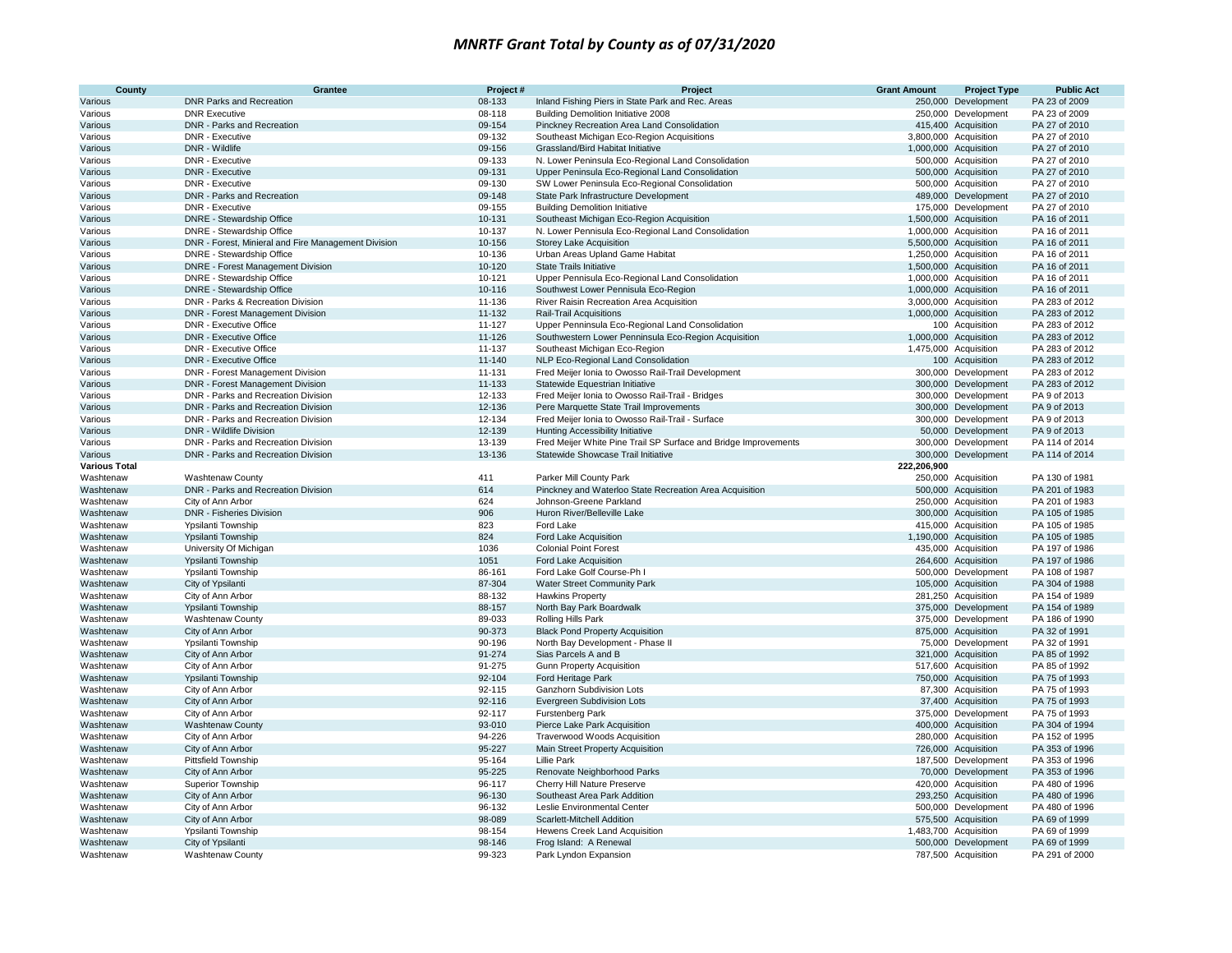| County                 | Grantee                                           | Project#           | Project                                                                                                             | <b>Grant Amount</b> | <b>Project Type</b>                        | <b>Public Act</b>                |
|------------------------|---------------------------------------------------|--------------------|---------------------------------------------------------------------------------------------------------------------|---------------------|--------------------------------------------|----------------------------------|
| Washtenaw              | City of Saline                                    | 99-016             | <b>Curtiss Park Improvements</b>                                                                                    |                     | 99,470 Development                         | PA 291 of 2000                   |
| Washtenaw              | Pittsfield Township                               | 99-196             | Lillie Park Restoration/Redevelopment                                                                               |                     | 219,724 Development                        | PA 291 of 2000                   |
| Washtenaw              | City of Ann Arbor                                 | 00-350             | <b>Bluffs Park Addition</b>                                                                                         |                     | 550,000 Acquisition                        | PA 81 of 2001                    |
| Washtenaw              | Pittsfield Township                               | 00-339             | Lillie Park South and East Development                                                                              |                     | 386,720 Development                        | PA 81 of 2001                    |
| Washtenaw              | City of Ann Arbor                                 | 02-113             | Addition to Dolph Nature Area                                                                                       |                     | 688,000 Acquisition                        | PA 746 of 2002                   |
| Washtenaw              | <b>Pittsfield Township</b>                        | 03-042             | Central Area Rural Preserve                                                                                         |                     | 340,800 Development                        | PA 309 of 2004                   |
| Washtenaw              | Ypsilanti Township                                | 03-114             | North Hydro Park Development                                                                                        |                     | 432,700 Development                        | PA 309 of 2004                   |
| Washtenaw              | York Township                                     | 04-005             | Sandra Richardson Park Development                                                                                  |                     | 58,600 Development                         | PA 11 of 2005                    |
| Washtenaw              | <b>DNR Parks and Recreation</b>                   | 04-180             | Cedar Lake Outdoor Center Development                                                                               |                     | 261,000 Development                        | PA 11 of 2005                    |
| Washtenaw              | City of Ypsilanti                                 | 05-054             | Riverside Park Capital Improvement Project                                                                          |                     | 80,300 Development                         | PA 153 of 2006                   |
| Washtenaw              | Scio Township                                     | 08-144             | Sloan Property Parkland Acquisition Project                                                                         |                     | 1,405,000 Acquisition                      | PA 23 of 2009                    |
| Washtenaw              | Washtenaw County                                  | 08-060             | Rolling Hills Park Accessibility Enhancements                                                                       |                     | 96,000 Development                         | PA 23 of 2009                    |
| Washtenaw              | Village of Dexter                                 | 09-028             | Mill Creek Park Development                                                                                         |                     | 450,000 Development                        | PA 27 of 2010                    |
| Washtenaw              | Pittsfield Township                               | 09-013             | Hickory Woods Park Development                                                                                      |                     | 300,000 Development                        | PA 27 of 2010                    |
| Washtenaw              | Ypsilanti Township                                | 10-055             | Lakeside Park Improvements                                                                                          |                     | 500,000 Development                        | PA 16 of 2011                    |
| Washtenaw              | Huron-Clinton Metropolitan Authority              | 10-040             | Hudson Mill Hike/Bike Trail Development                                                                             |                     | 500,000 Development                        | PA 16 of 2011                    |
| Washtenaw              | <b>Washtenaw County</b>                           | 11-035             | Arbor Vista Preserve Natural Areas Connector Acquisition                                                            |                     | 2,275,000 Acquisition                      | PA 283 of 2012                   |
| Washtenaw              | City of Ann Arbor                                 | 11-013             | Gallup Park Livery and Site Renovations                                                                             |                     | 300,000 Development                        | PA 283 of 2012                   |
| Washtenaw              | City of Ypsilanti                                 | 11-083             | Rutherford Pool Renovation                                                                                          |                     | 300,000 Development                        | PA 283 of 2012                   |
| Washtenaw              | City of Ann Arbor                                 | 11-014             | Veterans Memorial Park State Park Development                                                                       |                     | 300,000 Development                        | PA 283 of 2012                   |
| Washtenaw              | City of Ypsilanti                                 | 11-120             | Ypsilanti Heritage Bridge Development                                                                               |                     | 289,400 Development                        | PA 283 of 2012<br>PA 9 of 2013   |
| Washtenaw              | City of Ypsilanti                                 | 12-120             | River's Edge Linear Park and Trail Development                                                                      |                     | 300,000 Development                        |                                  |
| Washtenaw              | Huron-Clinton Metropolitan Authority              | 14-0129            | Hudson Mills Metropark Property Acquisition                                                                         |                     | 75,000 Acquisition                         | PA 7 of 2015                     |
| Washtenaw              | <b>Washtenaw County</b><br>City of Ann Arbor      | 15-0061<br>15-0046 | West Lake Preserve Expansion                                                                                        |                     | 267,300 Acquisition<br>300,000 Development | PA 61 of 2016<br>PA 61 of 2016   |
| Washtenaw              | DNR - Parks and Recreation Division               | 16-0169            | Gallup Park Universal Access Playground and Site Amenities<br>Iron Belle Trail - Norfolk & Western Railway Easement |                     |                                            | PA 93 of 2017                    |
| Washtenaw<br>Washtenaw | <b>Washtenaw County</b>                           | 16-0227            | Border-to-Border/Iron Belle Trail Construction                                                                      |                     | 150,000 Acquisition<br>300,000 Development | PA 93 of 2017                    |
| Washtenaw              | Village of Manchester                             | 16-0076            | <b>River Raisin Park</b>                                                                                            |                     | 300,000 Development                        | PA 93 of 2017                    |
| Washtenaw              | Ann Arbor Charter Township                        | 16-0082            | Matthaei Botanical Gardens Trail Development                                                                        |                     | 300,000 Development                        | PA 93 of 2017                    |
| Washtenaw              | Lyndon Township                                   | 16-0063            | Huron Waterloo Loop Phase 1 Development                                                                             |                     | 300,000 Development                        | PA 93 of 2017                    |
| Washtenaw              | <b>Pittsfield Charter Township</b>                | 17-0094            | Waters/Oak Valley Park Acquisition                                                                                  |                     | 615,000 Acquisition                        | PA 165 of 2018                   |
| Washtenaw              | <b>Washtenaw County</b>                           | 17-0240            | Huron River Preserve Acquisition                                                                                    |                     | 391,600 Acquisition                        | PA 165 of 2018                   |
| Washtenaw              | City of Ann Arbor                                 | 17-0086            | Allen Creek Railroad Berm Trail Development                                                                         |                     | 300,000 Development                        | PA 165 of 2018                   |
| Washtenaw              | Scio Township                                     | 17-0169            | Zeeb Road Iron Belle Connector Development                                                                          |                     | 300,000 Development                        | PA 165 of 2018                   |
| Washtenaw              | City of Chelsea                                   | 17-0183            | <b>Letts Creek Linear Park</b>                                                                                      |                     | 130,700 Development                        | PA 165 of 2018                   |
| Washtenaw              | <b>Washtenaw County</b>                           | 18-0195            | Watkins Lake County Preserve Addition                                                                               |                     | 60,600 Acquisition                         | PA 12 of 2019                    |
| Washtenaw              | DNR - Parks and Recreation Division               | 19-0138            | Iron Belle Trail/ Border to Border Trail Property                                                                   |                     | 200,000 Acquisition                        | PA 145 of 2020                   |
| Washtenaw              | Ypsilanti Charter Township                        | 19-0135            | Loonfeather Point Park Development                                                                                  |                     | 296,500 Development                        | PA 145 of 2020                   |
| Washtenaw              | Huron-Clinton Metropolitan Authority              | 19-0013            | Hudson Mills Metropark - Rapids View Development                                                                    |                     | 226,400 Development                        | PA 145 of 2020                   |
| Washtenaw              | City of Ann Arbor                                 | 19-0154            | Universal Access and Site Improvements at Argo Nature Area                                                          |                     | 300,000 Development                        | PA 145 of 2020                   |
| <b>Washtenaw Total</b> |                                                   |                    |                                                                                                                     | 29,448,414          |                                            |                                  |
| Wayne                  | City of Detroit                                   | 413                | Marina City Land Acquisition                                                                                        |                     | 550,000 Acquisition                        | PA 130 of 1981                   |
| Wayne                  | DNR - Wildlife Division                           | 387                | Lower Detroit River Preserve                                                                                        |                     | 600,000 Acquisition                        | PA 130 of 1981                   |
| Wayne                  | City of Detroit                                   | 513                | St. Aubin Park                                                                                                      |                     | 1,500,000 Acquisition                      | PA 223 of 1982                   |
| Wayne                  | DNR - Wildlife Division                           | 540                | Pointe Mouilee                                                                                                      |                     | 76,000 Acquisition                         | PA 201 of 1983                   |
| Wayne                  | City of Lincoln Park                              | 721                | Lincoln Park Recreation (Council Point Park)                                                                        |                     | 385,000 Acquisition                        | PA 429 of 1984                   |
| Wayne                  | City of Taylor                                    | 727                | Sheridan Heritage Park                                                                                              |                     | 70,000 Acquisition                         | PA 429 of 1984                   |
| Wayne                  | City of Wyandotte                                 | 791                | Wyandotte Boat Ramp Extension                                                                                       |                     | 80,000 Acquisition                         | PA 105 of 1985                   |
| Wayne                  | DNR - Fisheries Division                          | 742                | <b>Belleville Lake</b>                                                                                              |                     | 350,000 Acquisition                        | PA 105 of 1985                   |
| Wayne                  | DNR - State Fair                                  | 898                | MI Exposition & Fairground Expansion                                                                                |                     | 900,000 Acquisition                        | PA 105 of 1985                   |
| Wayne                  | City of Southgate                                 | 857                | Lions Park Expansion                                                                                                |                     | 20,000 Acquisition                         | PA 105 of 1985                   |
| Wayne                  | City of Melvindale                                | 876                | Riverside Land Acquisition                                                                                          |                     | 35,000 Acquisition                         | PA 105 of 1985                   |
| Wayne                  | City of Taylor                                    | 904                | <b>Municipal Golf Course</b>                                                                                        |                     | 30,000 Acquisition                         | PA 105 of 1985                   |
| Wayne                  | City of Taylor                                    | 1072<br>1069       | Heritage Park-Phase II                                                                                              |                     | 60,000 Acquisition                         | PA 197 of 1986                   |
| Wayne                  | Canton Township                                   |                    | Heritage Park Expansion (formerly Canton Recreation Complex)                                                        |                     | 50,000 Acquisition                         | PA 197 of 1986                   |
| Wayne                  | <b>Wayne County</b><br><b>Brownstown Township</b> | 1055<br>1045       | Lower Rouge Park<br><b>Brownstown Acres Conservancy</b>                                                             |                     | 213,000 Acquisition<br>93,000 Acquisition  | PA 197 of 1986<br>PA 197 of 1986 |
| Wayne<br>Wayne         | <b>Wayne County</b>                               | 1056               | Middle Rouge Parkway                                                                                                |                     | 151,165 Acquisition                        | PA 197 of 1986                   |
| Wayne                  | DNR - State Fair                                  | 1010               | MI Exposition & Fairground                                                                                          |                     | 1,200,000 Acquisition                      | PA 197 of 1986                   |
| Wayne                  | DNR - Parks and Recreation Division               | 86-073             | Trenton Boat Launch/Marina                                                                                          |                     | 750,000 Acquisition                        | PA 108 of 1987                   |
| Wayne                  | <b>Wayne County</b>                               | 86-175             | Lower Rouge Campground                                                                                              |                     | 360,000 Acquisition                        | PA 108 of 1987                   |
| Wayne                  | City of Melvindale                                | 86-305             | Riverside Acquisition                                                                                               |                     | 8,000 Acquisition                          | PA 108 of 1987                   |
| Wayne                  | <b>Redford Township</b>                           | 86-188             | <b>Glenhurst Golf Course</b>                                                                                        |                     | 600,000 Acquisition                        | PA 108 of 1987                   |
| Wayne                  | Canton Township                                   | 87-056             | Canton Township Community Park                                                                                      |                     | 62,000 Acquisition                         | PA 304 of 1988                   |
| Wayne                  | City of Wyandotte                                 | 87-255             | Wyandotte Boat Launch                                                                                               |                     | 116,000 Acquisition                        | PA 304 of 1988                   |
|                        |                                                   |                    |                                                                                                                     |                     |                                            |                                  |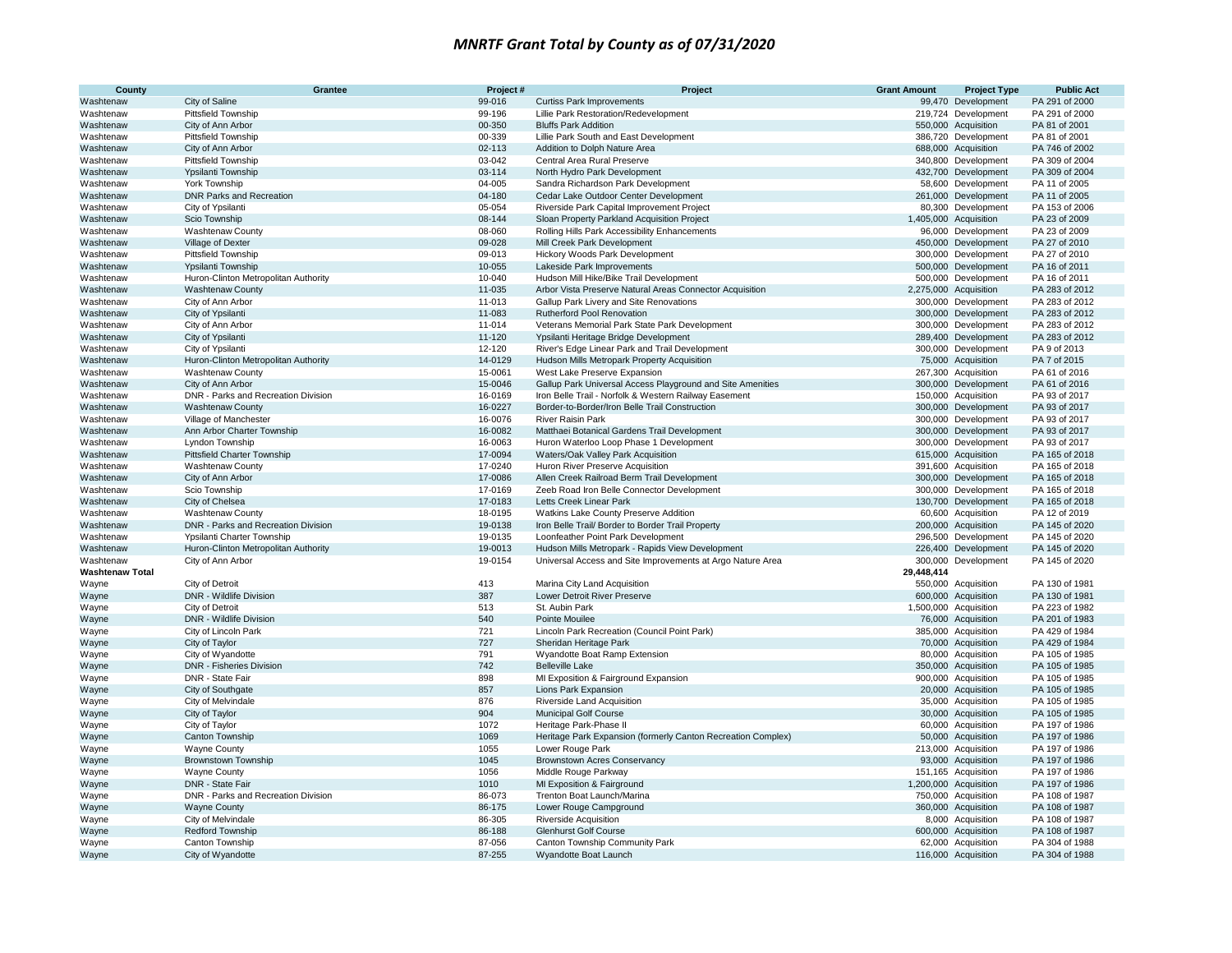| County | Grantee                  | Project# | Project                          | <b>Grant Amount</b> | <b>Project Type</b>   | <b>Public Act</b> |
|--------|--------------------------|----------|----------------------------------|---------------------|-----------------------|-------------------|
| Wayne  | Brownstown Township      | 87-237   | Brownstown Acres                 |                     | 48,000 Acquisition    | PA 304 of 1988    |
| Wayne  | Northville Township      | 87-254   | Lapham Field                     |                     | 123,000 Acquisition   | PA 304 of 1988    |
| Wayne  | DNR - Fisheries Division | 87-078   | Belleville Lake Pier             |                     | 200,000 Development   | PA 304 of 1988    |
| Wayne  | City of Detroit          | 87-238   | St. Aubin Marina                 |                     | 400,000 Development   | PA 304 of 1988    |
| Wayne  | DNR - State Fair         | 88-017   | Fairgrounds Exposition Phase III |                     | 1,000,000 Acquisition | PA 154 of 1989    |
| Wayne  | City of Detroit          | 88-180   | Mt. Elliott Park                 |                     | 375,000 Development   | PA 154 of 1989    |
| Wayne  | City of Southgate        | 88-196   | Kiwanis Park                     |                     | 25,350 Development    | PA 154 of 1989    |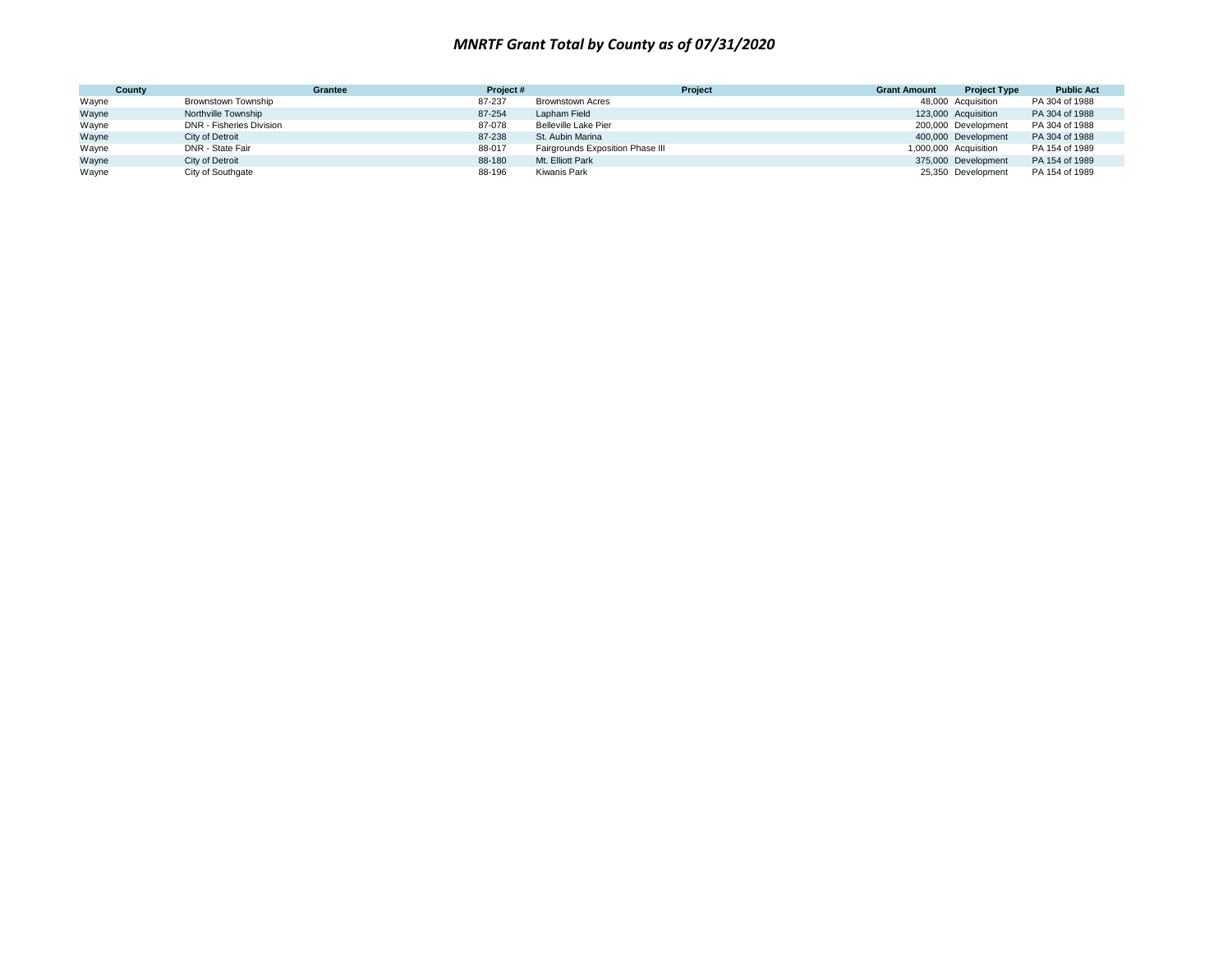| County | Grantee                               | Project#   | Project                                                                             | <b>Grant Amount</b>    | <b>Project Type</b>   | <b>Public Act</b>                |
|--------|---------------------------------------|------------|-------------------------------------------------------------------------------------|------------------------|-----------------------|----------------------------------|
| Wayne  | City of Wyandotte                     | 89-195     | <b>Mulberry Park</b>                                                                |                        | 154,900 Acquisition   | PA 186 of 1990                   |
| Wayne  | DNR - State Fair                      | 89-138     | <b>State Fair Acquisition</b>                                                       |                        | 1,500,000 Acquisition | PA 186 of 1990                   |
| Wayne  | Huron-Clinton Metropolitan Authority  | 89-200     | Lake Erie Metropark Wildfowlers Museum                                              |                        | 375,000 Development   | PA 186 of 1990                   |
| Wayne  | City of Detroit                       | 89-240     | Lake Frances                                                                        |                        | 375,000 Development   | PA 186 of 1990                   |
| Wayne  | Canton Township                       | 89-031     | Heritage Park Dev. (formerly Canton Recreation Center)                              |                        | 195,000 Development   | PA 186 of 1990                   |
| Wayne  | Brownstown Township                   | 89-052     | Huron River Boat Launch                                                             |                        | 228,400 Development   | PA 186 of 1990                   |
| Wayne  | <b>Wayne County</b>                   | 90-843     | <b>Holliday Preserve Addition</b>                                                   |                        | 360,000 Acquisition   | PA 32 of 1991                    |
| Wayne  | City of Southqate                     | 90-299     | Superior State Park Site                                                            |                        | 98,250 Acquisition    | PA 32 of 1991                    |
| Wayne  | City of Romulus                       | 90-206     | Elmer Johnson Park                                                                  |                        | 55,000 Acquisition    | PA 32 of 1991                    |
| Wayne  | City of Flat Rock                     | 90-074     | Hu Roc Park Improvements                                                            |                        | 105,750 Development   | PA 32 of 1991                    |
| Wayne  | City of Detroit                       | 90-351     | Mt. Elliott - Phase II                                                              |                        | 375,000 Development   | PA 32 of 1991                    |
| Wayne  | City of Wayne                         | 90-316     | Goudy Park Development Project                                                      |                        | 253,000 Development   | PA 32 of 1991                    |
| Wayne  | City of Flat Rock                     | $91 - 111$ | Hu Roc Park Improvements                                                            |                        | 181,400 Development   | PA 85 of 1992                    |
| Wayne  | <b>Wayne County</b>                   | 91-208     | <b>Elizabeth Park Riverwalk</b>                                                     |                        | 375,000 Development   | PA 85 of 1992                    |
| Wayne  | City of Belleville                    | 91-161     | Horizon Park Development                                                            |                        | 92,300 Development    | PA 85 of 1992                    |
| Wayne  | City of Trenton                       | 91-191     | <b>Rotary Park Improvements</b>                                                     |                        | 75,000 Development    | PA 85 of 1992                    |
| Wayne  | City of Dearborn                      | 91-175     | Dearborn Herndon Golf Course                                                        |                        | 300,000 Development   | PA 85 of 1992                    |
| Wayne  | City of Gibraltar                     | 92-248     | McLouth Steel Land Acq.                                                             |                        | 375,000 Acquisition   | PA 75 of 1993                    |
| Wayne  | DNR - Wildlife Division               | 93-425     | <b>Sibley Road Prairie</b>                                                          |                        | 415,000 Acquisition   | PA 304 of 1994                   |
| Wayne  | Sumpter Township                      | 93-194     | <b>Township Golf Course</b>                                                         |                        | 195,000 Acquisition   | PA 304 of 1994                   |
| Wayne  | City of Detroit                       | 93-399     | Belle Isle Canal Restoration                                                        |                        | 375,000 Development   | PA 304 of 1994                   |
| Wayne  | City of Taylor                        | 94-166     | Northline Acquisition                                                               |                        | 66,800 Acquisition    | PA 152 of 1995                   |
| Wayne  | City of Northville                    | 94-274     | <b>Griswold Land Acquisition</b>                                                    |                        | 150,000 Acquisition   | PA 152 of 1995                   |
| Wayne  | City of Detroit                       | 94-228     | Belle Isle Canals-Phase II                                                          |                        | 375,000 Development   | PA 152 of 1995                   |
|        | DNR - Office of Land and Facilities   | 96-271     | Detroit Riverfront Acquisition-Phase I                                              |                        | 4,500,000 Acquisition | PA 353 of 1996                   |
| Wayne  | Huron-Clinton Metropolitan Authority  | 95-088     | Lake Erie Metropark Shoreline Trail-Phase 2                                         |                        | 375,000 Development   | PA 353 of 1996                   |
| Wayne  |                                       | 95-172     | Belanger Park Redevelopment                                                         |                        | 375,000 Development   | PA 353 of 1996                   |
| Wayne  | City of River Rouge                   | 96-248     | <b>Brownstown Prairies</b>                                                          |                        | 1,075,500 Acquisition | PA 480 of 1996                   |
| Wayne  | Brownstown Township                   | 96-210     |                                                                                     |                        | 100,000 Acquisition   | PA 480 of 1996                   |
| Wayne  | Grosse Ile Township<br>City of Taylor | 96-090     | Frenchman's Creek Greenway and Preserve<br>Community Center Park/Pardee Acquisition |                        | 237,718 Acquisition   | PA 480 of 1996                   |
| Wayne  | City of Detroit                       | 96-212     |                                                                                     |                        | 500,000 Development   | PA 480 of 1996                   |
| Wayne  | DNR - Wildlife Division               | 97-190     | Redevelopment of Farwell Playfield                                                  |                        | 700,000 Acquisition   | PA 185 of 1997                   |
| Wayne  | DNR - Education & Outreach            |            | Stony Island Natural Area                                                           |                        |                       | PA 185 of 1997                   |
| Wayne  |                                       | 97-183     | DNR State Fair Exhibit Development                                                  |                        | 500,000 Development   |                                  |
| Wayne  | Canton Township                       | 97-028     | Beatrice L. Coleman Trust Land Acquisition                                          |                        | 1,235,500 Acquisition | PA 273 of 1998<br>PA 273 of 1998 |
| Wayne  | City of Taylor                        | 97-126     | Southwest Corner Acquisition                                                        |                        | 1,500,000 Acquisition |                                  |
| Wayne  | DNR - Education & Outreach            | 97-283     | State Fair Land Acquisition                                                         |                        | 195,000 Acquisition   | PA 273 of 1998                   |
| Wayne  | City of Detroit                       | 97-223     | Riverside Park Seawall/Promenade                                                    |                        | 500,000 Development   | PA 273 of 1998                   |
| Wayne  | City of Southgate                     | 98-106     | Southgate Nature Center                                                             |                        | 525,000 Acquisition   | PA 538 of 1998                   |
| Wayne  | Huron-Clinton Metropolitan Authority  | 99-117     | Lake Erie Metropark Marina Point Fishing Site                                       |                        | 180,000 Development   | PA 265 of 1999                   |
| Wayne  | DNR - Parks and Recreation Division   | 00-253     | <b>Detroit Riverfront Acquisition</b>                                               |                        | 8,500,000 Acquisition | PA 506 of 2000                   |
| Wayne  | City of Trenton                       | 99-184     | Trenton Linked Riverfront Parks Improvements                                        |                        | 332,800 Development   | PA 291 of 2000                   |
| Wayne  | Huron-Clinton Metropolitan Authority  | 01-041     | Lake Erie Metropark Hike-Bike/Shoreline Trail                                       |                        | 199,800 Development   | PA 120 of 2001                   |
| Wayne  | Huron-Clinton Metropolitan Authority  | 00-069     | Lower Huron Metropark Fishing Access Boardwalks                                     |                        | 180,000 Development   | PA 81 of 2001                    |
| Wayne  | Van Buren Township                    | 02-081     | Van Buren Township Natural Area                                                     |                        | 366,800 Development   | PA 173 of 2003                   |
| Wayne  | City of Detroit                       | 03-109     | Belle Isle Park Improvements                                                        |                        | 322,000 Development   | PA 309 of 2004                   |
| Wayne  | City of Detroit                       | 04-044     | In Town Youth Camp at Rouge Park                                                    |                        | 407,000 Development   | PA 11 of 2005                    |
| Wayne  | City of Detroit                       | 04-176     | Dequindre Cut Greenway Improvements                                                 |                        | 393,000 Development   | PA 11 of 2005                    |
| Wayne  | City of Detroit                       | 05-072     | <b>Butzel Playfield Improvements</b>                                                |                        | 500,000 Development   | PA 153 of 2006                   |
| Wayne  | DNR - Parks and Recreation            | 05-153     | Tricentennial State Park and Harbor                                                 |                        | 500,000 Development   | PA 153 of 2006                   |
| Wayne  | Northville Township                   | 06-010     | Coldwater Springs Nature Area-Linear Park                                           |                        | 303,800 Development   | PA 59 of 2007                    |
| Wayne  | City of Ecorse                        | 07-106     | Ecorse Creek Greenway and Park Development                                          |                        | 415,000 Development   | PA 278 of 2008                   |
| Wayne  | City of Detroit                       | 07-055     | <b>Butzel Playfield Renovation</b>                                                  |                        | 500,000 Development   | PA 278 of 2008                   |
| Wayne  | Canton Township                       | 07-064     | Lower Rouge River Trail Bridges                                                     |                        | 350,000 Development   | PA 278 of 2008                   |
| Wayne  | Redford Township                      | 08-089     | Bell Creek Park Non-Motorized Trail                                                 |                        | 450,000 Development   | PA 23 of 2009                    |
| Wayne  | Northville Township                   | 09-174     | Linear Park Acquisition - Phase I                                                   |                        | 4,000,000 Acquisition | PA 27 of 2010                    |
| Wayne  | DNR - Parks and Recreation            | 09-149     | Milliken State Park East Riverwalk Final Link                                       |                        | 450,000 Development   | PA 27 of 2010                    |
| Wayne  | <b>Wayne County</b>                   | 09-127     | Elizbeth Park Riverwalk - Northpointe                                               |                        | 400,000 Development   | PA 27 of 2010                    |
| Wayne  | DNR - Parks and Recreation Division   | 10-159     | Milliken State Park Acquisition                                                     | 20,000,000 Acquisition |                       | PA 16 of 2011                    |